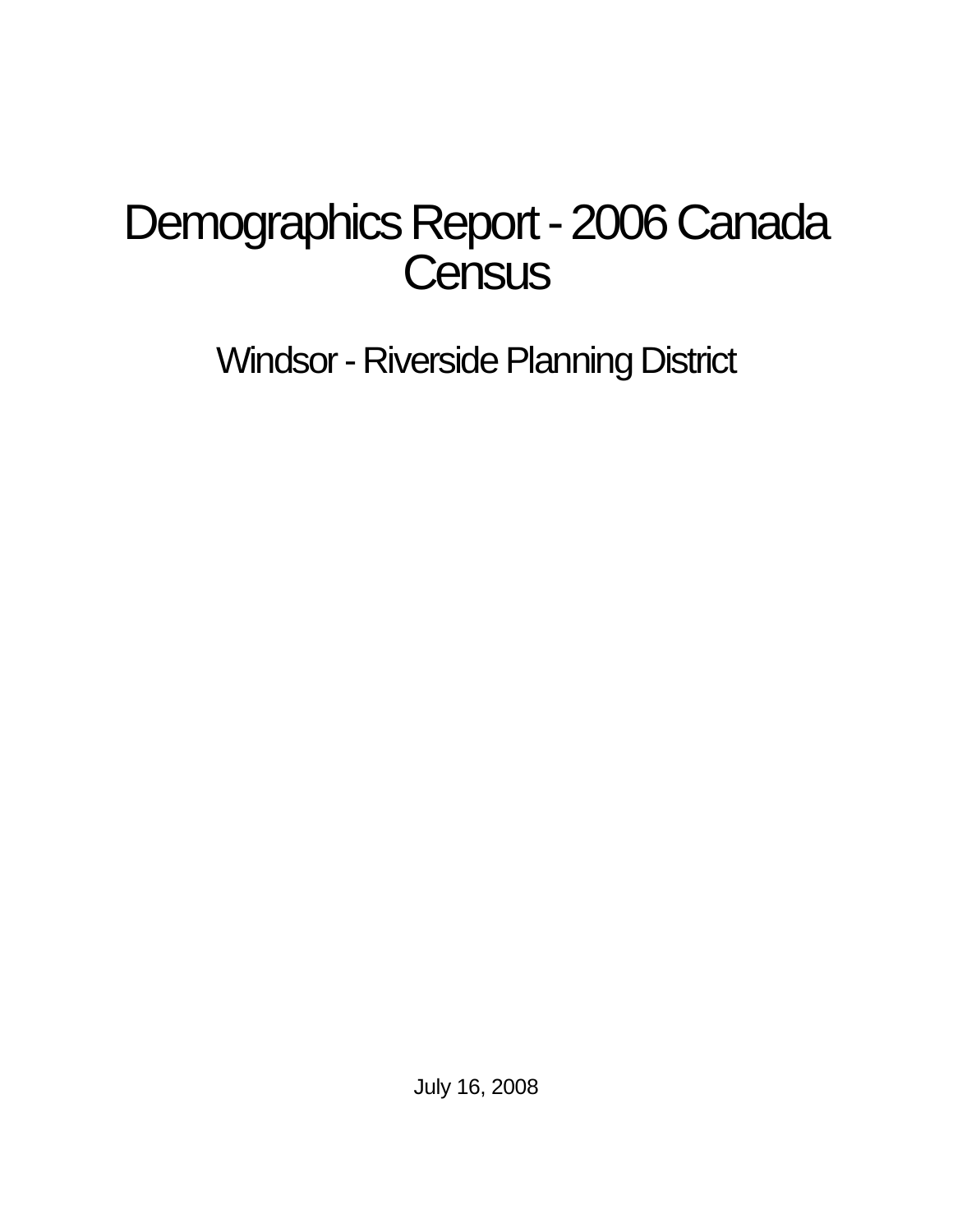# **Table of Contents**

| 2006 Census Population by Age and Sex Comparison 16 |  |
|-----------------------------------------------------|--|
|                                                     |  |
|                                                     |  |
|                                                     |  |
|                                                     |  |
|                                                     |  |
|                                                     |  |
|                                                     |  |
|                                                     |  |
| 2006 Census Knowledge of Non-official Language  28  |  |
|                                                     |  |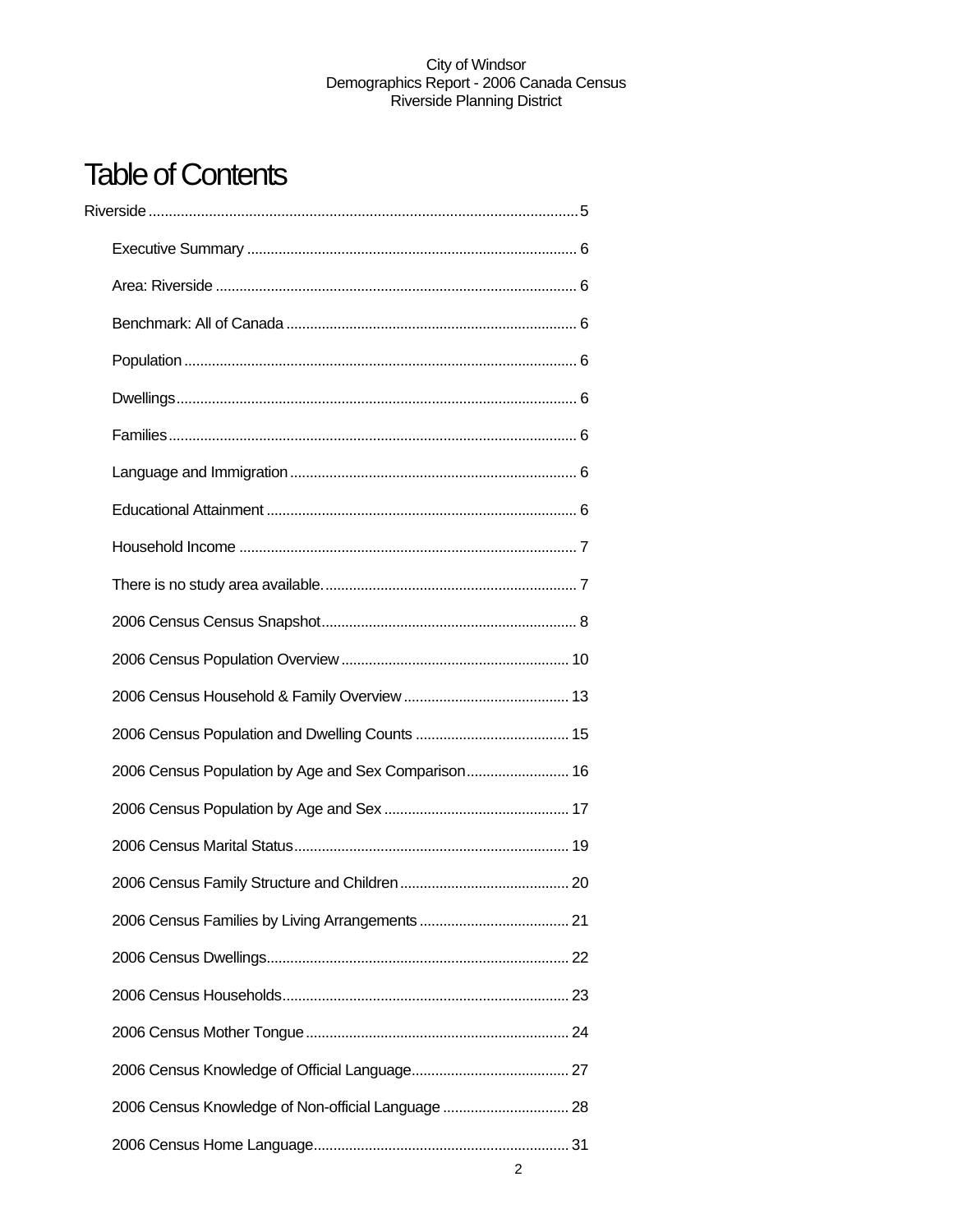| Niverside Fidition in District                                      |    |
|---------------------------------------------------------------------|----|
|                                                                     |    |
| 2006 Census Recent Immigration and Place of Birth (2001-2006) 37    |    |
|                                                                     |    |
|                                                                     |    |
|                                                                     |    |
|                                                                     |    |
| 2006 Census Presence of Children and Labour Force by Sex Comparison | 43 |
| 2006 Census Presence of Children and Labour Force by Sex  45        |    |
| 2006 Census Labour Force by Industry and Sex Comparison 49          |    |
|                                                                     |    |
| 2006 Census Labour Force by Occupation and Sex Comparison 54        |    |
|                                                                     |    |
|                                                                     |    |
| 2006 Census Labour Force by Occupation - Female  61                 |    |
| 2006 Census Labour Force by Class of Worker and Sex Comparison. 63  |    |
| 2006 Census Labour Force by Class of Worker and Sex 64              |    |
|                                                                     |    |
|                                                                     |    |
|                                                                     |    |
|                                                                     |    |
|                                                                     |    |
|                                                                     |    |
|                                                                     |    |
|                                                                     |    |
|                                                                     |    |
|                                                                     |    |
| 2006 Census Post Secondary Education by Sex Comparison  76          |    |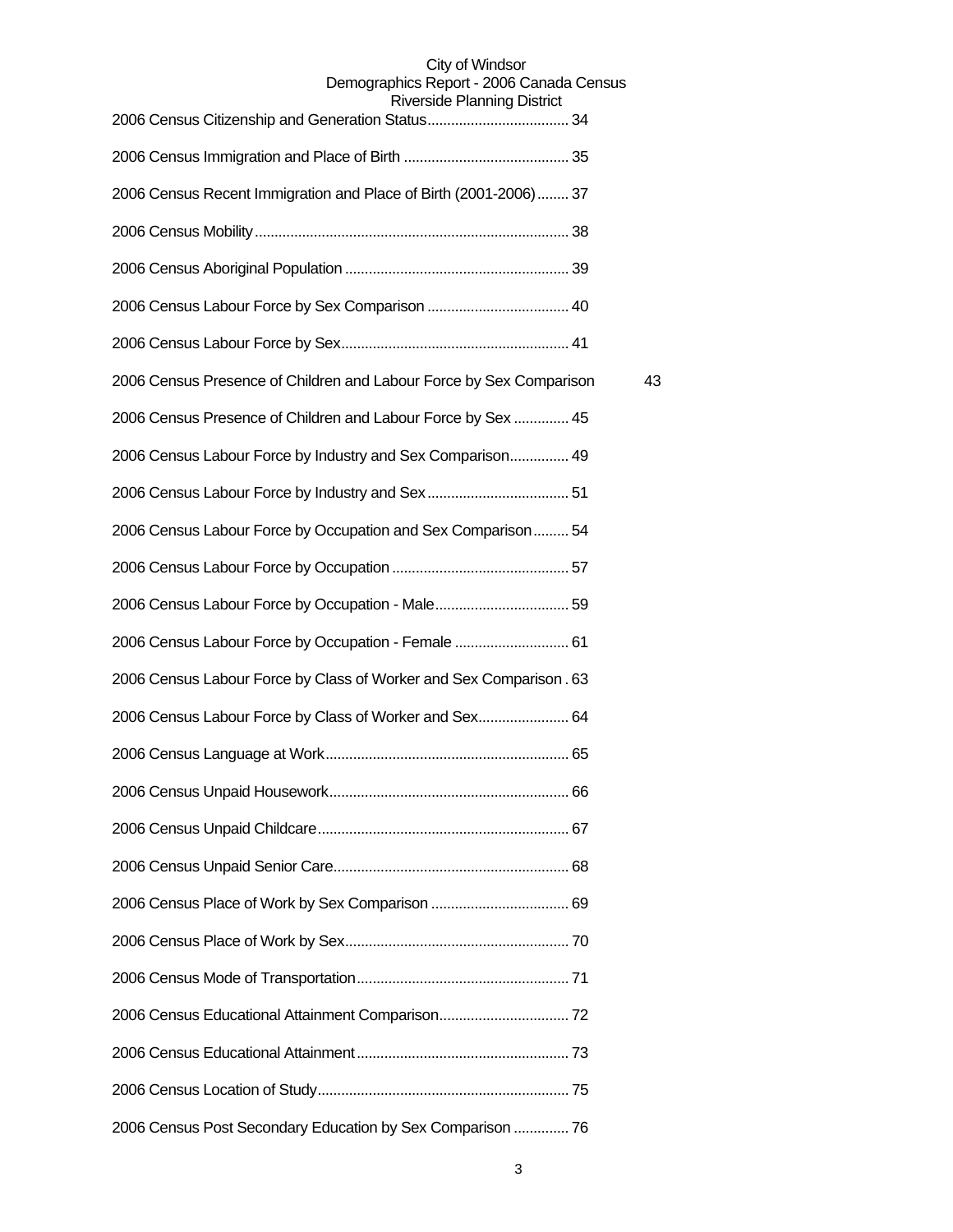| siaiue r iai ii iii iy Diau iul                                    |
|--------------------------------------------------------------------|
|                                                                    |
|                                                                    |
|                                                                    |
|                                                                    |
|                                                                    |
|                                                                    |
|                                                                    |
| 2006 Census 2005 Employment Income by Sex and Work Activity  92    |
| 2006 Census 2005 Individual Income by Sex Comparison  93           |
|                                                                    |
| 2006 Census 2005 Individual After-Tax Income by Sex 96             |
|                                                                    |
| 2006 Census 2005 Income of Non-family Persons by Sex  100          |
| 2006 Census 2005 After-Tax Income of Non-family Persons by Sex 102 |
|                                                                    |
|                                                                    |
|                                                                    |
|                                                                    |
| 2006 Census 2005 After-Tax Household Income  108                   |
|                                                                    |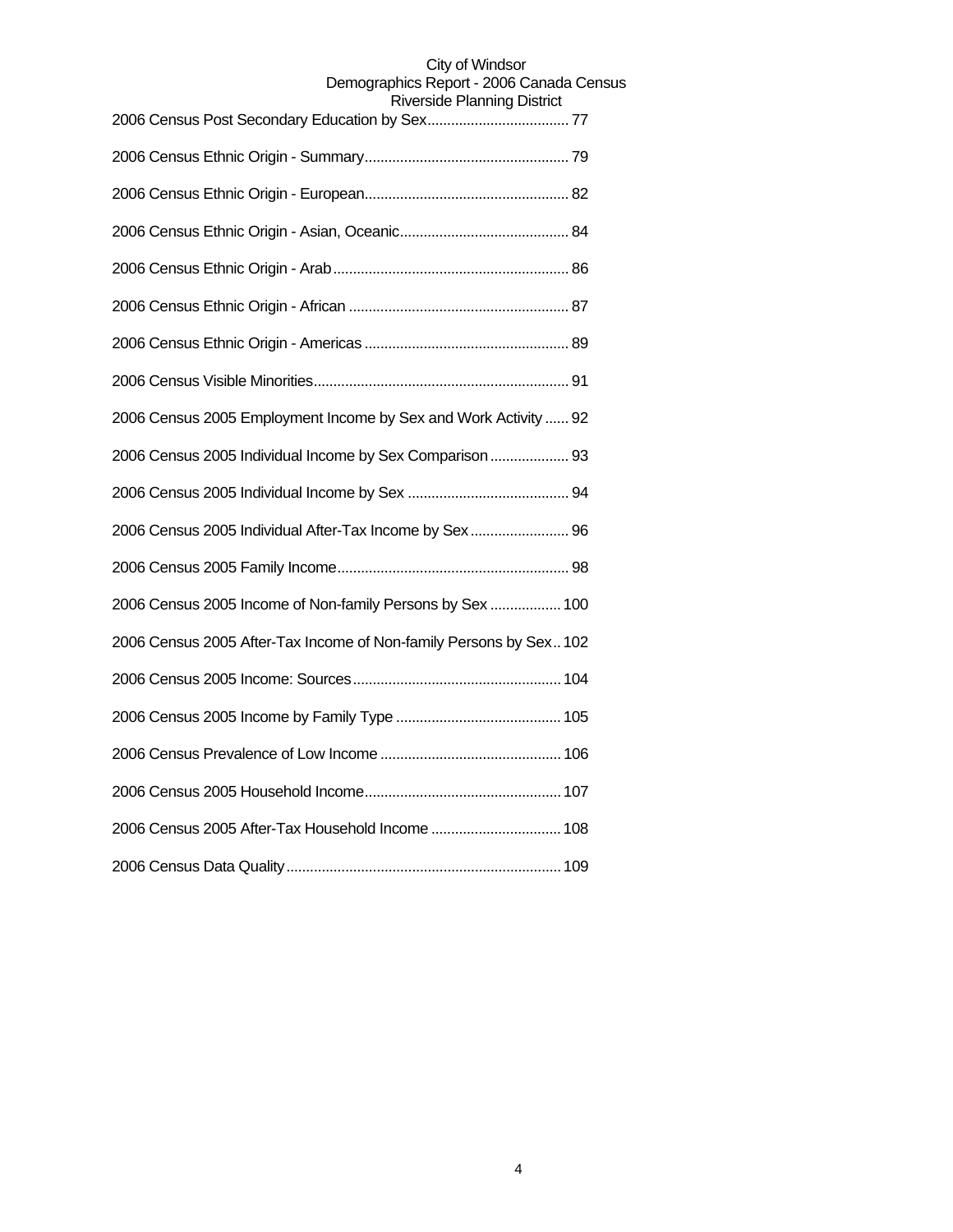Riverside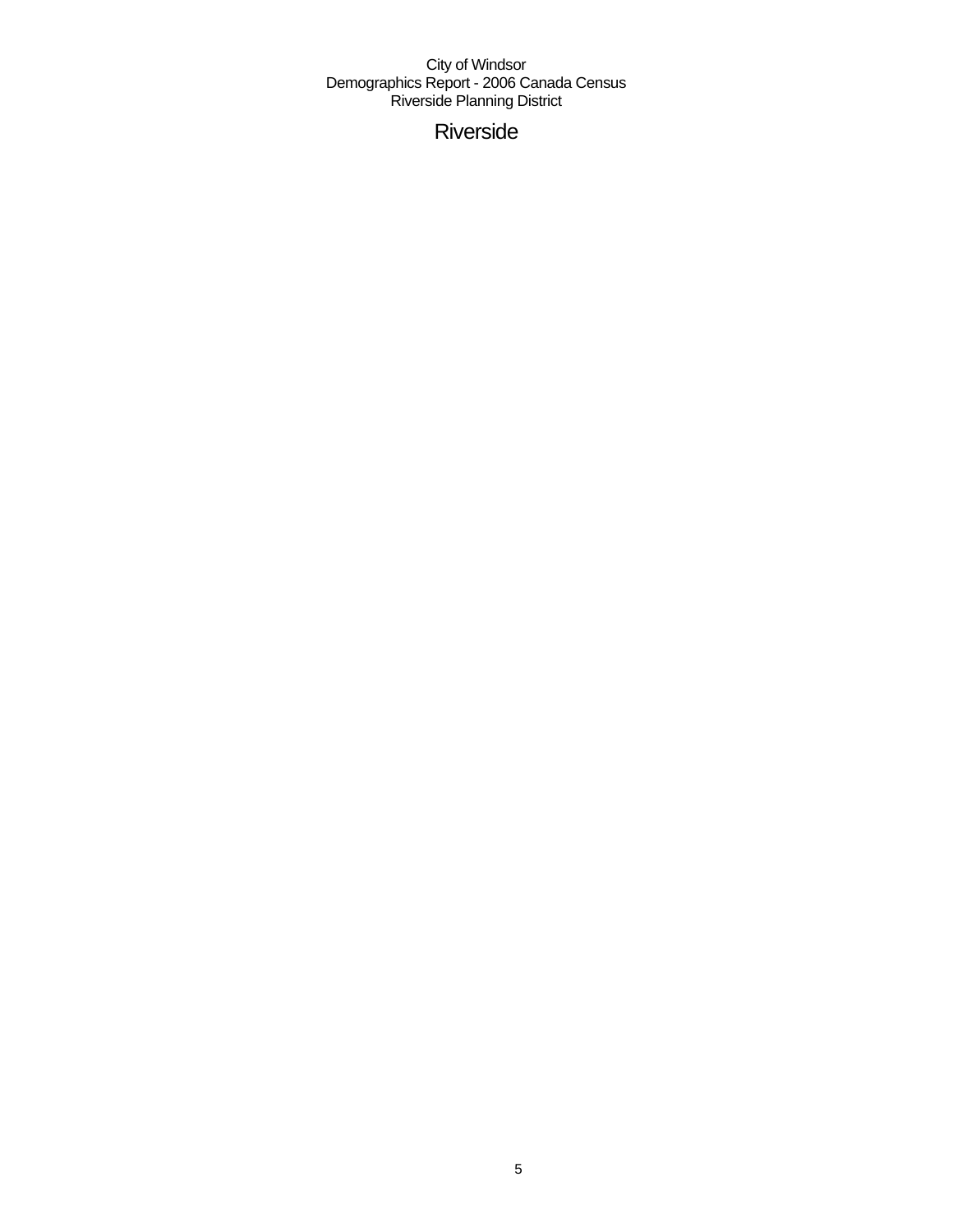#### Executive Summary

#### EXECUTIVE SUMMARY

#### Area: Riverside Benchmark: All of Canada

 $\overline{\mathbf{z}}$ 

 $\overline{\phantom{a}}$ 

#### Population

Dwellings

The 2006 population in Riverside was **22,250**.

> The average density of population was **2,985.5** per square km.

The 2006 median age for this population was The 2006 median age for this population is **42.0**. The average age is **41.7**.

The 2006 population in All of Canada for 2006 was **31,612,900**.

> The average density of population was **3.5** per square km.

**39.5**. The average age is **39.1**.

In 2006, there were **10,000** occupied dwellings, of which **70.1%** are owneroccupied and **29.4%** are rented.

> Most of the dwellings are **singledetached houses** (60.1%). Dwellings in this area were mostly built **between 1946 to 1960** (33.9%).

#### Families

Of the **6,415** families in the area, **5,105**  are married or common law couples; **2,515** of the couples have one or more children at home. There are **1,290**  single-parent families.

In 2006, there were **12,435,520** occupied dwellings, of which **68.4%** are owneroccupied and **31.2%** are rented.

> Most of the dwellings are **singledetached houses** (55.3%). Dwellings in this area were mostly built **between 1971 to 1980** (19.5%).

Of the **8,896,840** families in the area, **7,482,775** are married or common law couples; **4,061,930** of the couples have one or more children at home. There are **1,414,060** single-parent families.

Z.

 $\overline{\phantom{a}}$ 

Language and Immigration

For 2006, the dominant non-official home language, **Spanish**, was spoken by **205** people, followed by **Italian**, spoken by **200** people.

The top 3 places of birth for recent immigrants were Eastern Europe, Southern immigrants were Southern Asia, Eastern **Asia** and **West Central Asia and the Middle East**.

The dominant non-official home language for All of Canada is **Chinese**, spoken by **790,030** people, followed by **Panjabi (Punjabi)**, spoken by **278,495** people.

The top 3 places of birth for recent **Asia** and **West Central Asia and the Middle East**.

Educational Attainment

Z.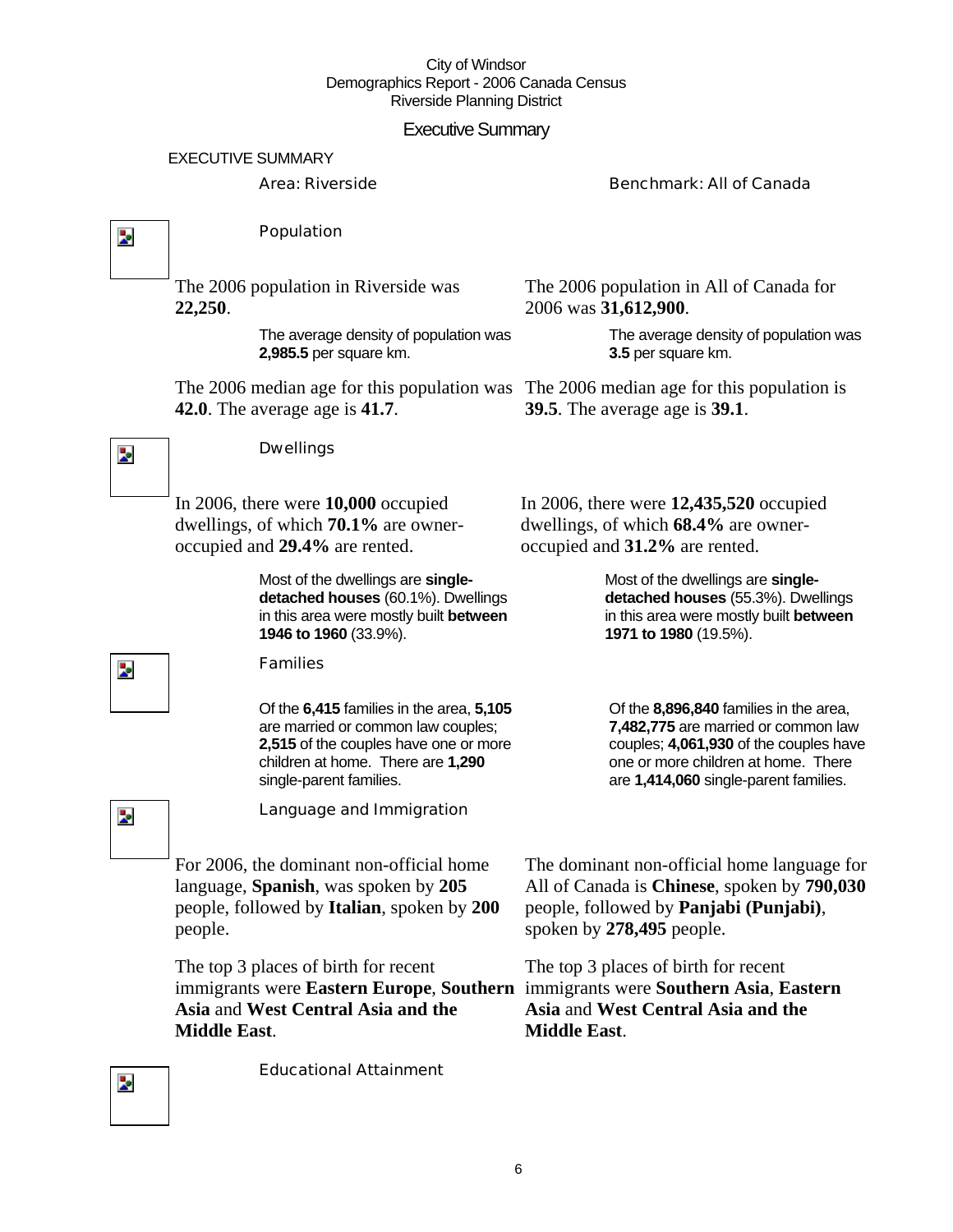In 2006, **21.2%** of the population over 15 in Riverside had earned a Bachelor's Degree or higher and **26.6%** have a technical or academic certificate or diploma.

In comparison, for All of Canada, **22.6%** of the population over 15 had earned a Bachelor's Degree or higher and **28.1%** have a technical or academic certificate or diploma.

# $\overline{\phantom{a}}$

#### Household Income

In 2006, the average household income was **\$67,641** and the per-capita income for this area was **\$30,511**.

In comparison, for All of Canada, the average household income was **\$69,548** and the percapita income for this area was **\$28,241**.

#### There is no study area available.

Source: 2006 Census - Statistics Canada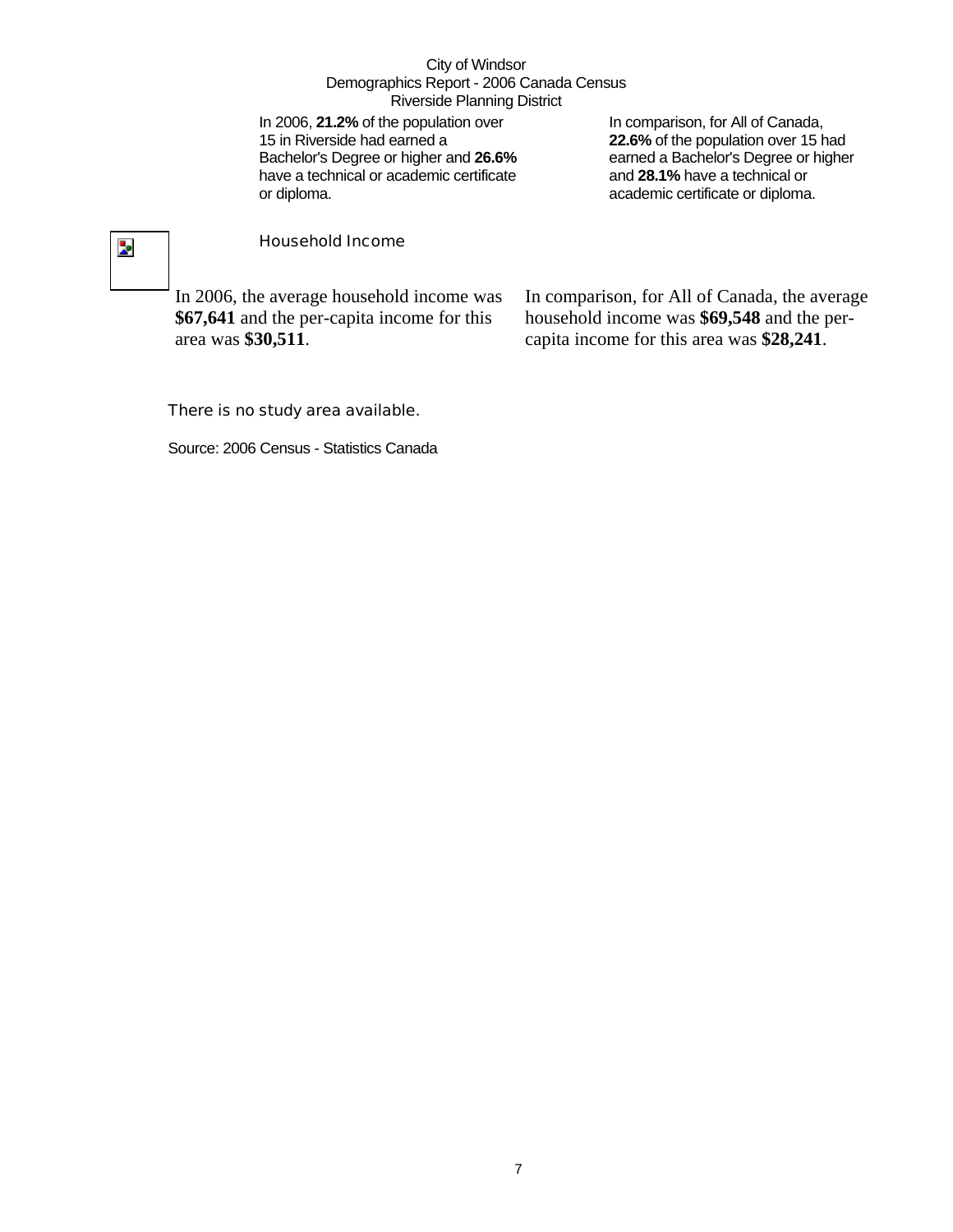# 2006 Census Census Snapshot

| 2006 Census<br><b>Census Snapshot</b> | <b>Riverside</b>                          |        |
|---------------------------------------|-------------------------------------------|--------|
|                                       |                                           | %      |
| <b>Total Population</b>               | 22,250                                    |        |
| <b>Males</b>                          | 10,710 48%                                |        |
| <b>Females</b>                        | 11,540 52%                                |        |
|                                       |                                           |        |
| <b>2006 Population by Age</b>         | 22,250                                    |        |
| 0 to 4 years                          | 1,085                                     | 5%     |
| 5 to 19 years                         | 3,595 16%                                 |        |
| 20 to 24 years                        | 1,385 6%                                  |        |
| 25 to 34 years                        | 2,950 13%                                 |        |
| 35 to 44 years                        | 3,020 14%                                 |        |
| 45 to 54 years                        | 3,340 15%                                 |        |
| 55 to 64 years                        | 2,695 12%                                 |        |
| 65 to 74 years                        | 1,830 8%                                  |        |
| 75 to 84 years                        | 1,755 8%                                  |        |
| 85 years and over                     |                                           | 510 2% |
|                                       |                                           |        |
| <b>Average age of population</b>      | 41.7                                      |        |
| <b>Median age</b>                     | 42.0                                      |        |
| <b>Families</b>                       | 6,415                                     |        |
| Persons per family                    | 2.8                                       |        |
|                                       |                                           |        |
| <b>Two-parent families</b>            | 5,105 80%                                 |        |
| With no children at home              | 2,560 40%                                 |        |
| With children at home                 | 2,515 39%                                 |        |
| Lone-parent families                  | 1,290 20%                                 |        |
|                                       |                                           |        |
| Children per family                   | 1.0                                       |        |
|                                       |                                           |        |
| Households                            | 10,005                                    |        |
| Persons in private households         | 22,125                                    |        |
| Persons per household                 | 2.2                                       |        |
| Average household income              | \$67,641                                  |        |
| <b>Occupied Dwellings</b>             | 10,000                                    |        |
| <b>Owned Dwellings</b>                | 7,010 70%                                 |        |
| <b>Rented Dwellings</b>               | 2,945 29%                                 |        |
|                                       |                                           |        |
| Dominant building type                | Single detached houses                    |        |
| Dominant period of construction       | 1946 - 1960                               |        |
|                                       |                                           |        |
| Average value of dwelling             | \$172,159                                 |        |
| Average gross monthly rent            | \$761                                     |        |
|                                       |                                           |        |
| <b>Top 5 visible minorities</b>       | Black <sub>24%</sub>                      |        |
|                                       | South Asian 18%                           |        |
|                                       | Chinese <sup>17%</sup>                    |        |
|                                       | Latin American 14%<br>Arab <sub>10%</sub> |        |
|                                       |                                           |        |
| <b>Dominant Demographics</b>          |                                           |        |
| <b>Official Home Language</b>         | English                                   |        |
|                                       |                                           |        |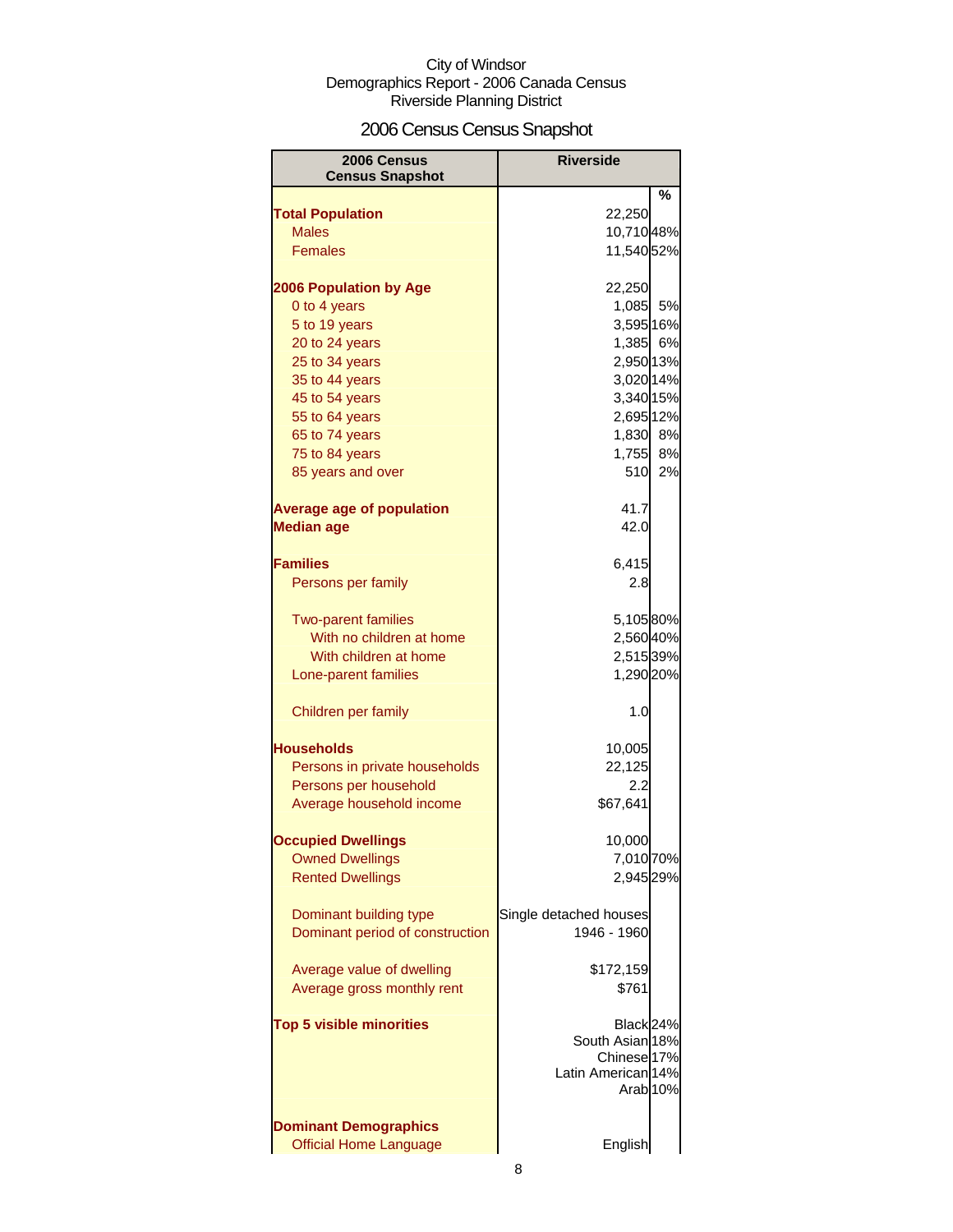| 2006 Census<br><b>Census Snapshot</b>   | <b>Riverside</b> |   |
|-----------------------------------------|------------------|---|
|                                         |                  | % |
| Non-official Home Language              | Spanish          |   |
| <b>Recent Immigrant Places of Birth</b> | Eastern Europe   |   |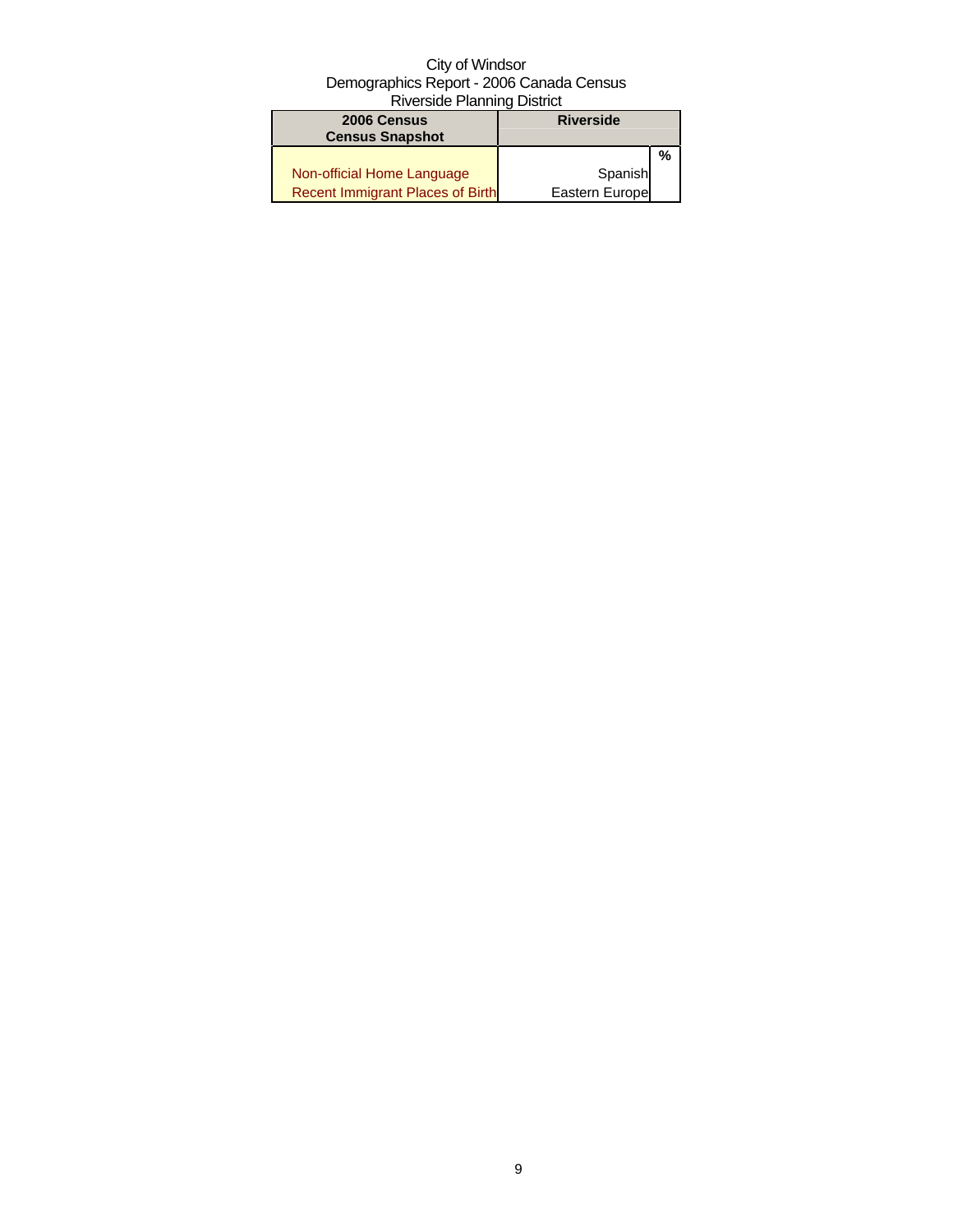# 2006 Census Population Overview

| 2006 Census<br><b>Population Overview</b>                   | <b>Riverside</b> |     |
|-------------------------------------------------------------|------------------|-----|
| 2006 Population by Age                                      | 22,250           | %   |
| 0 to 4 years                                                | 1,085            | 5%  |
| 5 to 9 years                                                | 1,040            | 5%  |
| 10 to 14 years                                              | 1,270            | 6%  |
| 15 to 19 years                                              | 1,285            | 6%  |
| 20 to 24 years                                              | 1,385            | 6%  |
| 25 to 29 years                                              | 1,470            | 7%  |
| 30 to 34 years                                              | 1,480            | 7%  |
| 35 to 39 years                                              | 1,435            | 6%  |
| 40 to 44 years                                              | 1,585            | 7%  |
| 45 to 49 years                                              | 1,725            | 8%  |
| 50 to 54 years                                              | 1,615            | 7%  |
| 55 to 59 years                                              | 1,540            | 7%  |
| 60 to 64 years                                              | 1,155            | 5%  |
| 65 to 69 years                                              | 965              | 4%  |
| 70 to 74 years                                              | 865              | 4%  |
| 75 to 79 years                                              | 960              | 4%  |
| 80 to 84 years                                              | 795              | 4%  |
| 85 years and over                                           | 510              | 2%  |
| <b>Dominant age group</b>                                   | 45 to 49 years   |     |
| <b>Average age</b>                                          | 41.7             |     |
| <b>Median age</b>                                           | 42.0             |     |
| 2006 Population 15 years and over by Individual Income      | 17,975           |     |
| <b>Under \$10,000</b>                                       | 2,965            | 16% |
| \$10,000 - \$19,999                                         | 2,990            | 17% |
| \$20,000 - \$24,999                                         | 1,310            | 7%  |
| \$25,000 - \$29,999                                         | 1,405            | 8%  |
| \$30,000 - \$34,999                                         | 1,285            | 7%  |
| \$35,000 - \$39,999                                         | 1,195            | 7%  |
| \$40,000 - \$44,999                                         | 1,045            | 6%  |
| \$45,000 - \$49,999                                         | 810              | 5%  |
| \$50,000 - \$59,999                                         | 1,210            | 7%  |
| \$60,000 and over                                           | 3,400            | 19% |
| <b>Median income</b>                                        | \$30,535         |     |
| <b>Average income</b>                                       | \$37,596         |     |
| 2006 Population 15 years and over by Educational Attainment | 18,775           |     |
| No certificate, diploma or degree                           | 3,865            | 21% |
| Certificate, diploma or degree                              | 14,865           | 79% |
| High school certificate                                     | 5,760            | 31% |
| Apprenticeship or trades certificate or diploma             | 1,500            | 8%  |
| College, CEGEP or other non-university certificate/diploma  | 3,495            | 19% |
| University certificate, diploma or degree                   | 3,980            | 21% |
| <b>Total Population by Home Language</b>                    | \$22,140         |     |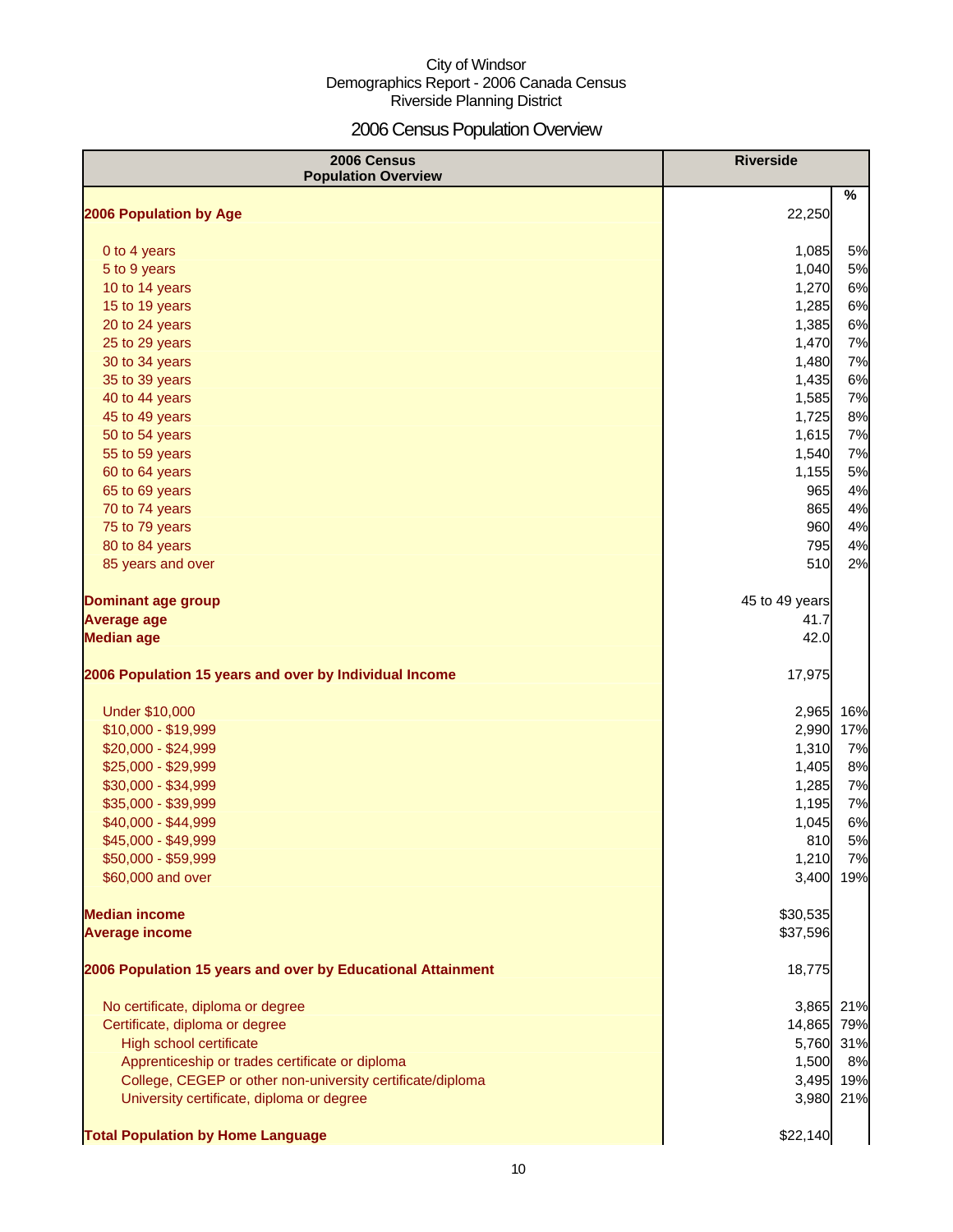| 2006 Census<br><b>Population Overview</b>                  | <b>Riverside</b>     |              |
|------------------------------------------------------------|----------------------|--------------|
|                                                            |                      | %            |
|                                                            |                      |              |
| <b>Dominant Official Language</b>                          | English              |              |
| <b>Top 5 Non-official Languages</b>                        | Spanish              | 11%          |
|                                                            | Italian              | 11%          |
|                                                            | Arabic<br>Chinese    | 8%<br>7%     |
|                                                            | German               | 6%           |
| 2006 Population by Ethnic Origin                           | 22,135               |              |
| European                                                   | 25,915 117%          |              |
| Asian, Oceanic                                             | 1,105                | 5%           |
| Arab                                                       | 600                  | 3%           |
| African                                                    | 295                  | 1%           |
| Latin, Central and South American                          | 250                  | 1%           |
| Caribbean                                                  | 140                  | 1%           |
| <b>North American</b>                                      | 6,905                | 31%          |
| 2006 Population by Visible Minority                        | 22,160               |              |
| Visible minorities                                         | 2,015                | 9%           |
| <b>Chinese</b>                                             | 335                  | 2%           |
| <b>South Asian</b>                                         | 350                  | 2%           |
| <b>Black</b>                                               | 470                  | 2%           |
| Filipino                                                   | 180                  | 1%           |
| Latin American                                             | 265                  | 1%           |
| <b>Southeast Asian</b>                                     | 90                   | 0%           |
| Arab                                                       | 200                  | 1%           |
| <b>West Asian</b>                                          | 25                   | 0%           |
| Korean                                                     | 15                   | 0%<br>0%     |
| Japanese<br>Visible minority, n.i.e.                       | $\overline{0}$<br>30 | 0%           |
| Multiple visible minority                                  | 25                   | 0%           |
| Not a visible minority                                     | 20,110               | 91%          |
| <b>Total Population by Citizenship</b>                     | 22,160               |              |
|                                                            |                      |              |
| Canadian citizens                                          | 21,035 95%           |              |
| Under age 18                                               | 17,050 77%           | 3,950 18%    |
| Age 18 and over<br>Not Canadian citizens                   | 1,100                | 5%           |
| <b>Total Recent Immigrants by Selected Places of Birth</b> | 675                  |              |
|                                                            |                      |              |
| <b>United States of America</b><br><b>Central America</b>  | 50                   | 7%           |
| <b>Caribbean and Bermuda</b>                               | 10                   | 1%           |
| <b>South America</b>                                       | 15                   | 2%<br>80 12% |
| Europe                                                     |                      | 160 24%      |
| Africa                                                     | 10                   | 1%           |
| Asia and the Middle East                                   | 305                  | 45%          |
| Oceania and other                                          | 15                   | 2%           |
|                                                            |                      |              |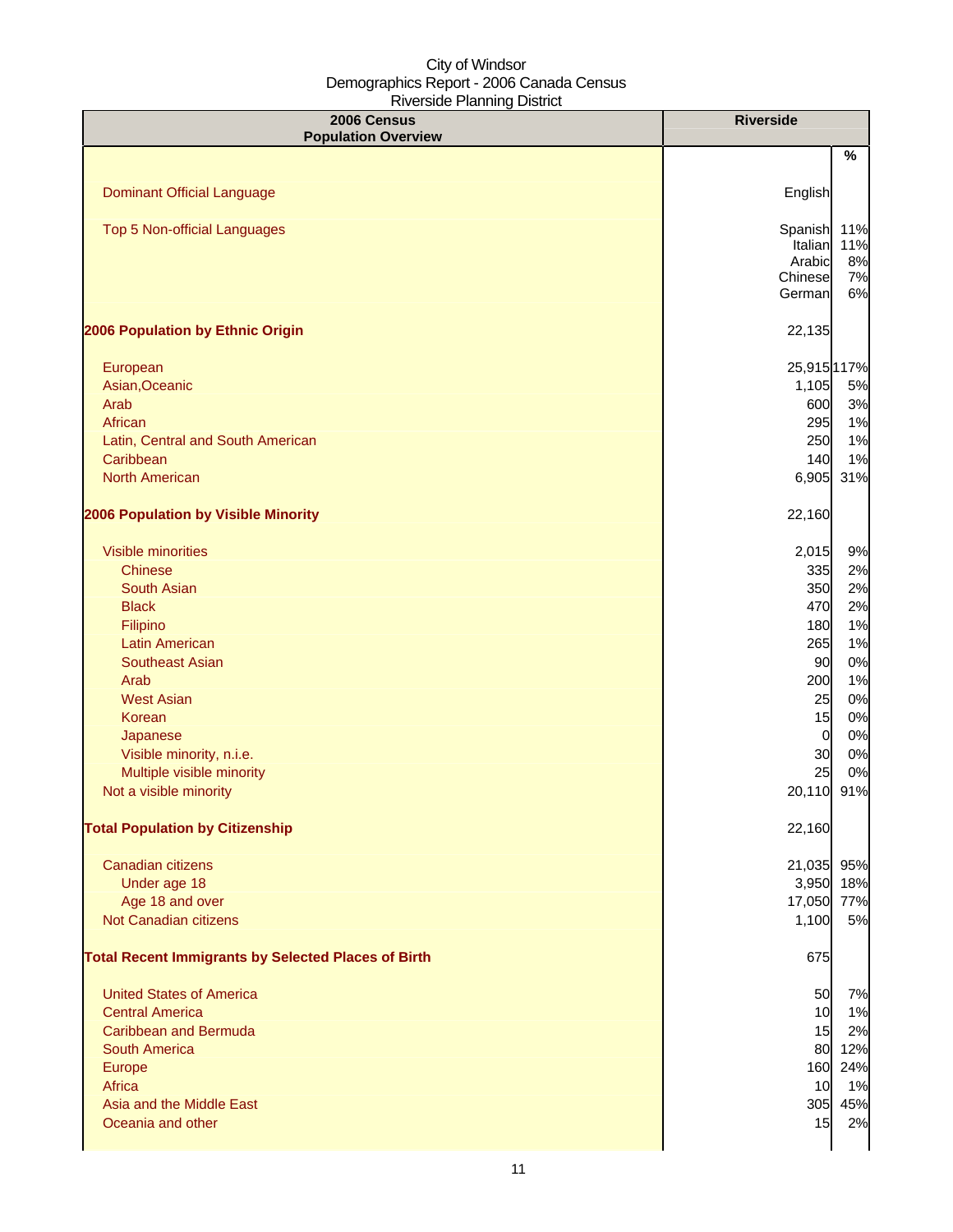| 2006 Census<br><b>Population Overview</b>                                                                          | <b>Riverside</b>                 |     |
|--------------------------------------------------------------------------------------------------------------------|----------------------------------|-----|
|                                                                                                                    |                                  | %   |
| 2006 Population 15 years and over by Labour Force Activity                                                         | 18,800                           |     |
| In the labour force                                                                                                | 11,685                           | 62% |
| Employed                                                                                                           | 10,720                           | 57% |
| Unemployed                                                                                                         | 950                              | 5%  |
| Not in the labour force                                                                                            | 7,070                            | 38% |
| Participation rate                                                                                                 | 62.2%                            |     |
| Unemployment rate                                                                                                  | 8.1%                             |     |
| Labour Force 15 years and over by Occupation                                                                       | 11,675                           |     |
| Top 3 major group                                                                                                  | Sales and service<br>occupations | 30% |
|                                                                                                                    | Business, finance and            | 19% |
|                                                                                                                    | Trades, transport and            | 15% |
|                                                                                                                    | equipment                        |     |
| All occupations                                                                                                    | 11,325                           | 97% |
| Management                                                                                                         | 855                              | 7%  |
| Business, finance and administrative                                                                               | 1,855                            | 16% |
| Natural and applied sciences                                                                                       | 690                              | 6%  |
| <b>Health occupations</b>                                                                                          | 780                              | 7%  |
| Social science, education, government and religion                                                                 | 870                              | 7%  |
| Art, culture, recreation and sport                                                                                 | 225                              | 2%  |
| Sales and service                                                                                                  | 2,990                            | 26% |
| Trades, transport and equipment operators and related                                                              | 1,510                            | 13% |
| Primary industry-specific                                                                                          | 95                               | 1%  |
| Processing, manufacturing and utilities                                                                            | 1,350                            | 12% |
| Occupation - Not applicable                                                                                        | 350                              | 3%  |
|                                                                                                                    |                                  |     |
| Labour Force 15 years and over with usual place of work or no fixed workplace<br>address by Mode of Transportation | 9,785                            |     |
| Car, truck, van as driver                                                                                          | 8,255                            | 84% |
| Car, truck, van as passenger                                                                                       | 725                              | 7%  |
| <b>Public transit</b>                                                                                              | 355                              | 4%  |
| Walked to work                                                                                                     | 220                              | 2%  |
| <b>Bicycle</b>                                                                                                     | 85                               | 1%  |
| Motorcycle                                                                                                         | 10                               | 0%  |
| <b>Taxicab</b>                                                                                                     | 10                               | 0%  |
| Other method                                                                                                       | 45                               | 0%  |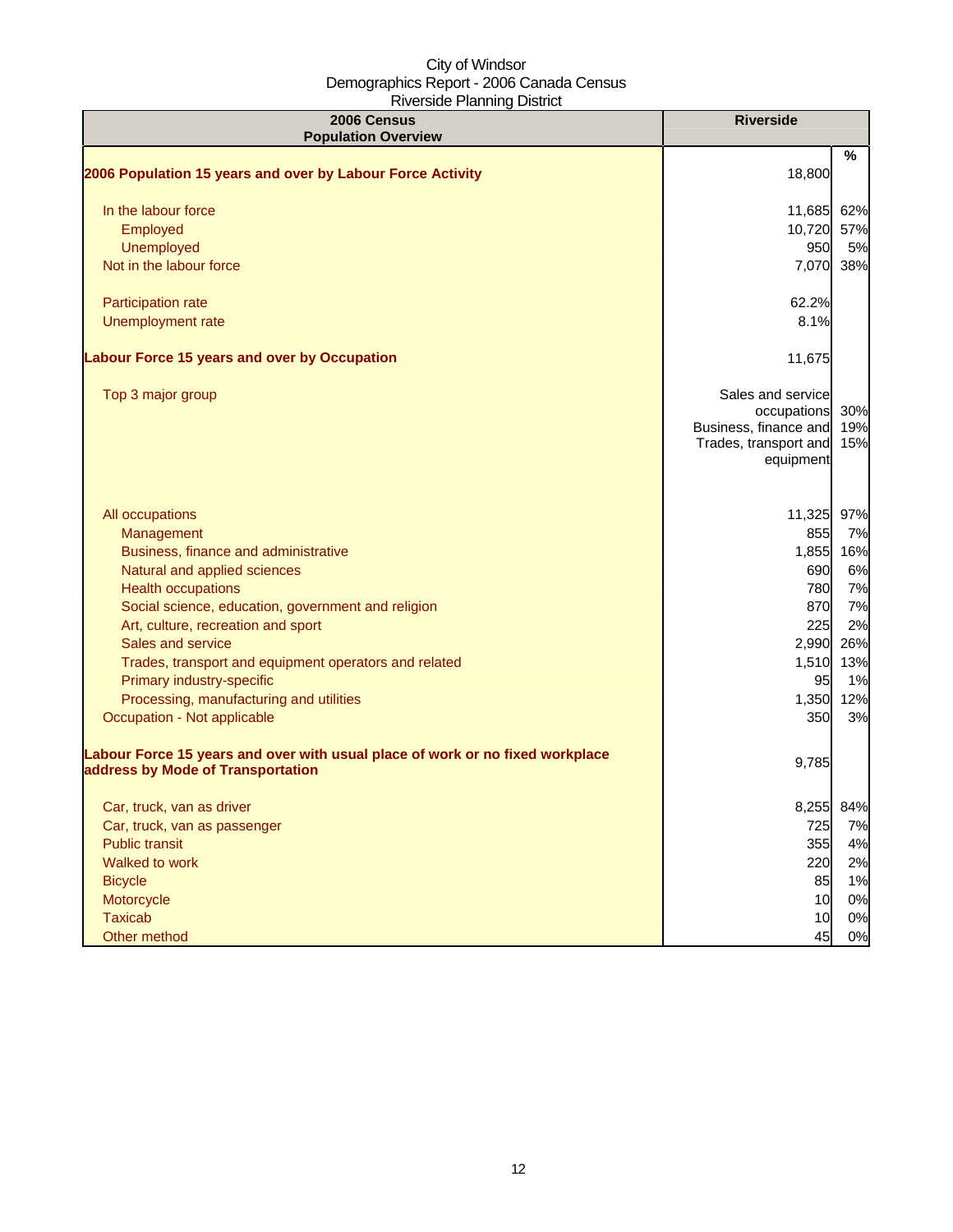# 2006 Census Household & Family Overview

| 2006 Census<br><b>Household &amp; Family Overview</b> | <b>Riverside</b>       |        |
|-------------------------------------------------------|------------------------|--------|
|                                                       |                        | %      |
| <b>Households</b>                                     | 10,005                 |        |
| Persons in private households                         | 22,125                 |        |
| Persons per household                                 | 2.2                    |        |
| <b>Private households by Income</b>                   | 9,980                  |        |
| <b>Under \$10,000</b>                                 | 320                    | 3%     |
| \$10,000 - \$19,999                                   | 860                    | 9%     |
| \$20,000 - \$29,999                                   | 1,010 10%              |        |
| \$30,000 - \$39,999                                   | 1,175 12%              |        |
| \$40,000 - \$49,999                                   | 1,025 10%              |        |
| \$50,000 - \$59,999                                   | 1,015 10%              |        |
| \$60,000 - \$69,999                                   | 745                    | 7%     |
| \$70,000 - \$79,999                                   | 760                    | 8%     |
| \$80,000 - \$89,999                                   | 555                    | 6%     |
| \$90,000 - \$99,999                                   | 400                    | 4%     |
| \$100,000 and over                                    | 2,010 20%              |        |
| <b>Median Household Income</b>                        | \$55,394               |        |
| <b>Average household income</b>                       | \$67,641               |        |
| Per capita income                                     | \$30,511               |        |
| Private households by size of household               | 10,005                 |        |
| 1 person                                              | 3,520 35%              |        |
| 2 persons                                             | 3,290 33%              |        |
| 3 persons                                             | 1,425 14%              |        |
| 4 - 5 persons                                         | 1,625 16%              |        |
| 6 or more persons                                     | 140                    | 1%     |
| <b>Occupied Dwellings</b>                             | 10,000                 |        |
| <b>Owned Dwellings</b>                                | 7,010 70%              |        |
| <b>Rented Dwellings</b>                               | 2,945 29%              |        |
|                                                       |                        |        |
| Single detached houses                                | 6,035 60%              |        |
| Semi-detached/row/duplex                              |                        | 540 5% |
| Apartments<br>Movable dwelling                        | 3,465 35%              | 0%     |
|                                                       | 0                      |        |
| Dominant building type                                | Single detached houses |        |
| Dominant period of construction                       | 1946 - 1960            |        |
| Average value of dwelling                             | \$172,159              |        |
| Average gross monthly rent                            | \$761                  |        |
| <b>Families</b>                                       | 6,415                  |        |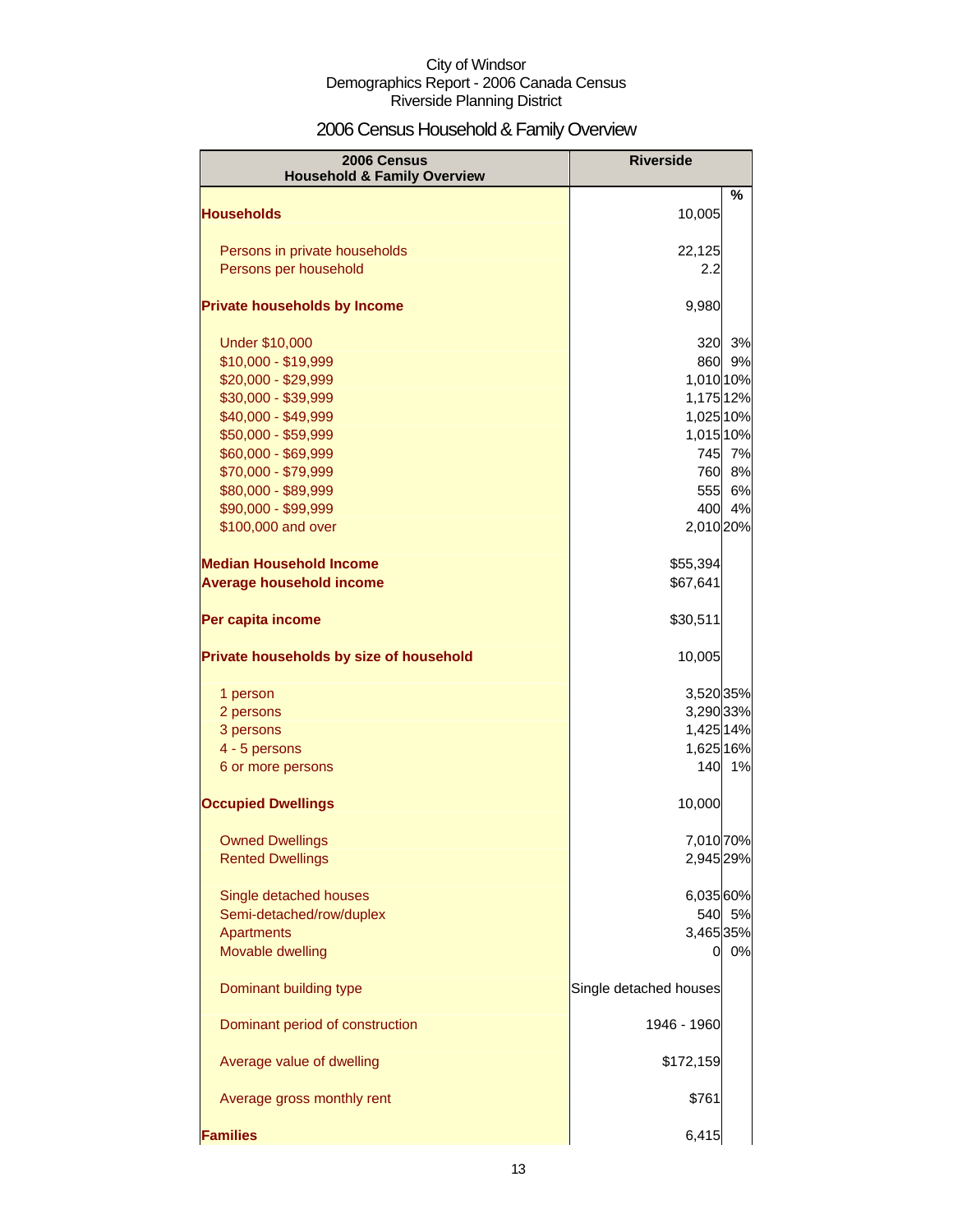| 2006 Census<br><b>Household &amp; Family Overview</b>   | <b>Riverside</b> |           |
|---------------------------------------------------------|------------------|-----------|
|                                                         |                  | %         |
| Persons per family                                      | 2.8              |           |
| <b>Two-parent families</b>                              | 5,10580%         |           |
| With no children at home                                | 2,560 40%        |           |
| With children at home                                   | 2,515 39%        |           |
| Lone-parent families                                    | 1,290 20%        |           |
| <b>Total Census Families by Income</b>                  | 6,395            |           |
| <b>Under \$10,000</b>                                   | 95               | 1%        |
| \$10,000 - \$19,999                                     | 245              | 4%        |
| \$20,000 - \$29,999                                     | 315              | 5%        |
| \$30,000 - \$39,999                                     | 580              | 9%        |
| \$40,000 - \$49,999                                     |                  | 635 10%   |
| \$50,000 - \$59,999                                     | 600              | 9%        |
| \$60,000 - \$69,999                                     | 560              | 9%        |
| \$70,000 - \$79,999                                     | 560              | 9%        |
| \$80,000 - \$89,999                                     | 480              | 8%        |
| \$90,000 - \$99,999                                     | 335I             | <b>5%</b> |
| \$100,000 and over                                      | 1,860 29%        |           |
| <b>Median income</b>                                    | \$71,830         |           |
| <b>Average income</b>                                   | \$82,503         |           |
| Census families in private households by size of family | 6,415            |           |
| 2 persons                                               | 3,395 53%        |           |
| 3 persons                                               | 1,390 22%        |           |
| 4 persons                                               | 1,180 18%        |           |
| 5 or more persons                                       |                  | 430 7%    |
| Total children at home by age                           | 6,450            |           |
| Under 6 years of age                                    | 1,235 19%        |           |
| 6 - 14 years                                            | 2,040 32%        |           |
| 15 - 17 years                                           |                  | 745 12%   |
| 18 - 24 years                                           | 1,405 22%        |           |
| 25 years and over                                       |                  | 945 15%   |
| Children/family                                         | 1.0              |           |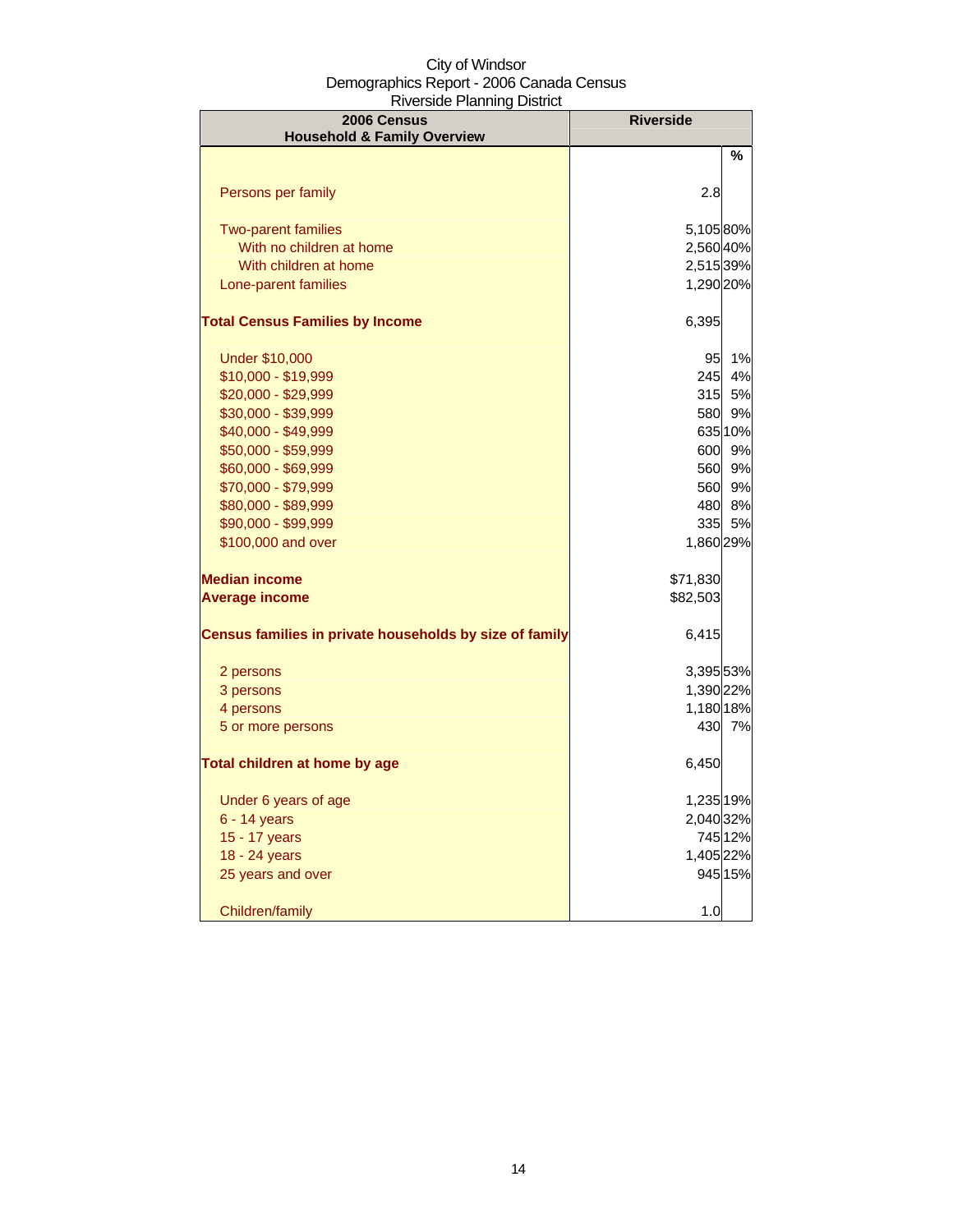# 2006 Census Population and Dwelling Counts

| 2006 Census<br><b>Population and Dwelling</b><br><b>Counts</b>                                                                                                                           | Riverside |
|------------------------------------------------------------------------------------------------------------------------------------------------------------------------------------------|-----------|
| 2006 Population                                                                                                                                                                          | 22,234    |
| 2001 Population*                                                                                                                                                                         |           |
| 2001-2006 Population Change*                                                                                                                                                             |           |
| Persons<br>Percent                                                                                                                                                                       |           |
|                                                                                                                                                                                          |           |
| <b>2006 Private Dwellings</b>                                                                                                                                                            | 10,570    |
| Occupied by Usual Residents*                                                                                                                                                             |           |
| Land Area, sq km                                                                                                                                                                         | 7.4       |
| Persons per sq km                                                                                                                                                                        | 2,985.5   |
| Dwellings per sq km                                                                                                                                                                      | 1,419.3   |
| <b>Land Area, sq mile</b>                                                                                                                                                                | 2.9       |
| Persons per sq mile                                                                                                                                                                      | 7,732.3   |
| <b>Dwellings per sq mile</b>                                                                                                                                                             | 3,675.9   |
| 2006 Population and dwelling counts in this category represent actual (unsuppressed) data. In all other categories,<br>data are subject to rounding or suppression by Statistics Canada. |           |
| * Data is not available for dissemination areas, blocks and user-defined areas (circles, polygons and drive-times)                                                                       |           |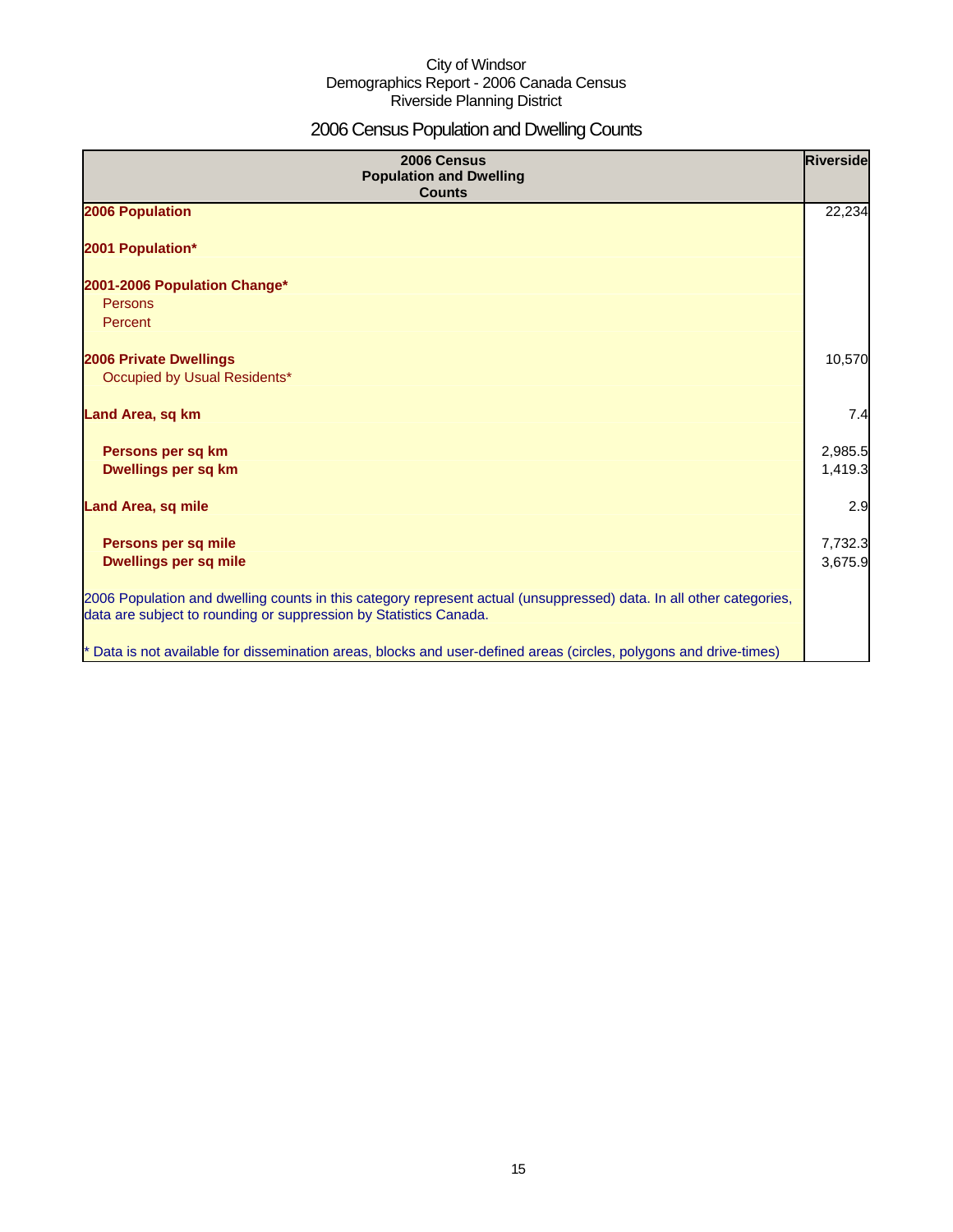| 2006 Census<br>Population by Age and Sex Comparison |                                   |    | <b>Riverside</b> |    |                                                  |    |
|-----------------------------------------------------|-----------------------------------|----|------------------|----|--------------------------------------------------|----|
|                                                     | <b>Total</b><br><b>Population</b> |    | <b>Males</b>     |    | <b>Females</b>                                   |    |
| <b>Population by Age</b>                            | 22,250                            |    | 10,710           |    | 11,540                                           |    |
| 0 to 4 years                                        | 1,085                             | 5% | 550              | 5% | 535                                              | 5% |
| 5 to 9 years                                        | 1,040                             | 5% | 545              | 5% | 495                                              | 4% |
| 10 to 14 years                                      | 1,270                             | 6% | 670              | 6% | 600                                              | 5% |
| 15 to 19 years                                      | 1,285                             | 6% | 675              | 6% | 610                                              | 5% |
| 20 to 24 years                                      | 1,385                             | 6% | 695              | 6% | 690                                              | 6% |
| 25 to 29 years                                      | 1,470                             | 7% | 705              | 7% | 765                                              | 7% |
| 30 to 34 years                                      | 1,480                             | 7% | 750              | 7% | 730                                              | 6% |
| 35 to 39 years                                      | 1,435                             | 6% | 720              | 7% | 715                                              | 6% |
| 40 to 44 years                                      | 1,585                             | 7% | 810              | 8% | 775                                              | 7% |
| 45 to 49 years                                      | 1,725                             | 8% | 830              | 8% | 895                                              | 8% |
| 50 to 54 years                                      | 1,615                             | 7% | 795              | 7% | 820                                              | 7% |
| 55 to 59 years                                      | 1,540                             | 7% | 685              | 6% | 855                                              | 7% |
| 60 to 64 years                                      | 1,155                             | 5% | 560              | 5% | 595                                              | 5% |
| 65 to 69 years                                      | 965                               | 4% | 440              | 4% | 525                                              | 5% |
| 70 to 74 years                                      | 865                               | 4% | 390              | 4% | 475                                              | 4% |
| 75 to 79 years                                      | 960                               | 4% | 375              | 4% | 585                                              | 5% |
| 80 to 84 years                                      | 795                               | 4% | 305              | 3% | 490                                              | 4% |
| 85 years and over                                   | 510                               | 2% | 165              | 2% | 345                                              | 3% |
| 65 years and over                                   | 4,095 18%                         |    | 1,675 16%        |    | 2,420 21%                                        |    |
| <b>Average age</b>                                  | 41.7                              |    | 40.0             |    | 43.3                                             |    |
| <b>Median age</b>                                   | 42.0                              |    | 40.1             |    | 43.9                                             |    |
| Dominant age group                                  |                                   |    |                  |    | 45 to 49 years 8%45 to 49 years 8%45 to 49 years | 8% |

# 2006 Census Population by Age and Sex Comparison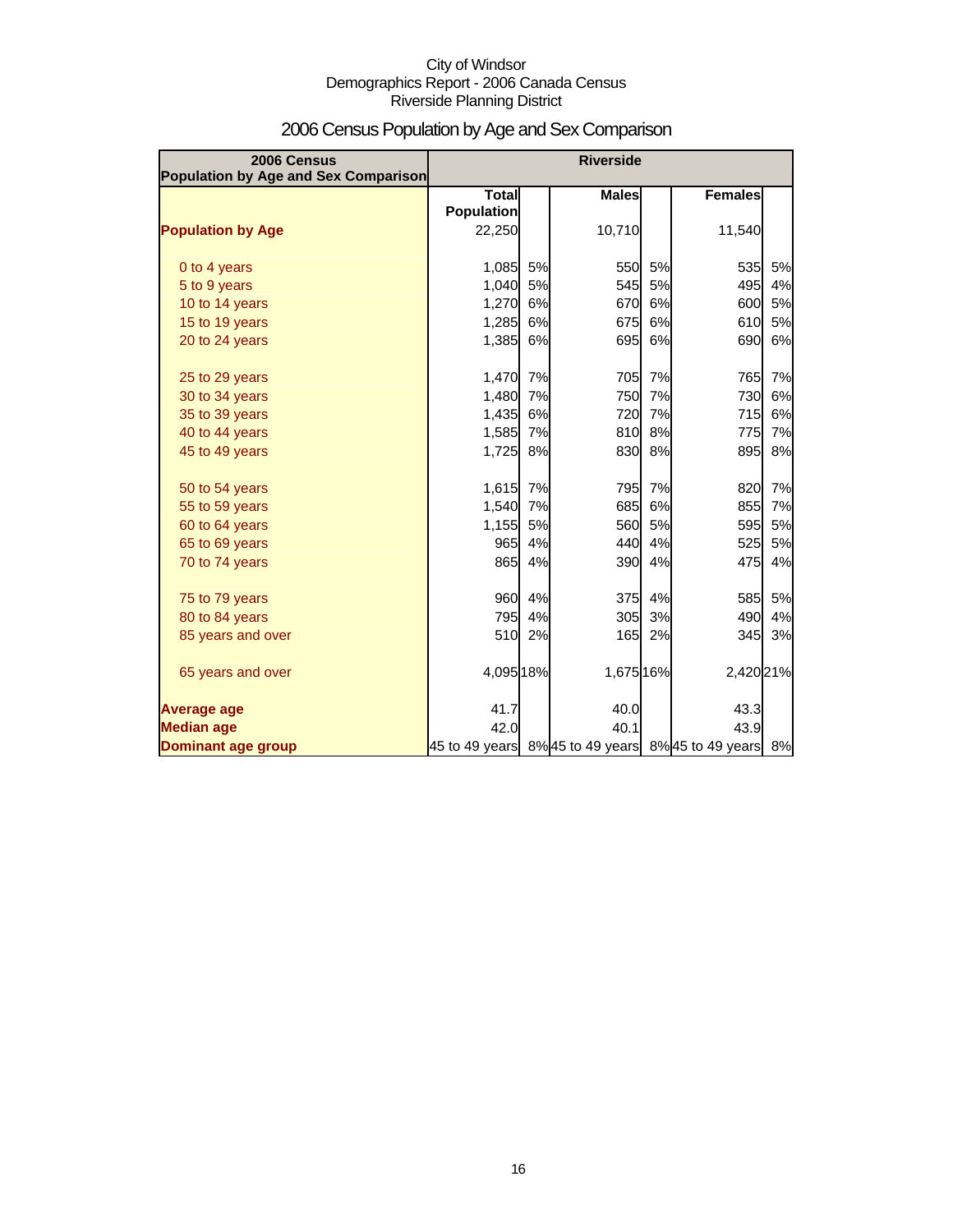# 2006 Census Population by Age and Sex

| 2006 Census<br><b>Population by Age and Sex</b> | <b>Riverside</b> |        |
|-------------------------------------------------|------------------|--------|
| <b>2006 Population by Sex</b>                   | 22,250           | %      |
| <b>Males</b>                                    | 10,71048%        |        |
| <b>Females</b>                                  | 11,54052%        |        |
|                                                 |                  |        |
| <b>2006 Population by Age</b>                   | 22,250           |        |
| 0 to 4 years                                    | 1,085            | 5%     |
| 5 to 9 years                                    | 1,040            | 5%     |
| 10 to 14 years                                  | 1,270            | 6%     |
| 15 to 19 years                                  | 1,285            | 6%     |
| 20 to 24 years                                  | 1,385            | 6%     |
| 25 to 29 years                                  | 1,470            | 7%     |
| 30 to 34 years                                  | 1,480            | 7%     |
| 35 to 39 years                                  | 1,435            | 6%     |
| 40 to 44 years                                  | 1,585            | 7%     |
| 45 to 49 years                                  | 1,725            | 8%     |
| 50 to 54 years                                  | 1,615            | 7%     |
| 55 to 59 years                                  | 1,540            | 7%     |
| 60 to 64 years                                  | 1,155            | 5%     |
| 65 to 69 years                                  | 965              | 4%     |
| 70 to 74 years                                  | 865              | 4%     |
| 75 to 79 years                                  |                  | 960 4% |
| 80 to 84 years                                  | 795              | 4%     |
| 85 years and over                               | 510              | 2%     |
| 65 years and over                               | 4,095 18%        |        |
| Average age                                     | 41.7             |        |
| <b>Median age</b>                               | 42.0             |        |
| <b>Dominant age group</b>                       | 45 to 49 years   |        |
| <b>Males by Age</b>                             | 10,710           |        |
| 0 to 4 years                                    | 550              | 5%     |
| 5 to 9 years                                    | 545              | 5%     |
| 10 to 14 years                                  | 670              | 6%     |
| 15 to 19 years                                  | 675              | 6%     |
| 20 to 24 years                                  | 695              | 6%     |
| 25 to 29 years                                  | 705              | 7%     |
| 30 to 34 years                                  | 750              | 7%     |
| 35 to 39 years                                  | 720              | 7%     |
| 40 to 44 years                                  | 810              | 8%     |
| 45 to 49 years                                  | 830              | 8%     |
| 50 to 54 years                                  | 795              | 7%     |
| 55 to 59 years                                  | 685              | 6%     |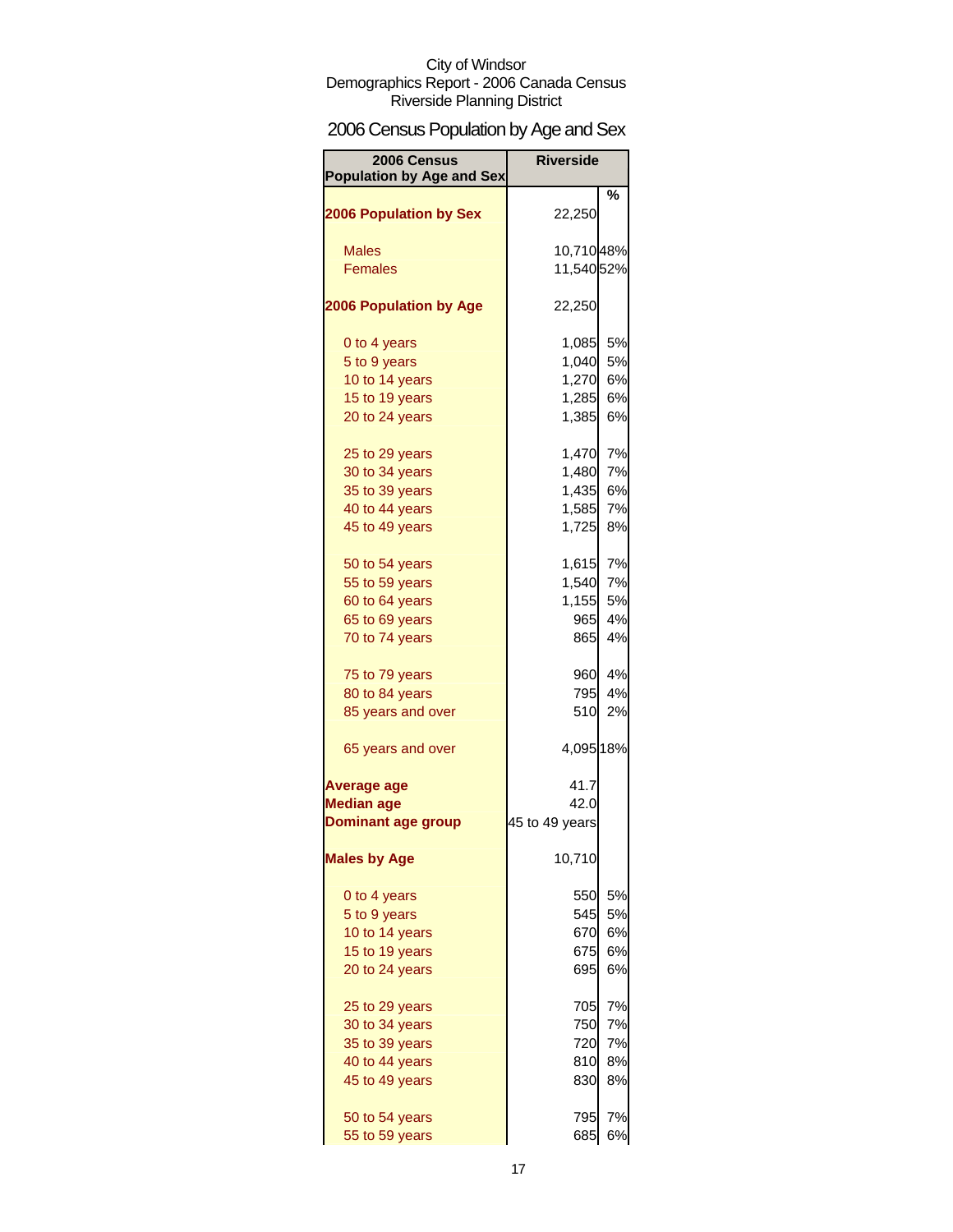| <b>Riverside Planning District</b> |                  |           |
|------------------------------------|------------------|-----------|
| 2006 Census                        | <b>Riverside</b> |           |
| <b>Population by Age and Sex</b>   |                  |           |
|                                    |                  | %         |
| 60 to 64 years                     | 560              | 5%        |
| 65 to 69 years                     | 440              | 4%        |
| 70 to 74 years                     | 390              | 4%        |
| 75 to 79 years                     | 375              | 4%        |
| 80 to 84 years                     | 305              | 3%        |
| 85 years and over                  | 165              | 2%        |
| 65 years and over                  | 1,675 16%        |           |
| <b>Average age of males</b>        | 40.0             |           |
| <b>Median age of males</b>         | 40.1             |           |
| <b>Dominant age group</b>          | 45 to 49 years   |           |
| <b>Females by Age</b>              | 11,540           |           |
| 0 to 4 years                       | 535              | 5%        |
| 5 to 9 years                       | 495              | 4%        |
| 10 to 14 years                     | 600              | 5%        |
| 15 to 19 years                     | 610              | 5%        |
| 20 to 24 years                     | 690              | <b>6%</b> |
| 25 to 29 years                     | 765              | 7%        |
| 30 to 34 years                     | 730              | 6%        |
| 35 to 39 years                     | 715              | 6%        |
| 40 to 44 years                     | 775              | 7%        |
| 45 to 49 years                     | 895              | 8%        |
| 50 to 54 years                     | 820              | 7%        |
| 55 to 59 years                     | 855              | 7%        |
| 60 to 64 years                     | 595              | 5%        |
| 65 to 69 years                     | 525              | 5%        |
| 70 to 74 years                     | 475              | 4%        |
| 75 to 79 years                     | 585              | 5%        |
| 80 to 84 years                     | 490              | 4%        |
| 85 years and over                  | 345              | 3%        |
| 65 years and over                  | 2,420 21%        |           |
| <b>Average age of females</b>      | 43.3             |           |
| <b>Median age of females</b>       | 43.9             |           |
| <b>Dominant age group</b>          | 45 to 49 years   |           |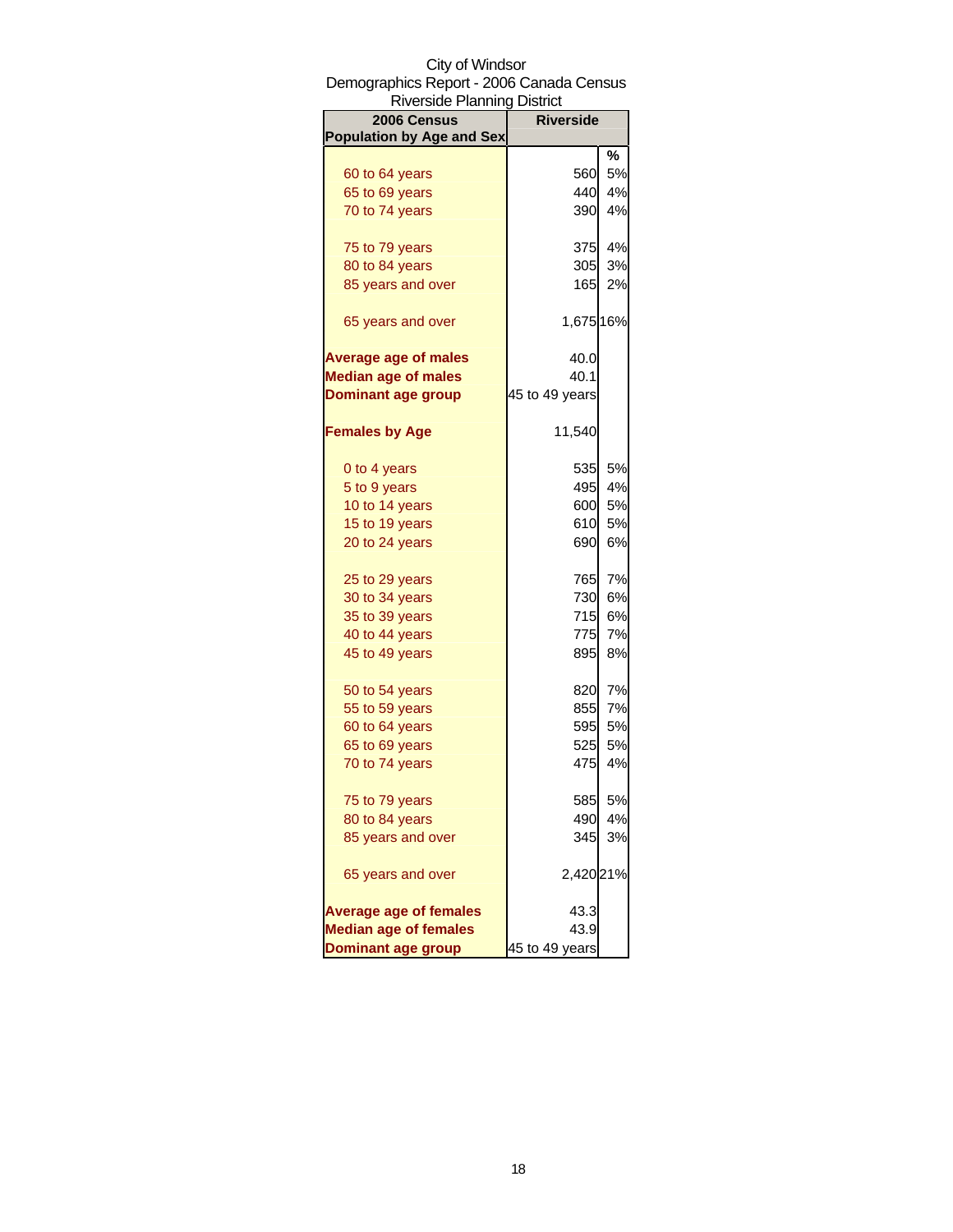### 2006 Census Marital Status

| 2006 Census<br><b>Marital Status</b>               | <b>Riverside</b>       |    |
|----------------------------------------------------|------------------------|----|
| Persons 15 years of age and over by marital status | 18.855                 | %  |
| Single (never married)                             | 5,735 30%              |    |
| Married (not separated)                            | 9,07548%               |    |
| Widowed                                            | 1,670 9%               |    |
| <b>Divorced</b>                                    | 1,665 9%               |    |
| Separated (legally married)                        | 685                    | 4% |
| Dominant marital status                            | Married <sub>48%</sub> |    |
| Persons 15 years and over by common-law status     | 18,850                 |    |
| Not in a common-law relationship                   | 17,570 93%             |    |
| In a common-law relationship                       | 1,295                  | 7% |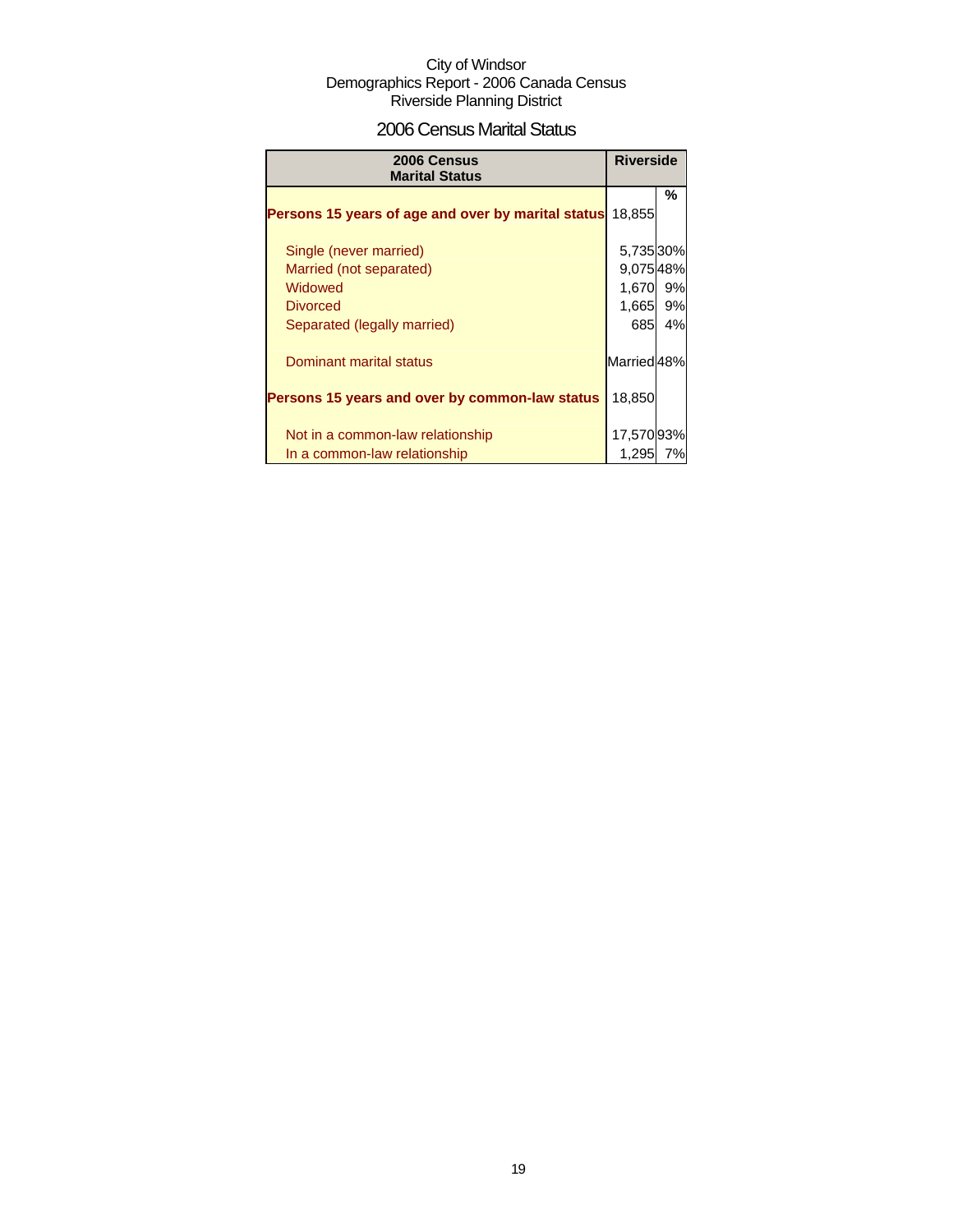# 2006 Census Family Structure and Children

| <b>2006 Census</b><br><b>Family Structure and Children</b>      | <b>Riverside</b> |         |
|-----------------------------------------------------------------|------------------|---------|
|                                                                 |                  | ℅       |
| Census families in private households by family structure 6,415 |                  |         |
|                                                                 |                  |         |
| <b>Married couples</b>                                          | 4,485 70%        |         |
| With no children at home                                        | 2,215 35%        |         |
| With children at home                                           | 2,25035%         |         |
| 1 child                                                         |                  | 885 14% |
| 2 children                                                      |                  | 945 15% |
| 3 or more children                                              |                  | 345 5%  |
|                                                                 |                  |         |
| Common-law couples                                              |                  | 620 10% |
| With no children at home                                        |                  | 345 5%  |
| With children at home                                           |                  | 265 4%  |
| 1 child                                                         |                  | 125 2%  |
| 2 children                                                      |                  | 105 2%  |
| 3 or more children                                              |                  | 20 0%   |
|                                                                 |                  |         |
| Lone-parent families                                            | 1,290 20%        |         |
| Male parent                                                     |                  | 240 4%  |
| 1 child                                                         |                  | 135 2%  |
| 2 children                                                      | 90               | 1%      |
| 3 or more children                                              |                  | 10 0%   |
|                                                                 |                  |         |
| Lone Female parent                                              | 1,000 16%        |         |
| 1 child                                                         |                  | 620 10% |
| 2 children                                                      |                  | 305 5%  |
| 3 or more children                                              |                  | 105 2%  |
|                                                                 |                  |         |
| Total children at home by age                                   | 6,450            |         |
| Under 6 years of age                                            | 1,235 19%        |         |
| $6 - 14$ years                                                  | 2,040 32%        |         |
| 15 - 17 years                                                   |                  | 745 12% |
| 18 - 24 years                                                   | 1,405 22%        |         |
| 25 years and over                                               |                  | 945 15% |
|                                                                 |                  |         |
| Children/family                                                 | 1.0              |         |
|                                                                 |                  |         |
| Census families in private households by size of family         | 6,415            |         |
| 2 persons                                                       | 3,39553%         |         |
| 3 persons                                                       | 1,390 22%        |         |
| 4 persons                                                       | 1,180 18%        |         |
| 5 or more persons                                               | 430              | 7%      |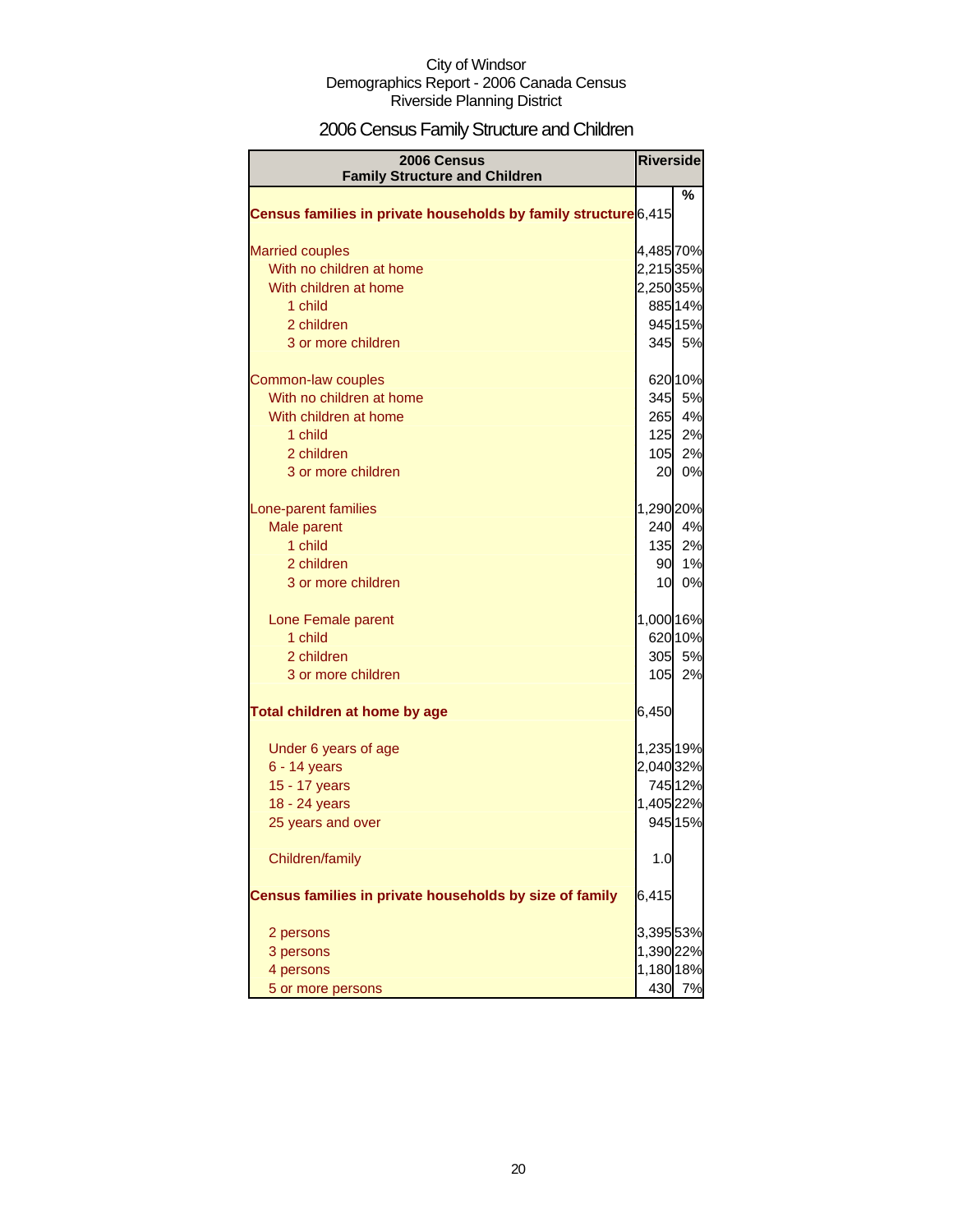# 2006 Census Families by Living Arrangements

| 2006 Census<br><b>Families by Living Arrangements</b>       | <b>Riverside</b> |        |
|-------------------------------------------------------------|------------------|--------|
|                                                             |                  | %      |
| Persons in private households by living arrangements 22,125 |                  |        |
|                                                             |                  |        |
| Non-family persons                                          | 4,095 19%        |        |
| Living with relatives                                       |                  | 340 2% |
| Living with non-relatives only                              |                  | 265 1% |
| Living alone                                                | 3,500 16%        |        |
| <b>Family persons</b>                                       | 17,99581%        |        |
| Persons per family                                          | 2.8              |        |
| Persons 65 years and over by living arrangements            | 4,095            |        |
| Non-family persons                                          | 1,63540%         |        |
|                                                             |                  | 95 2%  |
| Living with relatives                                       |                  |        |
| Living with non-relatives only                              |                  | 20 0%  |
| Living alone                                                | 1,490 36%        |        |
| <b>Family persons</b>                                       | 2,450 60%        |        |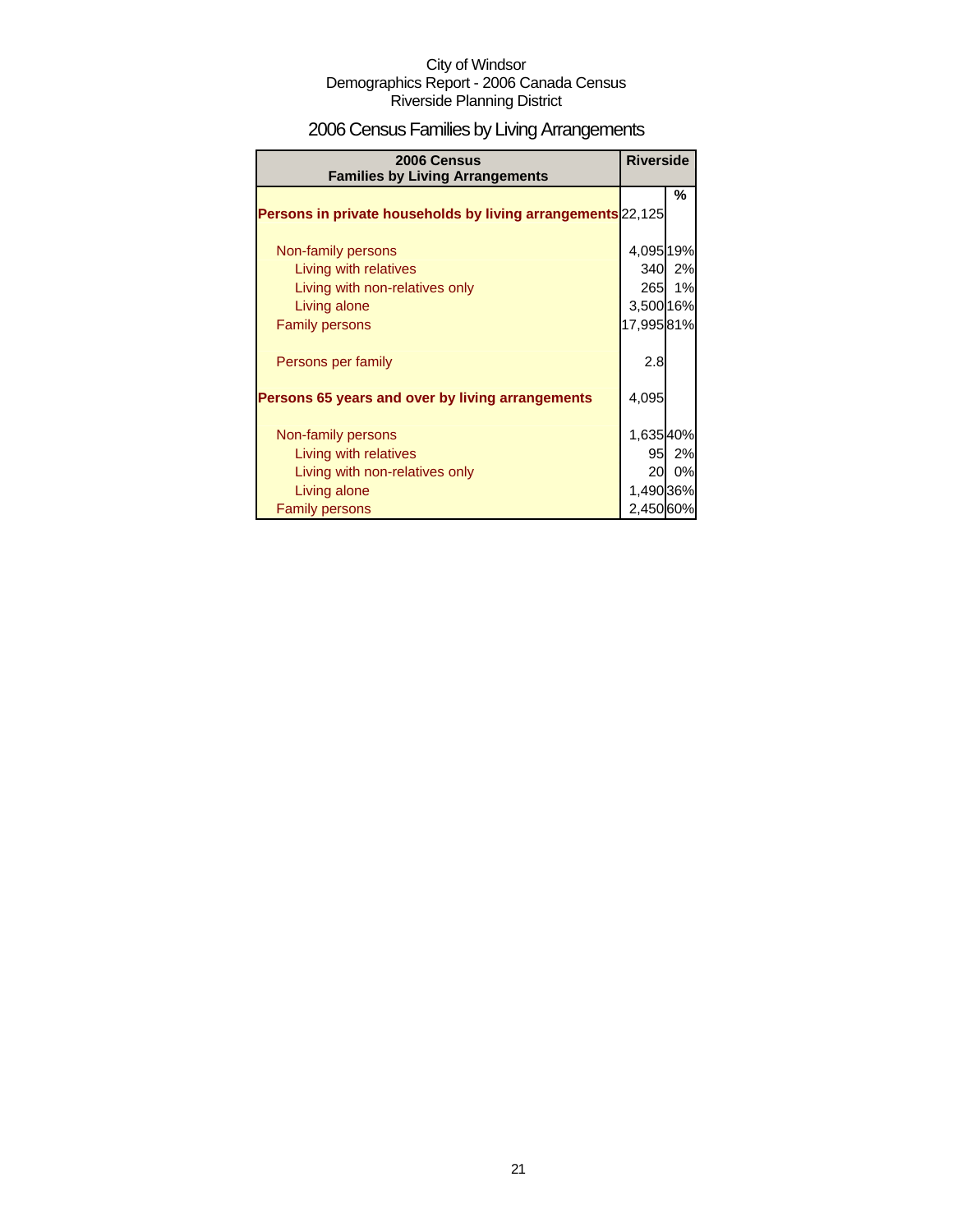# 2006 Census Dwellings

| 2006 Census<br><b>Dwellings</b>                      | <b>Riverside</b>          |    |
|------------------------------------------------------|---------------------------|----|
|                                                      |                           | %  |
| Occupied private dwellings by structure type         | 10,000                    |    |
| Single-detached house                                | 6,035 60%                 |    |
| Semi-detached house                                  | $135$                     | 1% |
| Row house                                            | 275                       | 3% |
| Apartment, duplex                                    | 110                       | 1% |
| Apartment less than 5 storeys                        | 1,050 10%                 |    |
| Apartment 5 or more storeys                          | 2,415 24%                 |    |
| Other single-attached house                          | 20 <sup>1</sup>           | 0% |
| Movable dwelling                                     | 0l                        | 0% |
| Dominant dwelling type                               | Single-detached house 60% |    |
| Occupied private dwellings by tenure                 | 10,000                    |    |
| Owned                                                | 7,010 70%                 |    |
| Rented                                               | 2,945 29%                 |    |
| <b>Band housing</b>                                  | 0                         | 0% |
| Occupied private dwellings by maintenance required   | 10,000                    |    |
| Regular maintenance only                             | 7,405 74%                 |    |
| Minor repairs                                        | 2,005 20%                 |    |
| <b>Major repairs</b>                                 | 575                       | 6% |
| Occupied private dwellings by period of construction | 10,000                    |    |
| Before 1946                                          | 1,005 10%                 |    |
| 1946 - 1960                                          | 3,345 33%                 |    |
| 1961 - 1970                                          | 2,020 20%                 |    |
| 1971 - 1980                                          | 1,960 20%                 |    |
| 1981 - 1985                                          | 345                       | 3% |
| 1986 - 1990                                          | 295                       | 3% |
| 1991 - 1995                                          | 115                       | 1% |
| 1996 - 2000                                          | 420                       | 4% |
| 2001 - 2006                                          | 365                       | 4% |
| Dominant period of construction                      | 1946 - 1960 34%           |    |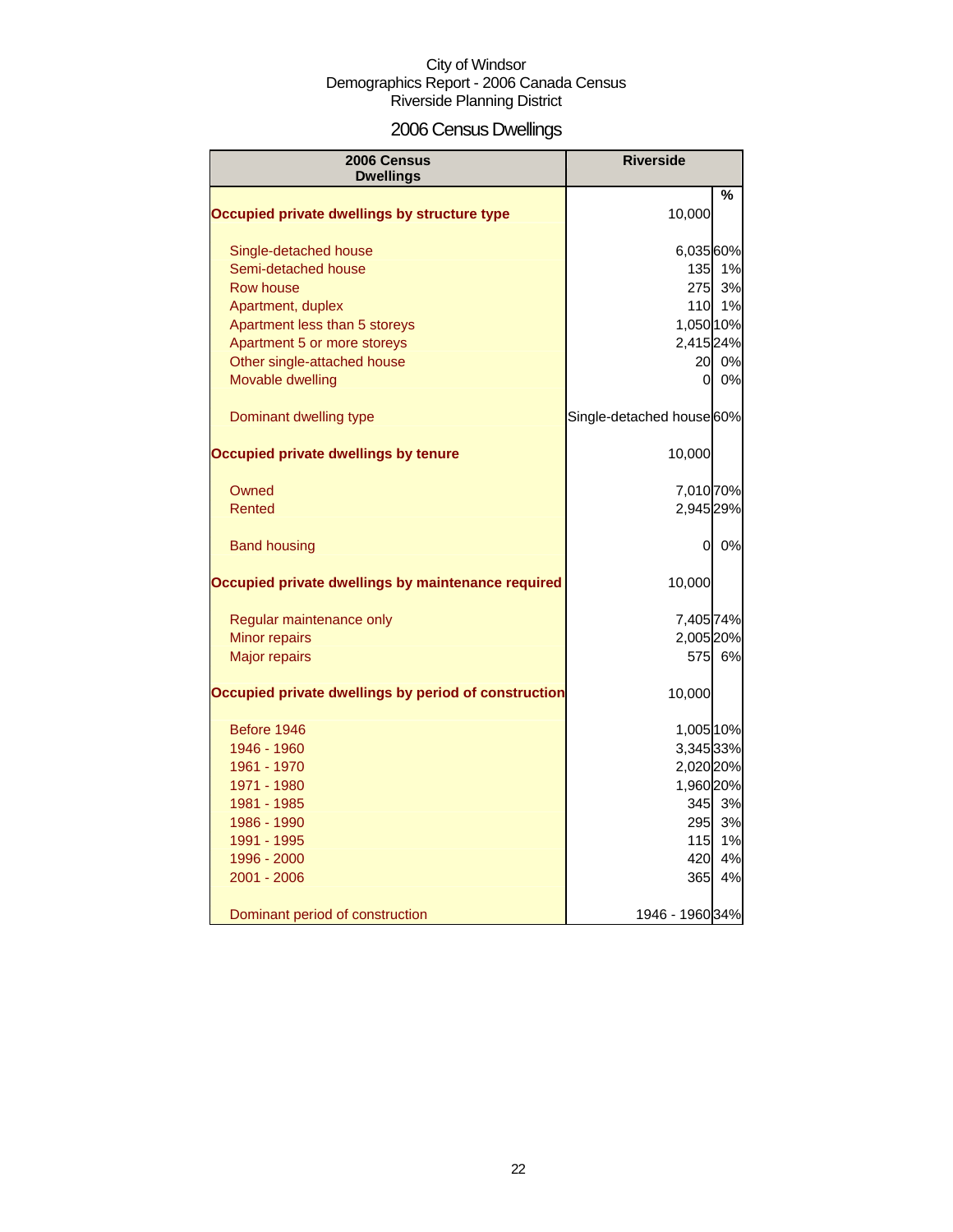### 2006 Census Households

| 2006 Census<br><b>Households</b>                                              | <b>Riverside</b> |            |
|-------------------------------------------------------------------------------|------------------|------------|
| Private households by size of household                                       | 10,005           | ℅          |
| 1 person                                                                      | 3,520            | 35%        |
| 2 persons                                                                     | 3,290            | 33%        |
| 3 persons                                                                     | 1,425            | 14%        |
| 4 - 5 persons                                                                 | 1,625            | 16%        |
| 6 or more persons                                                             | 140              | 1%         |
| Dominant household size                                                       | 1 person         | 35%        |
| <b>Persons in households</b>                                                  | 22,170           |            |
| Persons per household                                                         | 2.2              |            |
| Private households by household type                                          | 9,960            |            |
| One-family households                                                         | 6,210            | 62%        |
| Multiple-family households                                                    | 80               | 1%         |
| Non-family households                                                         | 3,640            | 37%        |
| <b>Rented Dwellings</b>                                                       | 2,945            |            |
| Tenant households in non-farm, non-reserve private dwellings                  |                  | 2,935 100% |
| Average gross monthly rent                                                    | \$761            |            |
| Households spending 30% or more of household income on gross rent             | 1,220            | 41%        |
| Households spending 30 to 99% of household income on gross rent               | 1,045            | 35%        |
| One-family tenant households without additional persons<br>Average gross rent | 1,240<br>\$721   | 42%        |
| Households spending 30% or more of household income on gross rent             | 475              | 16%        |
| <b>Owned Dwellings</b>                                                        | 7,010            |            |
| Owner-occupied private non-farm, non-reserve dwellings                        |                  | 7,055 101% |
| Average value of dwelling                                                     | \$172,159        |            |
| Average owner's major payments                                                | \$948            |            |
| Households spending 30% or more of household income on major payments         | 1,125            | 16%        |
| Households spending 30% to 99% more of household income on major payments     | 1,005            | 14%        |
| One-family owner-occupied households without additional persons               | 4,735            | 68%        |
| Average major payments                                                        | \$1,011          |            |
| Spending 30%+ of hh income on shelter                                         | 550              | 8%         |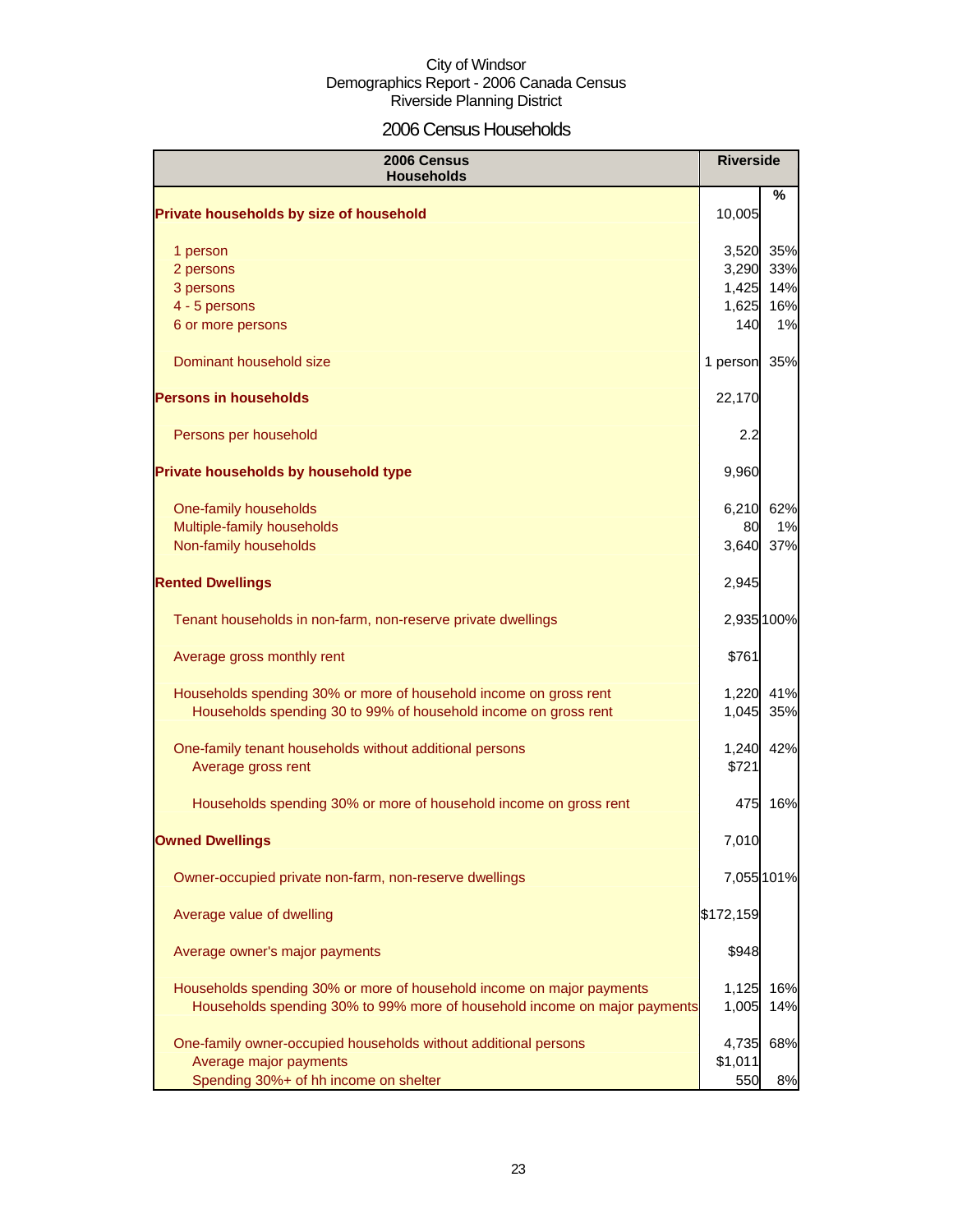# 2006 Census Mother Tongue

| 2006 Census<br><b>Mother Tongue</b>      | <b>Riverside</b>                                |                                                          |
|------------------------------------------|-------------------------------------------------|----------------------------------------------------------|
|                                          |                                                 | %                                                        |
| <b>Total Population by Mother Tongue</b> | 22,155                                          |                                                          |
| Dominant language                        | English                                         | 79%                                                      |
| Dominant official language               | English                                         | 96%                                                      |
| Top 5 non-official languages             | German<br>Other languages<br>Spanish<br>Chinese | Italian <sub>13.8%</sub><br>8.4%<br>7.0%<br>6.9%<br>5.8% |
| <b>Single responses</b>                  | 21,850                                          | 99%                                                      |
| <b>Official languages</b>                | 17,845                                          | 81%                                                      |
| English                                  | 17,170                                          | 77%                                                      |
| French                                   | 675                                             | 3%                                                       |
|                                          |                                                 |                                                          |
| Non-official languages                   | 3,965                                           | 18%                                                      |
| <b>Italian</b>                           | 530                                             | 2%                                                       |
| Portuguese                               | 50                                              | 0%                                                       |
| Romanian                                 |                                                 |                                                          |
|                                          | 150                                             | 1%                                                       |
| Spanish                                  | 265                                             | 1%                                                       |
| Danish                                   | 0                                               | 0%                                                       |
| <b>Dutch</b>                             | 50                                              | 0%                                                       |
| Flemish                                  | 0                                               | 0%                                                       |
| Frisian                                  | 0                                               | 0%                                                       |
| German                                   | 325                                             | 1%                                                       |
| Norwegian                                | 0                                               | 0%                                                       |
| Swedish                                  | 0                                               | 0%                                                       |
| <b>Yiddish</b>                           | 10                                              | 0%                                                       |
| <b>Bosnian</b>                           | 40                                              | 0%                                                       |
| <b>Bulgarian</b>                         | 65                                              | 0%                                                       |
| Croatian                                 |                                                 |                                                          |
|                                          | 130                                             | 1%                                                       |
| <b>Czech</b>                             | 35                                              | 0%                                                       |
| Macedonian                               | 75                                              | 0%                                                       |
| Polish                                   | 210                                             | 1%                                                       |
| <b>Russian</b>                           | 30                                              | 0%                                                       |
| <b>Serbian</b>                           | 205                                             | 1%                                                       |
| Serbo-Croatian                           | 60                                              | 0%                                                       |
| <b>Slovak</b>                            | 75                                              | 0%                                                       |
| Slovenian                                | 10                                              | 0%                                                       |
| <b>Ukrainian</b>                         | 80                                              | 0%                                                       |
| Latvian                                  | 0                                               | 0%                                                       |
| Lithuanian                               | 10                                              | 0%                                                       |
| Estonian                                 | 0                                               | 0%                                                       |
|                                          | 10                                              |                                                          |
| Finnish                                  |                                                 | 0%                                                       |
| Hungarian                                | 135                                             | 1%                                                       |
| <b>Greek</b>                             | 90                                              | 0%                                                       |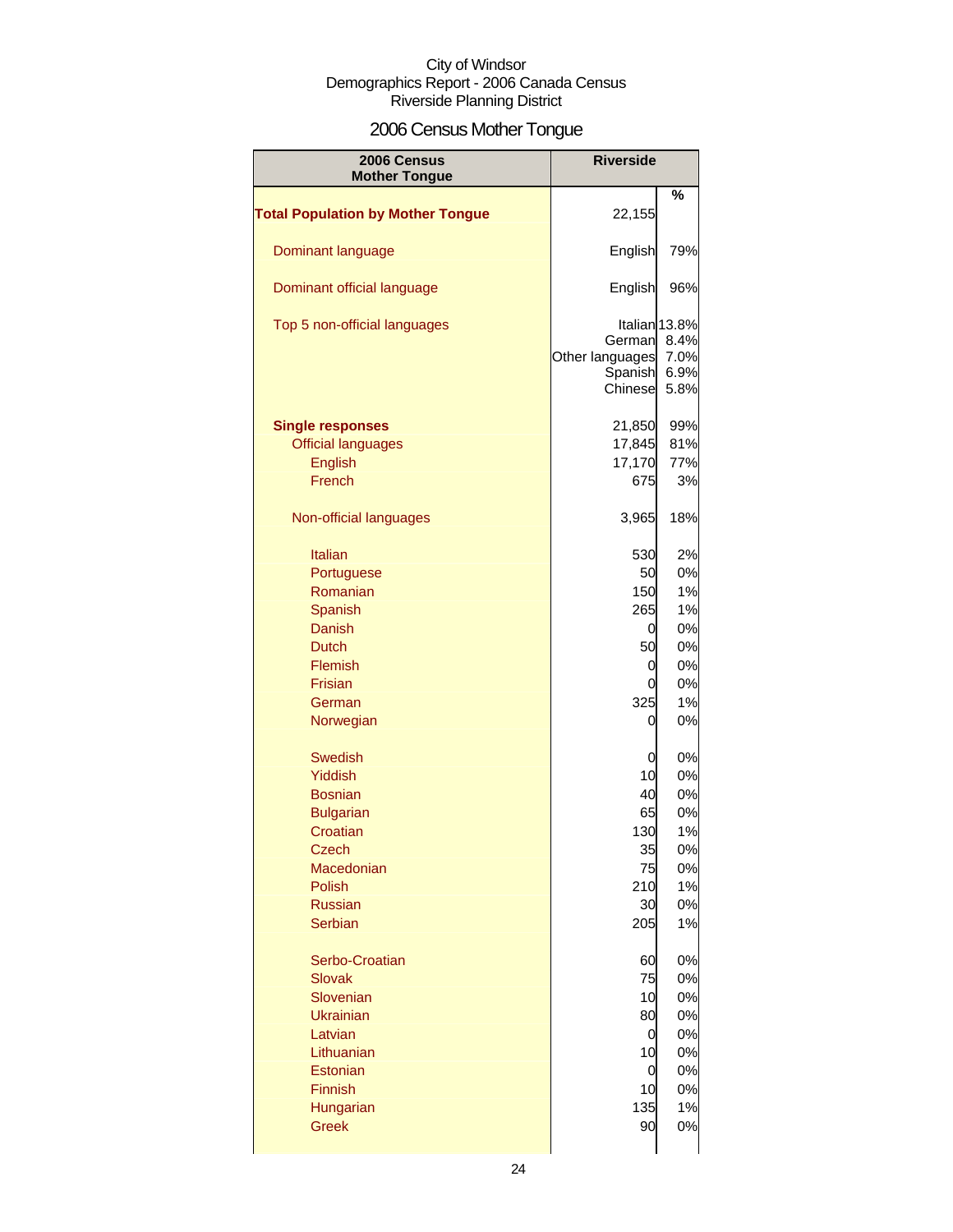| 2006 Census<br><b>Mother Tongue</b>          | <b>Riverside</b> |          |
|----------------------------------------------|------------------|----------|
|                                              |                  | $\%$     |
| Armenian                                     | 0                | 0%       |
| <b>Turkish</b>                               | 30               | 0%       |
| Amharic                                      | 0                | 0%       |
| <b>Arabic</b>                                | 210              | 1%       |
| <b>Hebrew</b>                                | 20               | 0%       |
| <b>Maltese</b>                               | 30               | 0%       |
| Somali                                       | 15               | 0%       |
| Tigrigna                                     | 0                | 0%       |
| Bengali                                      | 10               | 0%       |
| Gujarati                                     | 0                | 0%       |
| Hindi                                        | 0                | 0%       |
| <b>Kurdish</b>                               | 0                | 0%       |
| Panjabi (Punjabi)                            | 130              | 1%       |
| Pashto                                       | 0                | 0%       |
| Persian (Farsi)                              | 10               | 0%       |
| Sindhi                                       | 0                | 0%       |
| Sinhala (Sinhalese)<br>Urdu                  | 0<br>40          | 0%<br>0% |
| Malayalam                                    | 10               | 0%       |
| Tamil                                        | 20               | 0%       |
|                                              |                  |          |
| <b>Telugu</b>                                | 0                | 0%       |
| Japanese                                     | 0                | 0%       |
| Korean                                       | 15               | 0%       |
| Chinese                                      | 225              | 1%       |
| Cantonese                                    | 120              | 1%       |
| <b>Mandarin</b>                              | 10               | 0%       |
| <b>Taiwanese</b>                             | 0                | 0%       |
| Chinese, n.o.s.<br>Lao                       | 95<br>35         | 0%<br>0% |
| Khmer (Cambodian)                            | 0                | 0%       |
|                                              |                  |          |
| Vietnamese                                   | 0                | 0%       |
| Bisayan languages                            | 0                | 0%       |
| Ilocano                                      | 10               | 0%       |
| <b>Malay</b><br>Tagalog (Pilipino, Filipino) | 0<br>110         | 0%<br>0% |
| Akan (Twi)                                   | 0                | 0%       |
| Swahili                                      | 0                | 0%       |
| <b>Creoles</b>                               | 10               | 0%       |
|                                              |                  |          |
| <b>Aboriginal Languages</b>                  | 10               | 0%       |
| Algonquin<br>Atikamekw                       | 0                | 0%<br>0% |
| <b>Blackfoot</b>                             | 0<br>0           | 0%       |
| Carrier                                      | 0                | 0%       |
| Chilcotin                                    | 0                | 0%       |
| Chipewyan                                    | 0                | 0%       |
| <b>Cree</b>                                  | 0                | 0%       |
| Siouan languages (Dakota/Sioux)              | 0                | 0%       |
| Dene                                         | 0                | 0%       |
| <b>Dogrib</b>                                | 0                | 0%       |
| Gitksan                                      | 0                | 0%       |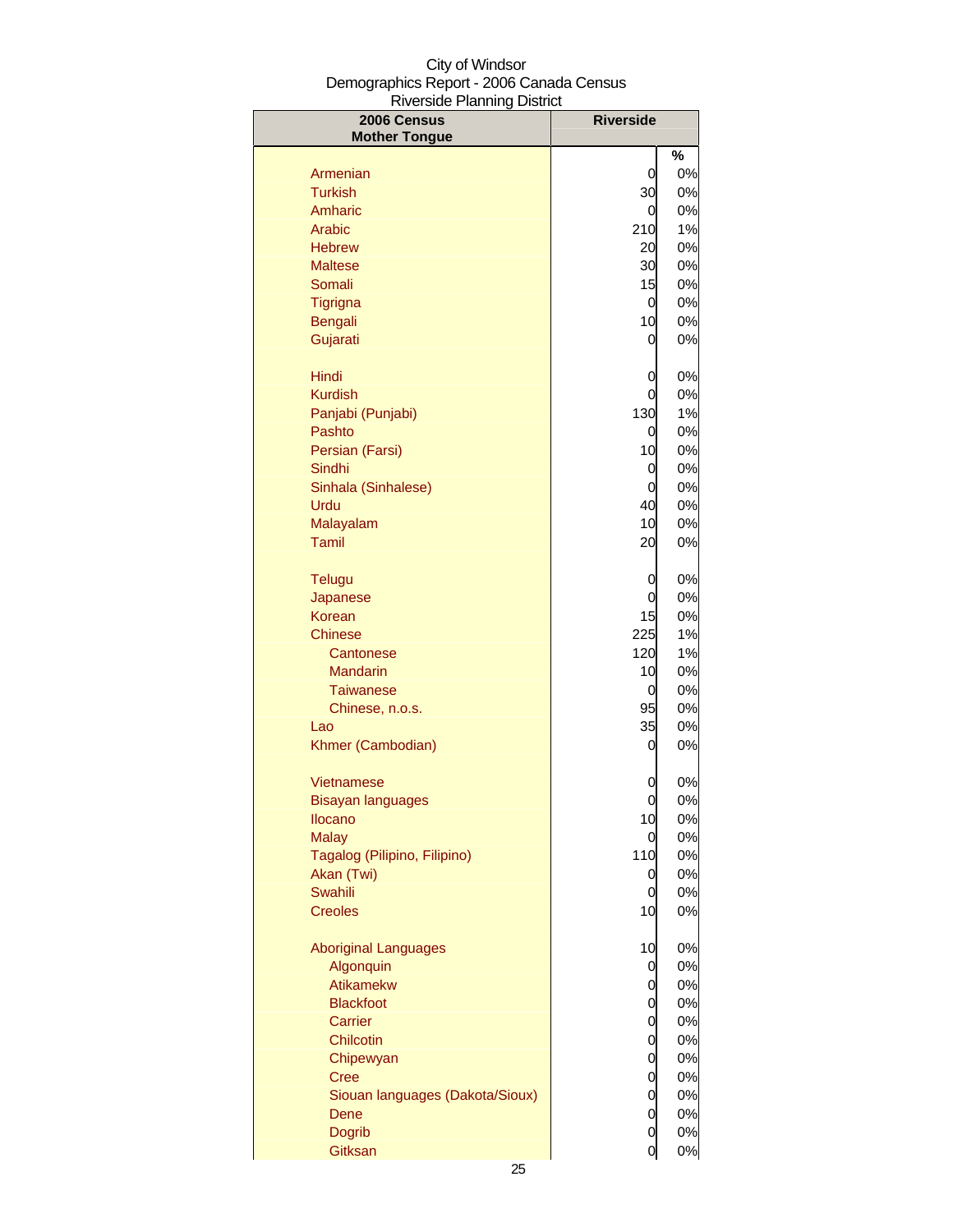| 2006 Census<br><b>Mother Tongue</b> | <b>Riverside</b> |    |
|-------------------------------------|------------------|----|
|                                     |                  | %  |
| Inuinnagtun                         | 0                | 0% |
| Inuktitut, n.i.e.                   | 0                | 0% |
| Kutchin-Gwich'in (Loucheux)         | 0                | 0% |
| <b>Malecite</b>                     | 0                | 0% |
| Mi'kmag                             | 10               | 0% |
| <b>Mohawk</b>                       | 0                | 0% |
| Montagnais-Naskapi                  | 0                | 0% |
| Nisga'a                             | 0                | 0% |
| North Slave (Hare)                  | 0                | 0% |
| Ojibway                             | 0                | 0% |
| Oji-Cree                            | 0                | 0% |
| Shuswap                             | 0                | 0% |
| <b>South Slave</b>                  | 0                | 0% |
| <b>Tlingit</b>                      | 0                | 0% |
| Other languages                     | 270              | 1% |
| <b>Multiple responses</b>           | 325              | 1% |
| <b>English and French</b>           | 95               | 0% |
| English and non-official language   | 175              | 1% |
| French and non-official language    | 35               | 0% |

English and non-official language 175 1% French and non-official language **1998** 125 125 0% English, French and non-official language 0 0 0%

# $C_{i,t}$  of Minds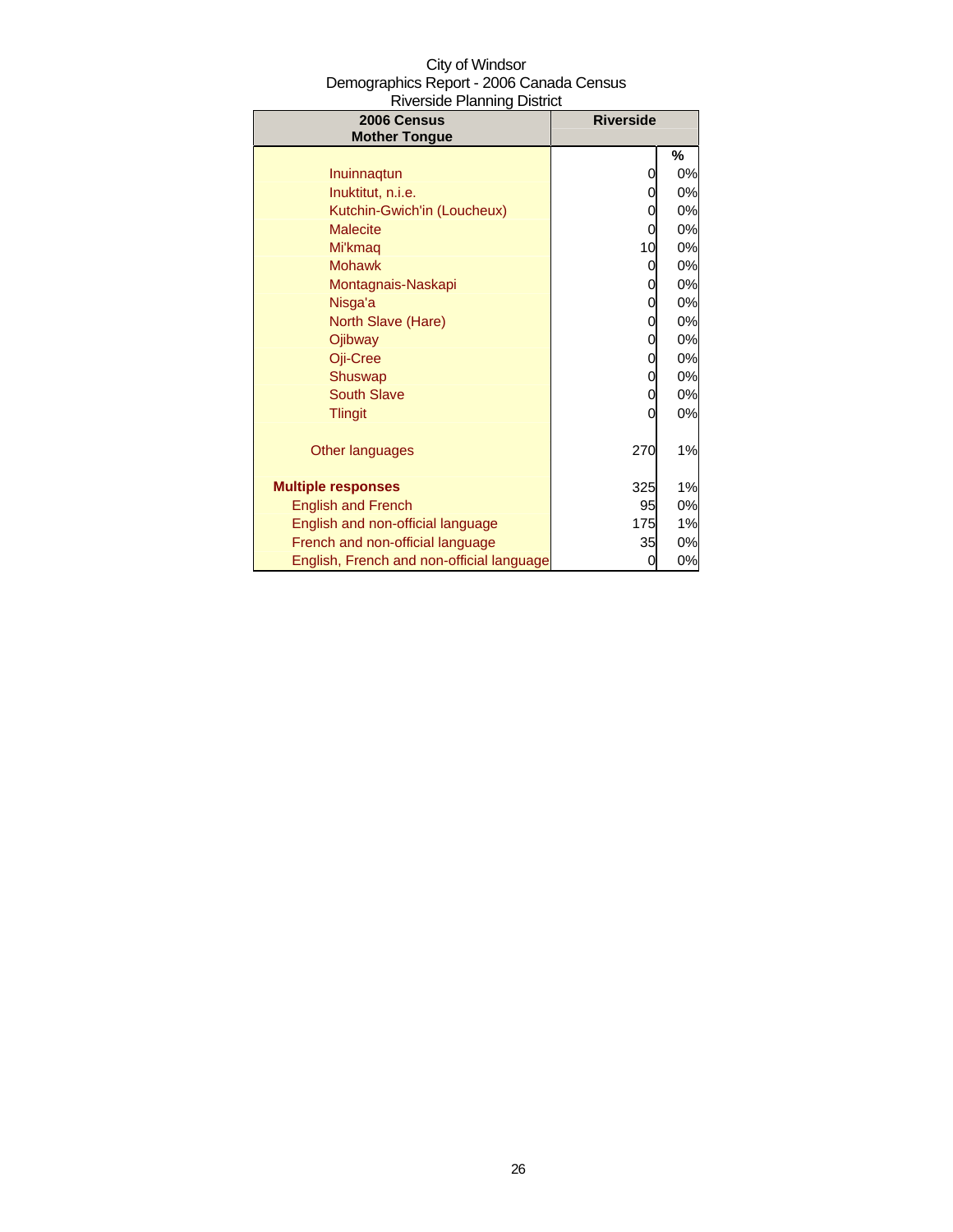# 2006 Census Knowledge of Official Language

| 2006 Census<br><b>Knowledge of Official Language</b>       | <b>Riverside</b> |    |
|------------------------------------------------------------|------------------|----|
|                                                            |                  | %  |
| <b>Total Population by knowledge of official languages</b> | 22,160           |    |
| English only                                               | 19,955 90%       |    |
| French only                                                | 10               | 0% |
| <b>English and French</b>                                  | 1,955            | 9% |
| Neither English nor French                                 | 215              | 1% |
| <b>Dominant Group</b>                                      | English only 90% |    |
| Total population by first official language spoken         | 22,155           |    |
| English                                                    | 21,17096%        |    |
| French                                                     | 625              | 3% |
| <b>English and French</b>                                  | 120              | 1% |
| Neither English nor French                                 | 190              | 1% |
| <b>Dominant Group</b>                                      | English 96%      |    |
| <b>Official language minority</b>                          |                  |    |
| (English in Quebec, French elsewhere)                      |                  |    |
| <b>Number</b>                                              | 665              |    |
| Percentage                                                 | 3.0%             |    |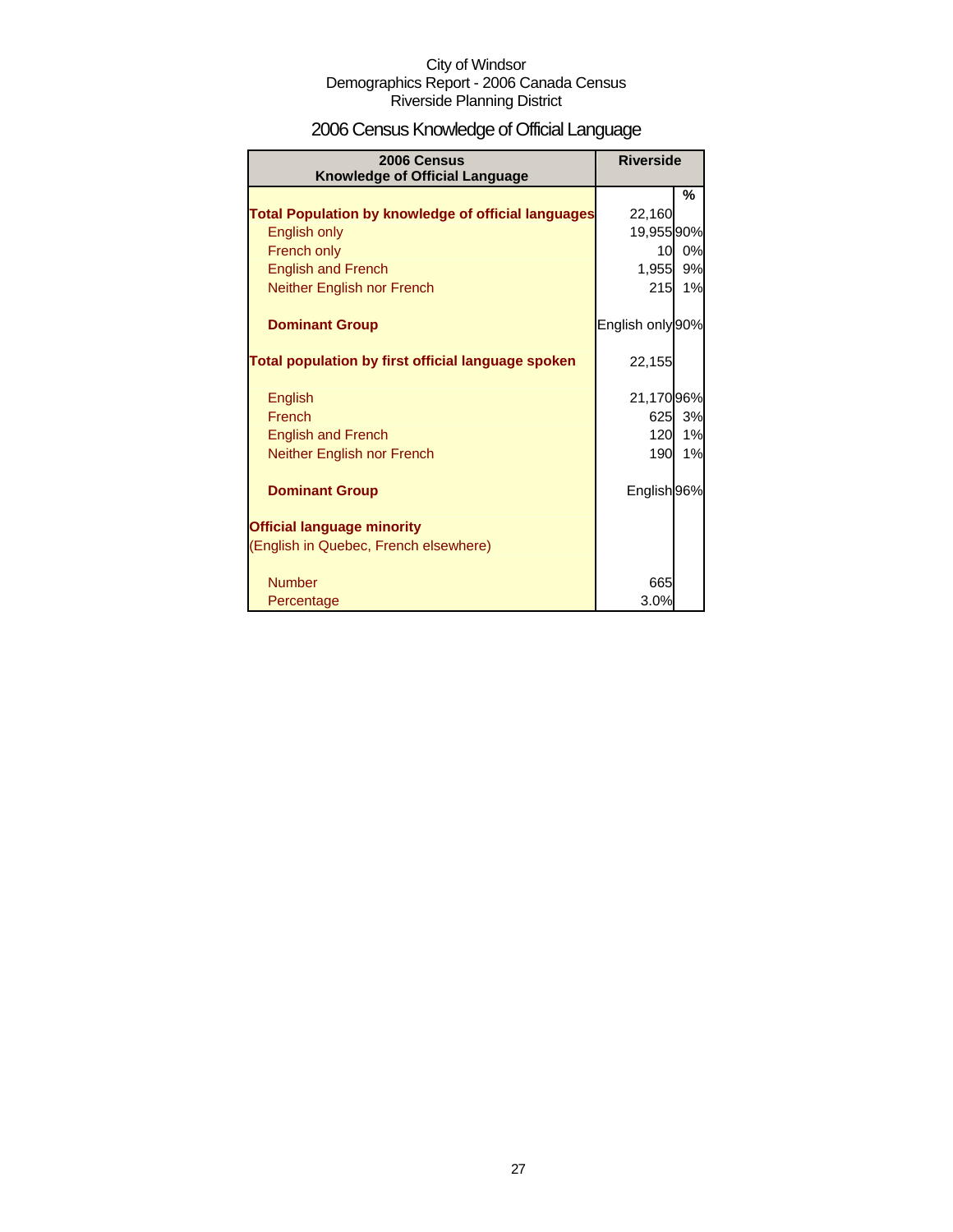# 2006 Census Knowledge of Non-official Language

| 2006 Census<br>Knowledge of Non-official Language              | <b>Riverside</b>      |          |
|----------------------------------------------------------------|-----------------------|----------|
|                                                                |                       | %        |
| <b>Total Population by Knowledge of Non-official Languages</b> | 22,160                |          |
| <b>Population Speaking Non-official Languages</b>              | 5,395 24%             |          |
| <b>Top 5 Non-official Languages</b>                            | Italian 14%           |          |
|                                                                | German<br>Spanish     | 9%<br>8% |
|                                                                | Other languages       | 7%       |
|                                                                | Arabic                | 7%       |
| <b>Italian</b>                                                 | 750                   | 3%       |
| Portuguese                                                     | 45                    | 0%       |
| Romanian                                                       | 160                   | 1%       |
| Spanish                                                        | 425                   | 2%       |
| <b>Danish</b><br><b>Dutch</b>                                  | $\overline{O}$<br>75  | 0%<br>0% |
| Flemish                                                        | $\overline{0}$        | 0%       |
| Frisian                                                        | $\overline{0}$        | 0%       |
| German                                                         | 460                   | 2%       |
| Norwegian                                                      | 0                     | 0%       |
| <b>Swedish</b>                                                 | 0                     | 0%       |
| <b>Yiddish</b>                                                 | 25                    | 0%       |
| <b>Bosnian</b>                                                 | 55                    | 0%       |
| <b>Bulgarian</b>                                               | 65                    | 0%       |
| Croatian<br><b>Czech</b>                                       | 190<br>55             | 1%<br>0% |
| Macedonian                                                     | 80                    | 0%       |
| Polish                                                         | 255                   | 1%       |
| <b>Russian</b>                                                 | 60                    | 0%       |
| <b>Serbian</b>                                                 | 275                   | 1%       |
| Serbo-Croatian                                                 | 60                    | 0%       |
| <b>Slovak</b>                                                  | 140                   | 1%       |
| Slovenian                                                      | 10                    | 0%       |
| <b>Ukrainian</b><br>Latvian                                    | 120<br>0              | 1%<br>0% |
| Lithuanian                                                     | 10                    | 0%       |
| Estonian                                                       | $\overline{0}$        | 0%       |
| Finnish                                                        | 10                    | 0%       |
| Hungarian                                                      | 185                   | 1%       |
| <b>Greek</b>                                                   | 115                   | 1%       |
| Armenian                                                       | $\overline{0}$        | 0%       |
| <b>Turkish</b>                                                 | 30                    | 0%       |
| Amharic<br>Arabic                                              | $\overline{0}$<br>360 | 0%<br>2% |
| <b>Hebrew</b>                                                  | 30                    | 0%       |
| <b>Maltese</b>                                                 | 40                    | 0%       |
| Somali                                                         | 15                    | 0%       |
| Tigrigna                                                       | $\overline{0}$        | 0%       |
| <b>Bengali</b>                                                 | 0                     | $0\%$    |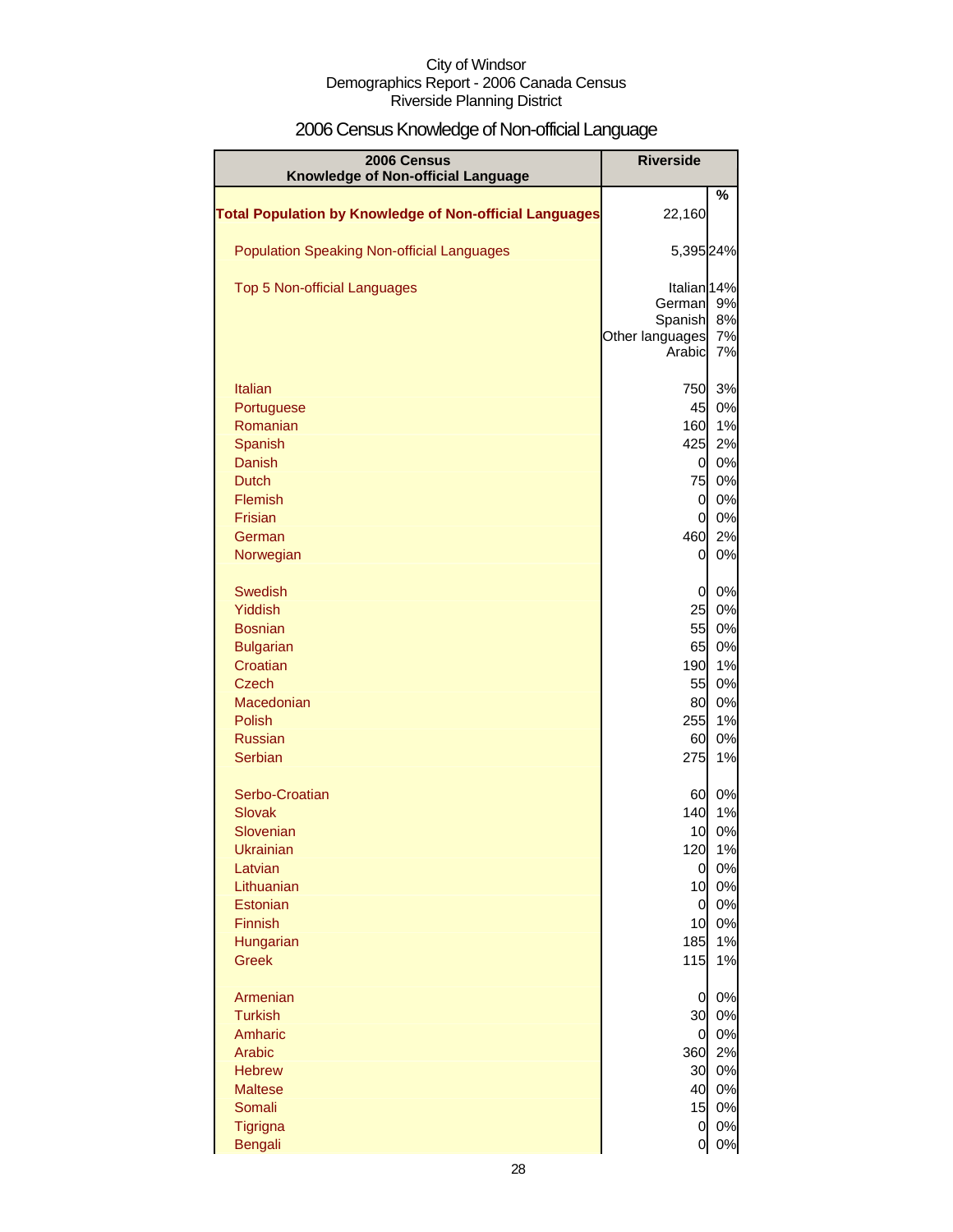| Knowledge of Non-official Language<br>%<br>Gujarati<br>0<br>0%<br>Hindi<br>100<br>0%<br><b>Kurdish</b><br>0%<br>0<br>175<br>1%<br>Panjabi (Punjabi)<br>0%<br>Pashto<br>$\overline{0}$<br>10<br>0%<br>Persian (Farsi)<br>0%<br>Sindhi<br>$\overline{0}$<br>0%<br>Sinhala (Sinhalese)<br>$\overline{0}$<br>45<br>0%<br>Urdu<br>0%<br>Malayalam<br>$\overline{0}$<br><b>Tamil</b><br>20<br>0%<br>0<br>0%<br>Telugu<br>$\overline{0}$<br>0%<br>Japanese<br><b>Korean</b><br>15<br>0%<br>265<br>1%<br><b>Chinese</b><br>120<br>1%<br>Cantonese<br>10<br>0%<br><b>Mandarin</b><br>0%<br><b>Taiwanese</b><br>0<br>135<br>1%<br>Chinese, n.o.s.<br>70<br>0%<br>Lao<br>Khmer (Cambodian)<br>0<br>0%<br>45<br>0%<br>Vietnamese<br>0%<br>10<br><b>Bisayan languages</b><br>0%<br>Ilocano<br>10<br>0%<br><b>Malay</b><br>0<br>1%<br>Tagalog (Pilipino, Filipino)<br>135<br>0%<br>Akan (Twi)<br>0<br>Swahili<br>0<br>0%<br>35<br><b>Creoles</b><br>0%<br><b>Aboriginal Languages</b><br>0<br>0%<br>0%<br>Algonquin<br>0<br><b>Atikamekw</b><br>$\overline{0}$<br>0%<br><b>Blackfoot</b><br>$\overline{0}$<br>0%<br>$\overline{0}$<br>0%<br>Carrier<br>0%<br>Chilcotin<br>$\overline{0}$ |
|----------------------------------------------------------------------------------------------------------------------------------------------------------------------------------------------------------------------------------------------------------------------------------------------------------------------------------------------------------------------------------------------------------------------------------------------------------------------------------------------------------------------------------------------------------------------------------------------------------------------------------------------------------------------------------------------------------------------------------------------------------------------------------------------------------------------------------------------------------------------------------------------------------------------------------------------------------------------------------------------------------------------------------------------------------------------------------------------------------------------------------------------------------------------------|
|                                                                                                                                                                                                                                                                                                                                                                                                                                                                                                                                                                                                                                                                                                                                                                                                                                                                                                                                                                                                                                                                                                                                                                            |
|                                                                                                                                                                                                                                                                                                                                                                                                                                                                                                                                                                                                                                                                                                                                                                                                                                                                                                                                                                                                                                                                                                                                                                            |
|                                                                                                                                                                                                                                                                                                                                                                                                                                                                                                                                                                                                                                                                                                                                                                                                                                                                                                                                                                                                                                                                                                                                                                            |
|                                                                                                                                                                                                                                                                                                                                                                                                                                                                                                                                                                                                                                                                                                                                                                                                                                                                                                                                                                                                                                                                                                                                                                            |
|                                                                                                                                                                                                                                                                                                                                                                                                                                                                                                                                                                                                                                                                                                                                                                                                                                                                                                                                                                                                                                                                                                                                                                            |
|                                                                                                                                                                                                                                                                                                                                                                                                                                                                                                                                                                                                                                                                                                                                                                                                                                                                                                                                                                                                                                                                                                                                                                            |
|                                                                                                                                                                                                                                                                                                                                                                                                                                                                                                                                                                                                                                                                                                                                                                                                                                                                                                                                                                                                                                                                                                                                                                            |
|                                                                                                                                                                                                                                                                                                                                                                                                                                                                                                                                                                                                                                                                                                                                                                                                                                                                                                                                                                                                                                                                                                                                                                            |
|                                                                                                                                                                                                                                                                                                                                                                                                                                                                                                                                                                                                                                                                                                                                                                                                                                                                                                                                                                                                                                                                                                                                                                            |
|                                                                                                                                                                                                                                                                                                                                                                                                                                                                                                                                                                                                                                                                                                                                                                                                                                                                                                                                                                                                                                                                                                                                                                            |
|                                                                                                                                                                                                                                                                                                                                                                                                                                                                                                                                                                                                                                                                                                                                                                                                                                                                                                                                                                                                                                                                                                                                                                            |
|                                                                                                                                                                                                                                                                                                                                                                                                                                                                                                                                                                                                                                                                                                                                                                                                                                                                                                                                                                                                                                                                                                                                                                            |
|                                                                                                                                                                                                                                                                                                                                                                                                                                                                                                                                                                                                                                                                                                                                                                                                                                                                                                                                                                                                                                                                                                                                                                            |
|                                                                                                                                                                                                                                                                                                                                                                                                                                                                                                                                                                                                                                                                                                                                                                                                                                                                                                                                                                                                                                                                                                                                                                            |
|                                                                                                                                                                                                                                                                                                                                                                                                                                                                                                                                                                                                                                                                                                                                                                                                                                                                                                                                                                                                                                                                                                                                                                            |
|                                                                                                                                                                                                                                                                                                                                                                                                                                                                                                                                                                                                                                                                                                                                                                                                                                                                                                                                                                                                                                                                                                                                                                            |
|                                                                                                                                                                                                                                                                                                                                                                                                                                                                                                                                                                                                                                                                                                                                                                                                                                                                                                                                                                                                                                                                                                                                                                            |
|                                                                                                                                                                                                                                                                                                                                                                                                                                                                                                                                                                                                                                                                                                                                                                                                                                                                                                                                                                                                                                                                                                                                                                            |
|                                                                                                                                                                                                                                                                                                                                                                                                                                                                                                                                                                                                                                                                                                                                                                                                                                                                                                                                                                                                                                                                                                                                                                            |
|                                                                                                                                                                                                                                                                                                                                                                                                                                                                                                                                                                                                                                                                                                                                                                                                                                                                                                                                                                                                                                                                                                                                                                            |
|                                                                                                                                                                                                                                                                                                                                                                                                                                                                                                                                                                                                                                                                                                                                                                                                                                                                                                                                                                                                                                                                                                                                                                            |
|                                                                                                                                                                                                                                                                                                                                                                                                                                                                                                                                                                                                                                                                                                                                                                                                                                                                                                                                                                                                                                                                                                                                                                            |
|                                                                                                                                                                                                                                                                                                                                                                                                                                                                                                                                                                                                                                                                                                                                                                                                                                                                                                                                                                                                                                                                                                                                                                            |
|                                                                                                                                                                                                                                                                                                                                                                                                                                                                                                                                                                                                                                                                                                                                                                                                                                                                                                                                                                                                                                                                                                                                                                            |
|                                                                                                                                                                                                                                                                                                                                                                                                                                                                                                                                                                                                                                                                                                                                                                                                                                                                                                                                                                                                                                                                                                                                                                            |
|                                                                                                                                                                                                                                                                                                                                                                                                                                                                                                                                                                                                                                                                                                                                                                                                                                                                                                                                                                                                                                                                                                                                                                            |
|                                                                                                                                                                                                                                                                                                                                                                                                                                                                                                                                                                                                                                                                                                                                                                                                                                                                                                                                                                                                                                                                                                                                                                            |
|                                                                                                                                                                                                                                                                                                                                                                                                                                                                                                                                                                                                                                                                                                                                                                                                                                                                                                                                                                                                                                                                                                                                                                            |
|                                                                                                                                                                                                                                                                                                                                                                                                                                                                                                                                                                                                                                                                                                                                                                                                                                                                                                                                                                                                                                                                                                                                                                            |
|                                                                                                                                                                                                                                                                                                                                                                                                                                                                                                                                                                                                                                                                                                                                                                                                                                                                                                                                                                                                                                                                                                                                                                            |
|                                                                                                                                                                                                                                                                                                                                                                                                                                                                                                                                                                                                                                                                                                                                                                                                                                                                                                                                                                                                                                                                                                                                                                            |
|                                                                                                                                                                                                                                                                                                                                                                                                                                                                                                                                                                                                                                                                                                                                                                                                                                                                                                                                                                                                                                                                                                                                                                            |
|                                                                                                                                                                                                                                                                                                                                                                                                                                                                                                                                                                                                                                                                                                                                                                                                                                                                                                                                                                                                                                                                                                                                                                            |
|                                                                                                                                                                                                                                                                                                                                                                                                                                                                                                                                                                                                                                                                                                                                                                                                                                                                                                                                                                                                                                                                                                                                                                            |
|                                                                                                                                                                                                                                                                                                                                                                                                                                                                                                                                                                                                                                                                                                                                                                                                                                                                                                                                                                                                                                                                                                                                                                            |
|                                                                                                                                                                                                                                                                                                                                                                                                                                                                                                                                                                                                                                                                                                                                                                                                                                                                                                                                                                                                                                                                                                                                                                            |
|                                                                                                                                                                                                                                                                                                                                                                                                                                                                                                                                                                                                                                                                                                                                                                                                                                                                                                                                                                                                                                                                                                                                                                            |
| 0%<br>Chipewyan<br>$\overline{0}$<br>0%<br>Cree<br><sub>0</sub>                                                                                                                                                                                                                                                                                                                                                                                                                                                                                                                                                                                                                                                                                                                                                                                                                                                                                                                                                                                                                                                                                                            |
| 0%<br>Siouan languages (Dakota/Sioux)<br><sub>0</sub>                                                                                                                                                                                                                                                                                                                                                                                                                                                                                                                                                                                                                                                                                                                                                                                                                                                                                                                                                                                                                                                                                                                      |
| 0%<br>Dene<br><sub>0</sub>                                                                                                                                                                                                                                                                                                                                                                                                                                                                                                                                                                                                                                                                                                                                                                                                                                                                                                                                                                                                                                                                                                                                                 |
| 0%<br><b>Dogrib</b><br>$\overline{0}$                                                                                                                                                                                                                                                                                                                                                                                                                                                                                                                                                                                                                                                                                                                                                                                                                                                                                                                                                                                                                                                                                                                                      |
| Gitksan<br>$\overline{0}$<br>0%                                                                                                                                                                                                                                                                                                                                                                                                                                                                                                                                                                                                                                                                                                                                                                                                                                                                                                                                                                                                                                                                                                                                            |
| $\overline{0}$<br>0%<br>Inuinnaqtun                                                                                                                                                                                                                                                                                                                                                                                                                                                                                                                                                                                                                                                                                                                                                                                                                                                                                                                                                                                                                                                                                                                                        |
| $\overline{0}$<br>0%<br>Inuktitut, n.i.e.                                                                                                                                                                                                                                                                                                                                                                                                                                                                                                                                                                                                                                                                                                                                                                                                                                                                                                                                                                                                                                                                                                                                  |
| Kutchin-Gwich'in (Loucheux)<br>$\overline{0}$<br>0%                                                                                                                                                                                                                                                                                                                                                                                                                                                                                                                                                                                                                                                                                                                                                                                                                                                                                                                                                                                                                                                                                                                        |
| $\overline{0}$<br>0%<br><b>Malecite</b>                                                                                                                                                                                                                                                                                                                                                                                                                                                                                                                                                                                                                                                                                                                                                                                                                                                                                                                                                                                                                                                                                                                                    |
| $\overline{O}$<br>0%<br>Mi'kmaq                                                                                                                                                                                                                                                                                                                                                                                                                                                                                                                                                                                                                                                                                                                                                                                                                                                                                                                                                                                                                                                                                                                                            |
| $\overline{0}$<br><b>Mohawk</b><br>0%                                                                                                                                                                                                                                                                                                                                                                                                                                                                                                                                                                                                                                                                                                                                                                                                                                                                                                                                                                                                                                                                                                                                      |
| $\overline{O}$<br>0%<br>Montagnais-Naskapi<br>Nisga'a<br>0%<br>0                                                                                                                                                                                                                                                                                                                                                                                                                                                                                                                                                                                                                                                                                                                                                                                                                                                                                                                                                                                                                                                                                                           |
| North Slave (Hare)<br>$0\%$<br>$\overline{0}$                                                                                                                                                                                                                                                                                                                                                                                                                                                                                                                                                                                                                                                                                                                                                                                                                                                                                                                                                                                                                                                                                                                              |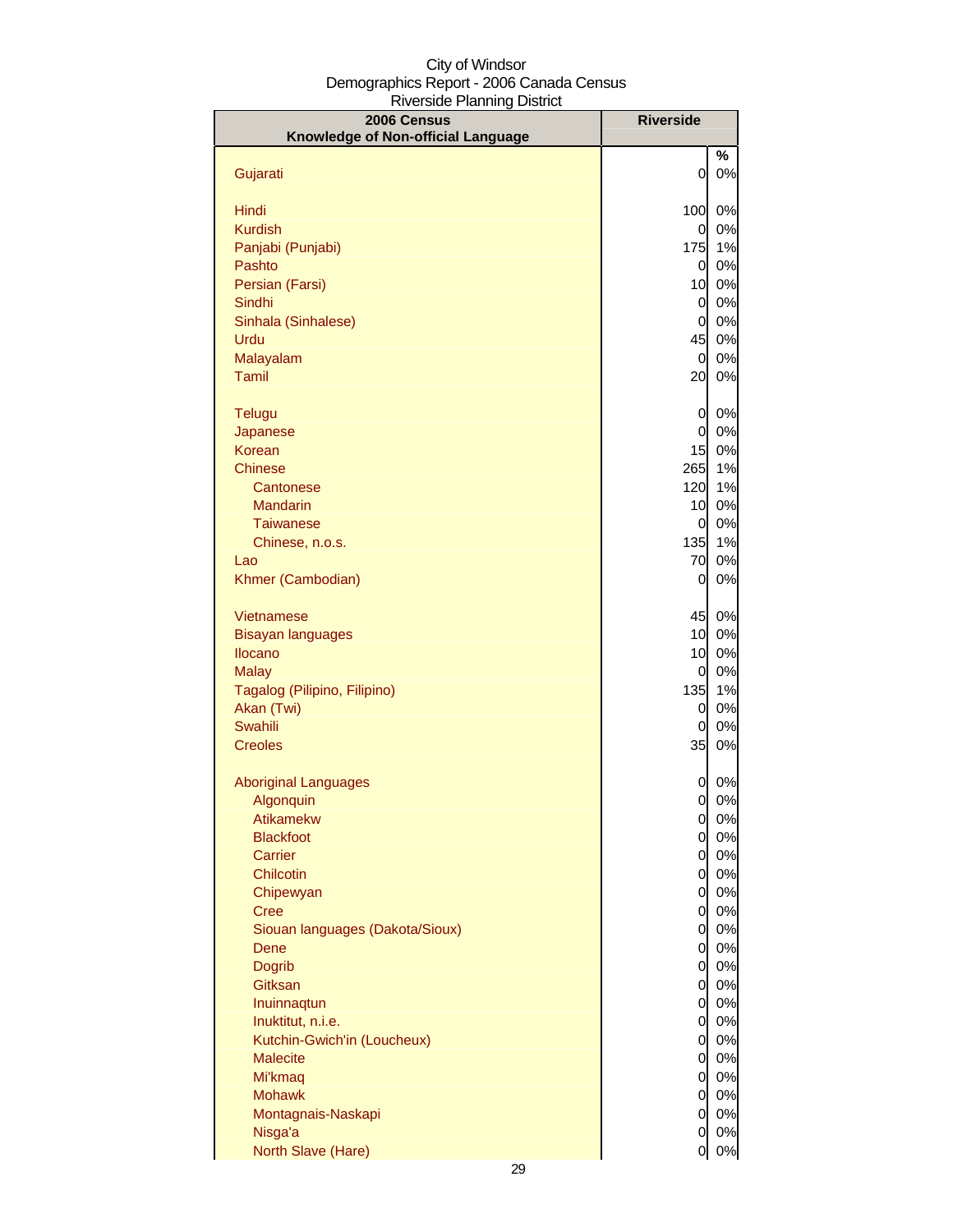| 2006 Census<br>Knowledge of Non-official Language | <b>Riverside</b> |    |
|---------------------------------------------------|------------------|----|
|                                                   |                  | %  |
| Ojibway                                           |                  | 0% |
| Oji-Cree                                          |                  | 0% |
| Shuswap                                           |                  | 0% |
| <b>South Slave</b>                                |                  | 0% |
| <b>Tlingit</b>                                    | 0                | 0% |
|                                                   |                  |    |
| Other languages                                   | 360              | 2% |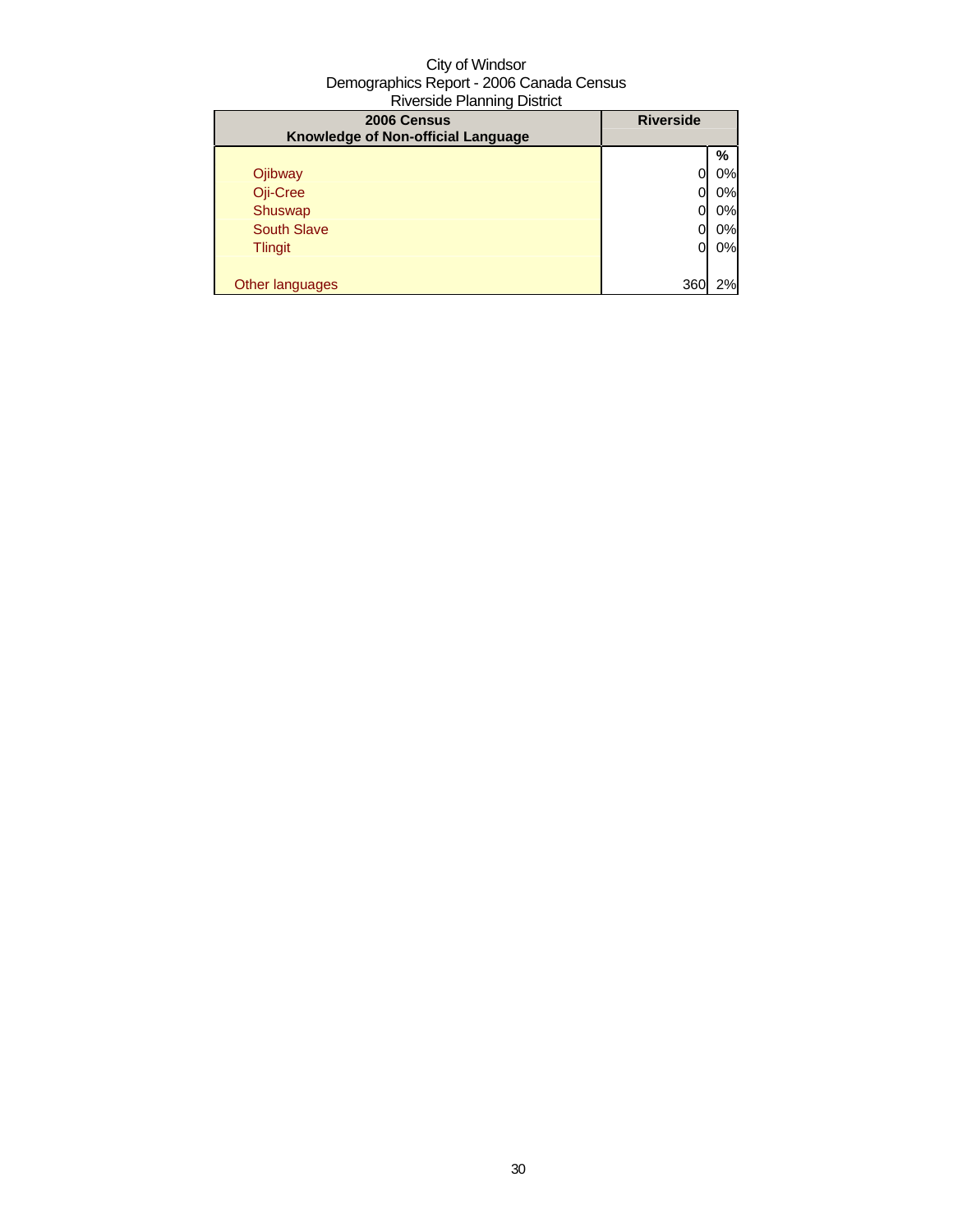# 2006 Census Home Language

| <b>2006 Census</b><br><b>Home Language</b> | <b>Riverside</b>       |          |
|--------------------------------------------|------------------------|----------|
|                                            |                        | %        |
| <b>Total Population by Home Language</b>   | \$22,140               |          |
| <b>Dominant Official Language</b>          | English                |          |
| <b>Top 5 Non-official Languages</b>        | Spanish <sup>11%</sup> |          |
|                                            | Italian <sub>11%</sub> |          |
|                                            | Arabic                 | 8%       |
|                                            | Chinese<br>German      | 7%<br>6% |
|                                            |                        |          |
| Single responses                           | 21,840 99%             |          |
| <b>Official languages</b>                  | 19,935 90%             |          |
| <b>English</b>                             | 19,830 90%             |          |
| French                                     | 10 <sub>5</sub>        | 0%       |
|                                            |                        |          |
| Non-official languages                     | 1,895                  | 9%       |
|                                            |                        |          |
| <b>Italian</b>                             | 200                    | 1%       |
| Portuguese                                 | 25                     | 0%       |
| Romanian                                   | 80                     | 0%       |
| Spanish                                    | 205                    | 1%       |
| <b>Danish</b>                              | 0                      | 0%       |
| Dutch<br>Flemish                           | <sub>0</sub><br>0l     | 0%       |
| Frisian                                    | <sub>0</sub>           | 0%<br>0% |
| German                                     | 115                    | 1%       |
| Norwegian                                  | 0                      | 0%       |
|                                            |                        |          |
| <b>Swedish</b>                             | 0                      | 0%       |
| Yiddish                                    | 0                      | 0%       |
| <b>Bosnian</b>                             | 15                     | 0%       |
| <b>Bulgarian</b>                           | 35                     | 0%       |
| Croatian                                   | 70                     | 0%       |
| <b>Czech</b>                               | 35                     | 0%       |
| Macedonian                                 | 30                     | 0%       |
| Polish                                     | 90                     | 0%       |
| <b>Russian</b>                             | 25                     | 0%       |
| Serbian                                    | 75                     | 0%       |
|                                            |                        | 0%       |
| Serbo-Croatian<br><b>Slovak</b>            | 30<br>10               | 0%       |
| Slovenian                                  | 15                     | 0%       |
| <b>Ukrainian</b>                           | 20                     | 0%       |
| Latvian                                    | 0                      | 0%       |
| Lithuanian                                 | $\overline{0}$         | 0%       |
| <b>Estonian</b>                            | 0                      | 0%       |
| <b>Finnish</b>                             | 0                      | 0%       |
| Hungarian                                  | 100                    | 0%       |
| <b>Greek</b>                               | 0                      | 0%       |
|                                            |                        |          |
| Armenian                                   | 0                      | 0%       |
| <b>Turkish</b>                             | 25                     | 0%       |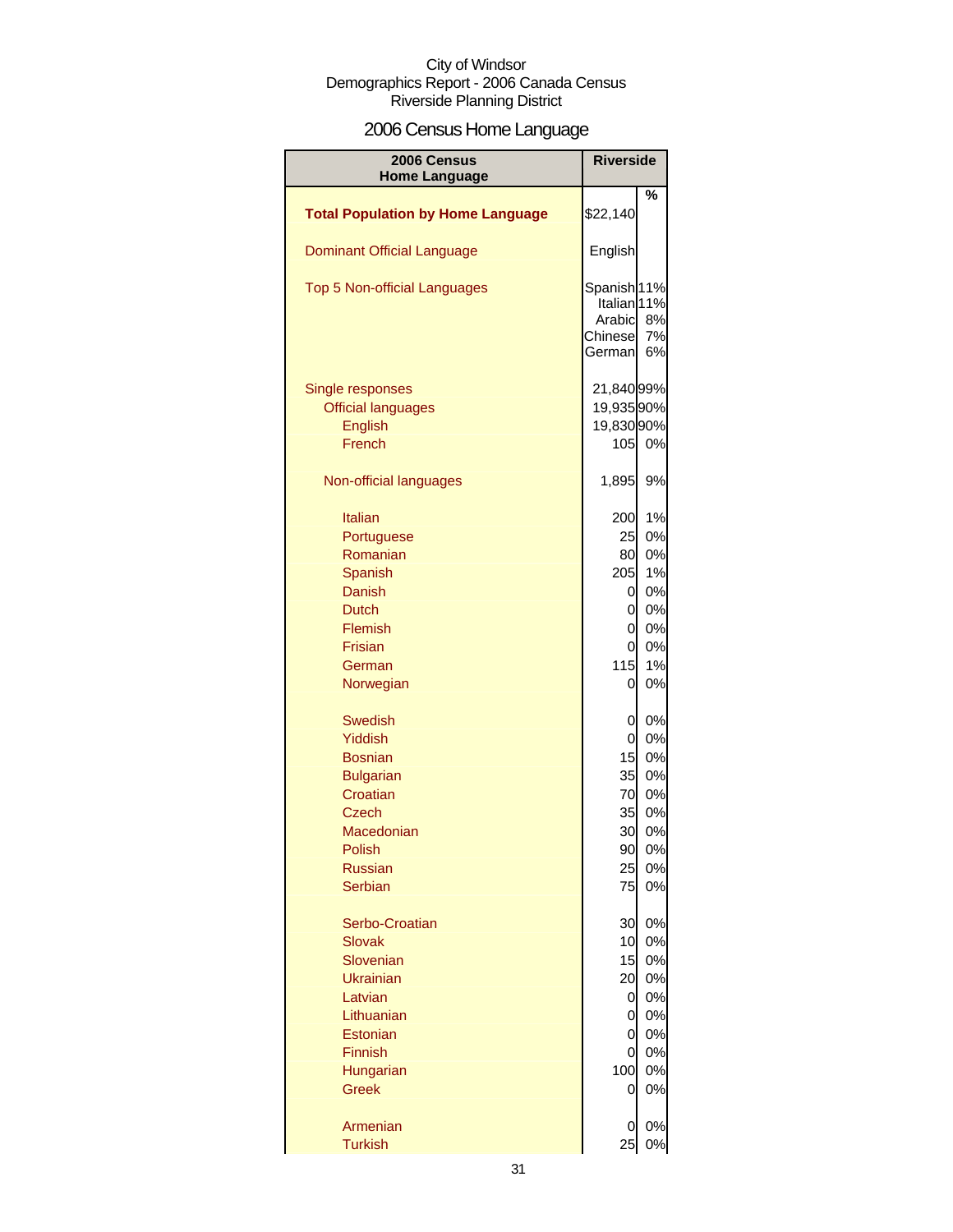| -----<br>2006 Census            | <b>Riverside</b> |          |
|---------------------------------|------------------|----------|
| <b>Home Language</b>            |                  | $\%$     |
| Amharic                         | 0                | 0%       |
| Arabic                          | 155              | 1%       |
| <b>Hebrew</b>                   | 0                | 0%       |
| <b>Maltese</b>                  | 10               | 0%       |
| Somali                          | 15               | 0%       |
| Tigrigna                        | 0                | 0%       |
| <b>Bengali</b>                  | 0                | 0%       |
| Gujarati                        | 0                | 0%       |
| Hindi                           | 0                | 0%       |
| <b>Kurdish</b>                  | 0                | 0%       |
| Panjabi (Punjabi)               | 105              | 0%       |
| Pashto                          | 0                | 0%       |
| Persian (Farsi)                 | 10               | 0%       |
| Sindhi                          | 0<br>0           | 0%<br>0% |
| Sinhala (Sinhalese)<br>Urdu     | 30               | 0%       |
| Malayalam                       | 0                | 0%       |
| <b>Tamil</b>                    | 10               | 0%       |
|                                 |                  |          |
| <b>Telugu</b>                   | 0                | 0%       |
| Japanese                        | 0<br>15          | 0%<br>0% |
| Korean<br><b>Chinese</b>        | 135              | 1%       |
| Cantonese                       | 85               | 0%       |
| <b>Mandarin</b>                 | 0                | 0%       |
| <b>Taiwanese</b>                | 0                | 0%       |
| Chinese, n.o.s.                 | 50               | 0%       |
| Lao                             | 30               | 0%       |
| Khmer (Cambodian)               | 0                | 0%       |
| Vietnamese                      | 0                | 0%       |
| <b>Bisayan languages</b>        | 0                | 0%       |
| <b>Ilocano</b>                  | 10               | 0%       |
| Malay                           | 0                | 0%       |
| Tagalog (Pilipino, Filipino)    | 35               | 0%       |
| Akan (Twi)                      | 0                | 0%       |
| Swahili<br><b>Creoles</b>       | 0<br>0           | 0%<br>0% |
|                                 |                  |          |
| <b>Aboriginal Languages</b>     | 0                | 0%       |
| Algonquin                       | 0                | 0%       |
| Atikamekw                       | 0                | 0%       |
| <b>Blackfoot</b><br>Carrier     | 0                | 0%       |
| Chilcotin                       | 0<br>0           | 0%<br>0% |
| Chipewyan                       | $\mathbf 0$      | 0%       |
| <b>Cree</b>                     | $\mathbf 0$      | 0%       |
| Siouan languages (Dakota/Sioux) | $\mathbf 0$      | 0%       |
| Dene                            | $\mathbf 0$      | 0%       |
| <b>Dogrib</b>                   | $\mathbf 0$      | 0%       |
| Gitksan                         | $\mathbf 0$      | 0%       |
| Inuinnaqtun                     | $\mathbf 0$      | 0%       |
| Inuktitut, n.i.e.               | $\mathbf 0$      | 0%       |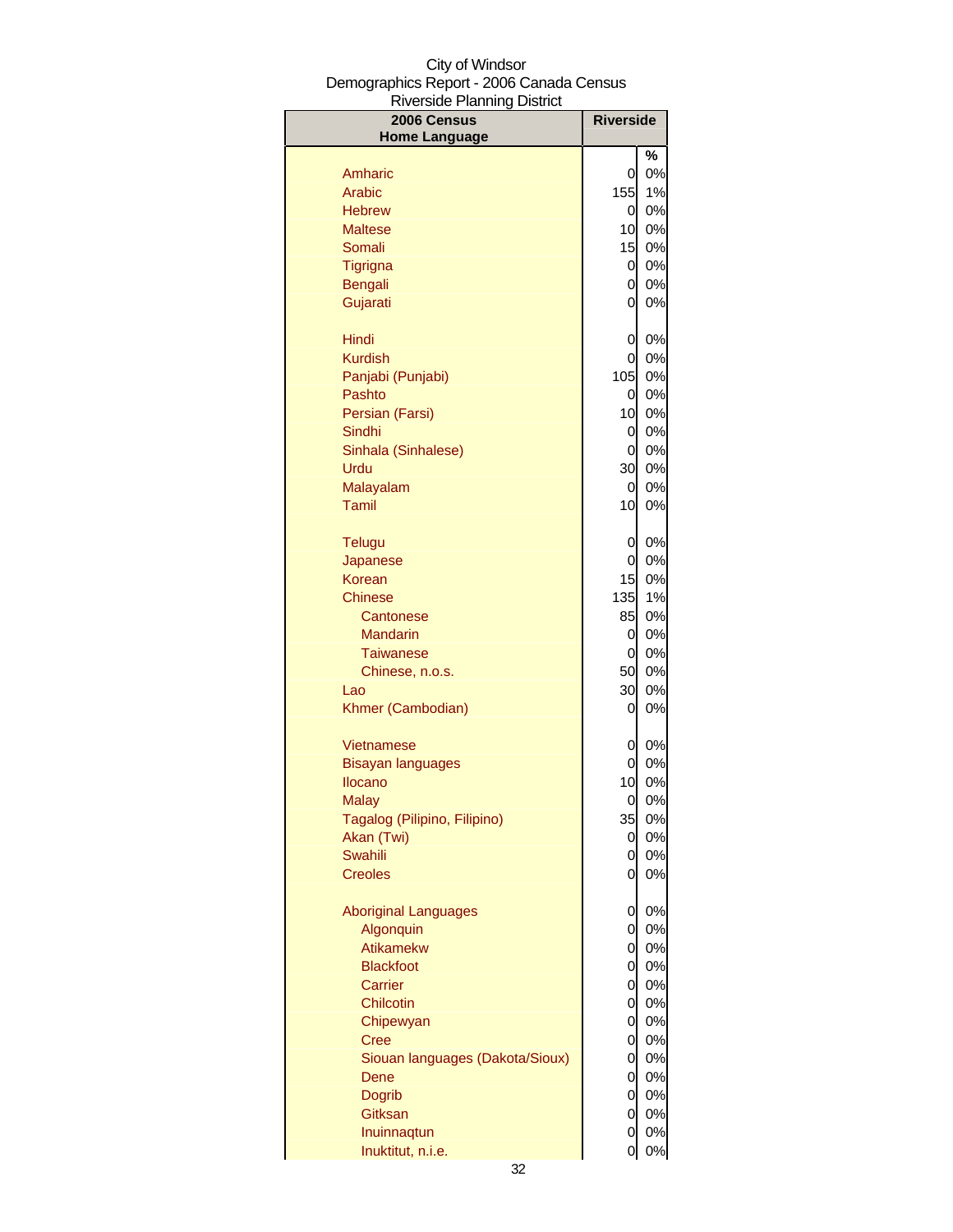| City of Windsor                          |  |  |
|------------------------------------------|--|--|
| Demographics Report - 2006 Canada Census |  |  |
| <b>Riverside Planning District</b>       |  |  |

| 2006 Census<br><b>Home Language</b>       | <b>Riverside</b> |    |
|-------------------------------------------|------------------|----|
|                                           |                  | ℅  |
| Kutchin-Gwich'in (Loucheux)               | 0                | 0% |
| <b>Malecite</b>                           | 0                | 0% |
| Mi'kmag                                   | 0                | 0% |
| <b>Mohawk</b>                             | 0                | 0% |
| Montagnais-Naskapi                        | 0                | 0% |
| Nisga'a                                   | 0                | 0% |
| North Slave (Hare)                        | 0                | 0% |
| Ojibway                                   | 0                | 0% |
| Oji-Cree                                  | 0                | 0% |
| Shuswap                                   | 0                | 0% |
| <b>South Slave</b>                        | 0                | 0% |
| <b>Tlingit</b>                            | 0                | 0% |
| Other languages                           | 105              | 0% |
| <b>Multiple responses</b>                 | 325              | 1% |
| <b>English and French</b>                 | 30               | 0% |
| English and non-official language         | 290              | 1% |
| French and non-official language          | 0                | 0% |
| English, French and non-official language | 10               | 0% |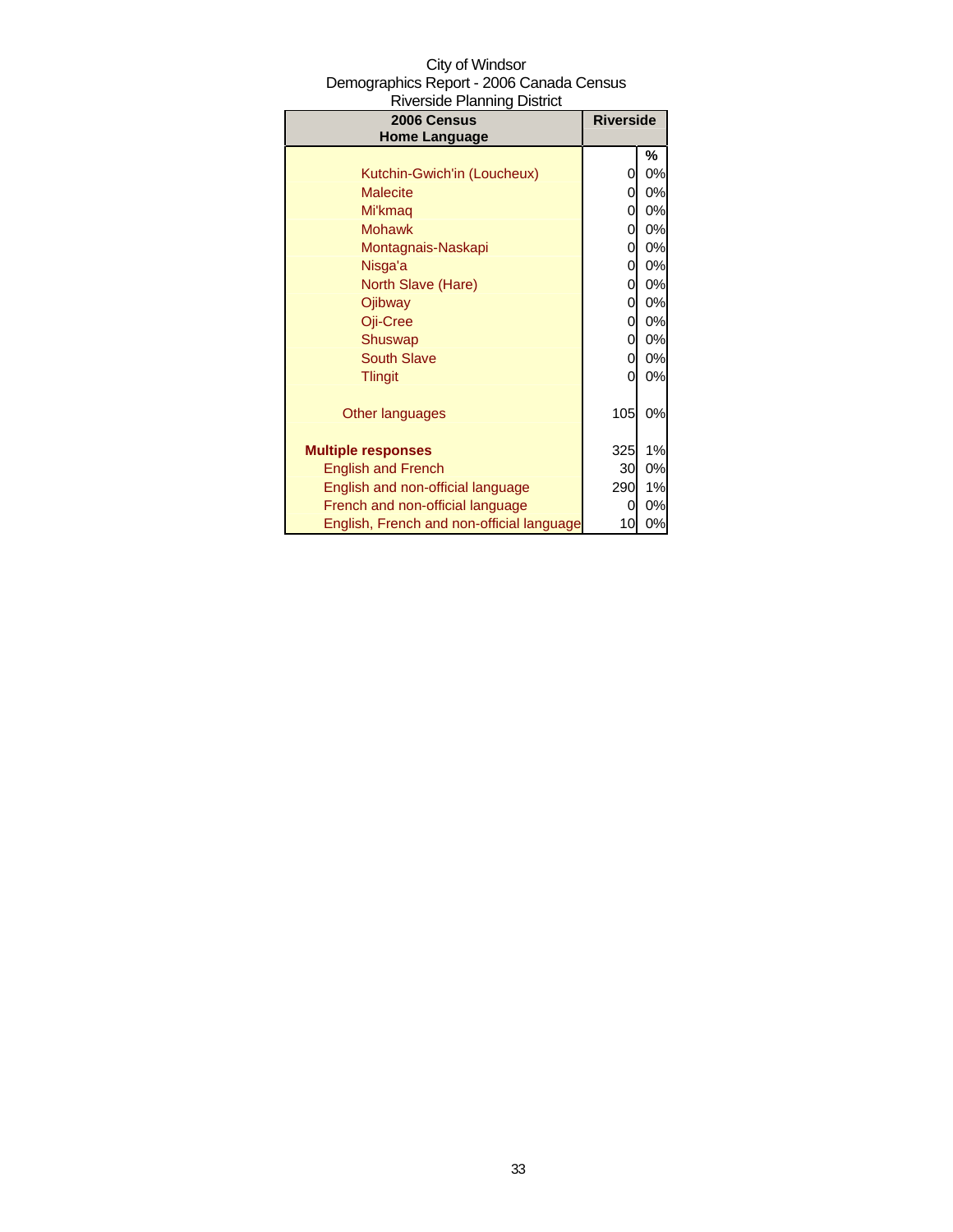# 2006 Census Citizenship and Generation Status

| 2006 Census<br><b>Citizenship and Generation Status</b>                                                                                                                       | <b>Riverside</b> |   |
|-------------------------------------------------------------------------------------------------------------------------------------------------------------------------------|------------------|---|
| <b>Total Population by Citizenship</b>                                                                                                                                        | 22,160           | % |
| Canadian citizens                                                                                                                                                             | 21,03595%        |   |
| Under age 18                                                                                                                                                                  | 3,950 18%        |   |
| Age 18 and over                                                                                                                                                               | 17,050 77%       |   |
| Not Canadian citizens                                                                                                                                                         | 1,100 5%         |   |
| Population 15 years and over by Generation Status*                                                                                                                            | 18,775           |   |
| 1st generation                                                                                                                                                                | 4,415 24%        |   |
| 2nd generation                                                                                                                                                                | 4,12022%         |   |
| 3rd generation or more                                                                                                                                                        | 10,245 55%       |   |
| *Generation status of the respondent, i.e. "1st", "2nd" or "3rd+" generation, refers to whether the respondent or the<br>respondent's parents were born in or outside Canada. |                  |   |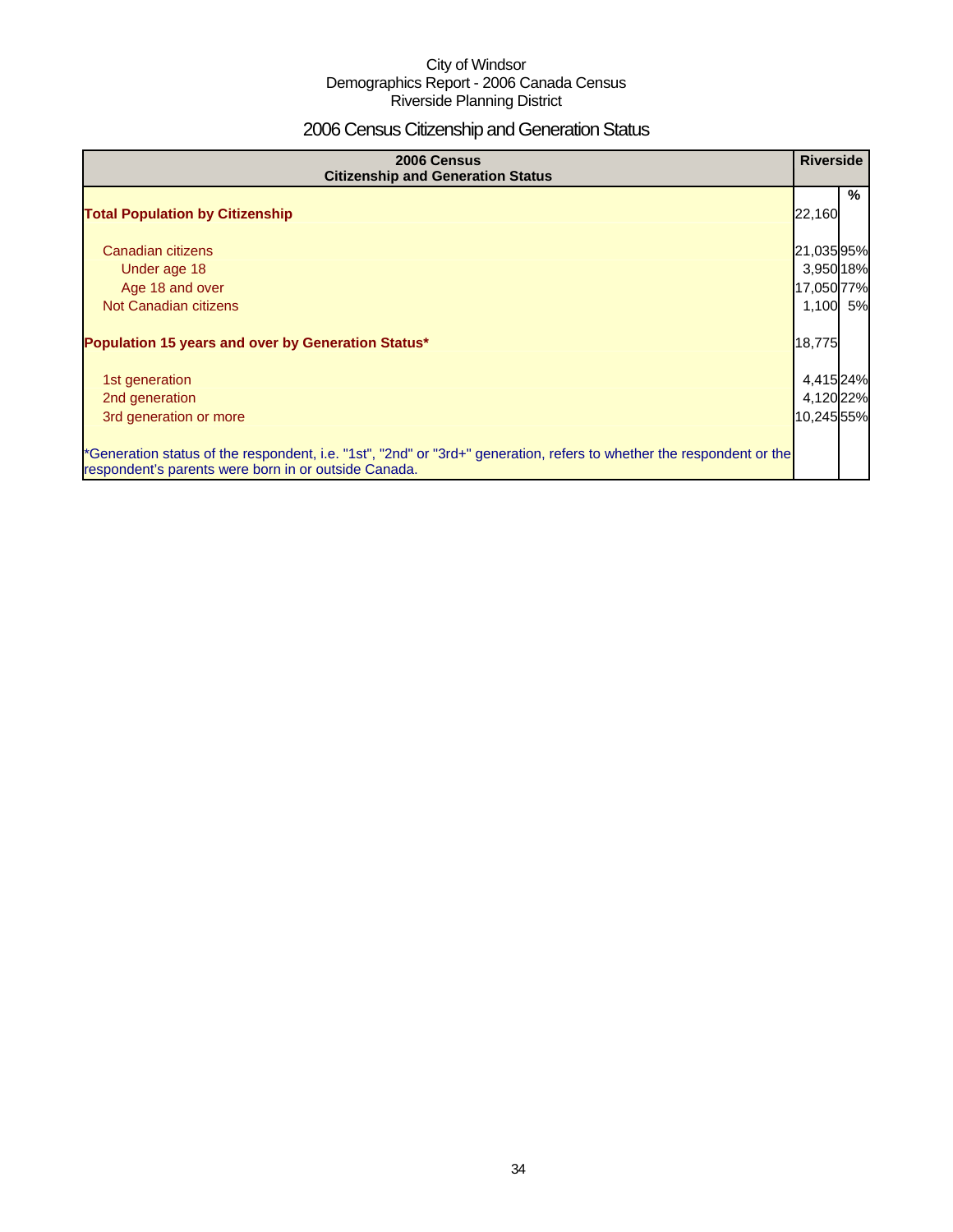# 2006 Census Immigration and Place of Birth

| %<br><b>Total Immigrant Population by Period of Immigration</b><br>4,505<br>Before 1961<br>96521%<br>1961 to 1970<br>825 18%<br>555 12%<br>1971 to 1980<br>51511%<br>1981 to 1990<br>96021%<br>1991 to 2000<br>420 9%<br>1991 to 1995<br>48511%<br>1996 to 2000<br>2001 to 2006<br>670 15%<br>4,495<br>405<br>9%<br>Under 5 years<br>5 to 14 years<br>805 18%<br>15 to 24 years<br>1,135 25%<br>25 to 44 years<br>1,775 39%<br>45 years and over<br>325 7%<br><b>Total Population by Immigrant Status and Place of Birth</b><br>22,155<br>17,530 79%<br>Non-immigrants<br>Born in province of residence<br>16,330 74%<br>Born outside province of residence<br>1,190 5%<br>Immigrants<br>4,500 20%<br>Non-permanent residents<br>105<br>0%<br>4,500<br>Southern Europe <sup>24%</sup><br>Top 5 Immigrant Places of Birth<br>Eastern Europe <sup>14%</sup><br>Northern Europe <sup>13%</sup><br>United States of America 12%<br>West Central Asia and the Middle East 7%<br><b>United States of America</b><br>515 11%<br>90<br>2%<br><b>Central America</b><br>2%<br>Caribbean and Bermuda<br>80<br><b>South America</b><br>130<br>3%<br>2,610 58%<br>Europe<br>310 7%<br><b>Western Europe</b><br><b>Eastern Europe</b><br>640 14%<br><b>Southern Europe</b><br>1,065 24%<br>415<br>9%<br><b>Italy</b><br><b>Other Southern Europe</b><br>670 15%<br>590 13% | 2006 Census                                             | <b>Riverside</b> |  |
|---------------------------------------------------------------------------------------------------------------------------------------------------------------------------------------------------------------------------------------------------------------------------------------------------------------------------------------------------------------------------------------------------------------------------------------------------------------------------------------------------------------------------------------------------------------------------------------------------------------------------------------------------------------------------------------------------------------------------------------------------------------------------------------------------------------------------------------------------------------------------------------------------------------------------------------------------------------------------------------------------------------------------------------------------------------------------------------------------------------------------------------------------------------------------------------------------------------------------------------------------------------------------------------------------------------------------------------------------------------|---------------------------------------------------------|------------------|--|
|                                                                                                                                                                                                                                                                                                                                                                                                                                                                                                                                                                                                                                                                                                                                                                                                                                                                                                                                                                                                                                                                                                                                                                                                                                                                                                                                                               | <b>Immigration and Place of Birth</b>                   |                  |  |
|                                                                                                                                                                                                                                                                                                                                                                                                                                                                                                                                                                                                                                                                                                                                                                                                                                                                                                                                                                                                                                                                                                                                                                                                                                                                                                                                                               |                                                         |                  |  |
|                                                                                                                                                                                                                                                                                                                                                                                                                                                                                                                                                                                                                                                                                                                                                                                                                                                                                                                                                                                                                                                                                                                                                                                                                                                                                                                                                               |                                                         |                  |  |
|                                                                                                                                                                                                                                                                                                                                                                                                                                                                                                                                                                                                                                                                                                                                                                                                                                                                                                                                                                                                                                                                                                                                                                                                                                                                                                                                                               |                                                         |                  |  |
|                                                                                                                                                                                                                                                                                                                                                                                                                                                                                                                                                                                                                                                                                                                                                                                                                                                                                                                                                                                                                                                                                                                                                                                                                                                                                                                                                               |                                                         |                  |  |
|                                                                                                                                                                                                                                                                                                                                                                                                                                                                                                                                                                                                                                                                                                                                                                                                                                                                                                                                                                                                                                                                                                                                                                                                                                                                                                                                                               |                                                         |                  |  |
|                                                                                                                                                                                                                                                                                                                                                                                                                                                                                                                                                                                                                                                                                                                                                                                                                                                                                                                                                                                                                                                                                                                                                                                                                                                                                                                                                               |                                                         |                  |  |
|                                                                                                                                                                                                                                                                                                                                                                                                                                                                                                                                                                                                                                                                                                                                                                                                                                                                                                                                                                                                                                                                                                                                                                                                                                                                                                                                                               |                                                         |                  |  |
|                                                                                                                                                                                                                                                                                                                                                                                                                                                                                                                                                                                                                                                                                                                                                                                                                                                                                                                                                                                                                                                                                                                                                                                                                                                                                                                                                               |                                                         |                  |  |
|                                                                                                                                                                                                                                                                                                                                                                                                                                                                                                                                                                                                                                                                                                                                                                                                                                                                                                                                                                                                                                                                                                                                                                                                                                                                                                                                                               |                                                         |                  |  |
|                                                                                                                                                                                                                                                                                                                                                                                                                                                                                                                                                                                                                                                                                                                                                                                                                                                                                                                                                                                                                                                                                                                                                                                                                                                                                                                                                               |                                                         |                  |  |
|                                                                                                                                                                                                                                                                                                                                                                                                                                                                                                                                                                                                                                                                                                                                                                                                                                                                                                                                                                                                                                                                                                                                                                                                                                                                                                                                                               | <b>Total Immigrant Population by Age at Immigration</b> |                  |  |
|                                                                                                                                                                                                                                                                                                                                                                                                                                                                                                                                                                                                                                                                                                                                                                                                                                                                                                                                                                                                                                                                                                                                                                                                                                                                                                                                                               |                                                         |                  |  |
|                                                                                                                                                                                                                                                                                                                                                                                                                                                                                                                                                                                                                                                                                                                                                                                                                                                                                                                                                                                                                                                                                                                                                                                                                                                                                                                                                               |                                                         |                  |  |
|                                                                                                                                                                                                                                                                                                                                                                                                                                                                                                                                                                                                                                                                                                                                                                                                                                                                                                                                                                                                                                                                                                                                                                                                                                                                                                                                                               |                                                         |                  |  |
|                                                                                                                                                                                                                                                                                                                                                                                                                                                                                                                                                                                                                                                                                                                                                                                                                                                                                                                                                                                                                                                                                                                                                                                                                                                                                                                                                               |                                                         |                  |  |
|                                                                                                                                                                                                                                                                                                                                                                                                                                                                                                                                                                                                                                                                                                                                                                                                                                                                                                                                                                                                                                                                                                                                                                                                                                                                                                                                                               |                                                         |                  |  |
|                                                                                                                                                                                                                                                                                                                                                                                                                                                                                                                                                                                                                                                                                                                                                                                                                                                                                                                                                                                                                                                                                                                                                                                                                                                                                                                                                               |                                                         |                  |  |
|                                                                                                                                                                                                                                                                                                                                                                                                                                                                                                                                                                                                                                                                                                                                                                                                                                                                                                                                                                                                                                                                                                                                                                                                                                                                                                                                                               |                                                         |                  |  |
|                                                                                                                                                                                                                                                                                                                                                                                                                                                                                                                                                                                                                                                                                                                                                                                                                                                                                                                                                                                                                                                                                                                                                                                                                                                                                                                                                               |                                                         |                  |  |
|                                                                                                                                                                                                                                                                                                                                                                                                                                                                                                                                                                                                                                                                                                                                                                                                                                                                                                                                                                                                                                                                                                                                                                                                                                                                                                                                                               |                                                         |                  |  |
|                                                                                                                                                                                                                                                                                                                                                                                                                                                                                                                                                                                                                                                                                                                                                                                                                                                                                                                                                                                                                                                                                                                                                                                                                                                                                                                                                               |                                                         |                  |  |
|                                                                                                                                                                                                                                                                                                                                                                                                                                                                                                                                                                                                                                                                                                                                                                                                                                                                                                                                                                                                                                                                                                                                                                                                                                                                                                                                                               |                                                         |                  |  |
|                                                                                                                                                                                                                                                                                                                                                                                                                                                                                                                                                                                                                                                                                                                                                                                                                                                                                                                                                                                                                                                                                                                                                                                                                                                                                                                                                               |                                                         |                  |  |
|                                                                                                                                                                                                                                                                                                                                                                                                                                                                                                                                                                                                                                                                                                                                                                                                                                                                                                                                                                                                                                                                                                                                                                                                                                                                                                                                                               | <b>Total Immigrants by Place of Birth</b>               |                  |  |
|                                                                                                                                                                                                                                                                                                                                                                                                                                                                                                                                                                                                                                                                                                                                                                                                                                                                                                                                                                                                                                                                                                                                                                                                                                                                                                                                                               |                                                         |                  |  |
|                                                                                                                                                                                                                                                                                                                                                                                                                                                                                                                                                                                                                                                                                                                                                                                                                                                                                                                                                                                                                                                                                                                                                                                                                                                                                                                                                               |                                                         |                  |  |
|                                                                                                                                                                                                                                                                                                                                                                                                                                                                                                                                                                                                                                                                                                                                                                                                                                                                                                                                                                                                                                                                                                                                                                                                                                                                                                                                                               |                                                         |                  |  |
|                                                                                                                                                                                                                                                                                                                                                                                                                                                                                                                                                                                                                                                                                                                                                                                                                                                                                                                                                                                                                                                                                                                                                                                                                                                                                                                                                               |                                                         |                  |  |
|                                                                                                                                                                                                                                                                                                                                                                                                                                                                                                                                                                                                                                                                                                                                                                                                                                                                                                                                                                                                                                                                                                                                                                                                                                                                                                                                                               |                                                         |                  |  |
|                                                                                                                                                                                                                                                                                                                                                                                                                                                                                                                                                                                                                                                                                                                                                                                                                                                                                                                                                                                                                                                                                                                                                                                                                                                                                                                                                               |                                                         |                  |  |
|                                                                                                                                                                                                                                                                                                                                                                                                                                                                                                                                                                                                                                                                                                                                                                                                                                                                                                                                                                                                                                                                                                                                                                                                                                                                                                                                                               |                                                         |                  |  |
|                                                                                                                                                                                                                                                                                                                                                                                                                                                                                                                                                                                                                                                                                                                                                                                                                                                                                                                                                                                                                                                                                                                                                                                                                                                                                                                                                               |                                                         |                  |  |
|                                                                                                                                                                                                                                                                                                                                                                                                                                                                                                                                                                                                                                                                                                                                                                                                                                                                                                                                                                                                                                                                                                                                                                                                                                                                                                                                                               |                                                         |                  |  |
|                                                                                                                                                                                                                                                                                                                                                                                                                                                                                                                                                                                                                                                                                                                                                                                                                                                                                                                                                                                                                                                                                                                                                                                                                                                                                                                                                               |                                                         |                  |  |
|                                                                                                                                                                                                                                                                                                                                                                                                                                                                                                                                                                                                                                                                                                                                                                                                                                                                                                                                                                                                                                                                                                                                                                                                                                                                                                                                                               |                                                         |                  |  |
|                                                                                                                                                                                                                                                                                                                                                                                                                                                                                                                                                                                                                                                                                                                                                                                                                                                                                                                                                                                                                                                                                                                                                                                                                                                                                                                                                               |                                                         |                  |  |
|                                                                                                                                                                                                                                                                                                                                                                                                                                                                                                                                                                                                                                                                                                                                                                                                                                                                                                                                                                                                                                                                                                                                                                                                                                                                                                                                                               |                                                         |                  |  |
|                                                                                                                                                                                                                                                                                                                                                                                                                                                                                                                                                                                                                                                                                                                                                                                                                                                                                                                                                                                                                                                                                                                                                                                                                                                                                                                                                               |                                                         |                  |  |
|                                                                                                                                                                                                                                                                                                                                                                                                                                                                                                                                                                                                                                                                                                                                                                                                                                                                                                                                                                                                                                                                                                                                                                                                                                                                                                                                                               |                                                         |                  |  |
|                                                                                                                                                                                                                                                                                                                                                                                                                                                                                                                                                                                                                                                                                                                                                                                                                                                                                                                                                                                                                                                                                                                                                                                                                                                                                                                                                               | <b>Northern Europe</b>                                  |                  |  |
| <b>United Kingdom</b><br>530 12%                                                                                                                                                                                                                                                                                                                                                                                                                                                                                                                                                                                                                                                                                                                                                                                                                                                                                                                                                                                                                                                                                                                                                                                                                                                                                                                              |                                                         |                  |  |
| 1%<br><b>Other Northern Europe</b><br>50                                                                                                                                                                                                                                                                                                                                                                                                                                                                                                                                                                                                                                                                                                                                                                                                                                                                                                                                                                                                                                                                                                                                                                                                                                                                                                                      |                                                         |                  |  |
| Africa<br>1%<br>65                                                                                                                                                                                                                                                                                                                                                                                                                                                                                                                                                                                                                                                                                                                                                                                                                                                                                                                                                                                                                                                                                                                                                                                                                                                                                                                                            |                                                         |                  |  |
| <b>Western Africa</b><br>25<br>1%                                                                                                                                                                                                                                                                                                                                                                                                                                                                                                                                                                                                                                                                                                                                                                                                                                                                                                                                                                                                                                                                                                                                                                                                                                                                                                                             |                                                         |                  |  |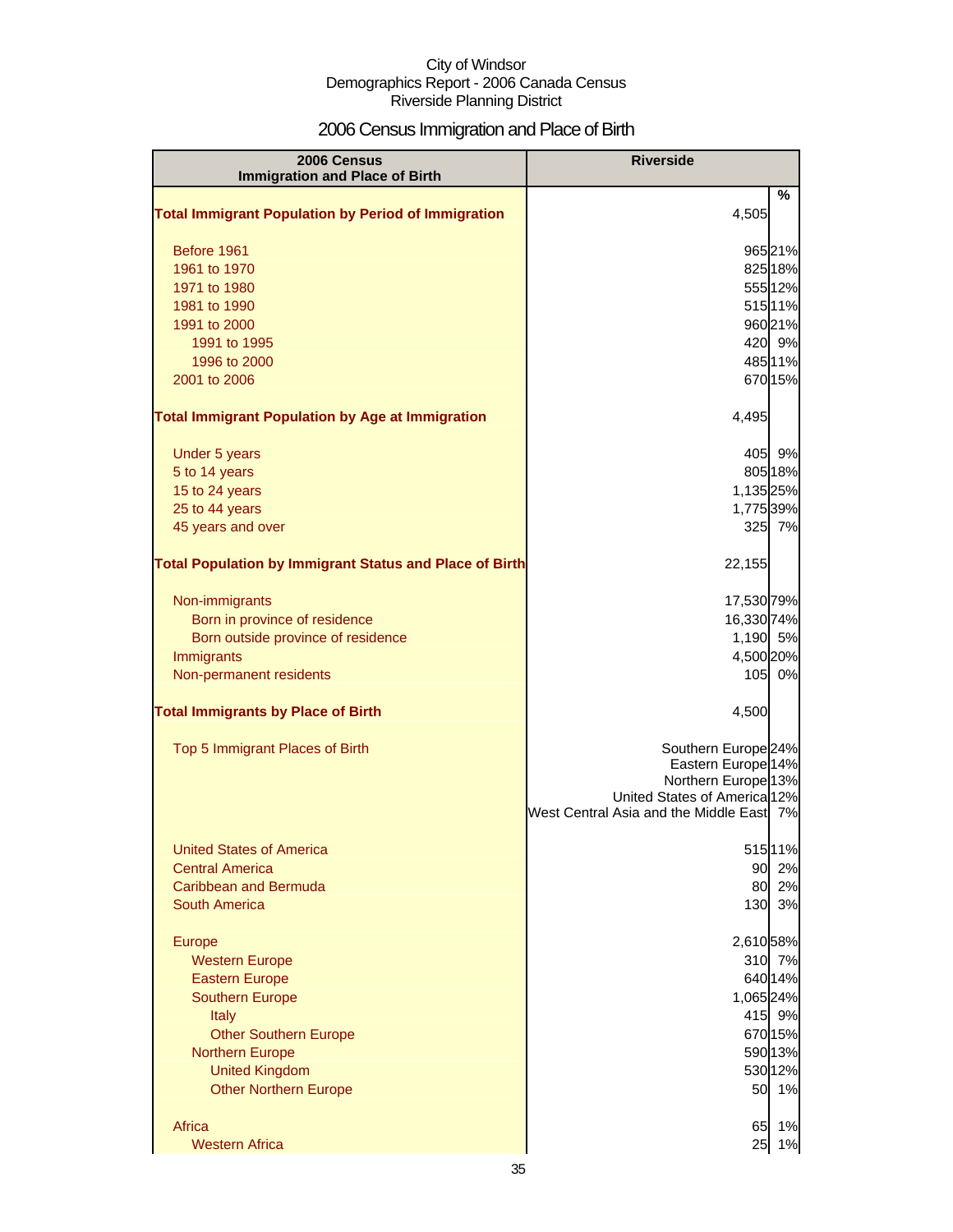| 2006 Census                           | <b>Riverside</b> |        |
|---------------------------------------|------------------|--------|
| <b>Immigration and Place of Birth</b> |                  |        |
|                                       |                  | %      |
| <b>Eastern Africa</b>                 | 10               | 0%     |
| <b>Northern Africa</b>                | 30               | 1%     |
| <b>Central Africa</b>                 | 0                | 0%     |
| <b>Southern Africa</b>                | 0                | 0%     |
|                                       |                  |        |
| Asia and the Middle East              |                  | 95521% |
| West Central Asia and the Middle East | 315              | 7%     |
| Eastern Asia                          | 160              | 4%     |
| China                                 | 125              | 3%     |
| Hong Kong                             | 10               | 0%     |
| <b>Other Eastern Asia</b>             | 20               | 0%     |
| Southeast Asia                        | 255              | 6%     |
| <b>Philippines</b>                    | 160              | 4%     |
| <b>Other Southeast Asia</b>           | 85               | 2%     |
| <b>Southern Asia</b>                  | 215              | 5%     |
| India                                 | 140              | 3%     |
| <b>Other Southern Asia</b>            | 85               | 2%     |
|                                       |                  |        |
| Oceania and other                     | 10               | 0%     |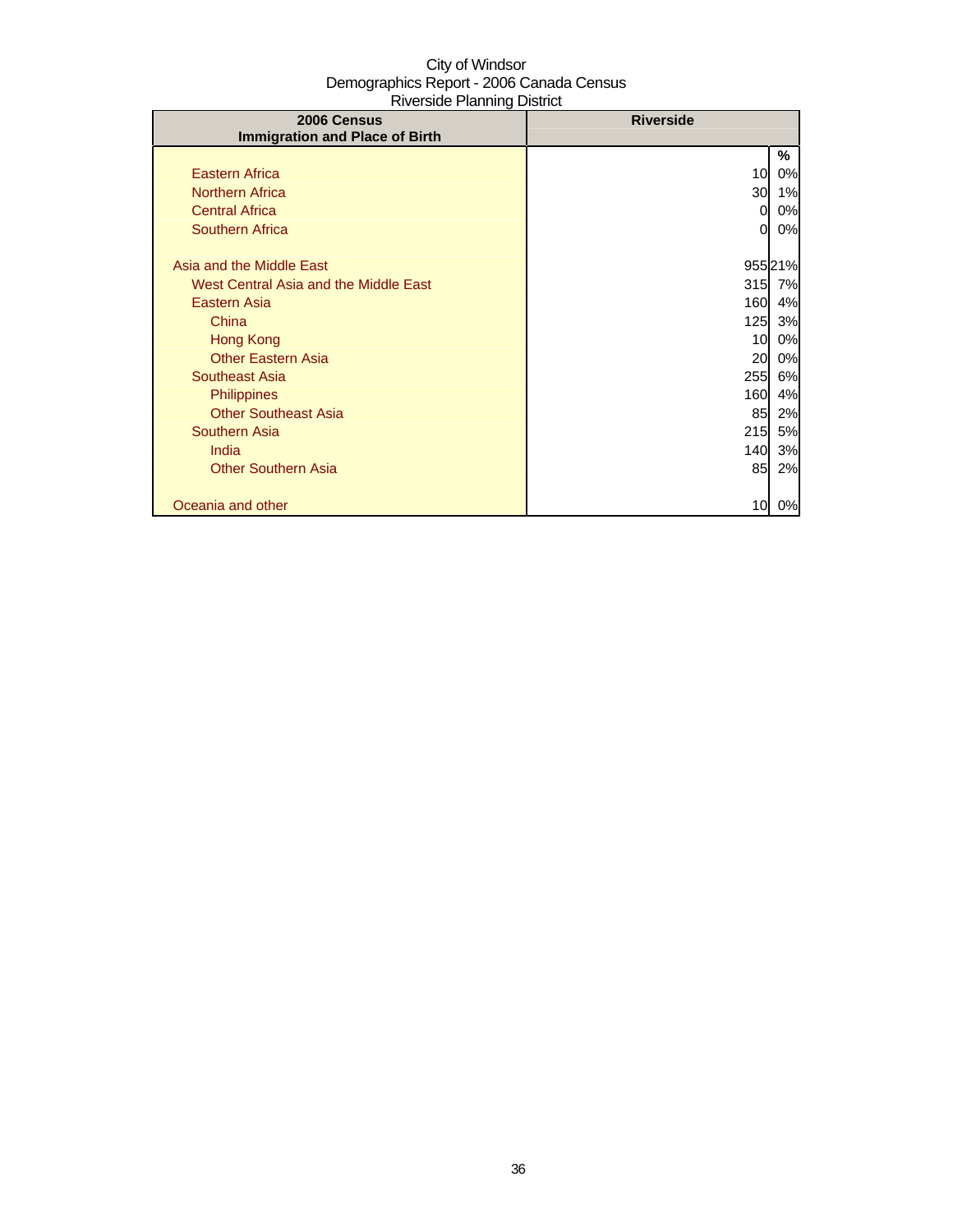| 2006 Census<br>Recent Immigration and Place of Birth (2001-2006) | <b>Riverside</b>                                               |          |
|------------------------------------------------------------------|----------------------------------------------------------------|----------|
|                                                                  |                                                                | %        |
| <b>Total Recent Immigrants by Selected Places of Birth</b>       | 675                                                            |          |
| Top 5 Recent Immigrant Places of Birth                           | Eastern Europe <sup>23%</sup>                                  |          |
|                                                                  | Southern Asia 15%<br>West Central Asia and the Middle East 15% |          |
|                                                                  | South America 12%                                              |          |
|                                                                  | Southeast Asia 11%                                             |          |
| <b>United States of America</b>                                  | 50                                                             | 7%       |
| <b>Central America</b>                                           | 10                                                             | 1%       |
| Caribbean and Bermuda                                            | 15                                                             | 2%       |
| <b>South America</b>                                             |                                                                | 8012%    |
| Europe                                                           |                                                                | 16024%   |
| <b>Western Europe</b>                                            | $\mathbf{0}$                                                   | 0%       |
| <b>Eastern Europe</b>                                            |                                                                | 150 22%  |
| <b>Southern Europe</b>                                           | 10<br>$\mathbf 0$                                              | 1%<br>0% |
| Italy<br><b>Other Southern Europe</b>                            | 20                                                             | 3%       |
| <b>Northern Europe</b>                                           | 10                                                             | 1%       |
| <b>United Kingdom</b>                                            | 10                                                             | 1%       |
| <b>Other Northern Europe</b>                                     | $\overline{0}$                                                 | 0%       |
| Africa                                                           | 10                                                             | 1%       |
| <b>Western Africa</b>                                            | $\overline{0}$                                                 | 0%       |
| <b>Eastern Africa</b>                                            | $\mathbf 0$                                                    | 0%       |
| <b>Northern Africa</b>                                           | $\mathbf 0$                                                    | 0%       |
| <b>Central Africa</b>                                            | $\overline{0}$                                                 | 0%       |
| <b>Southern Africa</b>                                           | 10                                                             | 1%       |
| Asia and the Middle East                                         |                                                                | 30545%   |
| West Central Asia and the Middle East                            |                                                                | 100 15%  |
| <b>Eastern Asia</b>                                              | 45                                                             | 7%       |
| China                                                            | 20                                                             | 3%       |
| <b>Hong Kong</b>                                                 | 0                                                              | 0%       |
| <b>Other Eastern Asia</b>                                        |                                                                | 20 3%    |
| <b>Southeast Asia</b>                                            |                                                                | 70 10%   |
| Philippines<br><b>Other Southeast Asia</b>                       | 50<br>10                                                       | 7%<br>1% |
| <b>Southern Asia</b>                                             |                                                                | 100 15%  |
| India                                                            |                                                                | 7010%    |
| <b>Other Southern Asia</b>                                       | 20                                                             | 3%       |
| Oceania and other                                                | 15                                                             | 2%       |

# 2006 Census Recent Immigration and Place of Birth (2001-2006)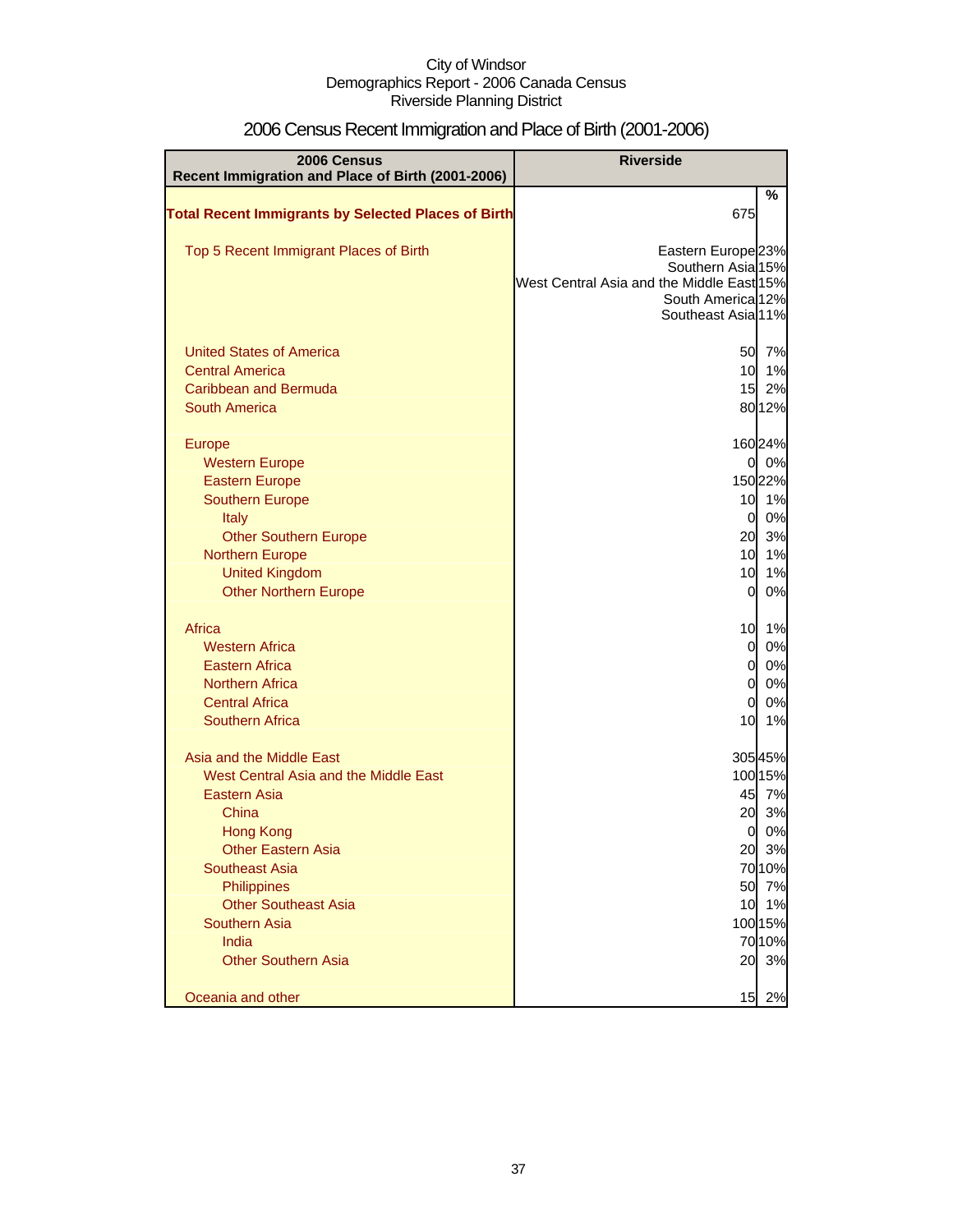# 2006 Census Mobility

| 2006 Census<br><b>Mobility</b>                      | <b>Riverside</b> |    |
|-----------------------------------------------------|------------------|----|
|                                                     |                  | %  |
| <b>Total Population by 1 year mobility status</b>   | 21,910           |    |
| Non-movers (same address one year ago)              | 19,15087%        |    |
| <b>Movers</b>                                       | 2,770 13%        |    |
| Non-migrants                                        | 2,125 10%        |    |
| <b>Migrants</b>                                     | 650              | 3% |
| Internal migrants                                   | 520              | 2% |
| Intraprovincial migrants                            | 470              | 2% |
| Interprovincial migrants                            | 45               | 0% |
| <b>External migrants</b>                            | 115              | 1% |
| <b>Total Population by 5 year mobility status</b>   | 21,050           |    |
| Non-movers (same address five years ago) 13,080 60% |                  |    |
| <b>Movers</b>                                       | 7,940 36%        |    |
| Non-migrants                                        | 5,845 27%        |    |
| <b>Migrants</b>                                     | 2,085 10%        |    |
| Internal migrants                                   | 1,435            | 7% |
| Intraprovincial migrants                            | 1,280            | 6% |
| Interprovincial migrants                            | 190              | 1% |
| <b>External migrants</b>                            | 635              | 3% |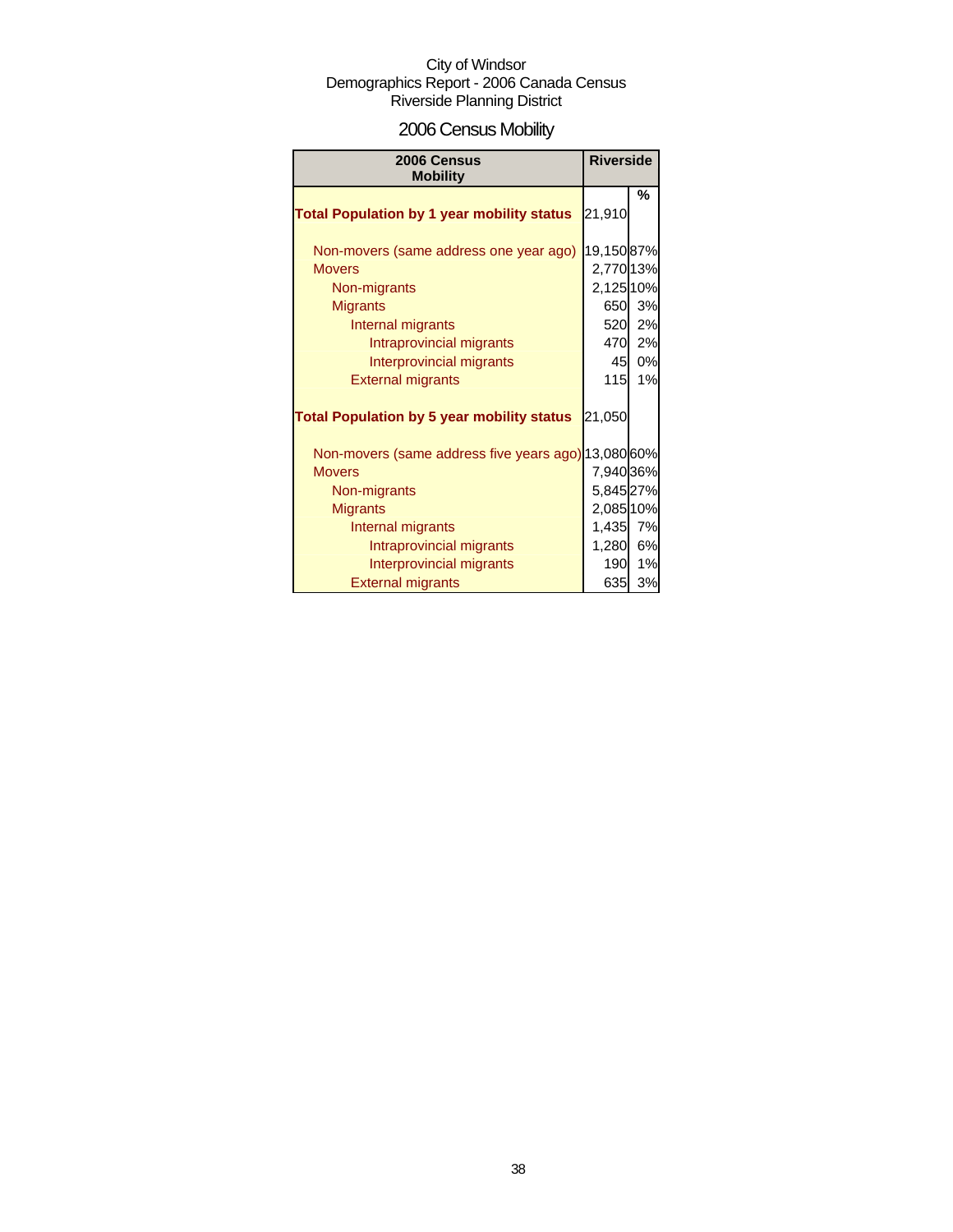# 2006 Census Aboriginal Population

| 2006 Census<br><b>Aboriginal Population</b>                                                                                                    | <b>Riverside</b> |     |
|------------------------------------------------------------------------------------------------------------------------------------------------|------------------|-----|
| Population by Aboriginal* and non-Aboriginal Identity                                                                                          | 22,155           |     |
|                                                                                                                                                |                  |     |
| Aboriginal population                                                                                                                          | 360              | 2%  |
| <b>Single Response</b>                                                                                                                         | 320              | 1%  |
| <b>Inuit</b>                                                                                                                                   | $\overline{0}$   | 0%  |
| <b>Metis</b>                                                                                                                                   | 140              | 1%  |
| North American Indian                                                                                                                          | 180              | 1%  |
| Multiple responses                                                                                                                             | $\overline{0}$   | 0%  |
| Aboriginal responses not included elsewhere                                                                                                    | 10               | 0%  |
| Non-Aboriginal population                                                                                                                      | 21,775           | 98% |
| <b>Population by Registered Indian Status</b>                                                                                                  | 22,125           |     |
|                                                                                                                                                |                  |     |
| <b>Registered Indian</b>                                                                                                                       | 80               | 0%  |
| Not a Registered Indian                                                                                                                        | 22,055 100%      |     |
| <b>Population by Aboriginal and Non-Aboriginal Ancestry</b>                                                                                    | 22,140           |     |
| Aboriginal ancestry                                                                                                                            | 860              | 4%  |
| North American Indian single ancestry                                                                                                          | 25               | 0%  |
| North American Indian and non-Aboriginal ancestries                                                                                            | <b>700</b>       | 3%  |
| Métis single ancestry                                                                                                                          | 0                | 0%  |
| Métis and non-Aboriginal ancestries                                                                                                            | 120              | 1%  |
| Inuit single ancestry                                                                                                                          | $\overline{0}$   | 0%  |
| Inuit and non-Aboriginal ancestries                                                                                                            | $\overline{0}$   | 0%  |
| Other Aboriginal multiple ancestries                                                                                                           | 10               | 0%  |
|                                                                                                                                                |                  |     |
| Non-Aboriginal ancestry                                                                                                                        | 21,255           | 96% |
| Indian Reservation DAs that refused enumeration                                                                                                | 0                |     |
| * Refers to those persons who reported identifying with at least one Aboriginal group, i.e. North American Indian,<br>Métis or Inuit (Eskimo). |                  |     |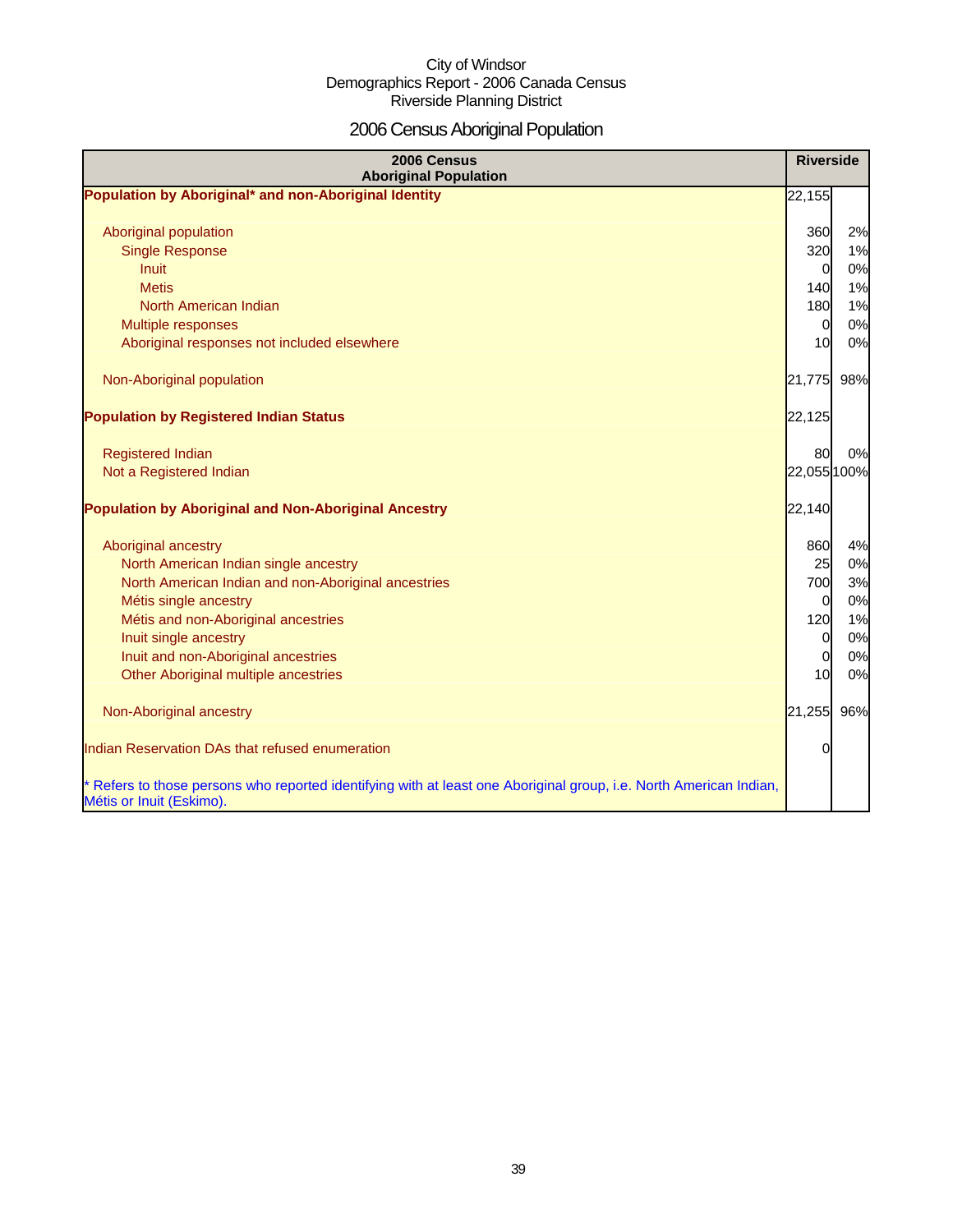# 2006 Census Labour Force by Sex Comparison

| 2006 Census                                                        |                      | <b>Riverside</b> |                   |         |                |         |
|--------------------------------------------------------------------|----------------------|------------------|-------------------|---------|----------------|---------|
| <b>Labour Force by Sex</b>                                         |                      |                  |                   |         |                |         |
| Comparison                                                         | <b>Total</b>         |                  | <b>Males</b>      |         | <b>Females</b> |         |
|                                                                    | Population           |                  |                   |         |                |         |
| <b>Total Population 15 years and over by Labour Force Activity</b> | 18,800               |                  | 8,895             |         | 9,875          |         |
|                                                                    |                      |                  |                   |         |                |         |
| In the labour force                                                | 11,68562% 6,02568%   |                  |                   |         | 5,640 57%      |         |
| Employed                                                           | 10,720 57% 5,505 62% |                  |                   |         | 5,185 53%      |         |
| <b>Unemployed</b>                                                  | 950                  | 5%               | 515               | 6%      | 440            | 4%      |
| Not in the labour force                                            |                      |                  | 7,07038% 2,82032% |         | 4,22543%       |         |
| Participation rate                                                 | 62.2%                |                  | 67.7%             |         | 57.1%          |         |
| Employment-population ratio                                        | 57.0%                |                  | 61.9%             |         | 52.5%          |         |
| Unemployment rate                                                  | 8.1%                 |                  | 8.5%              |         | 7.8%           |         |
|                                                                    |                      |                  |                   |         |                |         |
| <b>Total Population 15-24 years by Labour Force Activity</b>       | 2,715                |                  | 1,395             |         | 1,290          |         |
| In the labour force                                                | 1,885 69%            |                  | 1,035 74%         |         |                | 835 65% |
| Employed                                                           | 1,46054%             |                  |                   | 75054%  |                | 700 54% |
| <b>Unemployed</b>                                                  |                      | 410 15%          |                   | 265 19% |                | 115 9%  |
| Not in the labour force                                            |                      | 810 30%          |                   | 375 27% |                | 445 34% |
|                                                                    |                      |                  |                   |         |                |         |
| Participation rate                                                 | 69.4%                |                  | 74.2%             |         | 64.7%          |         |
| Employment-population ratio                                        | 53.8%                |                  | 53.8%             |         | 54.3%          |         |
| Unemployment rate                                                  | 21.8%                |                  | 25.6%             |         | 13.8%          |         |
| <b>Total Population 25 years and over by Labour Force Activity</b> | 16,060               |                  | 7,465             |         | 8,590          |         |
|                                                                    |                      |                  |                   |         |                |         |
| In the labour force                                                |                      |                  | 9,78561% 4,99567% |         | 4,765 55%      |         |
| Employed                                                           |                      |                  | 9,23057% 4,74063% |         | 4,470 52%      |         |
| <b>Unemployed</b>                                                  | 545                  | 3%               |                   | 235 3%  | 295            | 3%      |
| Not in the labour force                                            |                      |                  | 6,25039% 2,43033% |         | 3,805 44%      |         |
| Participation rate                                                 | 60.9%                |                  | 66.9%             |         | 55.5%          |         |
| <b>Employment-population ratio</b>                                 | 57.5%                |                  | 63.5%             |         | 52.0%          |         |
| Unemployment rate                                                  | 5.6%                 |                  | 4.7%              |         | 6.2%           |         |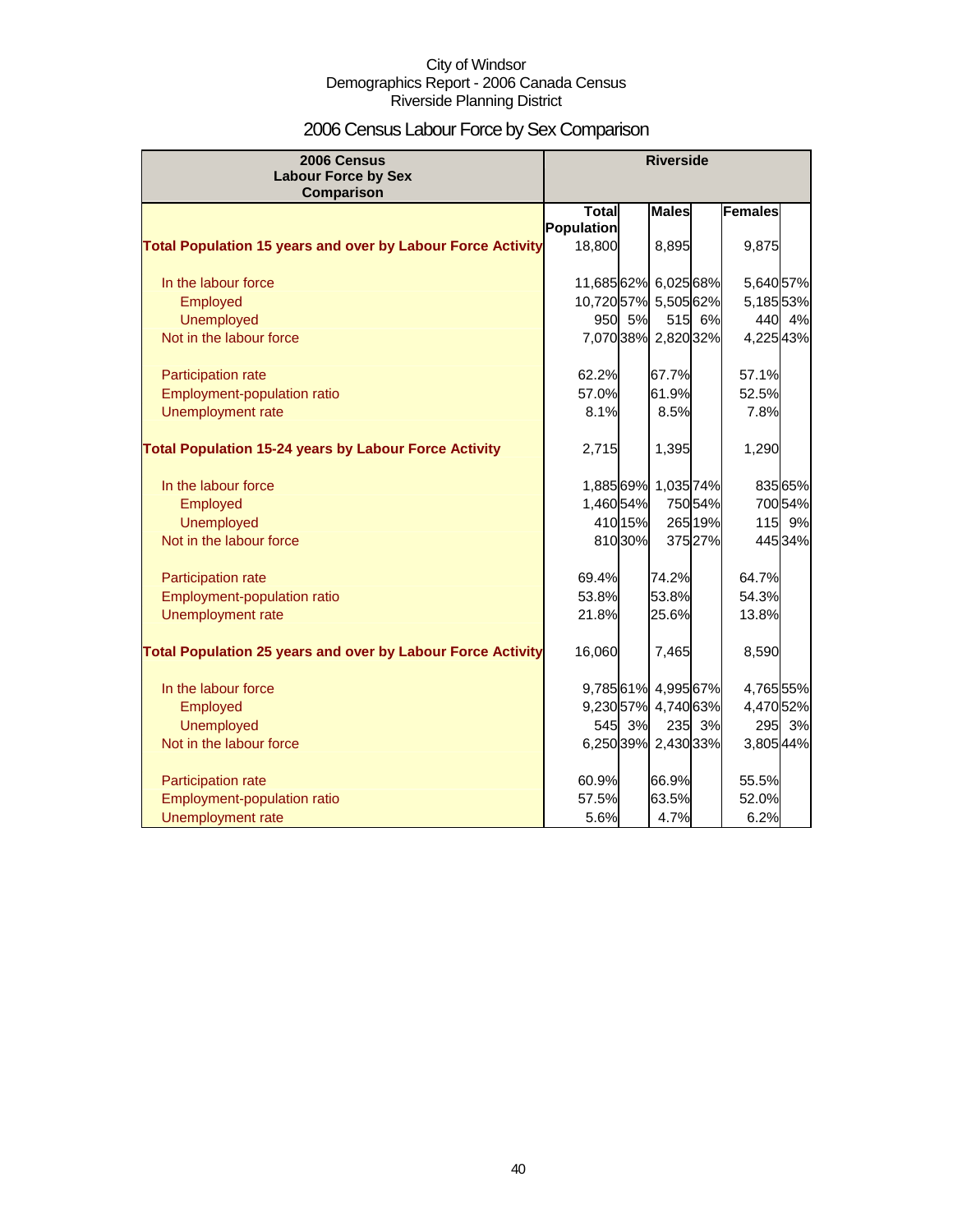# 2006 Census Labour Force by Sex

| 2006 Census<br><b>Labour Force by Sex</b>                          | <b>Riverside</b> |         |
|--------------------------------------------------------------------|------------------|---------|
|                                                                    |                  | %       |
| Total Population 15 years and over by Labour Force Activity 18,800 |                  |         |
| In the labour force                                                | 11,68562%        |         |
| Employed                                                           | 10,72057%        |         |
| <b>Unemployed</b>                                                  |                  | 950 5%  |
| Not in the labour force                                            | 7,070 38%        |         |
| <b>Participation rate</b>                                          | 62.2%            |         |
| <b>Employment-population ratio</b>                                 | 57.0%            |         |
| Unemployment rate                                                  | 8.1%             |         |
| <b>Total Population 15-24 years by Labour Force Activity</b>       | 2,715            |         |
| In the labour force                                                | 1,885 69%        |         |
| Employed                                                           | 1,46054%         |         |
| <b>Unemployed</b>                                                  |                  | 410 15% |
| Not in the labour force                                            |                  | 81030%  |
| <b>Participation rate</b>                                          | 69.4%            |         |
| <b>Employment-population ratio</b>                                 | 53.8%            |         |
| <b>Unemployment rate</b>                                           | 21.8%            |         |
| Total Population 25 years and over by Labour Force Activity 16,060 |                  |         |
| In the labour force                                                | 9,78561%         |         |
| Employed                                                           | 9,230 57%        |         |
| <b>Unemployed</b>                                                  |                  | 545 3%  |
| Not in the labour force                                            | 6,250 39%        |         |
| <b>Participation rate</b>                                          | 60.9%            |         |
| <b>Employment-population ratio</b>                                 | 57.5%            |         |
| <b>Unemployment rate</b>                                           | 5.6%             |         |
| Males 15 years and over by Labour Force Activity                   | 8,895            |         |
| In the labour force                                                | 6,025 68%        |         |
| Employed                                                           | 5,505 62%        |         |
| <b>Unemployed</b>                                                  |                  | 515 6%  |
| Not in the labour force                                            | 2,820 32%        |         |
| <b>Participation rate</b>                                          | 67.7%            |         |
| <b>Employment-population ratio</b>                                 | 61.9%            |         |
| <b>Unemployment rate</b>                                           | 8.5%             |         |
| <b>Males 15-24 years by Labour Force Activity</b>                  | 1,395            |         |
| In the labour force                                                | 1,035 74%        |         |
| Employed                                                           |                  | 75054%  |
| <b>Unemployed</b>                                                  |                  | 265 19% |
| Not in the labour force                                            |                  | 375 27% |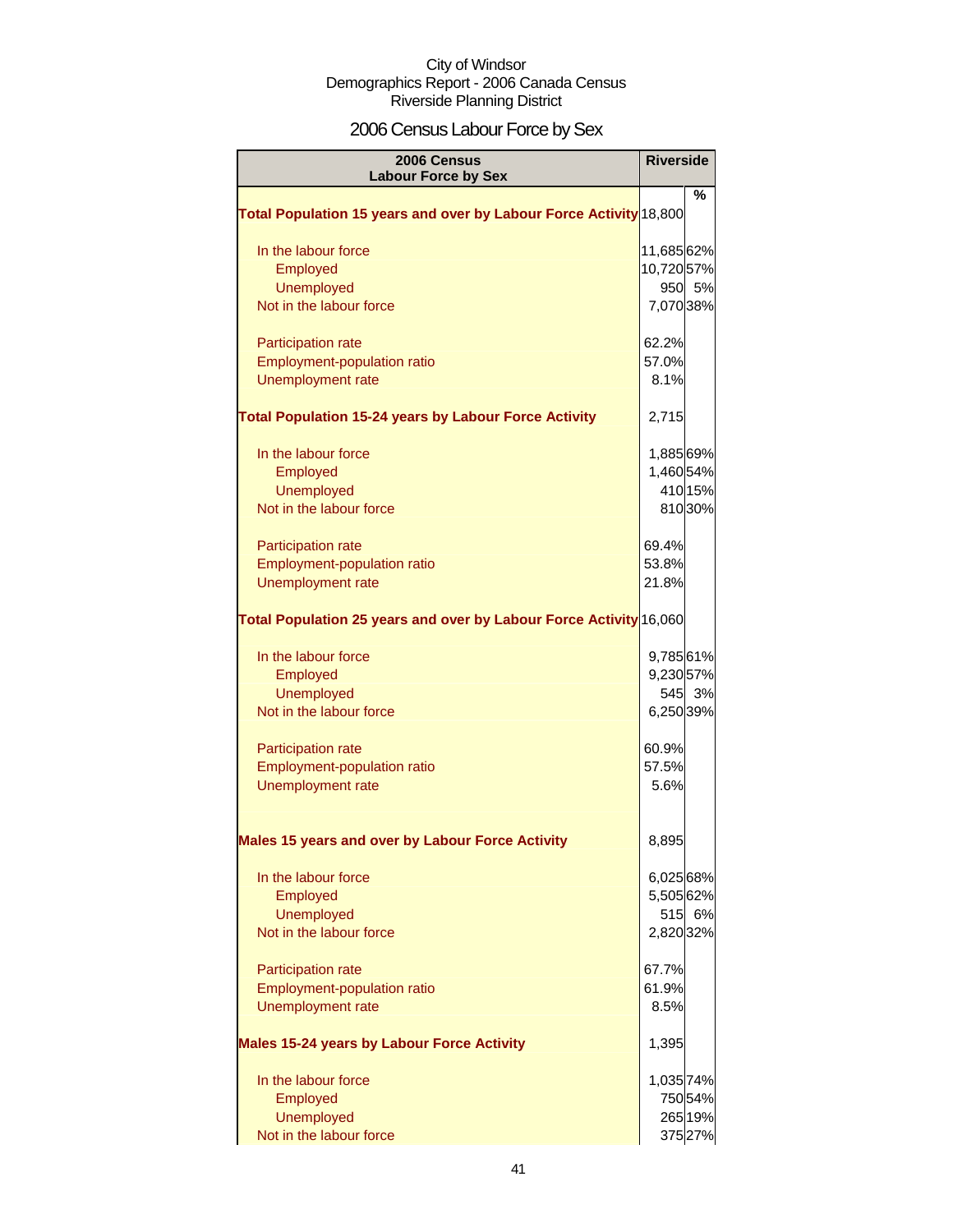| 2006 Census<br><b>Labour Force by Sex</b>                 | <b>Riverside</b> |         |
|-----------------------------------------------------------|------------------|---------|
|                                                           |                  | %       |
| Participation rate                                        | 74.2%            |         |
| <b>Employment-population ratio</b>                        | 53.8%            |         |
| Unemployment rate                                         | 25.6%            |         |
| Males 25 years and over by Labour Force Activity          | 7,465            |         |
| In the labour force                                       | 4,995 67%        |         |
| Employed                                                  | 4,740 63%        |         |
| <b>Unemployed</b>                                         |                  | 235 3%  |
| Not in the labour force                                   | 2,430 33%        |         |
| Participation rate                                        | 66.9%            |         |
| Employment-population ratio                               | 63.5%            |         |
| Unemployment rate                                         | 4.7%             |         |
| <b>Females 15 years and over by Labour Force Activity</b> | 9,875            |         |
| In the labour force                                       | 5,640 57%        |         |
| Employed                                                  | 5,185 53%        |         |
| <b>Unemployed</b>                                         |                  | 440 4%  |
| Not in the labour force                                   | 4,225 43%        |         |
| Participation rate                                        | 57.1%            |         |
| Employment-population ratio                               | 52.5%            |         |
| Unemployment rate                                         | 7.8%             |         |
| <b>Females 15-24 years by Labour Force Activity</b>       | 1,290            |         |
| In the labour force                                       |                  | 835 65% |
| Employed                                                  |                  | 70054%  |
| <b>Unemployed</b><br>Not in the labour force              |                  | 115 9%  |
|                                                           |                  | 445 34% |
| <b>Participation rate</b>                                 | 64.7%            |         |
| <b>Employment-population ratio</b>                        | 54.3%            |         |
| <b>Unemployment rate</b>                                  | 13.8%            |         |
| Females 25 years and over by Labour Force Activity        | 8,590            |         |
| In the labour force                                       | 4,765 55%        |         |
| Employed                                                  | 4,470 52%        |         |
| <b>Unemployed</b>                                         | 295              | 3%      |
| Not in the labour force                                   | 3,805 44%        |         |
| <b>Participation rate</b>                                 | 55.5%            |         |
| <b>Employment-population ratio</b>                        | 52.0%            |         |
| Unemployment rate                                         | 6.2%             |         |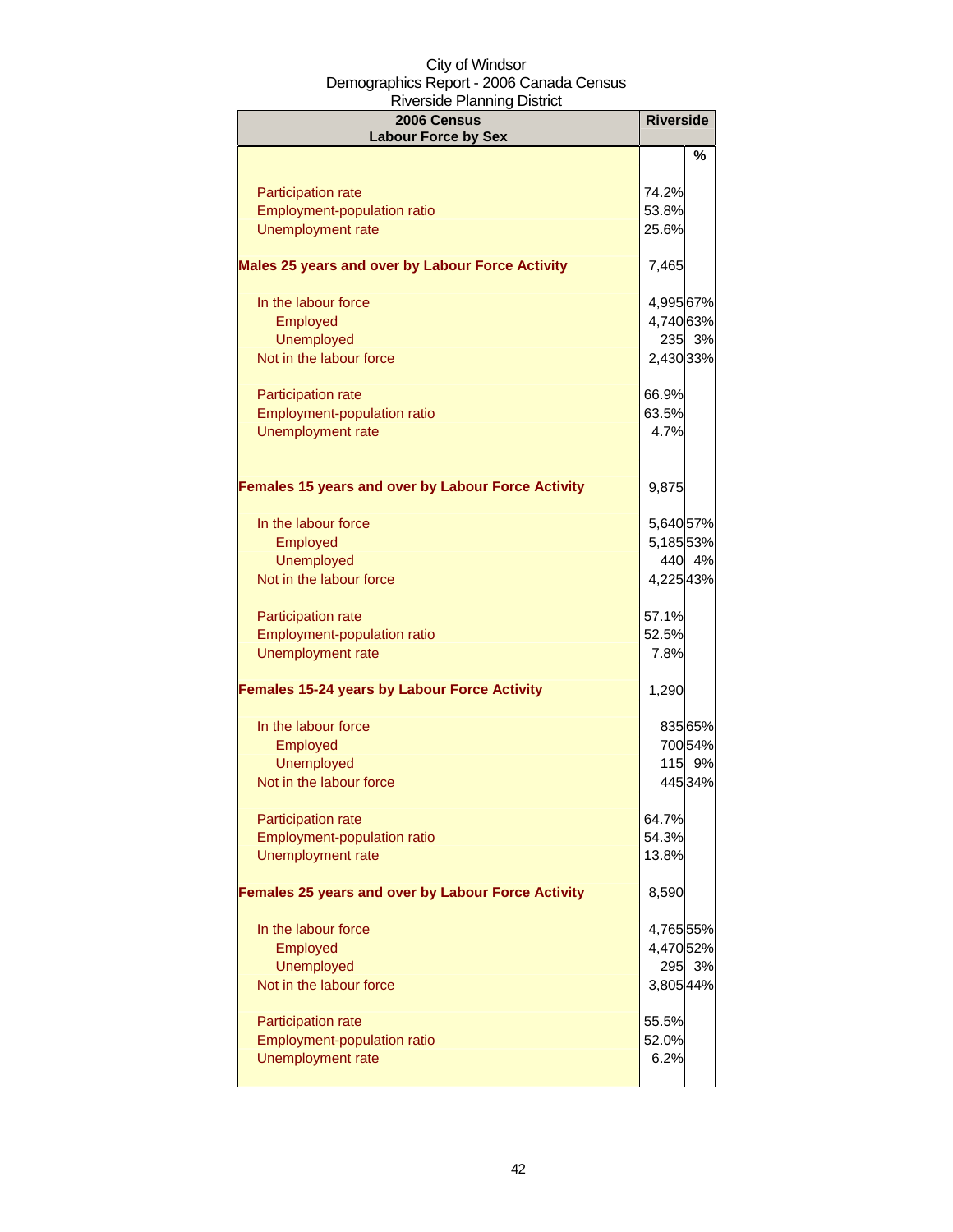# 2006 Census Presence of Children and Labour Force by Sex Comparison

| 2006 Census<br>Presence of Children and Labour Force by Sex Comparison                                          | <b>Riverside</b> |         |                |          |           |
|-----------------------------------------------------------------------------------------------------------------|------------------|---------|----------------|----------|-----------|
|                                                                                                                 | <b>Total</b>     |         | <b>Males</b>   |          | Females   |
|                                                                                                                 | Population       |         |                |          |           |
| <b>Population 15 years and over in Private Households</b>                                                       | 18,765           |         | 8,875          |          | 9,885     |
| In the labour force                                                                                             | 11,675 62%       |         | 6,035          | 68%      | 5,630 57% |
| Employed                                                                                                        | 10,700 57%       |         | 5,490          | 62%      | 5,210 53% |
| <b>Unemployed</b>                                                                                               |                  | 930 5%  | 520            | 6%       | 400 4%    |
| Not in the labour force                                                                                         | 7,095 38%        |         | 2,840          | 32%      | 4,26043%  |
| Participation rate                                                                                              | 62.2%            |         | 68.0%          |          | 57.0%     |
| Employment-population ratio                                                                                     | 57.0%            |         | 61.9%          |          | 52.7%     |
| Unemployment rate                                                                                               | 8.0%             |         | 8.6%           |          | 7.1%      |
| Population 15 years and over in Private Households with No Children at<br><b>Home</b>                           | 12,390           |         | 6,095          |          | 6,300     |
| In the labour force                                                                                             | 6,76555%         |         | 3,670 60%      |          | 3,06549%  |
| Employed                                                                                                        | 6,010 49%        |         | 3,205          | 53%      | 2,785 44% |
| <b>Unemployed</b>                                                                                               |                  | 750 6%  | 475            | 8%       | 265 4%    |
| Not in the labour force                                                                                         | 5,650 46%        |         | 2,385          | 39%      | 3,205 51% |
| Participation rate                                                                                              | 54.6%            |         | 60.2%          |          | 48.7%     |
| Employment-population ratio                                                                                     | 48.5%            |         | 52.6%          |          | 44.2%     |
| Unemployment rate                                                                                               | 11.1%            |         | 12.9%          |          | 8.6%      |
| Population 15 years and over in Private Households with Children at Home                                        | 6,355            |         | 2,770          |          | 3,570     |
| In the labour force                                                                                             | 4,925 77%        |         | 2,335          | 84%      | 2,555 72% |
| Employed                                                                                                        | 4,670 73%        |         | 2,280          | 82%      | 2,375 67% |
| <b>Unemployed</b>                                                                                               | 215              | 3%      | 40             | 1%       | 165 5%    |
| Not in the labour force                                                                                         | 1,415 22%        |         | 430            | 16%      | 1,000 28% |
| Participation rate                                                                                              | 77.5%            |         | 84.3%          |          | 71.6%     |
| Employment-population ratio                                                                                     | 73.5%            |         | 82.3%          |          | 66.5%     |
| Unemployment rate                                                                                               | 4.4%             |         | 1.7%           |          | 6.5%      |
| Population 15 years and over in Private Households with Children under 6<br>years only                          | 1,080            |         | 450            |          | 615       |
| In the labour force                                                                                             |                  | 92586%  | 445            | 99%      | 47076%    |
| Employed                                                                                                        |                  | 87081%  | 435            | 97%      | 44572%    |
| Unemployed                                                                                                      |                  | 30 3%   | $\overline{0}$ | 0%       | 30 5%     |
| Not in the labour force                                                                                         |                  | 170 16% | 20             | 4%       | 160 26%   |
| Participation rate                                                                                              | 85.6%            |         | 98.9%          |          | 76.4%     |
| Employment-population ratio                                                                                     | 80.6%            |         | 96.7%          |          | 72.4%     |
| Unemployment rate                                                                                               | 3.2%             |         | 0.0%           |          | 6.4%      |
| Population 15 years and over in Private Households with Children under 6<br>years and Children 6 years and over | 700              |         | 265            |          | 345       |
| In the labour force                                                                                             |                  | 550 79% |                | 280 106% | 32093%    |
| Employed                                                                                                        |                  | 55579%  |                | 240 91%  | 225 65%   |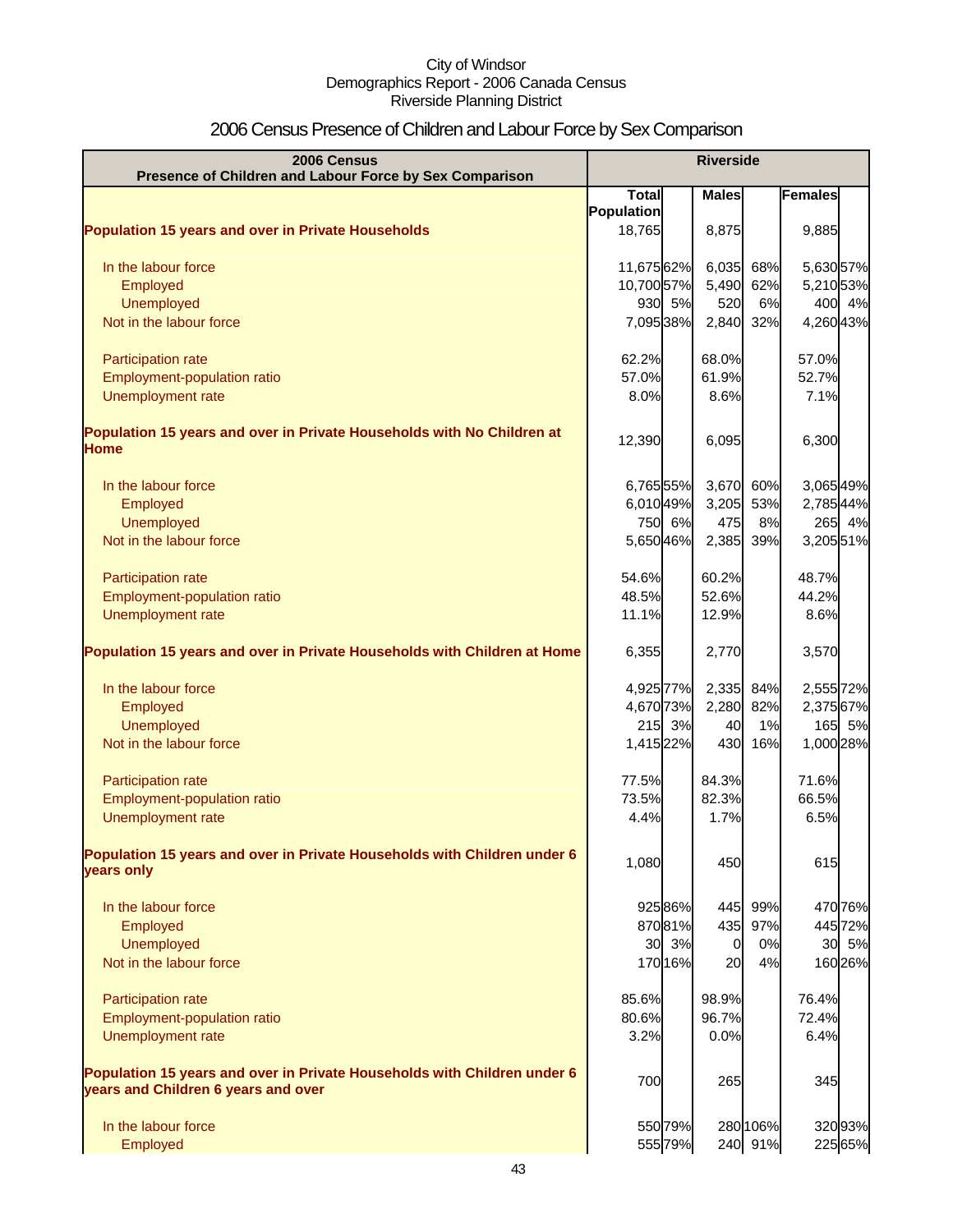| 2006 Census                                                              |              | <b>Riverside</b> |              |     |                |         |
|--------------------------------------------------------------------------|--------------|------------------|--------------|-----|----------------|---------|
| Presence of Children and Labour Force by Sex Comparison                  |              |                  |              |     |                |         |
|                                                                          | <b>Total</b> |                  | <b>Males</b> |     | <b>Females</b> |         |
|                                                                          | Population   |                  |              |     |                |         |
| <b>Unemployed</b>                                                        | 25           | 4%               | 0            | 0%  | 20             | 6%      |
| Not in the labour force                                                  |              | 9013%            | 20           | 8%  |                | 8023%   |
|                                                                          |              |                  |              |     |                |         |
| Participation rate                                                       | 78.6%        |                  | 105.7%       |     | 92.8%          |         |
| Employment-population ratio                                              | 79.3%        |                  | 90.6%        |     | 65.2%          |         |
| Unemployment rate                                                        | 4.5%         |                  | 0.0%         |     | 6.2%           |         |
|                                                                          |              |                  |              |     |                |         |
| Population 15 years and over in Private Households with Children 6 years | 4,555        |                  | 1,985        |     | 2,555          |         |
| and over only                                                            |              |                  |              |     |                |         |
|                                                                          |              |                  |              |     |                |         |
| In the labour force                                                      | 3,400 75%    |                  | 1,575        | 79% | 1,790 70%      |         |
| Employed                                                                 | 3,24571%     |                  | 1,560        | 79% | 1,710 67%      |         |
| <b>Unemployed</b>                                                        |              | 155 3%           | <b>30</b>    | 2%  |                | 105 4%  |
| Not in the labour force                                                  | 1,14525%     |                  | 415          | 21% |                | 740 29% |
|                                                                          |              |                  |              |     |                |         |
| <b>Participation rate</b>                                                | 74.6%        |                  | 79.3%        |     | 70.1%          |         |
| Employment-population ratio                                              | 71.2%        |                  | 78.6%        |     | 66.9%          |         |
| Unemployment rate                                                        | 4.6%         |                  | 1.9%         |     | 5.9%           |         |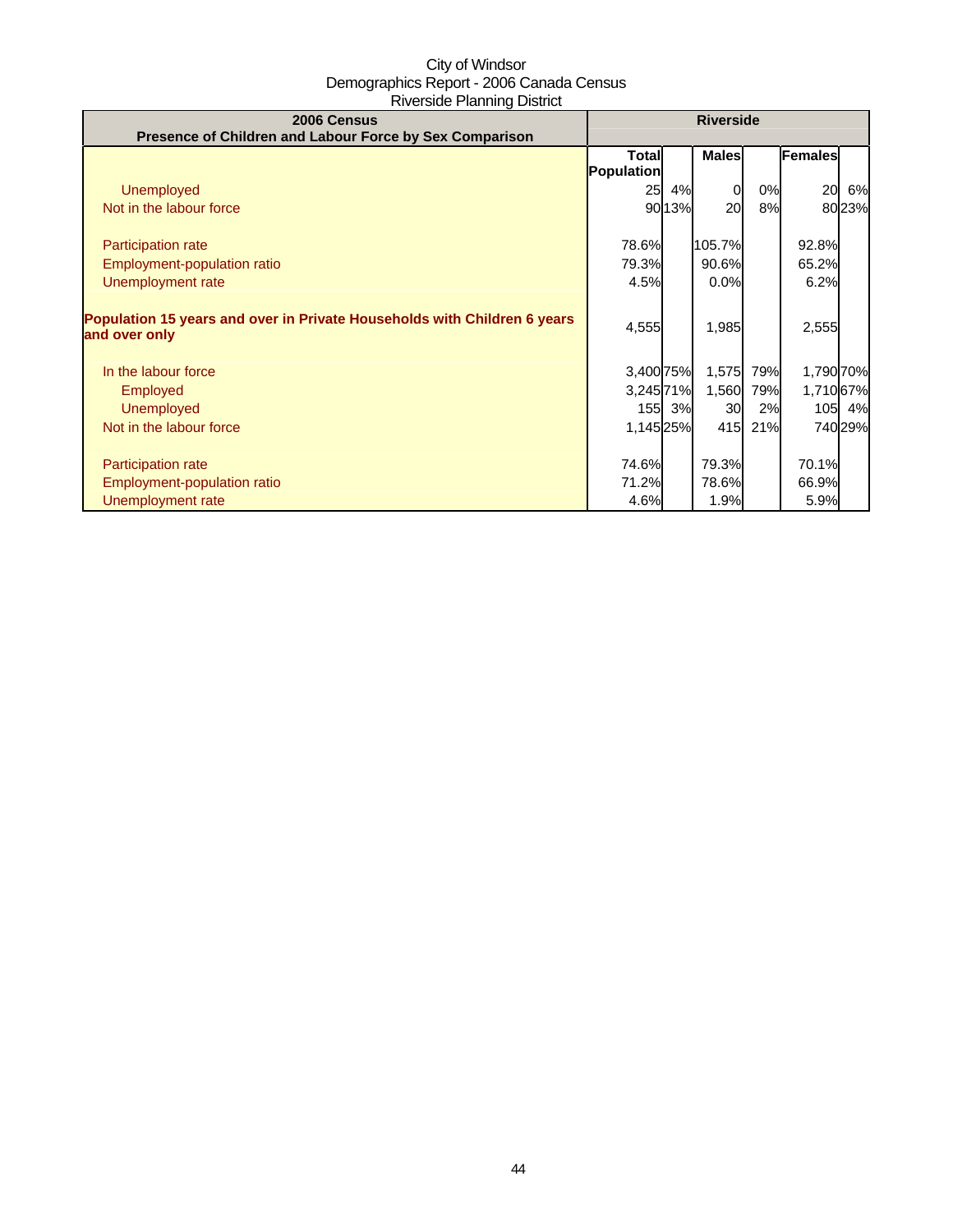# 2006 Census Presence of Children and Labour Force by Sex

| 2006 Census<br>Presence of Children and Labour Force by Sex                                                     | <b>Riverside</b> |     |
|-----------------------------------------------------------------------------------------------------------------|------------------|-----|
| <b>Population 15 years and over in Private Households</b>                                                       | 18,765           | %   |
| In the labour force                                                                                             | 11,675           | 62% |
| Employed                                                                                                        | 10,700           | 57% |
| Unemployed                                                                                                      | 930              | 5%  |
| Not in the labour force                                                                                         | 7,095            | 38% |
| Participation rate                                                                                              | 62.2%            |     |
| Employment-population ratio                                                                                     | 57.0%            |     |
| Unemployment rate                                                                                               | 8.0%             |     |
| Population 15 years and over in Private Households with No Children at Home                                     | 12,390           |     |
| In the labour force                                                                                             | 6,765            | 55% |
| Employed                                                                                                        | 6,010            | 49% |
| Unemployed                                                                                                      | 750              | 6%  |
| Not in the labour force                                                                                         | 5,650            | 46% |
| Participation rate                                                                                              | 54.6%            |     |
| Employment-population ratio                                                                                     | 48.5%            |     |
| Unemployment rate                                                                                               | 11.1%            |     |
| Population 15 years and over in Private Households with Children at Home                                        | 6,355            |     |
| In the labour force                                                                                             | 4,925            | 77% |
| Employed                                                                                                        | 4,670            | 73% |
| Unemployed                                                                                                      | 215              | 3%  |
| Not in the labour force                                                                                         | 1,415            | 22% |
| Participation rate                                                                                              | 77.5%            |     |
| Employment-population ratio                                                                                     | 73.5%            |     |
| Unemployment rate                                                                                               | 4.4%             |     |
| Population 15 years and over in Private Households with Children under 6 years only                             | 1,080            |     |
| In the labour force                                                                                             | 925              | 86% |
| Employed                                                                                                        | 870              | 81% |
| Unemployed                                                                                                      | 30               | 3%  |
| Not in the labour force                                                                                         | 170              | 16% |
| Participation rate                                                                                              | 85.6%            |     |
| Employment-population ratio                                                                                     | 80.6%            |     |
| Unemployment rate                                                                                               | 3.2%             |     |
| Population 15 years and over in Private Households with Children under 6 years and Children 6 years<br>and over | 700              |     |
| In the labour force                                                                                             | 550              | 79% |
| Employed                                                                                                        | 555              | 79% |
| Unemployed                                                                                                      | 25               | 4%  |
| Not in the labour force                                                                                         | 90               | 13% |
|                                                                                                                 |                  |     |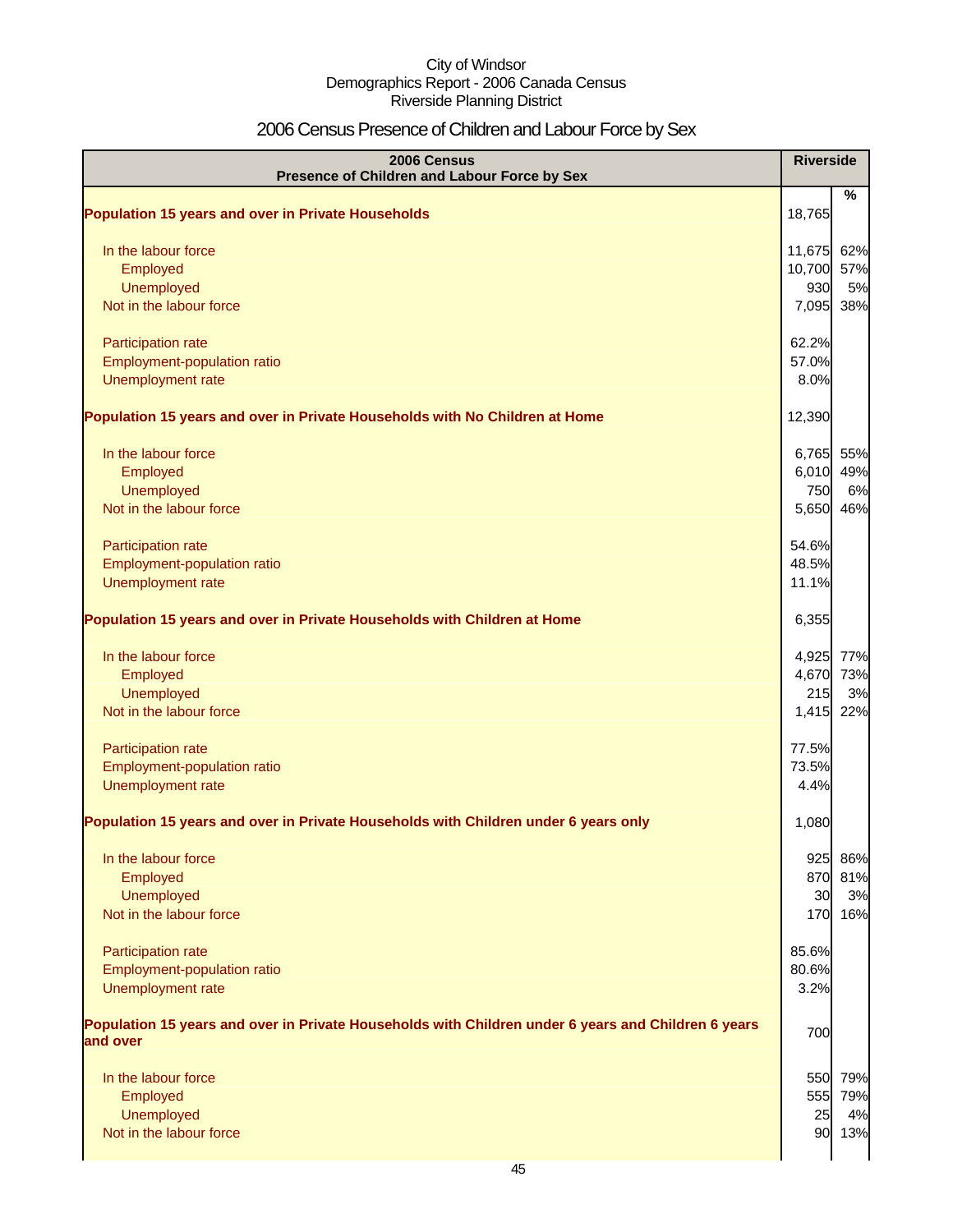| 2006 Census<br>Presence of Children and Labour Force by Sex                            | <b>Riverside</b> |         |
|----------------------------------------------------------------------------------------|------------------|---------|
|                                                                                        |                  | $\%$    |
| Participation rate                                                                     | 78.6%            |         |
| Employment-population ratio                                                            | 79.3%            |         |
| Unemployment rate                                                                      | 4.5%             |         |
| Population 15 years and over in Private Households with Children 6 years and over only | 4,555            |         |
| In the labour force                                                                    | 3,400            | 75%     |
| Employed                                                                               | 3,245            | 71%     |
| Unemployed                                                                             | 155              | 3%      |
| Not in the labour force                                                                | 1,145            | 25%     |
| Participation rate                                                                     | 74.6%            |         |
| Employment-population ratio                                                            | 71.2%            |         |
| Unemployment rate                                                                      | 4.6%             |         |
| <b>Males 15 years and over in Private Households</b>                                   | 8,875            |         |
| In the labour force                                                                    | 6,035            | 68%     |
| Employed                                                                               | 5,490            | 62%     |
| Unemployed                                                                             | 520              | 6%      |
| Not in the labour force                                                                | 2,840            | 32%     |
| Participation rate                                                                     | 68.0%            |         |
| Employment-population ratio                                                            | 61.9%            |         |
| Unemployment rate                                                                      | 8.6%             |         |
| Males 15 years and over in Private Households with no children at home                 | 6,095            |         |
| In the labour force                                                                    | 3,670            | 60%     |
| Employed                                                                               | 3,205            | 53%     |
| <b>Unemployed</b>                                                                      | 475              | 8%      |
| Not in the labour force                                                                | 2,385            | 39%     |
| Participation rate                                                                     | 60.2%            |         |
| <b>Employment-population ratio</b>                                                     | 52.6%            |         |
| Unemployment rate                                                                      | 12.9%            |         |
| Males 15 years and over in Private Households with children at home                    | 2,770            |         |
| In the labour force                                                                    | 2,335            | 84%     |
| Employed                                                                               | 2,280            | 82%     |
| Unemployed                                                                             | 40               | 1%      |
| Not in the labour force                                                                | 430              | 16%     |
| Participation rate                                                                     | 84.3%            |         |
| Employment-population ratio                                                            | 82.3%            |         |
| Unemployment rate                                                                      | 1.7%             |         |
| Males 15 years and over in Private Households with children under 6 years only         | 450              |         |
| In the labour force                                                                    | 445              | 99%     |
| Employed                                                                               |                  | 435 97% |
| <b>Unemployed</b>                                                                      | $\overline{O}$   | 0%      |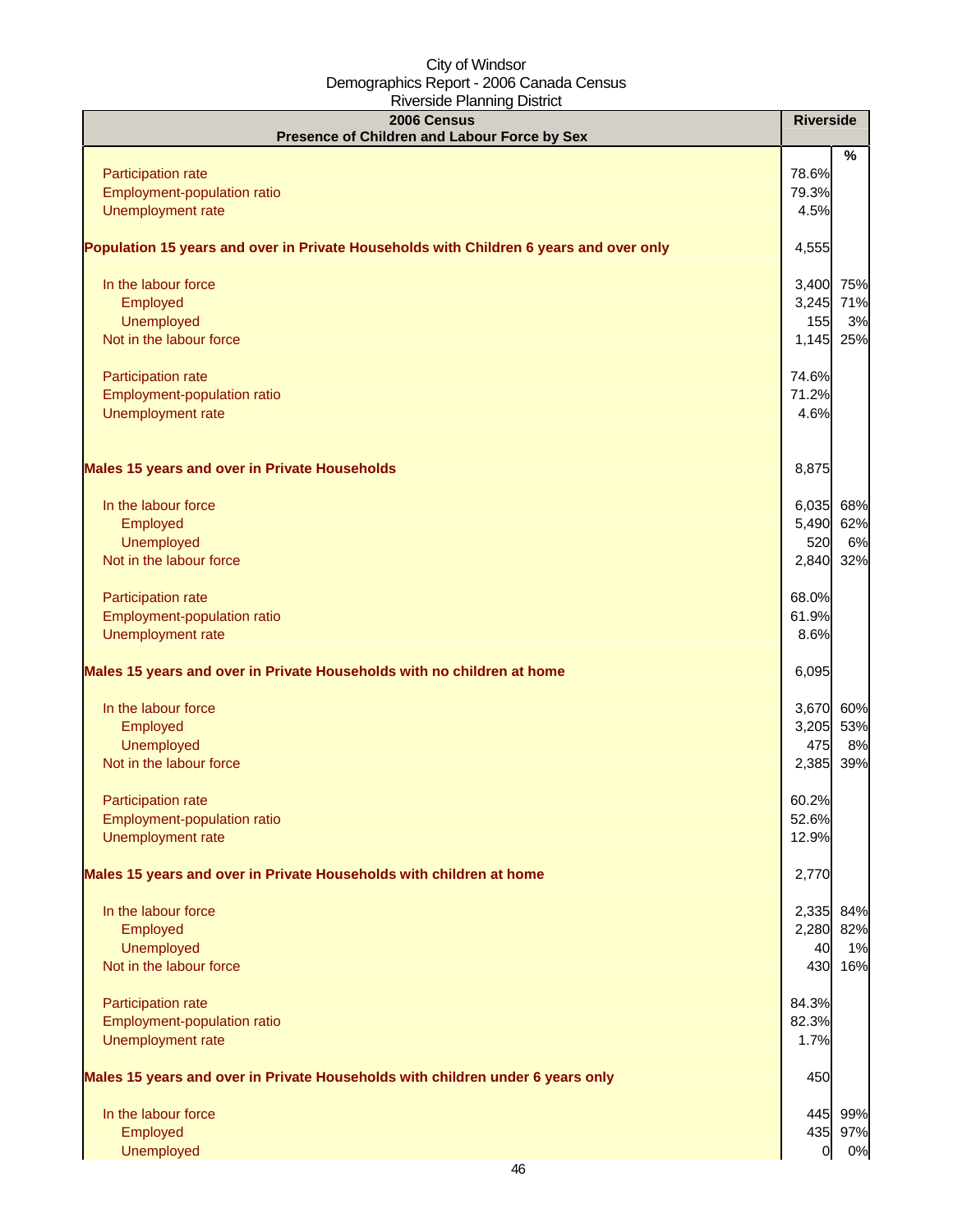| 2006 Census<br>Presence of Children and Labour Force by Sex                                                | <b>Riverside</b> |          |
|------------------------------------------------------------------------------------------------------------|------------------|----------|
| Not in the labour force                                                                                    | 20               | %<br>4%  |
|                                                                                                            |                  |          |
| Participation rate                                                                                         | 98.9%            |          |
| Employment-population ratio<br>Unemployment rate                                                           | 96.7%<br>0.0%    |          |
| Males 15 years and over in Private Households with children under 6 years and children 6 years and<br>over | 265              |          |
| In the labour force                                                                                        |                  | 280 106% |
| Employed                                                                                                   |                  | 240 91%  |
| <b>Unemployed</b>                                                                                          | $\overline{0}$   | 0%       |
| Not in the labour force                                                                                    | 20               | 8%       |
| Participation rate                                                                                         | 105.7%           |          |
| Employment-population ratio                                                                                | 90.6%            |          |
| Unemployment rate                                                                                          | 0.0%             |          |
| Males 15 years and over in Private Households with children 6 years and over only                          | 1,985            |          |
| In the labour force                                                                                        | 1,575            | 79%      |
| Employed                                                                                                   | 1,560 79%        |          |
| <b>Unemployed</b>                                                                                          | 30               | 2%       |
| Not in the labour force                                                                                    | 415              | 21%      |
| Participation rate                                                                                         | 79.3%            |          |
| Employment-population ratio                                                                                | 78.6%            |          |
| Unemployment rate                                                                                          | 1.9%             |          |
| Females 15 years and over in Private Households                                                            | 9,885            |          |
| In the labour force                                                                                        | 5,630            | 57%      |
| Employed                                                                                                   | 5,210            | 53%      |
| <b>Unemployed</b>                                                                                          | 400              | 4%       |
| Not in the labour force                                                                                    | 4,260 43%        |          |
|                                                                                                            |                  |          |
| Participation rate<br>Employment-population ratio                                                          | 57.0%<br>52.7%   |          |
| Unemployment rate                                                                                          | 7.1%             |          |
|                                                                                                            |                  |          |
| Females 15 years and over in Private Households with No Children at Home                                   | 6,300            |          |
| In the labour force                                                                                        | 3,065            | 49%      |
| Employed                                                                                                   | 2,785 44%        |          |
| <b>Unemployed</b>                                                                                          | 265              | 4%       |
| Not in the labour force                                                                                    | 3,205            | 51%      |
| Participation rate                                                                                         | 48.7%            |          |
| Employment-population ratio                                                                                | 44.2%            |          |
| Unemployment rate                                                                                          | 8.6%             |          |
|                                                                                                            |                  |          |
| Females 15 years and over in Private Households with Children at Home                                      | 3,570            |          |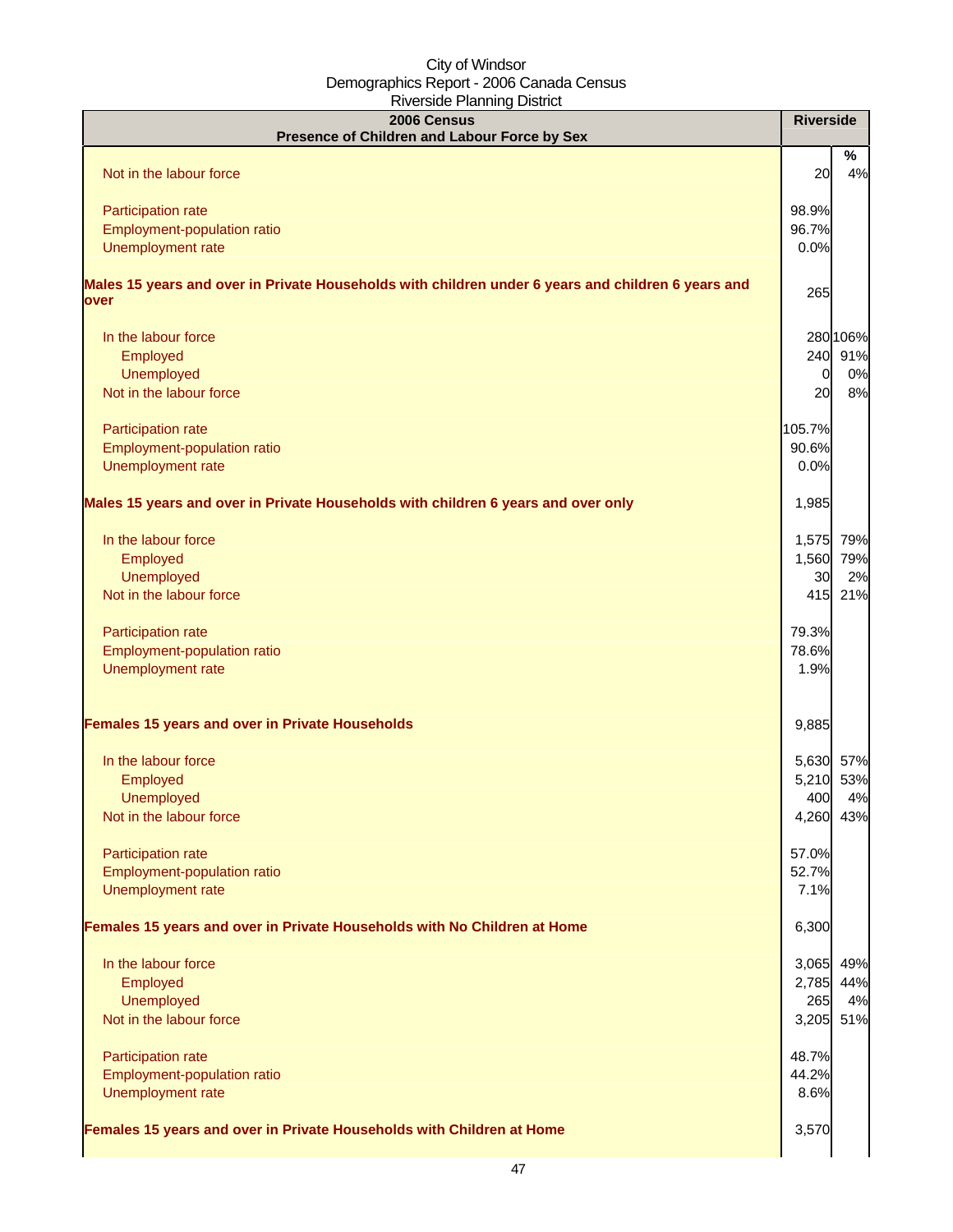| 2006 Census<br>Presence of Children and Labour Force by Sex                                                  | <b>Riverside</b> |      |
|--------------------------------------------------------------------------------------------------------------|------------------|------|
|                                                                                                              |                  | $\%$ |
| In the labour force                                                                                          | 2,555            | 72%  |
| Employed                                                                                                     | 2,375            | 67%  |
| <b>Unemployed</b>                                                                                            | 165              | 5%   |
| Not in the labour force                                                                                      | 1,000            | 28%  |
| Participation rate                                                                                           | 71.6%            |      |
| Employment-population ratio                                                                                  | 66.5%            |      |
| Unemployment rate                                                                                            | 6.5%             |      |
| Females 15 years and over in Private Households with Children under 6 years only                             | 615              |      |
| In the labour force                                                                                          | 470              | 76%  |
| Employed                                                                                                     | 445              | 72%  |
| <b>Unemployed</b>                                                                                            | 30               | 5%   |
| Not in the labour force                                                                                      | 160              | 26%  |
| Participation rate                                                                                           | 76.4%            |      |
| Employment-population ratio                                                                                  | 72.4%            |      |
| Unemployment rate                                                                                            | 6.4%             |      |
| Females 15 years and over in Private Households with Children under 6 years and Children 6 years and<br>over | 345              |      |
| In the labour force                                                                                          | 320              | 93%  |
| Employed                                                                                                     | 225              | 65%  |
| <b>Unemployed</b>                                                                                            | 20               | 6%   |
| Not in the labour force                                                                                      | 80               | 23%  |
| Participation rate                                                                                           | 92.8%            |      |
| Employment-population ratio                                                                                  | 65.2%            |      |
| Unemployment rate                                                                                            | 6.2%             |      |
| Females 15 years and over in Private Households with Children 6 years and over only                          | 2,555            |      |
| In the labour force                                                                                          | 1,790 70%        |      |
| Employed                                                                                                     | 1,710 67%        |      |
| <b>Unemployed</b>                                                                                            | 105              | 4%   |
| Not in the labour force                                                                                      | 740              | 29%  |
| Participation rate                                                                                           | 70.1%            |      |
| Employment-population ratio                                                                                  | 66.9%            |      |
| Unemployment rate                                                                                            | 5.9%             |      |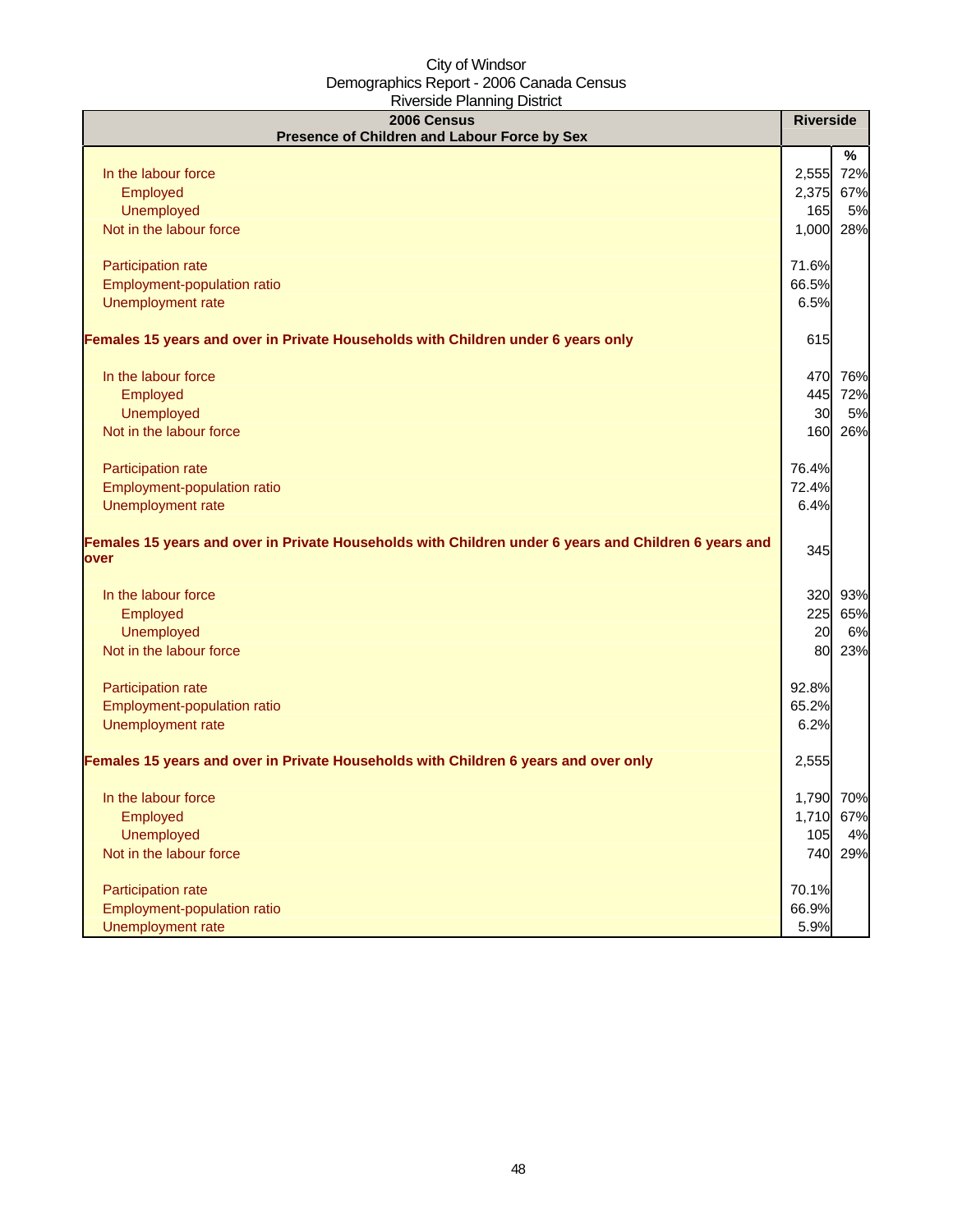# 2006 Census Labour Force by Industry and Sex Comparison

| 2006 Census<br><b>Labour Force by Industry and Sex</b><br><b>Comparison</b>    |                                                                                                                                                                 |                        | <b>Riverside</b>                                                                                                                                         |                |                                                                                                                                                             |                               |
|--------------------------------------------------------------------------------|-----------------------------------------------------------------------------------------------------------------------------------------------------------------|------------------------|----------------------------------------------------------------------------------------------------------------------------------------------------------|----------------|-------------------------------------------------------------------------------------------------------------------------------------------------------------|-------------------------------|
|                                                                                | Total $\overline{\%}$                                                                                                                                           |                        | <b>Males</b>                                                                                                                                             | $\frac{0}{0}$  | <b>Females</b>                                                                                                                                              | %                             |
|                                                                                | Labour<br><b>Force</b>                                                                                                                                          |                        |                                                                                                                                                          |                |                                                                                                                                                             |                               |
| <b>Total Labour Force 15 years and</b><br>over by Industry*                    | 11,680                                                                                                                                                          |                        | 6,030                                                                                                                                                    |                | 5,625                                                                                                                                                       |                               |
| <b>Top 5 Industries</b>                                                        | 31-33 Manufacturing<br>62 Health care and 23%<br>social assistance<br>44-45 Retail trade<br>72 Accommodation and<br>food services<br>61 Educational<br>services | 11%<br>11%<br>8%<br>7% | 31-33 Manufacturing<br>44-45 Retail trade 34%<br>23 Construction 10%<br>72 Accommodation and<br>food services<br>48-49 Transportation<br>and warehousing | 8%<br>6%<br>6% | 62 Health care and<br>social assistance<br>44-45 Retail trade<br>31-33 Manufacturing<br>61 Educational<br>services<br>72 Accommodation and<br>food services | 21%<br>12%<br>11%<br>9%<br>9% |
| <b>All industries</b>                                                          | 11,34597%                                                                                                                                                       |                        | 5,86597%                                                                                                                                                 |                | 5,44597%                                                                                                                                                    |                               |
| 11 Agriculture, forestry, fishing and<br>hunting                               | 45                                                                                                                                                              | 0%                     | 15                                                                                                                                                       | 0%             | 20                                                                                                                                                          | 0%                            |
| 21 Mining and oil and gas<br>extraction                                        | 20                                                                                                                                                              | 0%                     | 10                                                                                                                                                       | 0%             | 0                                                                                                                                                           | 0%                            |
| <b>22 Utilities</b>                                                            | 50                                                                                                                                                              | 0%                     | 50                                                                                                                                                       | 1%             | 20                                                                                                                                                          | 0%                            |
| 23 Construction                                                                |                                                                                                                                                                 | 555 5%                 | 450                                                                                                                                                      | 7%             | 95                                                                                                                                                          | 2%                            |
| 31-33 Manufacturing                                                            | 2,525 22%                                                                                                                                                       |                        | 1,945 32%                                                                                                                                                |                |                                                                                                                                                             | 550 10%                       |
| 41 Wholesale trade<br>44-45 Retail trade                                       | 1,205 10%                                                                                                                                                       | 325 3%                 | 230<br>560                                                                                                                                               | 4%<br>9%       |                                                                                                                                                             | 70 1%<br>640 11%              |
| 48-49 Transportation and                                                       |                                                                                                                                                                 | 470 4%                 | 340                                                                                                                                                      | 6%             |                                                                                                                                                             | 140 2%                        |
| warehousing<br>51 Information and cultural                                     |                                                                                                                                                                 | 195 2%                 | 70                                                                                                                                                       | 1%             | 75                                                                                                                                                          | 1%                            |
| industries<br>52 Finance and insurance                                         |                                                                                                                                                                 | 285 2%                 | 105                                                                                                                                                      | 2%             | 195                                                                                                                                                         | 3%                            |
|                                                                                |                                                                                                                                                                 |                        |                                                                                                                                                          |                |                                                                                                                                                             |                               |
| 53 Real estate and rental and<br>leasing                                       | 225                                                                                                                                                             | 2%                     | 180                                                                                                                                                      | 3%             | 75                                                                                                                                                          | 1%                            |
| 54 Professional, scientific and<br>technical services                          | 565                                                                                                                                                             | 5%                     | 290                                                                                                                                                      | 5%             | 295                                                                                                                                                         | 5%                            |
| 55 Management of companies and<br>enterprises                                  |                                                                                                                                                                 | 0 0%                   | 0I                                                                                                                                                       | 0%             | 0I                                                                                                                                                          | 0%                            |
| 56 Administrative and support,<br>waste management and<br>remediation services |                                                                                                                                                                 | 330 3%                 | 155                                                                                                                                                      | 3%             | 180                                                                                                                                                         | 3%                            |
| 61 Educational services                                                        |                                                                                                                                                                 | 745 6%                 | 290                                                                                                                                                      | 5%             | 495                                                                                                                                                         | 9%                            |
| 62 Health care and social<br>assistance                                        | 1,230 11%                                                                                                                                                       |                        | 105                                                                                                                                                      | 2%             | 1,100 20%                                                                                                                                                   |                               |
| 71 Arts, entertainment and<br>recreation                                       |                                                                                                                                                                 | 515 4%                 | 200                                                                                                                                                      | 3%             |                                                                                                                                                             | 375 7%                        |
| 72 Accommodation and food<br>services                                          |                                                                                                                                                                 | 860 7%                 | 370                                                                                                                                                      | 6%             | 465                                                                                                                                                         | 8%                            |
| 81 Other services (except public                                               |                                                                                                                                                                 | 475 4%                 | 200                                                                                                                                                      | 3%             | 245                                                                                                                                                         | 4%                            |
| administration)<br>91 Public administration                                    |                                                                                                                                                                 | 500 4%                 | 210                                                                                                                                                      | 3%             | 200                                                                                                                                                         | 4%                            |
| Industry - Not applicable                                                      |                                                                                                                                                                 | 360 3%                 |                                                                                                                                                          | 155 3%         |                                                                                                                                                             | 145 3%                        |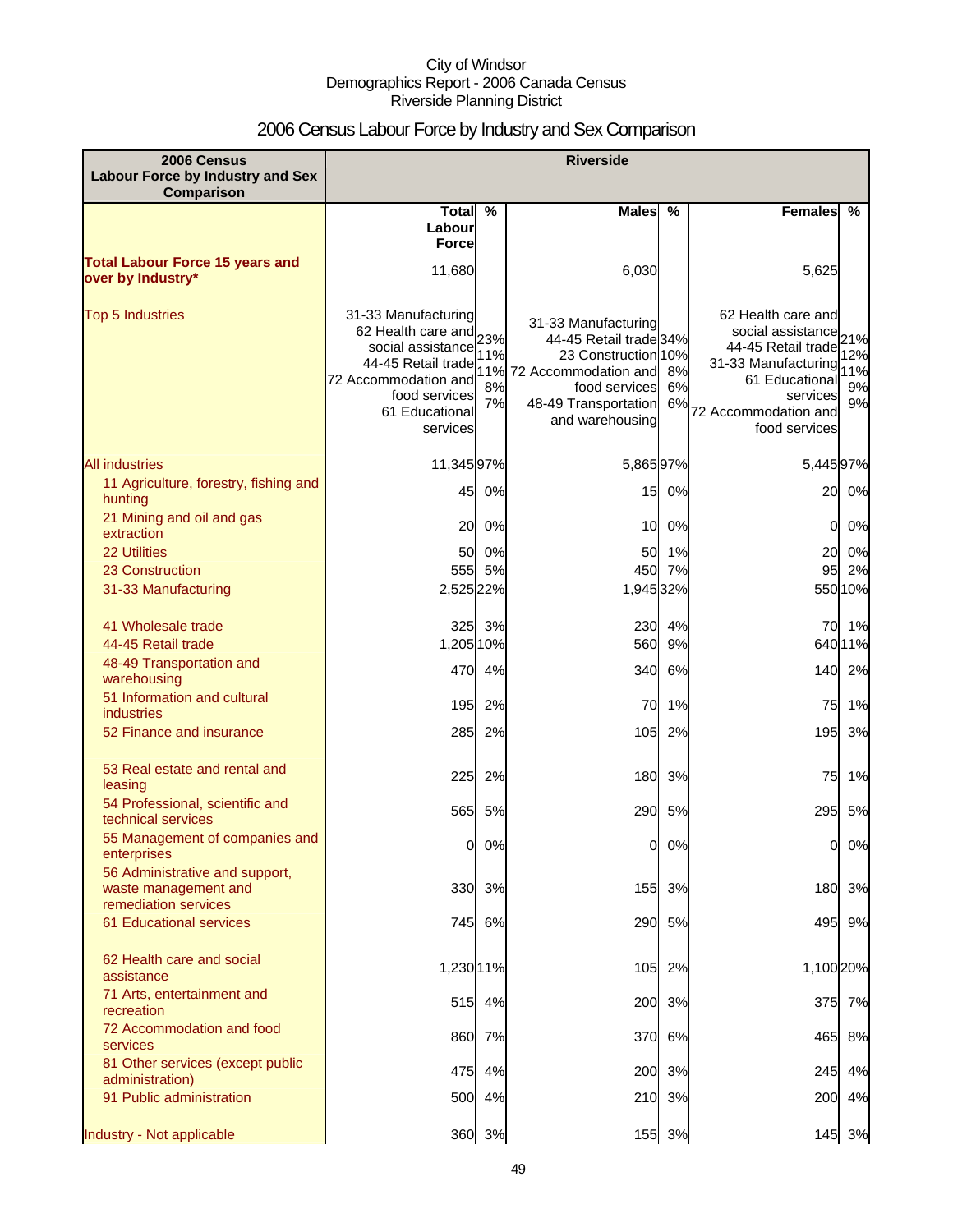| 2006 Census<br>Labour Force by Industry and Sex<br><b>Comparison</b> |                                    |  | <b>Riverside</b> |   |           |  |
|----------------------------------------------------------------------|------------------------------------|--|------------------|---|-----------|--|
| * 2002 North American Industry<br><b>Classification System</b>       | Total %<br>Labourl<br><b>Force</b> |  | Malesl           | % | Females % |  |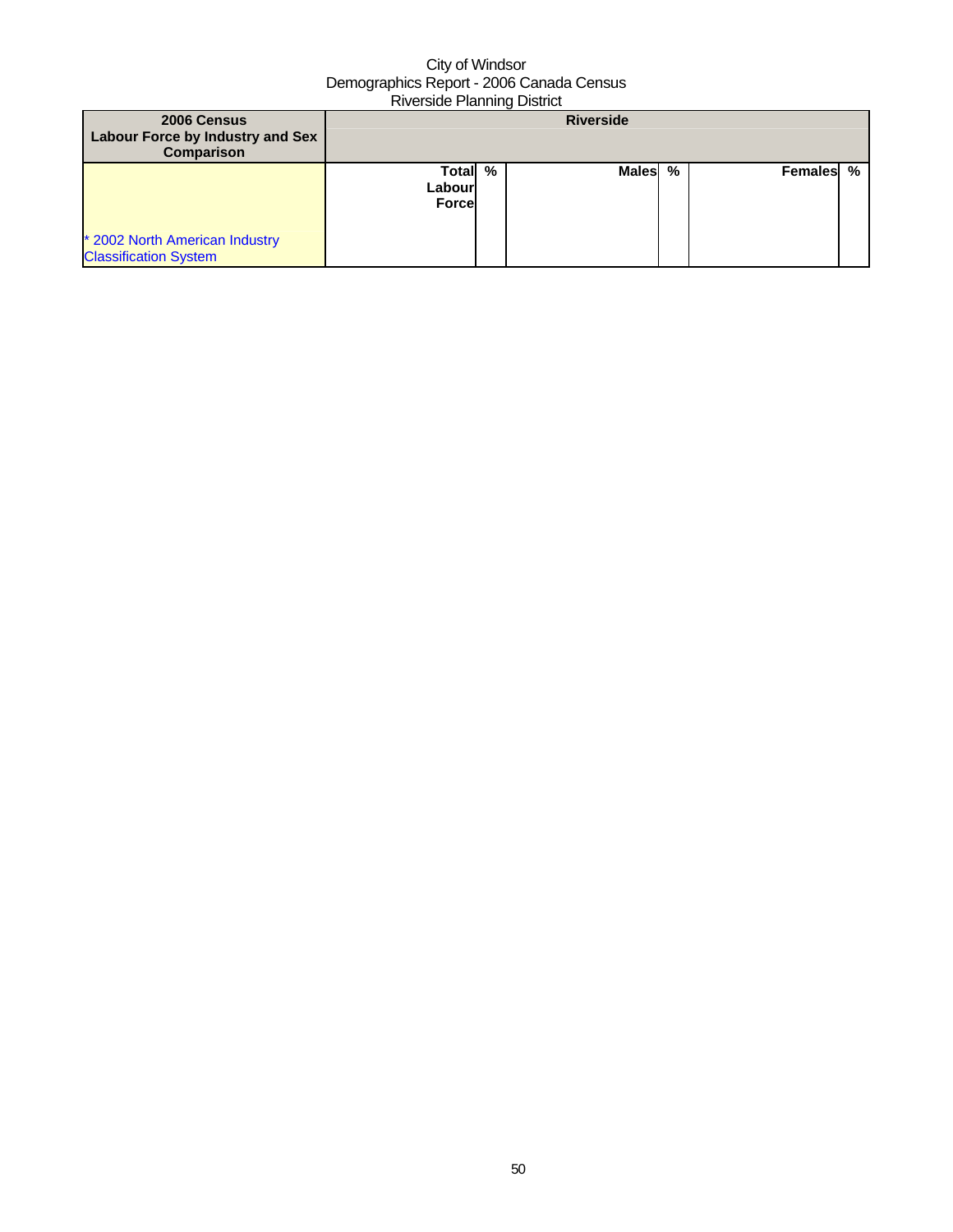# 2006 Census Labour Force by Industry and Sex

| 2006 Census<br><b>Labour Force by Industry and Sex</b>                                                                                                                                                                                           | <b>Riverside</b>                                                                                                                                                           |
|--------------------------------------------------------------------------------------------------------------------------------------------------------------------------------------------------------------------------------------------------|----------------------------------------------------------------------------------------------------------------------------------------------------------------------------|
| Total Labour Force 15 years and over by Industry*                                                                                                                                                                                                | %<br>11,680                                                                                                                                                                |
| <b>Top 5 Industries</b>                                                                                                                                                                                                                          | 31-33 Manufacturing 23%<br>62 Health care and social assistance 11%<br>44-45 Retail trade 11%<br>72 Accommodation and food services<br>8%<br>61 Educational services<br>7% |
| <b>All industries</b><br>11 Agriculture, forestry, fishing and hunting<br>21 Mining and oil and gas extraction<br>22 Utilities<br>23 Construction<br>31-33 Manufacturing                                                                         | 11,34597%<br>0%<br>45<br>20<br>0%<br>50<br>0%<br>555 5%<br>2,525 22%                                                                                                       |
| 41 Wholesale trade<br>44-45 Retail trade<br>48-49 Transportation and warehousing<br>51 Information and cultural industries<br>52 Finance and insurance                                                                                           | 325 3%<br>1,205 10%<br>470 4%<br>195<br>2%<br>285<br>2%                                                                                                                    |
| 53 Real estate and rental and leasing<br>54 Professional, scientific and technical services<br>55 Management of companies and enterprises<br>56 Administrative and support, waste management and remediation services<br>61 Educational services | 225<br>2%<br>5%<br>565<br>0%<br>0<br>330<br>3%<br>745<br>6%                                                                                                                |
| 62 Health care and social assistance<br>71 Arts, entertainment and recreation<br>72 Accommodation and food services<br>81 Other services (except public administration)<br>91 Public administration                                              | 1,230 11%<br>515<br>4%<br>860 7%<br>4%<br>475<br>4%<br>500                                                                                                                 |
| Industry - Not applicable                                                                                                                                                                                                                        | 360<br>3%                                                                                                                                                                  |
| Male Labour Force 15 years and over by Industry*                                                                                                                                                                                                 | 6,030                                                                                                                                                                      |
| <b>Top 5 Industries</b>                                                                                                                                                                                                                          | 31-33 Manufacturing 34%<br>44-45 Retail trade 10%<br>23 Construction 8%<br>72 Accommodation and food services<br>6%<br>48-49 Transportation and warehousing<br>6%          |
| All industries<br>11 Agriculture, forestry, fishing and hunting<br>21 Mining and oil and gas extraction<br><b>22 Utilities</b><br>23 Construction<br>31-33 Manufacturing<br>41 Wholesale trade                                                   | 5,86597%<br>0%<br>15<br>10 0%<br>50 1%<br>450 7%<br>1,945 32%<br>230 4%                                                                                                    |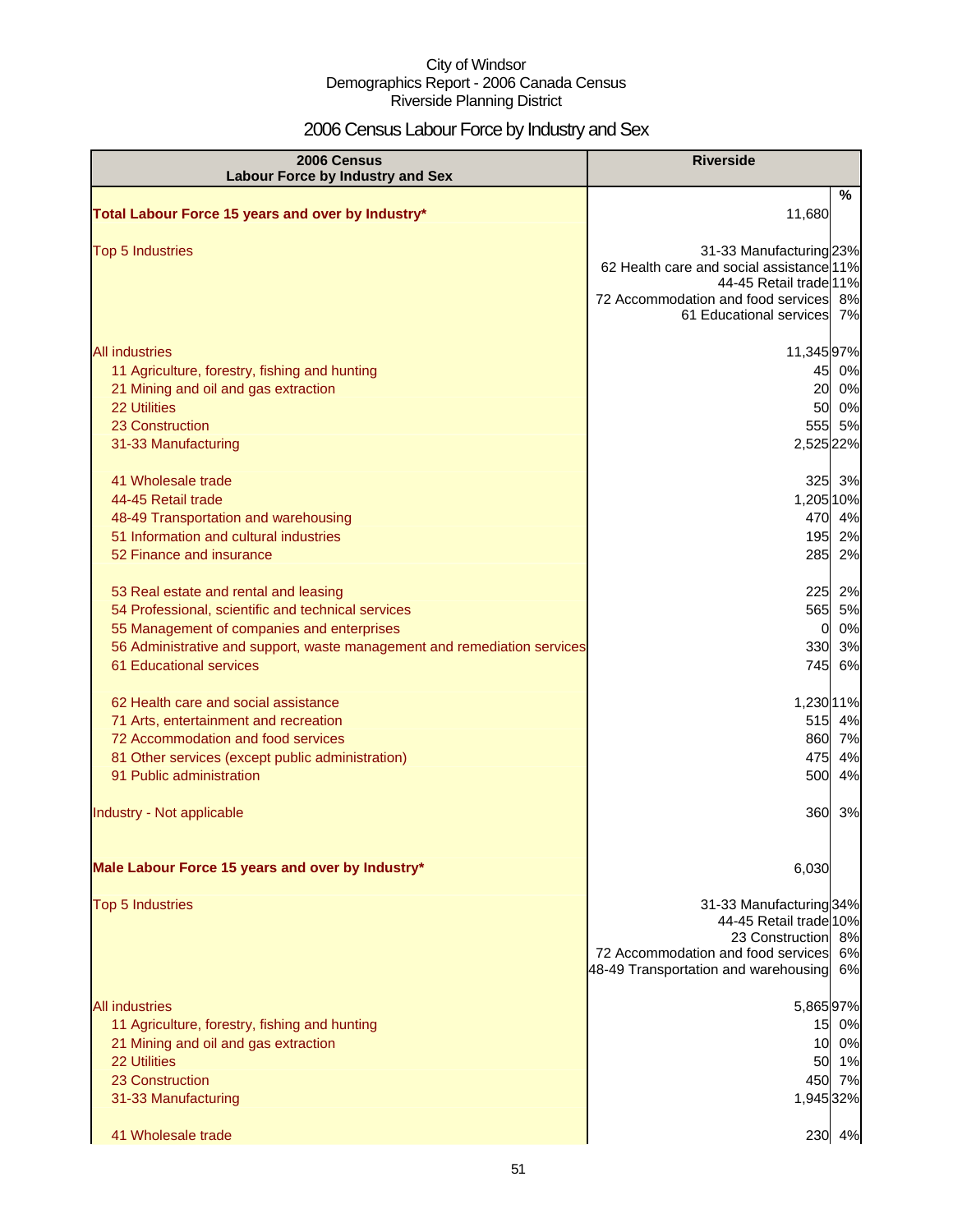| 2006 Census<br><b>Labour Force by Industry and Sex</b>                                                                                                                                              | <b>Riverside</b>                                                                                                                                                        |
|-----------------------------------------------------------------------------------------------------------------------------------------------------------------------------------------------------|-------------------------------------------------------------------------------------------------------------------------------------------------------------------------|
| 44-45 Retail trade<br>48-49 Transportation and warehousing                                                                                                                                          | %<br>9%<br>560<br>340<br>6%                                                                                                                                             |
| 51 Information and cultural industries<br>52 Finance and insurance                                                                                                                                  | 70 1%<br>105<br>2%                                                                                                                                                      |
| 53 Real estate and rental and leasing<br>54 Professional, scientific and technical services<br>55 Management of companies and enterprises                                                           | 180 3%<br>290 5%<br>0%<br>$\mathbf{0}$                                                                                                                                  |
| 56 Administrative and support, waste management and remediation services<br>61 Educational services                                                                                                 | 155 3%<br>290 5%                                                                                                                                                        |
| 62 Health care and social assistance<br>71 Arts, entertainment and recreation<br>72 Accommodation and food services                                                                                 | 105 2%<br>200 3%<br>370 6%                                                                                                                                              |
| 81 Other services (except public administration)<br>91 Public administration                                                                                                                        | 3%<br>200<br>210<br>3%                                                                                                                                                  |
| Industry - Not applicable                                                                                                                                                                           | 3%<br>155                                                                                                                                                               |
| Female Labour Force 15 years and over by Industry*                                                                                                                                                  | 5,625                                                                                                                                                                   |
| <b>Top 5 Industries</b>                                                                                                                                                                             | 62 Health care and social assistance 21%<br>44-45 Retail trade 12%<br>31-33 Manufacturing 11%<br>61 Educational services 9%<br>72 Accommodation and food services<br>9% |
| <b>All industries</b>                                                                                                                                                                               | 5,445 97%                                                                                                                                                               |
| 11 Agriculture, forestry, fishing and hunting<br>21 Mining and oil and gas extraction<br><b>22 Utilities</b><br>23 Construction                                                                     | 20<br>0%<br>0%<br>0<br>0%<br>20<br>2%<br>95                                                                                                                             |
| 31-33 Manufacturing                                                                                                                                                                                 | 55010%                                                                                                                                                                  |
| 41 Wholesale trade<br>44-45 Retail trade<br>48-49 Transportation and warehousing<br>51 Information and cultural industries<br>52 Finance and insurance                                              | 70 1%<br>64011%<br>140 2%<br>75 1%<br>195<br>3%                                                                                                                         |
| 53 Real estate and rental and leasing<br>54 Professional, scientific and technical services                                                                                                         | 75<br>1%<br>295<br>5%                                                                                                                                                   |
| 55 Management of companies and enterprises<br>56 Administrative and support, waste management and remediation services<br>61 Educational services                                                   | 0%<br>$\mathbf{0}$<br>180 3%<br>495 9%                                                                                                                                  |
| 62 Health care and social assistance<br>71 Arts, entertainment and recreation<br>72 Accommodation and food services<br>81 Other services (except public administration)<br>91 Public administration | 1,100 20%<br>375 7%<br>465 8%<br>245 4%<br>200 4%                                                                                                                       |
| Industry - Not applicable                                                                                                                                                                           | 145<br>3%                                                                                                                                                               |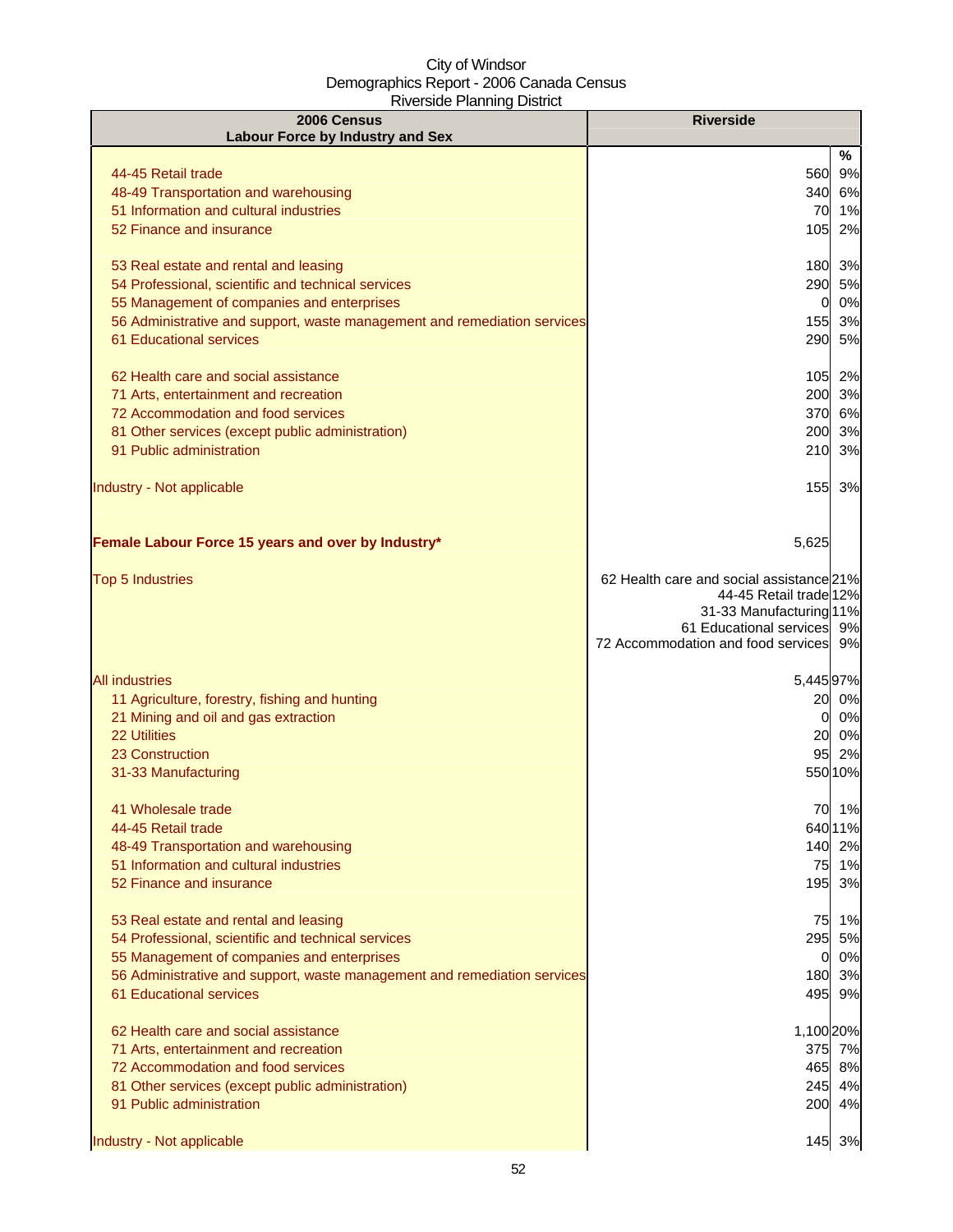| 2006 Census                                          | <b>Riverside</b> |   |
|------------------------------------------------------|------------------|---|
| Labour Force by Industry and Sex                     |                  |   |
|                                                      |                  | % |
|                                                      |                  |   |
| * 2002 North American Industry Classification System |                  |   |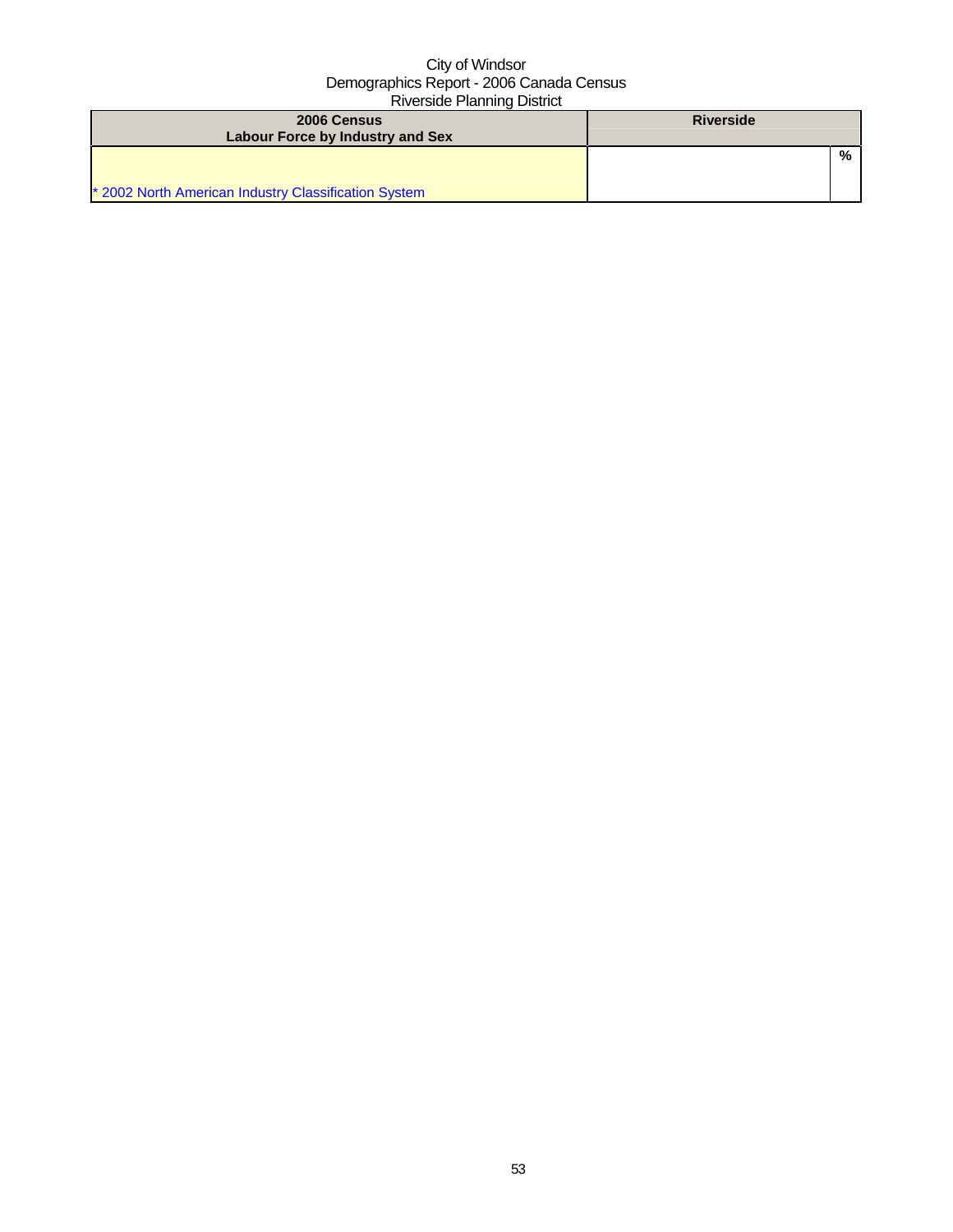# 2006 Census Labour Force by Occupation and Sex Comparison

| 2006 Census<br><b>Labour Force by Occupation and Sex</b><br>Comparison                                                                                                                                    | <b>Riverside</b>                                                                                                                                           |                                  |                                                                                                                                                              |                                        |                                                                                                                                                                                      |
|-----------------------------------------------------------------------------------------------------------------------------------------------------------------------------------------------------------|------------------------------------------------------------------------------------------------------------------------------------------------------------|----------------------------------|--------------------------------------------------------------------------------------------------------------------------------------------------------------|----------------------------------------|--------------------------------------------------------------------------------------------------------------------------------------------------------------------------------------|
|                                                                                                                                                                                                           | <b>Total</b>                                                                                                                                               | %                                | <b>Males</b>                                                                                                                                                 | %                                      | Females<br>%                                                                                                                                                                         |
|                                                                                                                                                                                                           | Labour                                                                                                                                                     |                                  |                                                                                                                                                              |                                        |                                                                                                                                                                                      |
|                                                                                                                                                                                                           | <b>Force</b>                                                                                                                                               |                                  |                                                                                                                                                              |                                        |                                                                                                                                                                                      |
| <b>Labour Force 15 years and over</b>                                                                                                                                                                     | 11,675                                                                                                                                                     |                                  | 6,030                                                                                                                                                        |                                        | 5,630                                                                                                                                                                                |
| Dominant major group                                                                                                                                                                                      | Sales and service 30%<br>occupations                                                                                                                       |                                  | Trades, transport <sub>29%</sub><br>and equipment                                                                                                            |                                        | Sales and service 33%<br>occupations                                                                                                                                                 |
| <b>Top 5 Occupations</b>                                                                                                                                                                                  | Clerical<br>occupations<br>Other sales and<br>service<br>Assemblers in<br>manufacturing<br>Retail salespersons<br>and clerks<br>Teachers and<br>professors | 9%<br>8%<br>7%<br>4%<br>4%       | Assemblers in<br>manufacturing<br>Other sales and<br>service<br>Professional<br>occupations<br>Machine operators<br>in manuf.<br>Transportation<br>equipment | 9%<br>8%<br>7%<br>5%<br>5%             | Clerical<br>occupations<br>Other sales and<br>service 15%<br>Teachers and<br>8%<br>6%<br>professors<br>5%<br>Nurses and<br>5%<br>supervisors<br>Retail<br>salespersons and<br>clerks |
| <b>All occupations</b><br>Management<br>Senior management<br><b>Specialist managers</b>                                                                                                                   | 11,32597%<br>855<br>85<br>345                                                                                                                              | 7%<br>1%<br>3%                   | 5,86597%<br>565<br>55<br>220                                                                                                                                 | 9%<br>1%<br>4%                         | 5,450 97%<br>350 6%<br>0%<br>10<br>105<br>2%                                                                                                                                         |
| Managers in retail trade, food and                                                                                                                                                                        | 260                                                                                                                                                        | 2%                               | 115                                                                                                                                                          | 2%                                     | 125<br>2%                                                                                                                                                                            |
| accommodation<br>Other managers                                                                                                                                                                           | 230                                                                                                                                                        | 2%                               | 150                                                                                                                                                          | 2%                                     | 85<br>2%                                                                                                                                                                             |
| Business, finance and administrative<br>Professional<br><b>Finance and insurance</b><br><b>Secretaries</b><br>Administrative and regulatory<br><b>Clerical supervisors</b><br><b>Clerical occupations</b> | 1,855 16%<br>205<br>140<br>155<br>215<br>55<br>1,030                                                                                                       | 2%<br>1%<br>1%<br>2%<br>0%<br>9% | 480<br>95<br>40<br>0<br>55<br>10<br>220                                                                                                                      | 8%<br>2%<br>1%<br>0%<br>1%<br>0%<br>4% | 1,415 25%<br>120<br>2%<br>2%<br>130<br>140<br>2%<br>125<br>2%<br>50<br>1%<br>800 14%                                                                                                 |
| Natural and applied sciences                                                                                                                                                                              |                                                                                                                                                            | 690 6%                           | 560                                                                                                                                                          | 9%                                     | 80 1%                                                                                                                                                                                |
| Professional                                                                                                                                                                                              | 435                                                                                                                                                        | 4%                               |                                                                                                                                                              | 380 6%                                 | 60<br>1%                                                                                                                                                                             |
| <b>Technical</b>                                                                                                                                                                                          | 285                                                                                                                                                        | 2%                               |                                                                                                                                                              | 210 3%                                 | 65 1%                                                                                                                                                                                |
| <b>Health occupations</b><br>Professional<br>Nurses and supervisors<br><b>Technical occupations</b><br>Assisting/support occupations                                                                      | 90<br>250<br>200<br>205                                                                                                                                    | 780 7%<br>1%<br>2%<br>2%<br>2%   | 20<br>20<br>$\Omega$                                                                                                                                         | 130 2%<br>55 1%<br>0%<br>0%<br>0%      | 675 12%<br>40 1%<br>255 5%<br>130 2%<br>215 4%                                                                                                                                       |
|                                                                                                                                                                                                           |                                                                                                                                                            |                                  |                                                                                                                                                              |                                        |                                                                                                                                                                                      |
| Social science, education, government and<br>religion<br>Judges, lawyers, psychologists, social                                                                                                           | 870                                                                                                                                                        | 7%                               | 255                                                                                                                                                          | 4%                                     | 615 11%                                                                                                                                                                              |
| workers, ministers of religion, policy and<br>program officers                                                                                                                                            | 180                                                                                                                                                        | 2%                               | 65                                                                                                                                                           | 1%                                     | 90<br>2%                                                                                                                                                                             |
| <b>Teachers and professors</b>                                                                                                                                                                            | 445                                                                                                                                                        | 4%                               |                                                                                                                                                              | 160 3%                                 | 295<br>5%                                                                                                                                                                            |
| Paralegals, social service workers and<br>occupations in education and religion                                                                                                                           | 205                                                                                                                                                        | 2%                               | 30                                                                                                                                                           | 0%                                     | 3%<br>195                                                                                                                                                                            |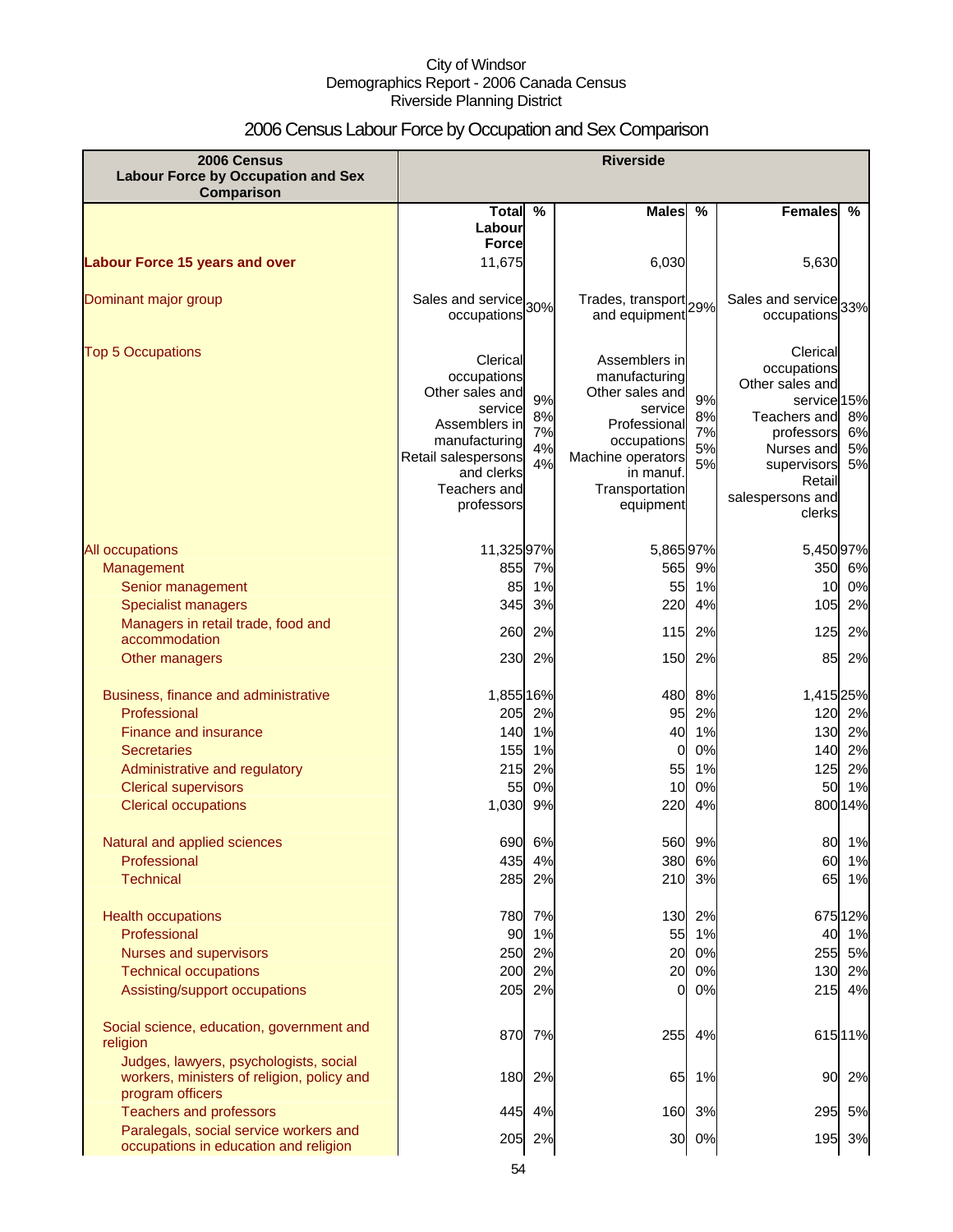| 2006 Census<br><b>Labour Force by Occupation and Sex</b><br>Comparison                                        |                                        |                | <b>Riverside</b> |                     |                       |                   |
|---------------------------------------------------------------------------------------------------------------|----------------------------------------|----------------|------------------|---------------------|-----------------------|-------------------|
|                                                                                                               | <b>Total</b><br>Labour<br><b>Force</b> | $\%$           | <b>Males</b>     | $\%$                | <b>Females</b>        | $\%$              |
| Art, culture, recreation and sport<br><b>Professional occupations</b><br><b>Technical occupations</b>         | 225<br>50<br>135                       | 2%<br>0%<br>1% | 45<br>20<br>25   | 1%<br>0%<br>0%      | 135<br>105            | 2%<br>2%<br>70 1% |
| Sales and service<br><b>Supervisors</b><br>Wholesale, technical, insurance, real estate                       | 2,990 26%<br>80                        | 1%             | 1,320 22%<br>30  | 0%                  | 1,630 29%<br>40       | 1%                |
| sales, retail, wholesale and grain buyers<br>Retail salespersons and clerks<br><b>Cashiers</b>                | 200<br>445<br>245                      | 2%<br>4%<br>2% | 130<br>225<br>60 | 2%<br>4%<br>1%      | 35<br>250<br>220      | 1%<br>4%<br>4%    |
| <b>Chefs and cooks</b><br>Food and beverage service                                                           | 170<br>280                             | 1%<br>2%       | 70<br>100        | 1%<br>2%            | 115<br>135            | 2%<br>2%          |
| <b>Protective services</b><br>Travel and accommodation, recreation and<br>sport attendants                    | 205<br>235                             | 2%<br>2%       | 135<br>100       | 2%<br>2%            | 65<br>140             | 1%<br>2%          |
| Childcare and home support<br>Other sales and service                                                         | 130<br>880                             | 1%<br>8%       | 10<br>475        | 0%<br>8%            | 110<br>420            | 2%<br>7%          |
| Trades, transport and equipment operators and<br>related<br>Contractors and supervisors                       | 1,510 13%<br>70                        | 1%             | 1,385 23%<br>80  | 1%                  | 85<br>10 <sup>1</sup> | 2%<br>0%          |
| <b>Construction trades</b><br>Stationary engineers, power station<br>operators, electrical and                | 215<br>100                             | 2%<br>1%       | 220<br>120       | 4%<br>2%            | 0<br>01               | 0%<br>0%          |
| telecommunications<br>Machinists, metal forming, shaping and<br>erecting                                      | 235                                    | 2%             | 235              | 4%                  | 10                    | 0%                |
| <b>Mechanics</b><br>Other trades<br>Heavy equipment, crane operators and                                      | 210<br>80                              | 2%<br>1%       | 225<br>30        | 4%<br>0%            | 0<br>10               | 0%<br>0%          |
| drillers<br>Transportation equipment operators,<br>excluding labourers                                        | 20<br>325                              | 0%<br>3%       | 10<br>280        | 0%<br>5%            | $\overline{0}$<br>55  | 0%<br>1%          |
| <b>Helpers and labourers</b>                                                                                  | 225                                    | 2%             | 180              | 3%                  | 15                    | 0%                |
| Primary industry-specific<br>Agriculture excluding labourers<br>Forestry, mining, oil and gas extraction, and | 95<br>20<br>0                          | 1%<br>0%<br>0% | 60<br>20<br>10   | 1%<br>0%<br>0%      | 0<br>Ol<br>01         | 0%<br>0%<br>0%    |
| fishing, excluding labourers<br><b>Primary production labourers</b>                                           | 65                                     | 1%             | 45               | 1%                  | 01                    | 0%                |
| Processing, manufacturing and utilities<br>Supervisors in manufacturing<br>Machine operators in manuf.        | 1,350 12%<br>85<br>370                 | 1%<br>3%       | 40<br>290        | 980 16%<br>1%<br>5% | 345<br>45<br>85       | 6%<br>1%<br>2%    |
| Assemblers in manufacturing<br>Labourers in processing, manufacturing and<br>utilities                        | 720<br>105                             | 6%<br>1%       | 525<br>105       | 9%<br>2%            | 165<br>30             | 3%<br>1%          |
| Occupation - Not applicable                                                                                   | 350                                    | 3%             | 185              | 3%                  | 160                   | 3%                |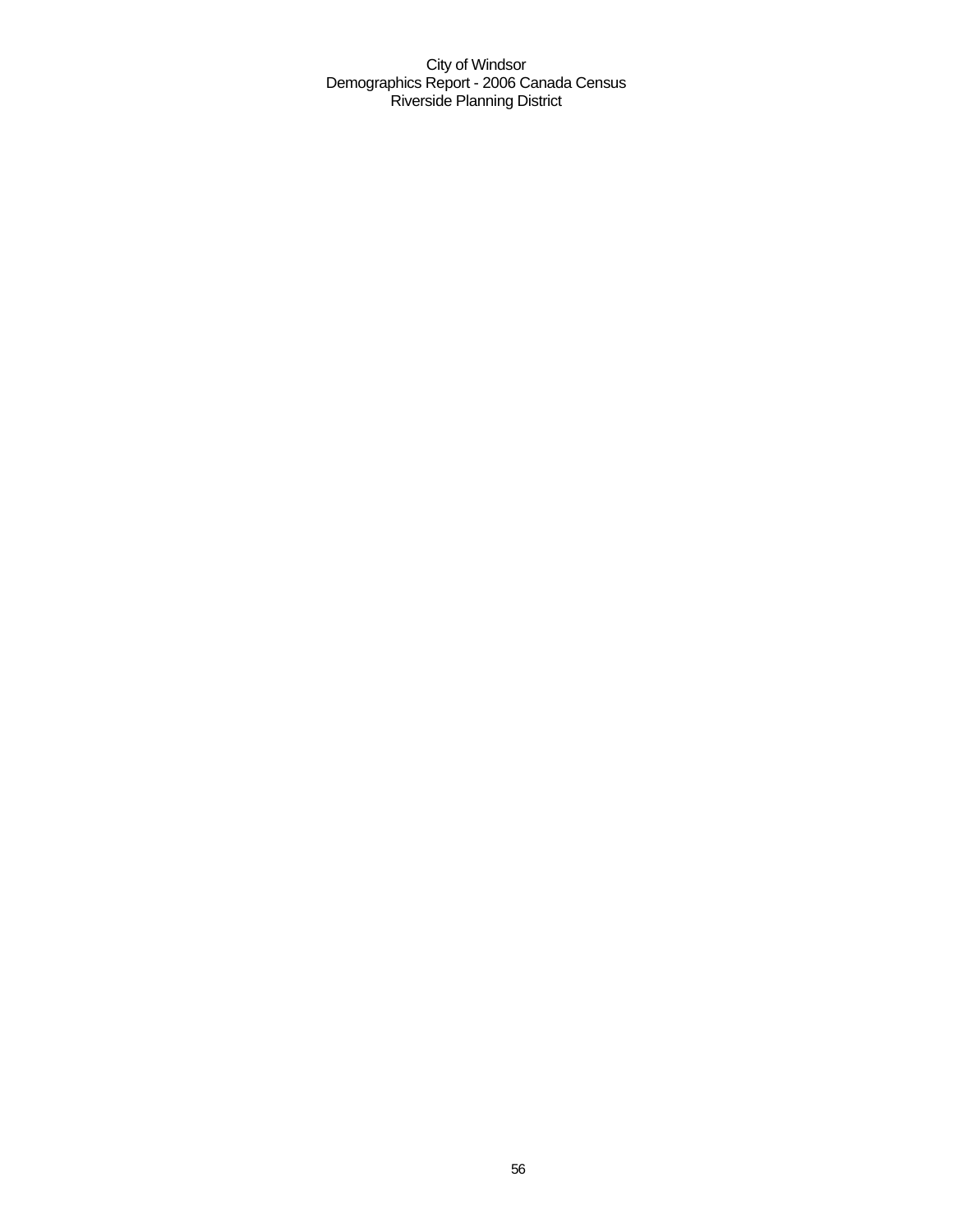# 2006 Census Labour Force by Occupation

| 2006 Census<br><b>Labour Force by Occupation</b>                                                      | <b>Riverside</b>                                |          |
|-------------------------------------------------------------------------------------------------------|-------------------------------------------------|----------|
| <b>Labour Force 15 years and over</b>                                                                 | 11,675                                          | %        |
|                                                                                                       |                                                 |          |
| Dominant major group                                                                                  | Sales and service<br>occupations                |          |
| <b>Top 5 Occupations</b>                                                                              | Clerical occupations<br>Other sales and service | 9%       |
|                                                                                                       | Assemblers in<br>manufacturing                  | 8%<br>7% |
|                                                                                                       | Retail salespersons and                         | 4%       |
|                                                                                                       | clerks<br>Teachers and professors               | 4%       |
| All occupations                                                                                       | 11,32597%                                       |          |
| Management                                                                                            | 855 7%                                          |          |
| Senior management                                                                                     | 85 1%                                           |          |
| <b>Specialist managers</b>                                                                            | 345 3%                                          |          |
| Managers in retail trade, food and accommodation                                                      | 260                                             | 2%       |
| Other managers                                                                                        | 230                                             | 2%       |
| Business, finance and administrative                                                                  | 1,855 16%                                       |          |
| Professional                                                                                          | 205 2%                                          |          |
| <b>Finance and insurance</b>                                                                          | 140 1%                                          |          |
| <b>Secretaries</b>                                                                                    | 155 1%                                          |          |
| Administrative and regulatory                                                                         | 215                                             | 2%       |
| <b>Clerical supervisors</b>                                                                           | 55 0%                                           |          |
| <b>Clerical occupations</b>                                                                           | 1,030 9%                                        |          |
| Natural and applied sciences                                                                          | 690 6%                                          |          |
| Professional                                                                                          | 435                                             | 4%       |
| <b>Technical</b>                                                                                      | 285                                             | 2%       |
| <b>Health occupations</b>                                                                             | 780 7%                                          |          |
| Professional                                                                                          | 90 1%                                           |          |
| Nurses and supervisors                                                                                | 250                                             | 2%       |
| <b>Technical occupations</b>                                                                          | 200                                             | 2%       |
| Assisting/support occupations                                                                         | 205                                             | 2%       |
| Social science, education, government and religion                                                    | 870                                             | 7%       |
| Judges, lawyers, psychologists, social workers, ministers of religion, policy and<br>program officers | 180                                             | 2%       |
| <b>Teachers and professors</b>                                                                        | 445                                             | 4%       |
| Paralegals, social service workers and occupations in education and religion                          | 205                                             | 2%       |
| Art, culture, recreation and sport                                                                    | 225                                             | 2%       |
| Professional occupations                                                                              | 50                                              | 0%       |
| <b>Technical occupations</b>                                                                          | 135 1%                                          |          |
| Sales and service                                                                                     | 2,990 26%                                       |          |
| <b>Supervisors</b>                                                                                    | 80 1%                                           |          |
| Wholesale, technical, insurance, real estate sales, retail, wholesale and grain                       | 200 2%                                          |          |
| buyers                                                                                                |                                                 |          |
| Retail salespersons and clerks                                                                        | 445 4%                                          |          |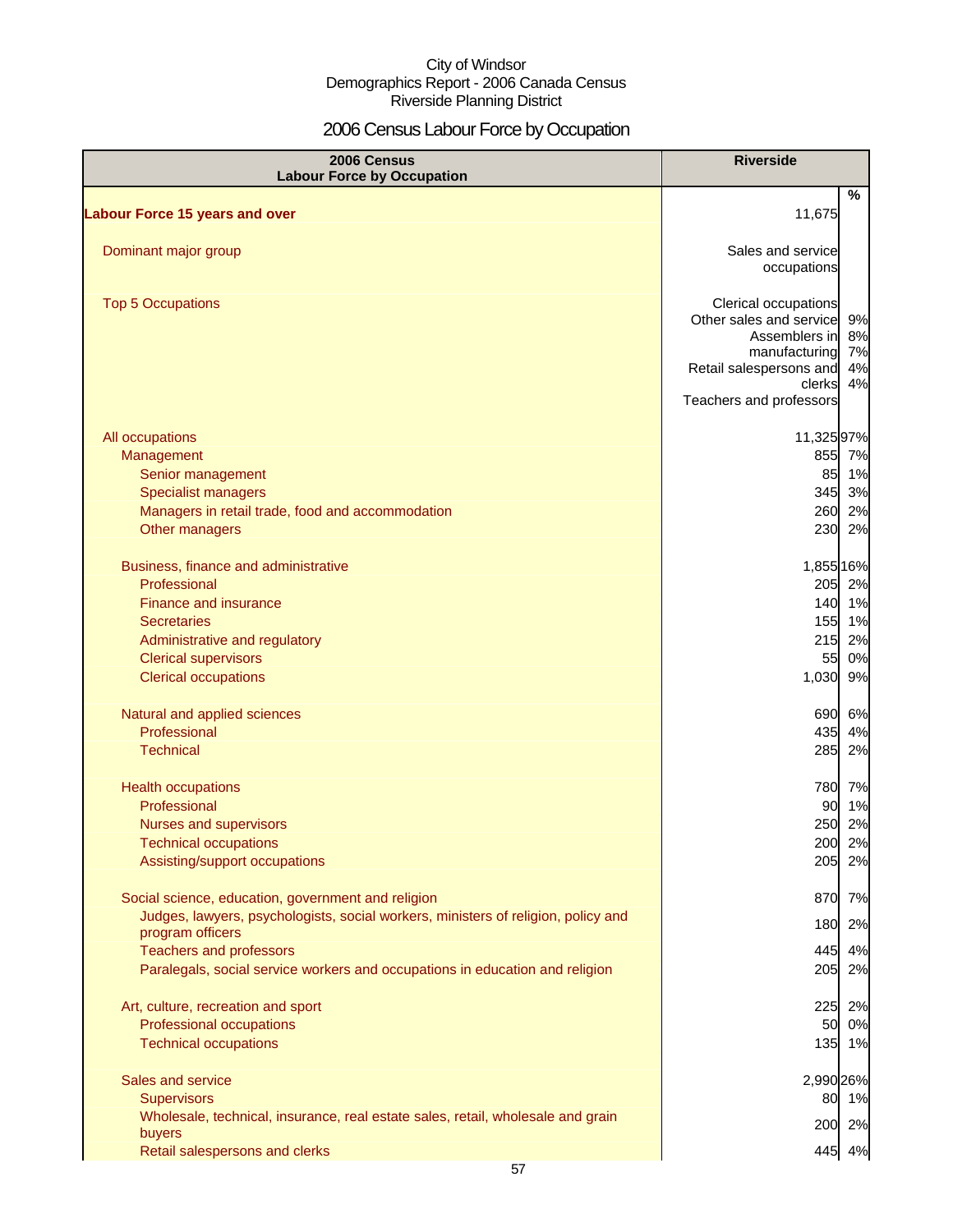| 2006 Census<br><b>Labour Force by Occupation</b>                                 | <b>Riverside</b> |
|----------------------------------------------------------------------------------|------------------|
|                                                                                  | %                |
| <b>Cashiers</b>                                                                  | 245<br>2%        |
| <b>Chefs and cooks</b>                                                           | 170 1%           |
| Food and beverage service                                                        | 2%<br>280        |
| <b>Protective services</b>                                                       | 205<br>2%        |
| Travel and accommodation, recreation and sport attendants                        | 235<br>2%        |
| Childcare and home support                                                       | 1%<br>130        |
| Other sales and service                                                          | 880 8%           |
| Trades, transport and equipment operators and related                            | 1,510 13%        |
| <b>Contractors and supervisors</b>                                               | 70<br>1%         |
| <b>Construction trades</b>                                                       | 215 2%           |
| Stationary engineers, power station operators, electrical and telecommunications | 100 1%           |
| Machinists, metal forming, shaping and erecting                                  | 235 2%           |
| <b>Mechanics</b>                                                                 | 210 2%           |
| Other trades                                                                     | 1%<br>80         |
| Heavy equipment, crane operators and drillers                                    | 0%<br>20         |
| Transportation equipment operators, excluding labourers                          | 325<br>3%        |
| <b>Helpers and labourers</b>                                                     | 225<br>2%        |
| Primary industry-specific                                                        | 95 1%            |
| Agriculture excluding labourers                                                  | 20<br>0%         |
| Forestry, mining, oil and gas extraction, and fishing, excluding labourers       | 0%<br>$\Omega$   |
| <b>Primary production labourers</b>                                              | 65 1%            |
| Processing, manufacturing and utilities                                          | 1,350 12%        |
| Supervisors in manufacturing                                                     | 85<br>1%         |
| Machine operators in manuf.                                                      | 370<br>3%        |
| Assemblers in manufacturing                                                      | 720<br>6%        |
| Labourers in processing, manufacturing and utilities                             | 105 1%           |
| Occupation - Not applicable                                                      | 350 3%           |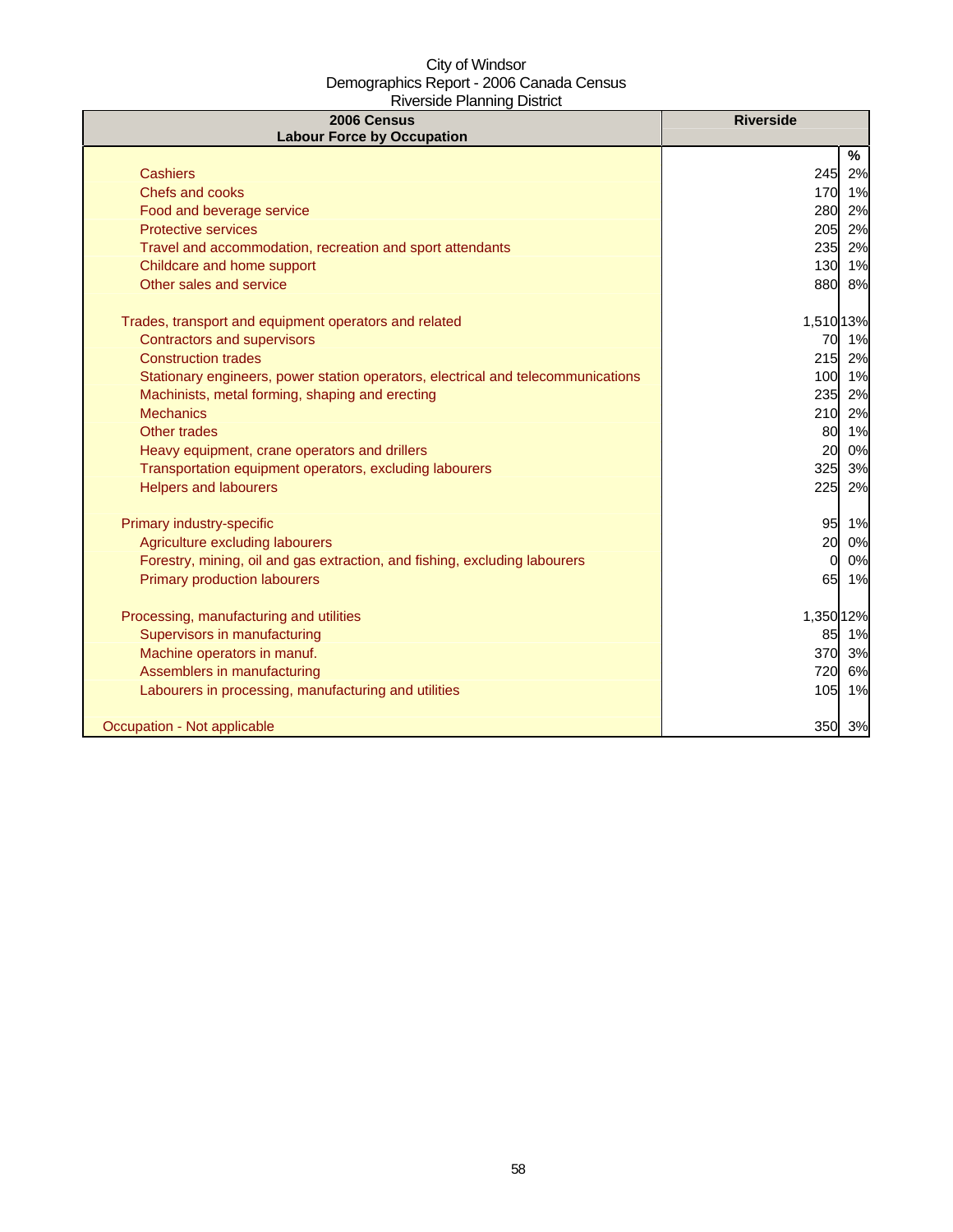# 2006 Census Labour Force by Occupation - Male

| 2006 Census<br><b>Labour Force by Occupation - Male</b>                                               | <b>Riverside</b>                                                                                                                              |    |
|-------------------------------------------------------------------------------------------------------|-----------------------------------------------------------------------------------------------------------------------------------------------|----|
| <b>Male Labour Force 15 years and over</b>                                                            | %<br>6,030                                                                                                                                    |    |
|                                                                                                       |                                                                                                                                               |    |
| Dominant major group                                                                                  | Trades, transport and<br>equipment                                                                                                            |    |
| <b>Top 5 Occupations</b>                                                                              | Assemblers in manufacturing<br>Other sales and service<br>Professional occupations<br>Machine operators in manuf.<br>Transportation equipment |    |
| All occupations                                                                                       | 5,86597%                                                                                                                                      |    |
| Management                                                                                            | 565 9%                                                                                                                                        |    |
| Senior management                                                                                     | 55 1%                                                                                                                                         |    |
| <b>Specialist managers</b>                                                                            | 220                                                                                                                                           | 4% |
| Managers in retail trade, food and accommodation                                                      | 115                                                                                                                                           | 2% |
| Other managers                                                                                        | 150                                                                                                                                           | 2% |
| Business, finance and administrative                                                                  | 480                                                                                                                                           | 8% |
| Professional                                                                                          | 95                                                                                                                                            | 2% |
| Finance and insurance                                                                                 | 40                                                                                                                                            | 1% |
| <b>Secretaries</b>                                                                                    | $\overline{0}$                                                                                                                                | 0% |
| Administrative and regulatory                                                                         | 55                                                                                                                                            | 1% |
| <b>Clerical supervisors</b>                                                                           | 10                                                                                                                                            | 0% |
| <b>Clerical occupations</b>                                                                           | 220                                                                                                                                           | 4% |
| Natural and applied sciences                                                                          | 560 9%                                                                                                                                        |    |
| Professional                                                                                          | 380                                                                                                                                           | 6% |
| <b>Technical</b>                                                                                      | 210                                                                                                                                           | 3% |
| <b>Health occupations</b>                                                                             | 130 2%                                                                                                                                        |    |
| Professional                                                                                          | 55                                                                                                                                            | 1% |
| Nurses and supervisors                                                                                | 20                                                                                                                                            | 0% |
| <b>Technical occupations</b>                                                                          | 20                                                                                                                                            | 0% |
| Assisting/support occupations                                                                         | $\Omega$                                                                                                                                      | 0% |
| Social science, education, government and religion                                                    | 255                                                                                                                                           | 4% |
| Judges, lawyers, psychologists, social workers, ministers of religion, policy and<br>program officers | 65                                                                                                                                            | 1% |
| <b>Teachers and professors</b>                                                                        | 160 3%                                                                                                                                        |    |
| Paralegals, social service workers and occupations in education and religion                          | 30 0%                                                                                                                                         |    |
| Art, culture, recreation and sport                                                                    | 45                                                                                                                                            | 1% |
| Professional occupations                                                                              | 20                                                                                                                                            | 0% |
| <b>Technical occupations</b>                                                                          | 25 0%                                                                                                                                         |    |
| Sales and service                                                                                     | 1,320 22%                                                                                                                                     |    |
| <b>Supervisors</b>                                                                                    | 30 0%                                                                                                                                         |    |
| Wholesale, technical, insurance, real estate sales, retail, wholesale and grain<br>buyers             | 130 2%                                                                                                                                        |    |
| Retail salespersons and clerks                                                                        | 225 4%                                                                                                                                        |    |
| <b>Cashiers</b>                                                                                       | 60 1%                                                                                                                                         |    |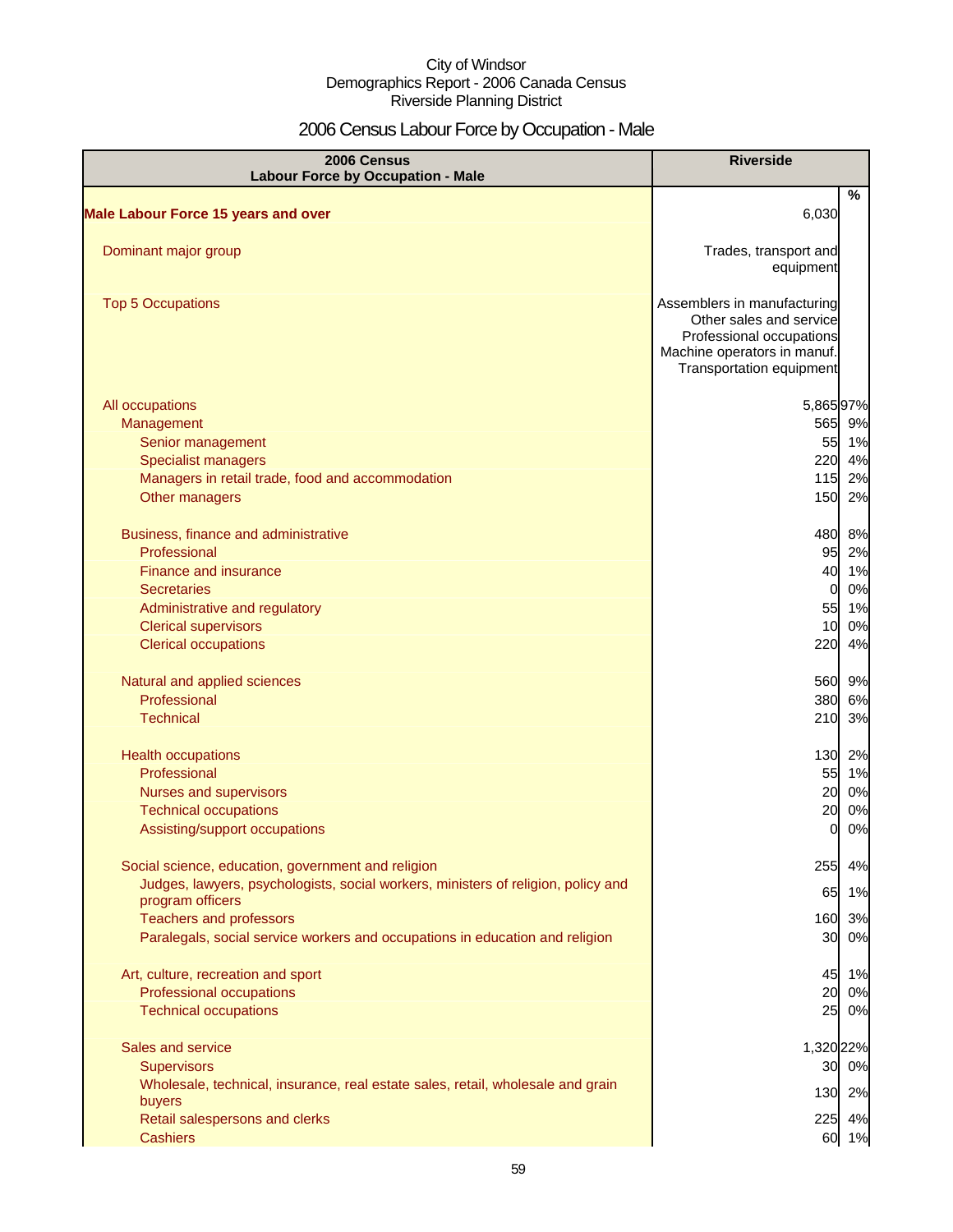| 2006 Census<br><b>Labour Force by Occupation - Male</b>                          | <b>Riverside</b> |
|----------------------------------------------------------------------------------|------------------|
|                                                                                  | %                |
| Chefs and cooks                                                                  | 70<br>1%         |
| Food and beverage service                                                        | 100<br>2%        |
| <b>Protective services</b>                                                       | 135<br>2%        |
| Travel and accommodation, recreation and sport attendants                        | 2%<br>100        |
| Childcare and home support                                                       | 0%<br>10         |
| Other sales and service                                                          | 8%<br>475        |
| Trades, transport and equipment operators and related                            | 1,385 23%        |
| Contractors and supervisors                                                      | 80<br>1%         |
| <b>Construction trades</b>                                                       | 220<br>4%        |
| Stationary engineers, power station operators, electrical and telecommunications | 2%<br>120        |
| Machinists, metal forming, shaping and erecting                                  | 4%<br>235        |
| <b>Mechanics</b>                                                                 | 225<br>4%        |
| Other trades                                                                     | 30<br>0%         |
| Heavy equipment, crane operators and drillers                                    | 0%<br>10         |
| Transportation equipment operators, excluding labourers                          | 5%<br>280        |
| <b>Helpers and labourers</b>                                                     | 3%<br>180        |
| Primary industry-specific                                                        | 1%<br>60         |
| Agriculture excluding labourers                                                  | 0%<br>20         |
| Forestry, mining, oil and gas extraction, and fishing, excluding labourers       | 0%<br>10         |
| <b>Primary production labourers</b>                                              | 45<br>1%         |
| Processing, manufacturing and utilities                                          | 980 16%          |
| Supervisors in manufacturing                                                     | 40<br>1%         |
| Machine operators in manuf.                                                      | 290 5%           |
| Assemblers in manufacturing                                                      | 525<br>9%        |
| Labourers in processing, manufacturing and utilities                             | 105<br>2%        |
| Occupation - Not applicable                                                      | 185 3%           |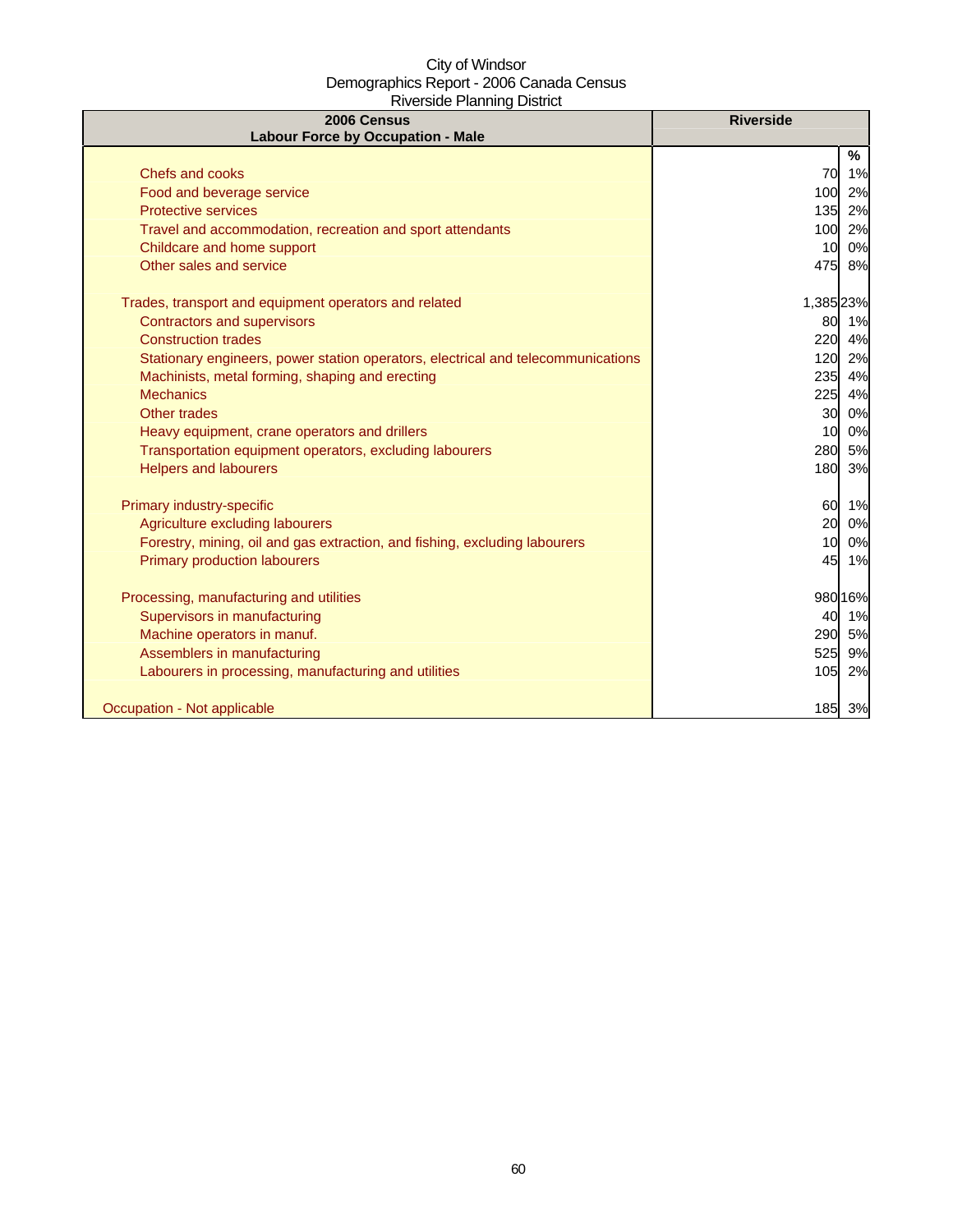# 2006 Census Labour Force by Occupation - Female

| 2006 Census<br><b>Labour Force by Occupation - Female</b>                         | <b>Riverside</b>                                                                                                                          |
|-----------------------------------------------------------------------------------|-------------------------------------------------------------------------------------------------------------------------------------------|
| <b>Female Labour Force 15 years and over</b>                                      | %<br>5,630                                                                                                                                |
| Dominant major group                                                              | Sales and service<br>occupations                                                                                                          |
| <b>Top 5 Occupations</b>                                                          | Clerical occupations<br>Other sales and service<br>Teachers and professors<br>Nurses and supervisors<br>Retail salespersons and<br>clerks |
| All occupations                                                                   | 5,450 97%                                                                                                                                 |
| Management                                                                        | 350 6%                                                                                                                                    |
| Senior management                                                                 | 10 0%                                                                                                                                     |
| <b>Specialist managers</b>                                                        | 105 2%                                                                                                                                    |
| Managers in retail trade, food and accommodation                                  | 125<br>2%                                                                                                                                 |
| Other managers                                                                    | 2%<br>85                                                                                                                                  |
| Business, finance and administrative                                              | 1,415 25%                                                                                                                                 |
| Professional                                                                      | 120 2%                                                                                                                                    |
| Finance and insurance                                                             | 130 2%                                                                                                                                    |
| <b>Secretaries</b>                                                                | 140 2%                                                                                                                                    |
| Administrative and regulatory                                                     | 2%<br>125                                                                                                                                 |
| <b>Clerical supervisors</b>                                                       | 1%<br>50                                                                                                                                  |
| <b>Clerical occupations</b>                                                       | 800 14%                                                                                                                                   |
| Natural and applied sciences                                                      | 80 1%                                                                                                                                     |
| Professional                                                                      | 60<br>1%                                                                                                                                  |
| <b>Technical</b>                                                                  | 65<br>1%                                                                                                                                  |
| <b>Health occupations</b>                                                         | 675 12%                                                                                                                                   |
| Professional                                                                      | 40 1%                                                                                                                                     |
| <b>Nurses and supervisors</b>                                                     | 255 5%                                                                                                                                    |
| <b>Technical occupations</b>                                                      | 130 2%                                                                                                                                    |
| Assisting/support occupations                                                     | 215<br>4%                                                                                                                                 |
| Social science, education, government and religion                                | 615 11%                                                                                                                                   |
| Judges, lawyers, psychologists, social workers, ministers of religion, policy and | 2%<br>90                                                                                                                                  |
| program officers<br><b>Teachers and professors</b>                                | 5%<br>295                                                                                                                                 |
| Paralegals, social service workers and occupations in education and religion      | 195<br>3%                                                                                                                                 |
|                                                                                   |                                                                                                                                           |
| Art, culture, recreation and sport                                                | 135<br>2%                                                                                                                                 |
| Professional occupations                                                          | 105 2%                                                                                                                                    |
| <b>Technical occupations</b>                                                      | 70 1%                                                                                                                                     |
| Sales and service                                                                 | 1,630 29%                                                                                                                                 |
| <b>Supervisors</b>                                                                | 40 1%                                                                                                                                     |
| Wholesale, technical, insurance, real estate sales, retail, wholesale and grain   | 35 1%                                                                                                                                     |
| buyers                                                                            |                                                                                                                                           |
| Retail salespersons and clerks                                                    | 250 4%                                                                                                                                    |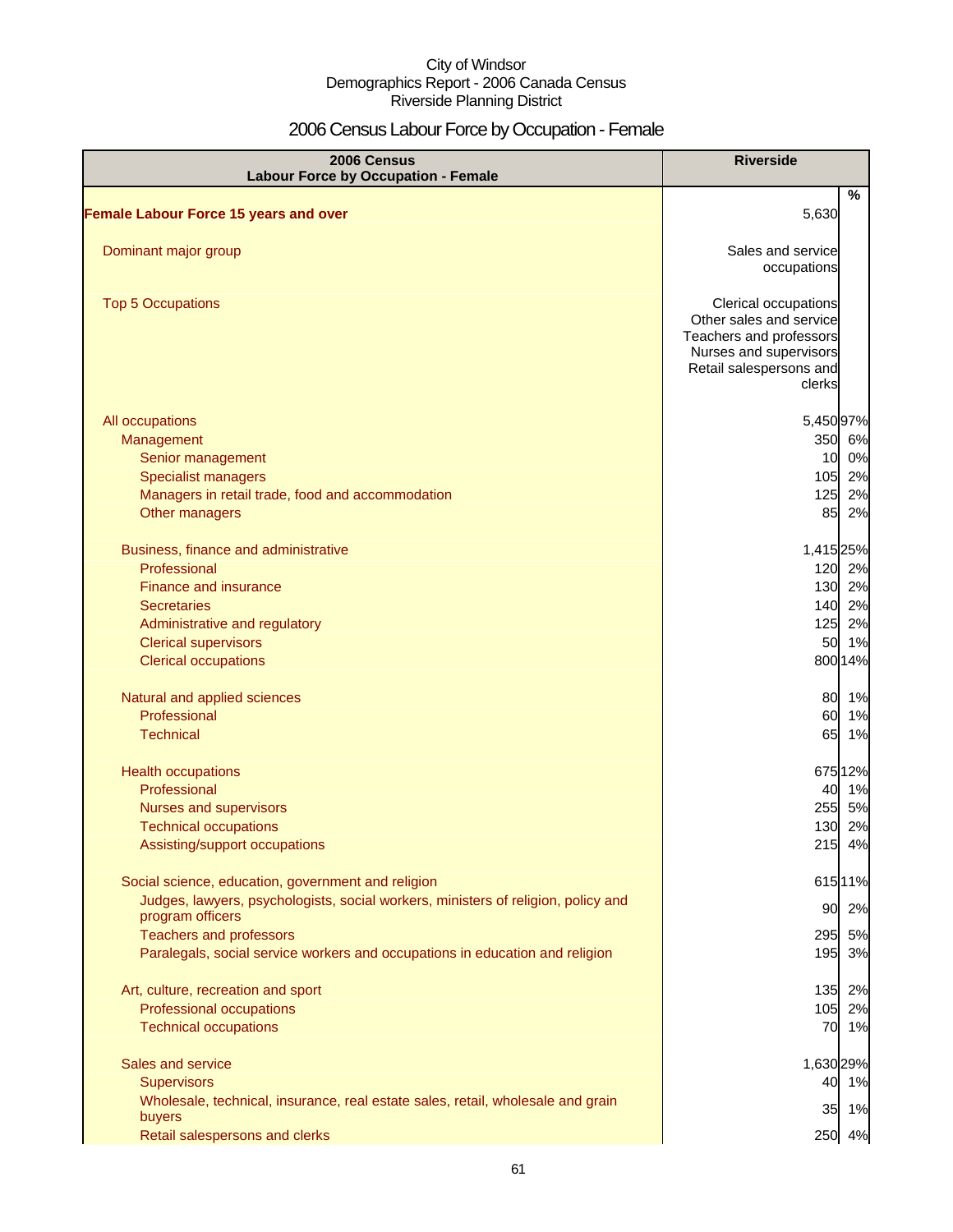| 2006 Census<br><b>Labour Force by Occupation - Female</b>                        | <b>Riverside</b> |    |
|----------------------------------------------------------------------------------|------------------|----|
|                                                                                  | %                |    |
| <b>Cashiers</b>                                                                  | 220<br>4%        |    |
| Chefs and cooks                                                                  | 115<br>2%        |    |
| Food and beverage service                                                        | 135              | 2% |
| <b>Protective services</b>                                                       | 65               | 1% |
| Travel and accommodation, recreation and sport attendants                        | 140              | 2% |
| Childcare and home support                                                       | 110              | 2% |
| Other sales and service                                                          | 420              | 7% |
| Trades, transport and equipment operators and related                            | 85<br>2%         |    |
| <b>Contractors and supervisors</b>                                               | 10<br>0%         |    |
| <b>Construction trades</b>                                                       | $\Omega$         | 0% |
| Stationary engineers, power station operators, electrical and telecommunications | 0                | 0% |
| Machinists, metal forming, shaping and erecting                                  | 10<br>0%         |    |
| <b>Mechanics</b>                                                                 | $\Omega$         | 0% |
| <b>Other trades</b>                                                              | 0%<br>10         |    |
| Heavy equipment, crane operators and drillers                                    | $\Omega$         | 0% |
| Transportation equipment operators, excluding labourers                          | 55 1%            |    |
| <b>Helpers and labourers</b>                                                     | 15 0%            |    |
| Primary industry-specific                                                        | $\Omega$         | 0% |
| Agriculture excluding labourers                                                  | $\Omega$         | 0% |
| Forestry, mining, oil and gas extraction, and fishing, excluding labourers       | O                | 0% |
| <b>Primary production labourers</b>                                              | 0                | 0% |
| Processing, manufacturing and utilities                                          | 345<br>6%        |    |
| Supervisors in manufacturing                                                     | 45               | 1% |
| Machine operators in manuf.                                                      | 85               | 2% |
| Assemblers in manufacturing                                                      | 165              | 3% |
| Labourers in processing, manufacturing and utilities                             | 30               | 1% |
| Occupation - Not applicable                                                      | 160 3%           |    |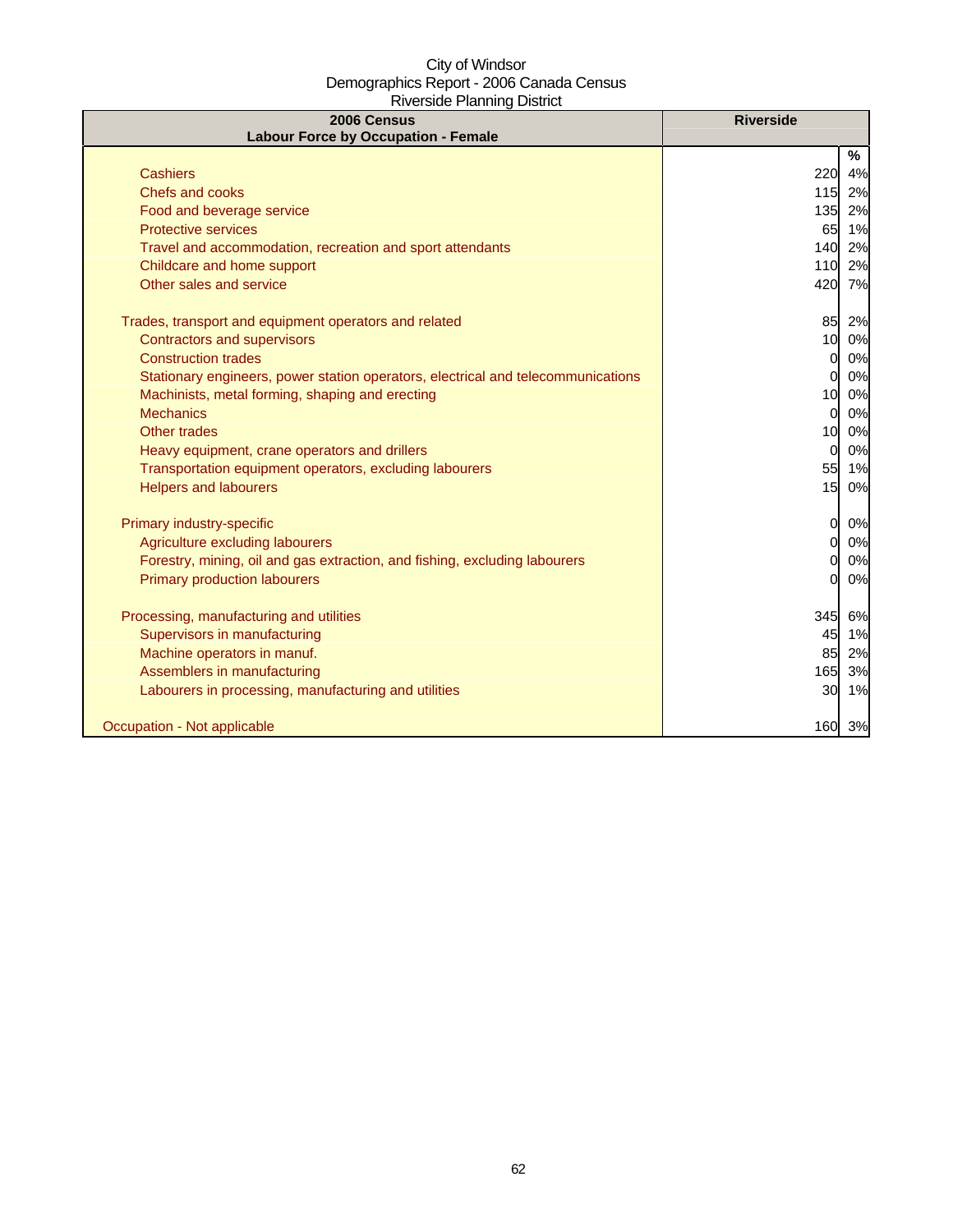| 2006 Census<br>Labour Force by Class of Worker and Sex Comparison | <b>Riverside</b>                            |    |              |    |                 |    |
|-------------------------------------------------------------------|---------------------------------------------|----|--------------|----|-----------------|----|
|                                                                   | <b>Males</b><br>Females<br>Total<br>Labourl |    |              |    |                 |    |
| Labour Force 15 years and over by Class of Worker                 | <b>Force</b><br>11,680                      |    | 6,045        |    | 5,640           |    |
| All classes of worker                                             | 11,34597% 5,88597%                          |    |              |    | 5,490 97%       |    |
| Paid workers                                                      | 10,78092% 5,53091%                          |    |              |    | 5,220 93%       |    |
| <b>Employees</b>                                                  | 10,475 90% 5,345 88%                        |    |              |    | 5,11091%        |    |
| Self-employed (incorporated)                                      | 255                                         | 2% | 150 <b>I</b> | 2% | 150 <b>I</b>    | 3% |
| Without paid help                                                 | 75                                          | 1% | 40           | 1% | 35 <sub>l</sub> | 1% |
| With paid help                                                    | 205                                         | 2% | 120          | 2% | 60              | 1% |
| Self-employed (unincorp.)                                         | 535                                         | 5% | 340          | 6% | 225             | 4% |
| Without paid help                                                 | 325                                         | 3% | 190          | 3% | 180I            | 3% |
| With paid help                                                    | 155                                         | 1% | 140          | 2% | 70              | 1% |
| Unpaid family workers                                             | 10                                          | 0% | 20           | 0% | 10              | 0% |
| Class of worker - Not applicable                                  | 370                                         | 3% | <b>180</b>   | 3% | 165I            | 3% |

# 2006 Census Labour Force by Class of Worker and Sex Comparison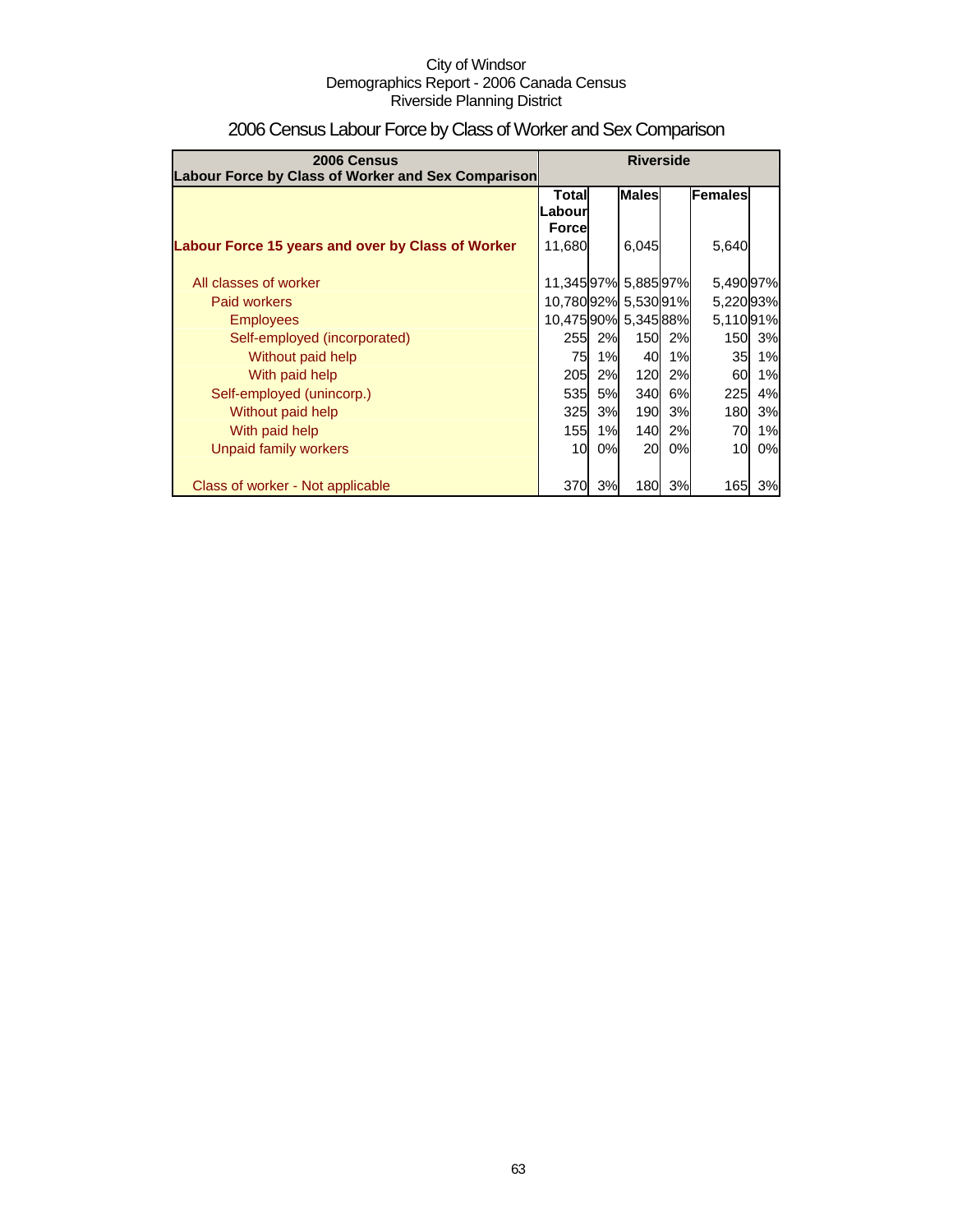# 2006 Census Labour Force by Class of Worker and Sex

| 2006 Census<br>Labour Force by Class of Worker and Sex | <b>Riverside</b> |        |
|--------------------------------------------------------|------------------|--------|
|                                                        |                  | %      |
| Labour Force 15 years and over by Class of Worker      | 11,680           |        |
| All classes of worker                                  | 11,34597%        |        |
| <b>Paid workers</b>                                    | 10,78092%        |        |
| <b>Employees</b>                                       | 10,47590%        |        |
| Self-employed (incorporated)                           | 255              | 2%     |
| Without paid help                                      | 75               | 1%     |
| With paid help                                         | 205              | 2%     |
| Self-employed (unincorp.)                              |                  | 535 5% |
| Without paid help                                      | 325              | 3%     |
| With paid help                                         | 155              | 1%     |
| <b>Unpaid family workers</b>                           | 10               | 0%     |
| Class of worker - Not applicable                       | 370              | 3%     |
| Male Labour Force 15 and over by Class of Worker       | 6,045            |        |
| All classes of worker                                  | 5,88597%         |        |
| Paid workers                                           | 5,53091%         |        |
| <b>Employees</b>                                       | 5,34588%         |        |
| Self-employed (incorporated)                           | 150              | 2%     |
| Without paid help                                      | 40               | 1%     |
| With paid help                                         | 120              | 2%     |
| Self-employed (unincorp.)                              | 340              | 6%     |
| Without paid help                                      | 190              | 3%     |
| With paid help                                         | 140              | 2%     |
| <b>Unpaid family workers</b>                           | 20               | 0%     |
| Class of worker - Not applicable                       | 180              | 3%     |
| Female Labour Force 15 and over by Class of Worker     | 5,640            |        |
| All classes of worker                                  | 5,490 97%        |        |
| <b>Paid workers</b>                                    | 5,22093%         |        |
| <b>Employees</b>                                       | 5,11091%         |        |
| Self-employed (incorporated)                           | 150              | 3%     |
| Without paid help                                      | 35               | $1\%$  |
| With paid help                                         | 60               | 1%     |
| Self-employed (unincorp)                               | 225              | 4%     |
| Without paid help                                      | 180              | 3%     |
| With paid help                                         | 70               | 1%     |
| <b>Unpaid family workers</b>                           | 10               | 0%     |
| Class of worker - Not applicable                       | 165              | 3%     |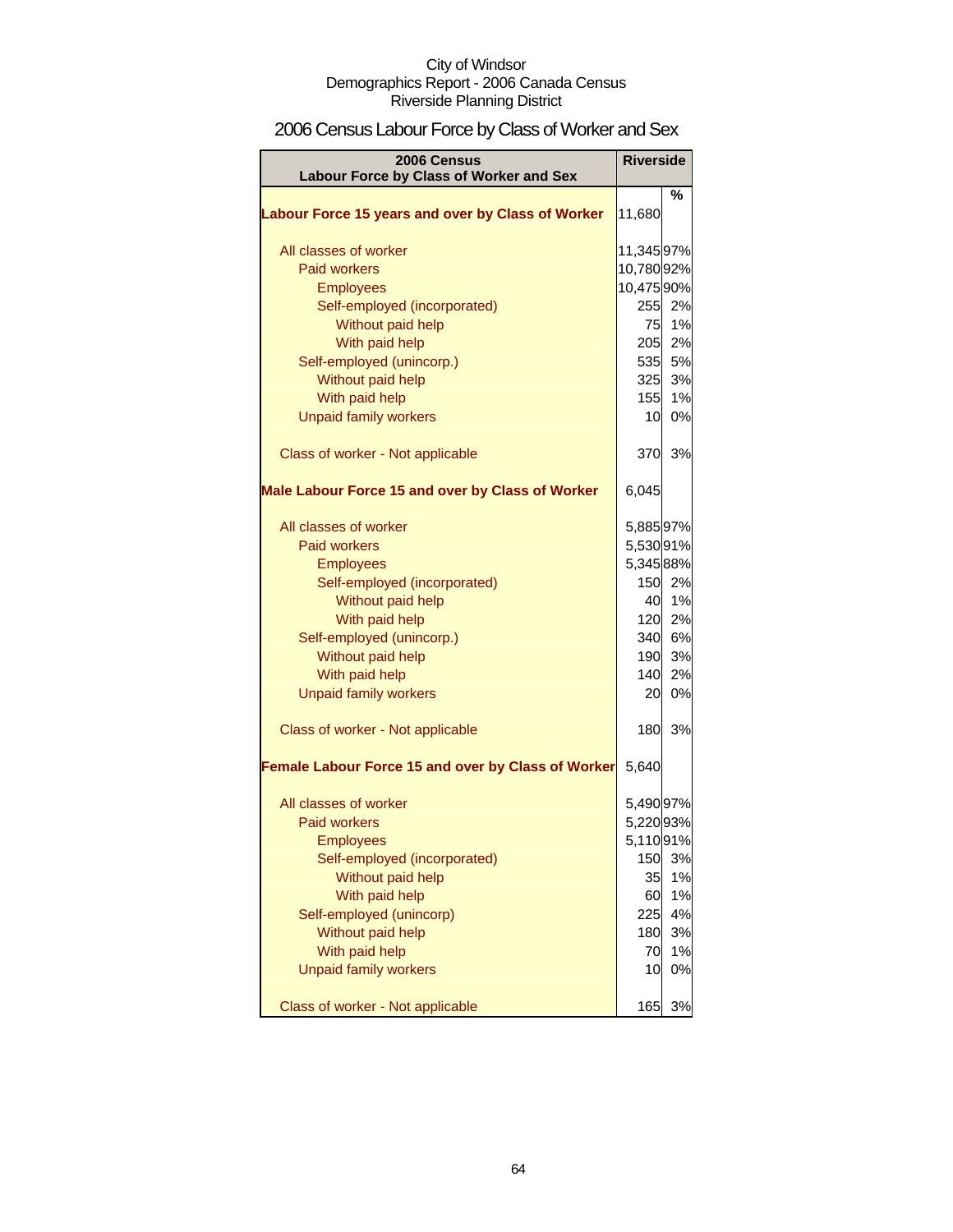# 2006 Census Language at Work

| 2006 Census<br><b>Language at Work</b>                                 | <b>Riverside</b>     |    |
|------------------------------------------------------------------------|----------------------|----|
| Total Population 15 years and over who worked by Language Used at Work | 12,145               |    |
| Dominant official language used at work                                | English 99%          |    |
| Dominant non-official language used at work                            | Other languages 100% |    |
| <b>Single Responses</b>                                                | 12,105 100%          |    |
| English                                                                | 12,050 99%           |    |
| French                                                                 | 90                   | 1% |
| Non-official languages                                                 | 25                   | 0% |
| Chinese, n.o.s.                                                        | $\overline{O}$       | 0% |
| Cantonese                                                              | $\overline{0}$       | 0% |
| Panjabi (Punjabi)                                                      | 0                    | 0% |
| German                                                                 | $\overline{0}$       | 0% |
| <b>Mandarin</b>                                                        | $\overline{0}$       | 0% |
| Portuguese                                                             | 0                    | 0% |
| Spanish                                                                | $\overline{0}$       | 0% |
| Vietnamese                                                             | $\overline{0}$       | 0% |
| Korean                                                                 | 0                    | 0% |
| Italian                                                                | 0l                   | 0% |
| Other languages                                                        | 35                   | 0% |
| <b>Multiple responses</b>                                              | 55                   | 0% |
| <b>English and French</b>                                              | 25                   | 0% |
| English and non-official                                               | 20                   | 0% |
| French and non-official                                                | $\overline{0}$       | 0% |
| English, French and non-official language                              | $\mathbf{0}$         | 0% |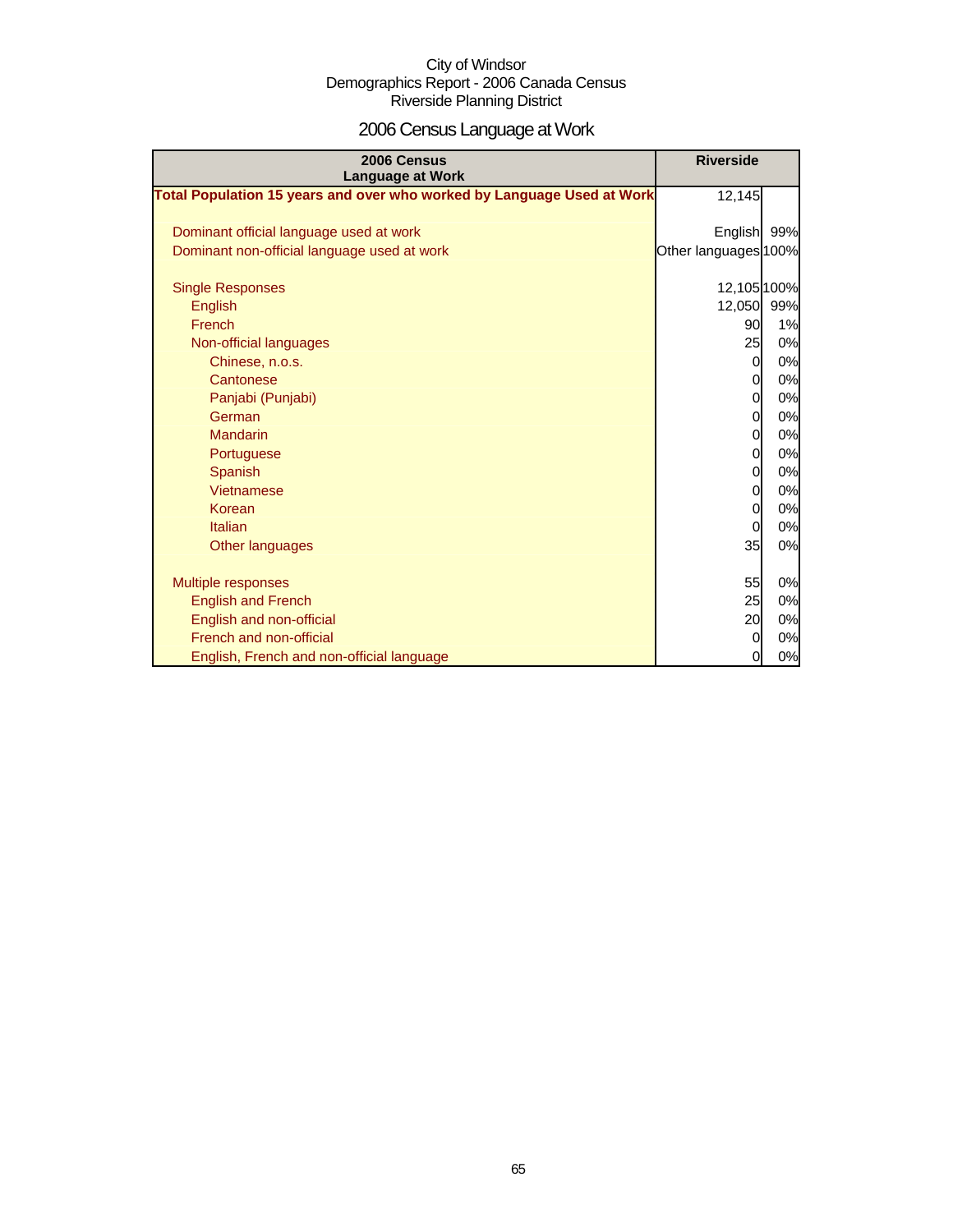# 2006 Census Unpaid Housework

| 2006 Census<br><b>Unpaid Housework</b>                                 | <b>Riverside</b>       |
|------------------------------------------------------------------------|------------------------|
| <b>Total Population 15 years and over by Hours of Unpaid Housework</b> | 18,780                 |
| No hours                                                               | 1,675 9%               |
| Less than 5 hours                                                      | 4,525 24%              |
| 5 to 14 hours                                                          | 6,360 34%              |
| 15 to 29 hours                                                         | 3,575 19%              |
| 30 to 59 hours                                                         | 1,840 10%              |
| 60 or more hours                                                       | 665 4%                 |
| Dominant group                                                         | 5 to 14 hours 34%      |
| <b>Males 15 years and over by Hours of Unpaid Housework</b>            | 8,890                  |
| No hours                                                               | 910 10%                |
| Less than 5 hours                                                      | 2,785 31%              |
| 5 to 14 hours                                                          | 3,195 36%              |
| 15 to 29 hours                                                         | 1,330 15%              |
| 30 to 59 hours                                                         | 465 5%                 |
| 60 or more hours                                                       | 1%<br>90               |
| Dominant group                                                         | 5 to 14 hours 36%      |
| Females 15 years and over by Hours of Unpaid Housework                 | 9,885                  |
| By hours of unpaid housework                                           |                        |
| No hours                                                               | 815 8%                 |
| Less than 5 hours                                                      | 1,725 17%              |
| 5 to 14 hours                                                          | 3,160 32%              |
| 15 to 29 hours                                                         | 2,225 23%              |
| 30 to 59 hours                                                         | 1,360 14%              |
| 60 or more hours                                                       | 530 5%                 |
| Dominant group                                                         | 5 to 14 hours 32%      |
| <b>Hours of Housework by Sex</b>                                       |                        |
| <b>No Hours</b>                                                        | Males <sub>53%</sub>   |
| Less than 5 hours                                                      | Males <sub>62%</sub>   |
| 5 to 14 hours                                                          | Males <sub>50%</sub>   |
| 15 to 29 hours                                                         | Females <sup>63%</sup> |
| 30 to 59 hours                                                         | Females 75%            |
| 60 or more hours                                                       | Females 85%            |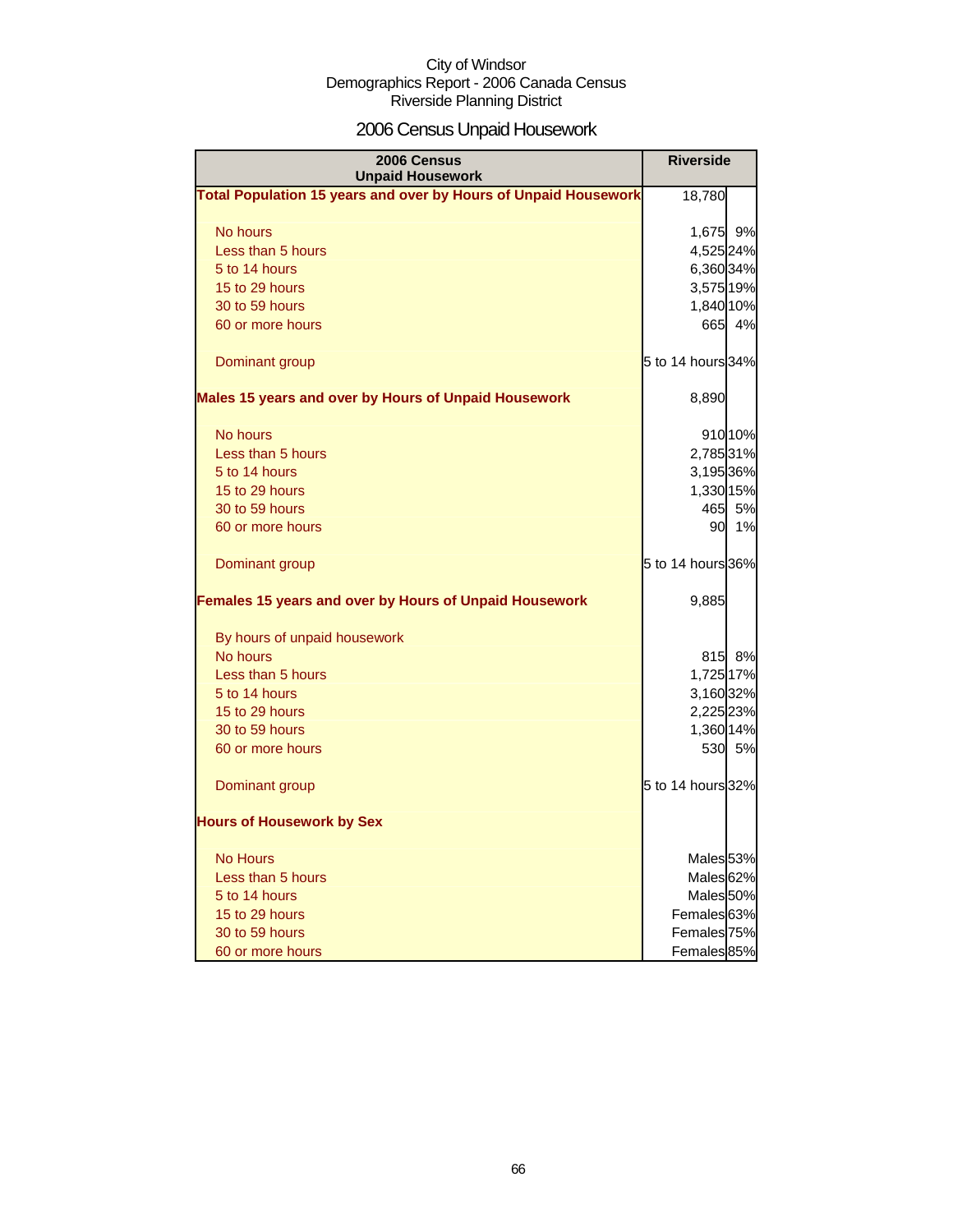# 2006 Census Unpaid Childcare

| 2006 Census<br><b>Unpaid Childcare</b>                    | <b>Riverside</b>        |        |
|-----------------------------------------------------------|-------------------------|--------|
| Population 15 years and over by hours of Unpaid Childcare | 18,770                  |        |
| No hours                                                  | 12,41566%               |        |
| Less than 5 hours                                         | 1,585 8%                |        |
| 5 to 14 hours                                             | 1,515                   | 8%     |
| 15 to 29 hours                                            | 980                     | 5%     |
| 30 to 59 hours                                            | 960                     | 5%     |
| 60 or more hours                                          | 1,200 6%                |        |
| Dominant group                                            | No hours 67%            |        |
| Males 15 years and over by hours of Unpaid Childcare      | 8,900                   |        |
| No hours                                                  | 6,170 69%               |        |
| Less than 5 hours                                         |                         | 740 8% |
| 5 to 14 hours                                             | 715                     | 8%     |
| 15 to 29 hours                                            | 440                     | 5%     |
| 30 to 59 hours                                            | 340                     | 4%     |
| 60 or more hours                                          | 340                     | 4%     |
| Dominant group                                            | No hours <sup>71%</sup> |        |
| Females 15 years and over by hours of Unpaid Childcare    | 9,910                   |        |
| No hours                                                  | 6,245 63%               |        |
| Less than 5 hours                                         |                         | 820 8% |
| 5 to 14 hours                                             |                         | 835 8% |
| 15 to 29 hours                                            | 500l                    | 5%     |
| 30 to 59 hours                                            | 570                     | 6%     |
| 60 or more hours                                          | 860                     | 9%     |
| Dominant group                                            | No hours 64%            |        |
| <b>Hours of Child Care by Sex</b>                         |                         |        |
| <b>No Hours</b>                                           | Females <sup>50%</sup>  |        |
| Less than 5 hours                                         | Females <sub>53%</sub>  |        |
| 5 to 14 hours                                             | Females 54%             |        |
| 15 to 29 hours                                            | Females <sub>53%</sub>  |        |
| 30 to 59 hours                                            | Females <sup>63%</sup>  |        |
| 60 or more hours                                          | Females <sub>72%</sub>  |        |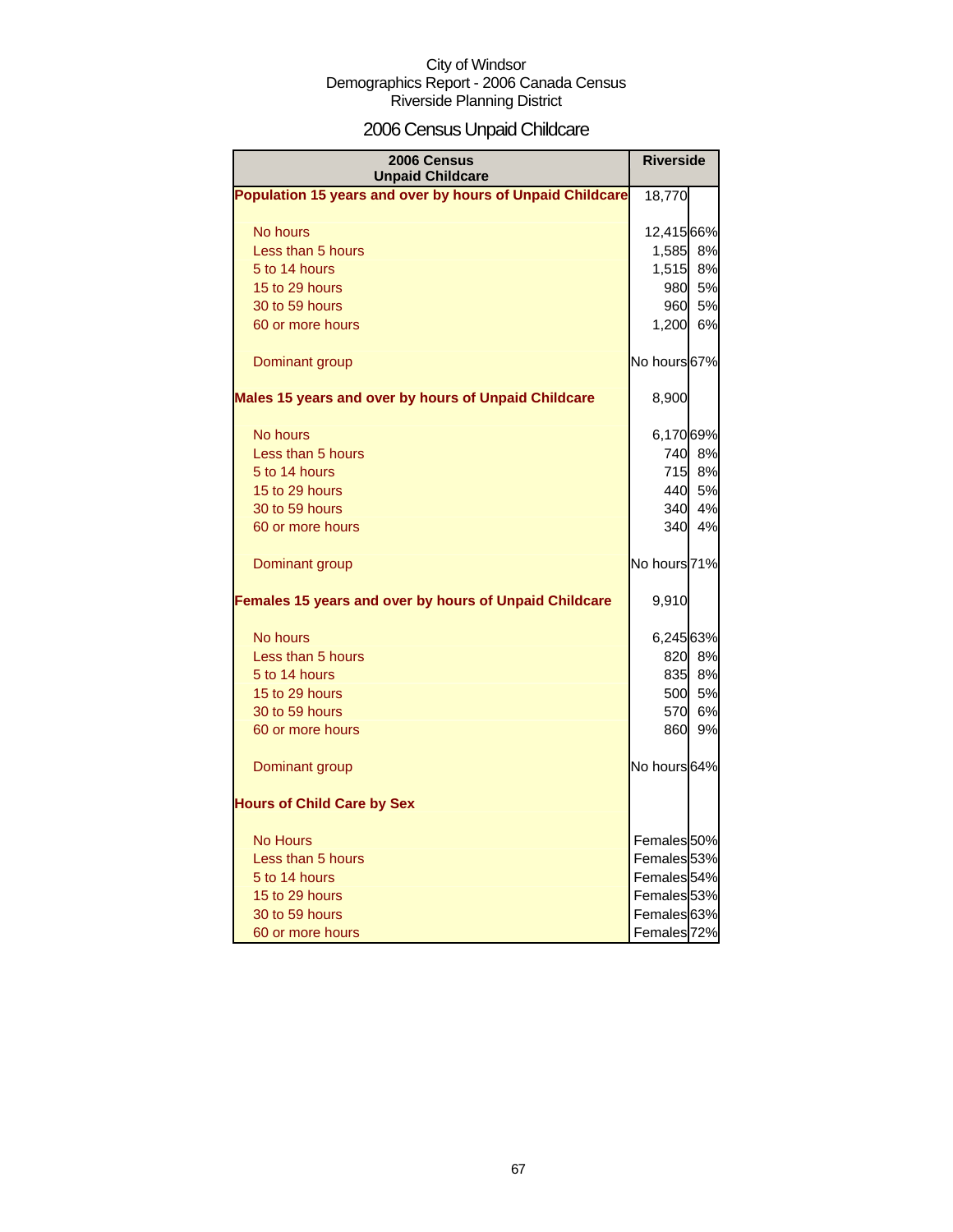# 2006 Census Unpaid Senior Care

| 2006 Census<br><b>Unpaid Senior Care</b>                              | <b>Riverside</b>       |         |
|-----------------------------------------------------------------------|------------------------|---------|
| <b>Total Population 15 years and over by Hours of Care to Seniors</b> | 18,775                 |         |
| No hours                                                              | 15,030 80%             |         |
| Less than 5 hours                                                     | 2,325 12%              |         |
| 5 to 9 hours                                                          | 775                    | 4%      |
| 10 to 19 hours                                                        | 290                    | 2%      |
| 20 or more hours                                                      | 270                    | 1%      |
| Dominant group                                                        |                        |         |
| Males 15 years and over by Hours of Care to Seniors                   | 8,895                  |         |
| No hours                                                              | 7,410 83%              |         |
| Less than 5 hours                                                     |                        | 955 11% |
| 5 to 9 hours                                                          | 350                    | 4%      |
| 10 to 19 hours                                                        | 105                    | 1%      |
| 20 or more hours                                                      | 90l                    | 1%      |
| Dominant group                                                        | No hours 84%           |         |
| Females 15 years and over by Hours of Care to Seniors                 | 9,895                  |         |
| No hours                                                              | 7,600 77%              |         |
| Less than 5 hours                                                     | 1,375 14%              |         |
| 5 to 9 hours                                                          | 485                    | 5%      |
| 10 to 19 hours                                                        | 220                    | 2%      |
| 20 or more hours                                                      | 195                    | 2%      |
| Dominant group                                                        | No hours 79%           |         |
| <b>Senior Care by Sex</b>                                             |                        |         |
| No hours                                                              | Females <sup>51%</sup> |         |
| Less than 5 hours                                                     | Females 59%            |         |
| 5 to 9 hours                                                          | Females 58%            |         |
| 10 to 19 hours                                                        | Females <sup>68%</sup> |         |
| 20 or more hours                                                      | Females 68%            |         |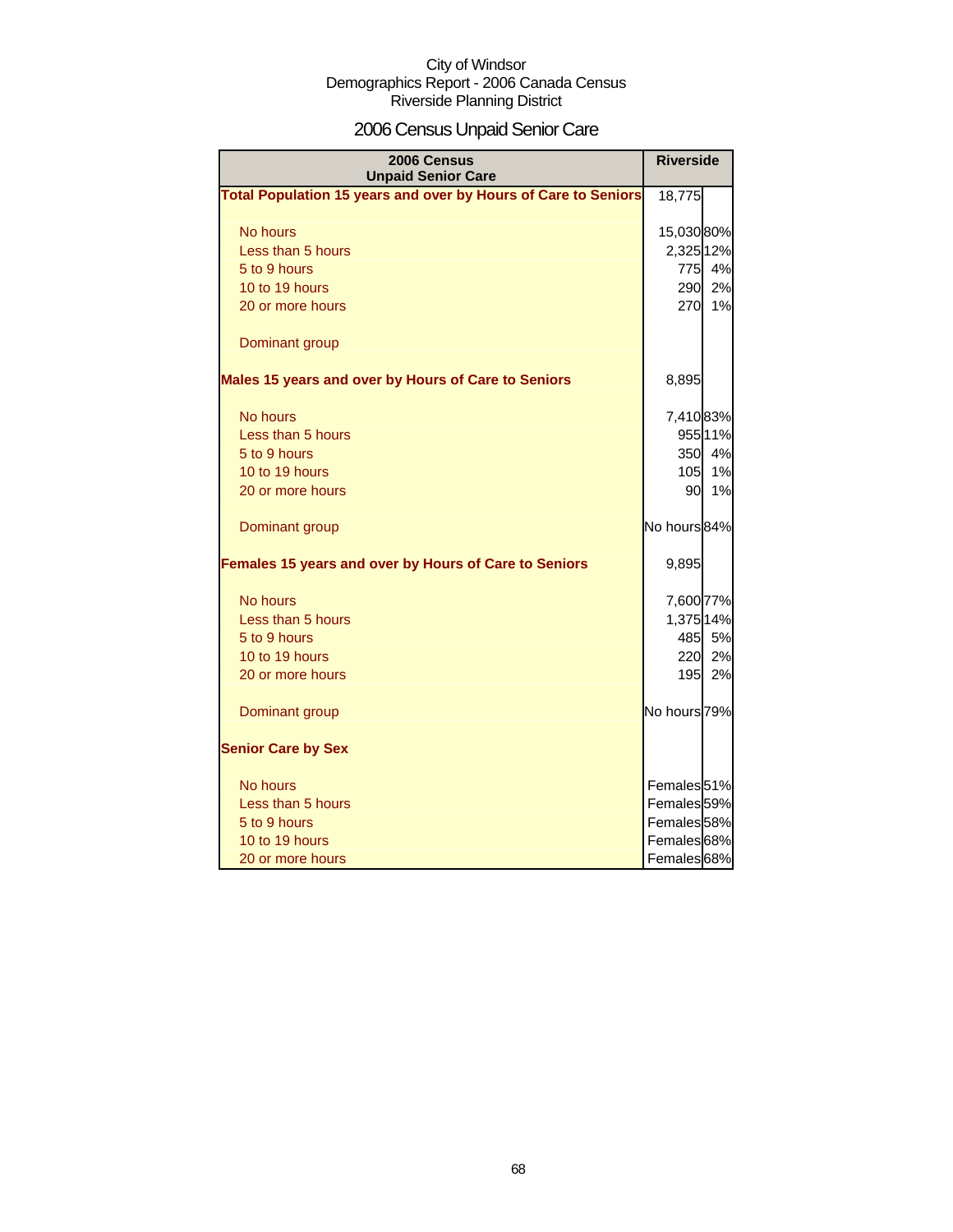# 2006 Census Place of Work by Sex Comparison

| 2006 Census<br><b>Place of Work by Sex Comparison</b>                                                 | <b>Riverside</b>                 |        |                     |         |                |         |
|-------------------------------------------------------------------------------------------------------|----------------------------------|--------|---------------------|---------|----------------|---------|
|                                                                                                       | Totall<br>Labour<br><b>Force</b> |        | <b>Males</b>        |         | <b>Females</b> |         |
| <b>Total Employed Labour Force 15 years and over by Place of Work Status</b>                          | 10,725                           |        | 5,525               |         | 5,205          |         |
| Usual place of work                                                                                   |                                  |        | 9,07585% 4,49581%   |         | 4,550 87%      |         |
| In CSD <sup>*</sup> of residence                                                                      |                                  |        | 7,600 71% 3,595 65% |         | 4,010 77%      |         |
| In different CSD                                                                                      | 1,480 14%                        |        |                     | 910 16% |                | 545 10% |
| In same CD**                                                                                          | 1,310 12%                        |        |                     | 790 14% |                | 500 10% |
| At home                                                                                               |                                  | 430 4% | 175                 | 3%      | 290            | 6%      |
| <b>Outside Canada</b>                                                                                 | 445                              | 4%     | 315                 | 6%      | 145            | 3%      |
| No fixed workplace                                                                                    |                                  | 670 6% | 505                 | 9%      | 190 <b>I</b>   | 4%      |
| CSD: Area that is a municipality or an area that is deemed to be equivalent to a<br>municipality.     |                                  |        |                     |         |                |         |
| ** CD: Group of neighbouring municipalities joined together for the purposes of regional<br>planning. |                                  |        |                     |         |                |         |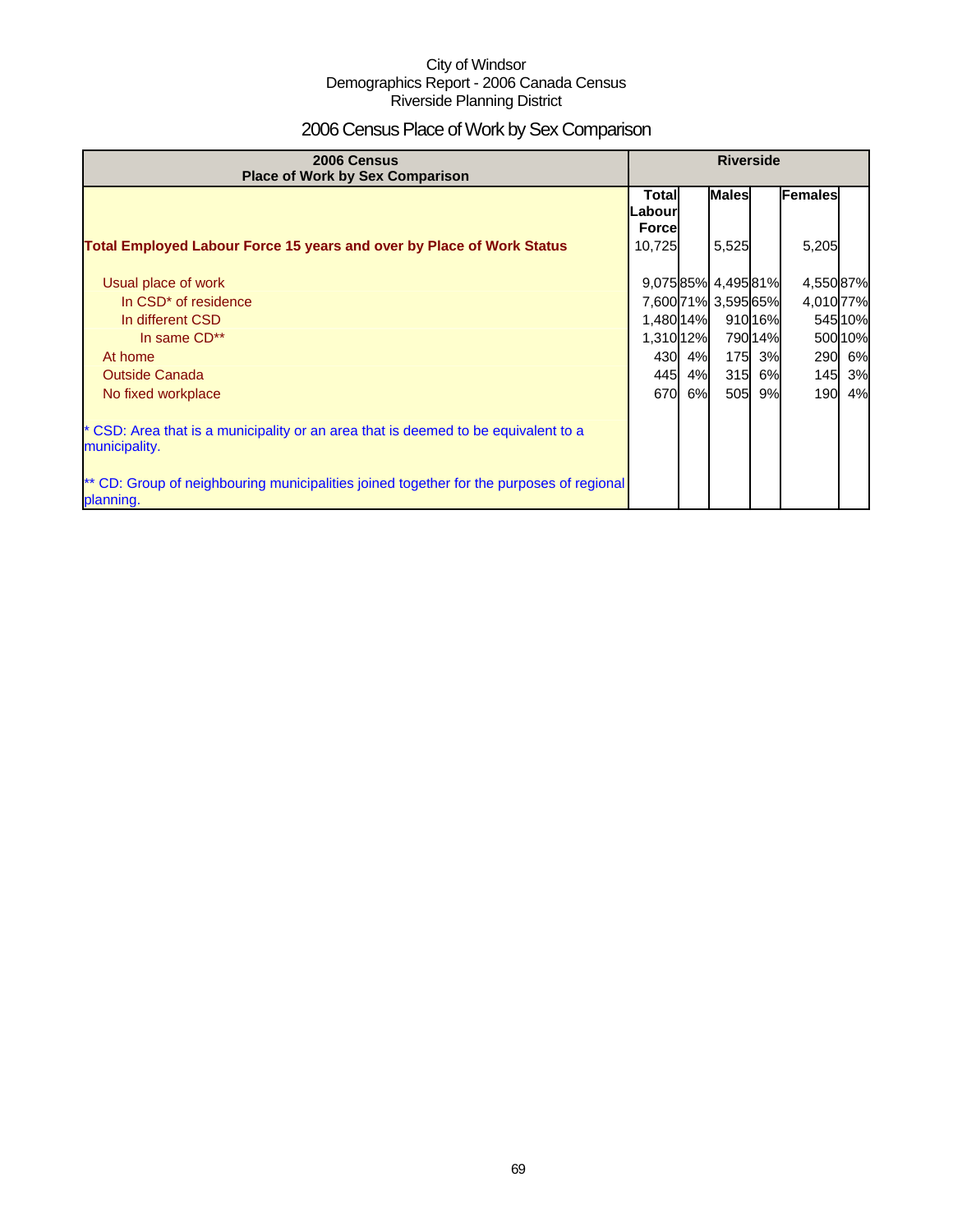# 2006 Census Place of Work by Sex

| 2006 Census<br><b>Place of Work by Sex</b>                                                         | <b>Riverside</b> |               |
|----------------------------------------------------------------------------------------------------|------------------|---------------|
| Total Employed Labour Force 15 years and over by Place of Work Status                              | 10,725           | $\frac{9}{6}$ |
|                                                                                                    |                  |               |
| Usual place of work                                                                                | 9,075 85%        |               |
| In CSD* of residence                                                                               | 7,600 71%        |               |
| In different CSD                                                                                   | 1,480 14%        |               |
| In same CD**                                                                                       | 1,310 12%        |               |
| At home                                                                                            | 430              | 4%            |
| <b>Outside Canada</b>                                                                              |                  | 445 4%        |
| No fixed workplace                                                                                 |                  | 670 6%        |
| Males Employed Labour Force 15 yrs and over by Place of Work Status                                | 5,525            |               |
| Usual place of work                                                                                | 4,49581%         |               |
| In CSD of residence                                                                                | 3,595 65%        |               |
| In different CSD                                                                                   |                  | 910 16%       |
| In same CD                                                                                         |                  | 790 14%       |
| At home                                                                                            |                  | 175 3%        |
| <b>Outside Canada</b>                                                                              |                  | 315 6%        |
| No fixed workplace                                                                                 | 505              | 9%            |
| Females Employed Labour Force 15 yrs and over by Place of Work Status                              | 5,205            |               |
| Usual place of work                                                                                | 4,550 87%        |               |
| In CSD of residence                                                                                | 4,010 77%        |               |
| In different CSD                                                                                   |                  | 545 10%       |
| In same CD                                                                                         |                  | 500 10%       |
| At home                                                                                            |                  | 290 6%        |
| <b>Outside Canada</b>                                                                              | 145              | 3%            |
| No fixed workplace                                                                                 | 190              | 4%            |
| * CSD: Area that is a municipality or an area that is deemed to be equivalent to a municipality.   |                  |               |
| ** CD: Group of neighbouring municipalities joined together for the purposes of regional planning. |                  |               |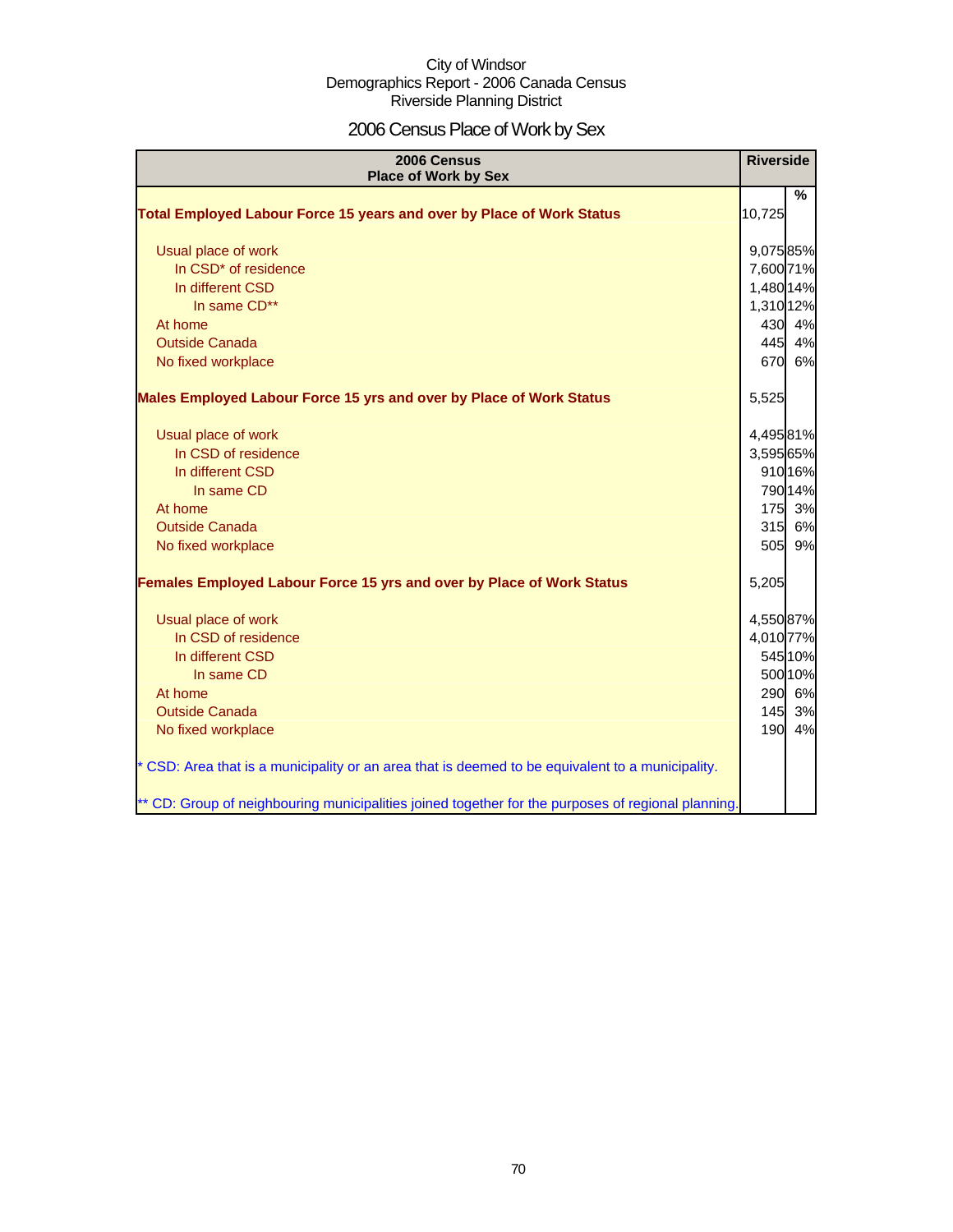# 2006 Census Mode of Transportation

| 2006 Census<br><b>Mode of Transportation</b>                                                                                      | <b>Riverside</b>            |
|-----------------------------------------------------------------------------------------------------------------------------------|-----------------------------|
| Total Employed Labour Force 15 years and over with usual place of work or no fixed workplace<br>address by Mode of Transportation | 9,785                       |
| Dominant mode of transportation                                                                                                   | Car/truck/van-86%<br>driver |
| Car, truck, van as driver                                                                                                         | 8,25584%                    |
| Car, truck, van as passenger                                                                                                      | 725 7%                      |
| <b>Public transit</b>                                                                                                             | 355<br>4%                   |
| Walked to work                                                                                                                    | 220<br>2%                   |
| <b>Bicycle</b>                                                                                                                    | 85<br>1%                    |
| Motorcycle                                                                                                                        | 10<br>0%                    |
| <b>Taxicab</b>                                                                                                                    | 10<br>0%                    |
| Other method                                                                                                                      | 45<br>0%                    |
| <b>Males with Usual Place of Work or No Fixed Workplace</b>                                                                       | 4,995                       |
| Car, truck, van as driver                                                                                                         | 4,295 86%                   |
| Car, truck, van as passenger                                                                                                      | 325 7%                      |
| <b>Public transit</b>                                                                                                             | 115 2%                      |
| Walked to work                                                                                                                    | 80<br>2%                    |
| <b>Bicycle</b>                                                                                                                    | 75<br>2%                    |
| Motorcycle                                                                                                                        | 10<br>0%                    |
| <b>Taxicab</b>                                                                                                                    | 20<br>0%                    |
| Other method                                                                                                                      | 20<br>0%                    |
| <b>Females with Usual Place of Work or No Fixed Workplace</b>                                                                     | 4,755                       |
| Car, truck, van as driver                                                                                                         | 3,95083%                    |
| Car, truck, van as passenger                                                                                                      | 410 9%                      |
| <b>Public transit</b>                                                                                                             | 190 4%                      |
| Walked to work                                                                                                                    | 75<br>2%                    |
| <b>Bicycle</b>                                                                                                                    | 0%<br>$\overline{0}$        |
| Motorcycle                                                                                                                        | 0%<br>$\overline{0}$        |
| <b>Taxicab</b>                                                                                                                    | 0%<br>20                    |
| Other method                                                                                                                      | 20<br>0%                    |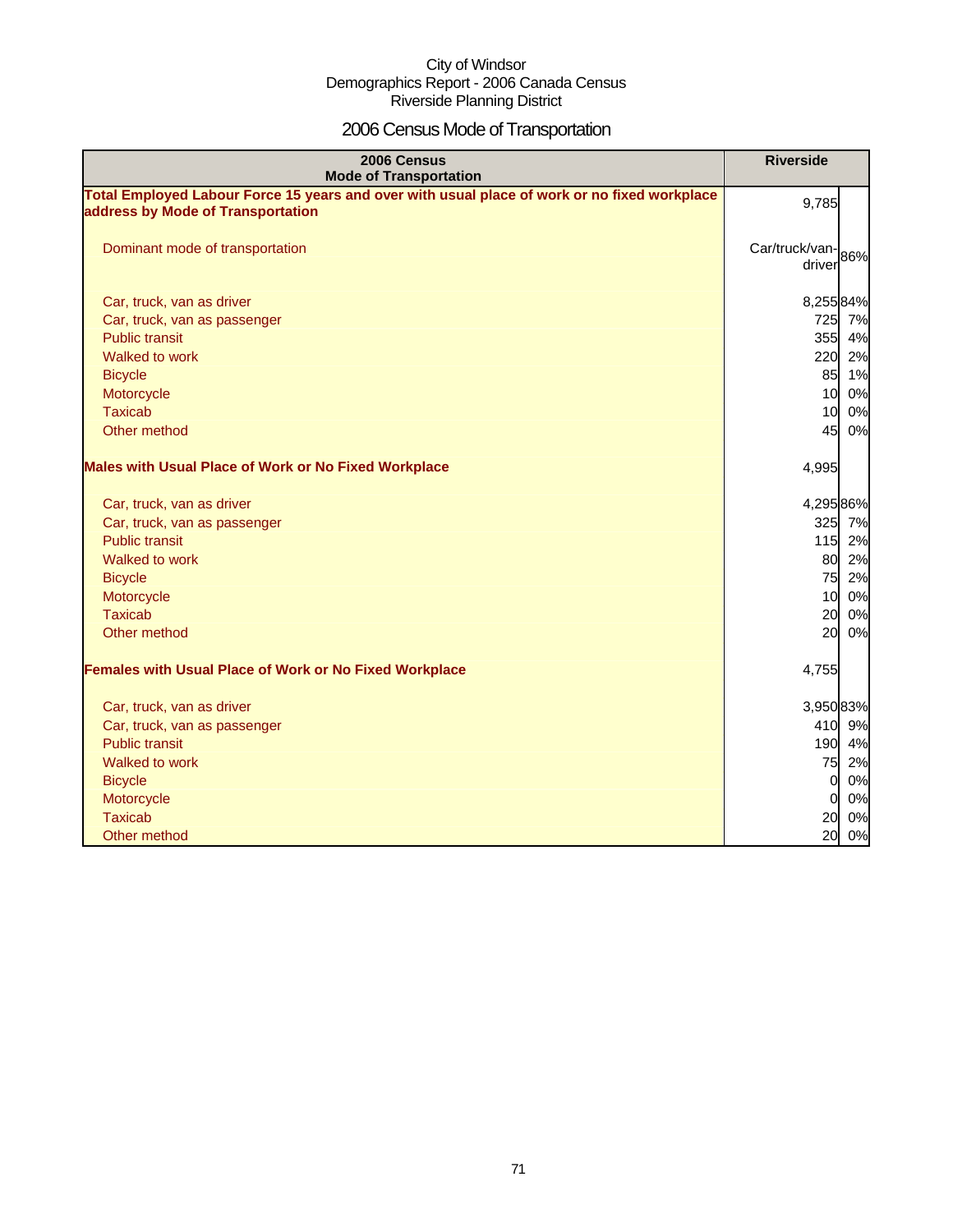# 2006 Census Educational Attainment Comparison

| 2006 Census<br><b>Educational Attainment</b><br>Comparison         | <b>Riverside</b>                  |        |                        |    |                        |      |                            |               |
|--------------------------------------------------------------------|-----------------------------------|--------|------------------------|----|------------------------|------|----------------------------|---------------|
|                                                                    | <b>Total</b><br><b>Population</b> | $\%$   | $15$ to<br>24<br>vears | %  | $25$ to<br>64<br>years | $\%$ | 65<br>years<br>and<br>over | $\frac{9}{6}$ |
| <b>Population by Educational Attainment</b>                        | 18,775                            |        | 2,725                  |    | 11,955                 |      | 4,095                      |               |
| No certificate, diploma or degree                                  | 3,865 21%                         |        | 1,030 38%              |    | 1,325 11%              |      | 1,510 37%                  |               |
| Certificate, diploma or degree                                     | 14,865 79%                        |        | 1,670 61%              |    | 10,60589%              |      | 2,59063%                   |               |
| High school certificate                                            | 5,760 31%                         |        | 1,12541%               |    | 3,545 30%              |      | 1,090 27%                  |               |
| Apprenticeship or trades certificate or diploma                    | 1,500 8%                          |        | 65                     | 2% | 1,010 8%               |      |                            | 425 10%       |
| College, CEGEP or other non-university<br>certificate/diploma      | 3,495 19%                         |        | 255                    | 9% | 2,790 23%              |      |                            | 45011%        |
| University certificate, diploma or degree                          | 3,980 21%                         |        | 190                    | 7% | 3,200 27%              |      |                            | 59014%        |
| University certificate or diploma below bachelor level             |                                   | 715 4% | 55                     | 2% | 525                    | 4%   | 135                        | 3%            |
| University certificate or degree                                   | 3,265 17%                         |        | 180                    | 7% | 2,655 22%              |      |                            | 43011%        |
| Bachelor's degree                                                  | 2,035 11%                         |        | 155                    | 6% | 1,715 14%              |      | 165                        | 4%            |
| University certificate or diploma above bachelor<br>level          | 425                               | 2%     | 10                     | 0% | 345                    | 3%   | 70                         | 2%            |
| Degree in medicine, dentistry, veterinary medicine<br>or optometry | 65                                | 0%     | <sub>0</sub>           | 0% | 45                     | 0%   | 20                         | 0%            |
| Master's degree                                                    |                                   | 565 3% | 0l                     | 0% | 430                    | 4%   | 135                        | 3%            |
| <b>Earned doctorate</b>                                            |                                   | 100 1% | $\overline{0}$         | 0% | 70                     | 1%   | 30                         | 1%            |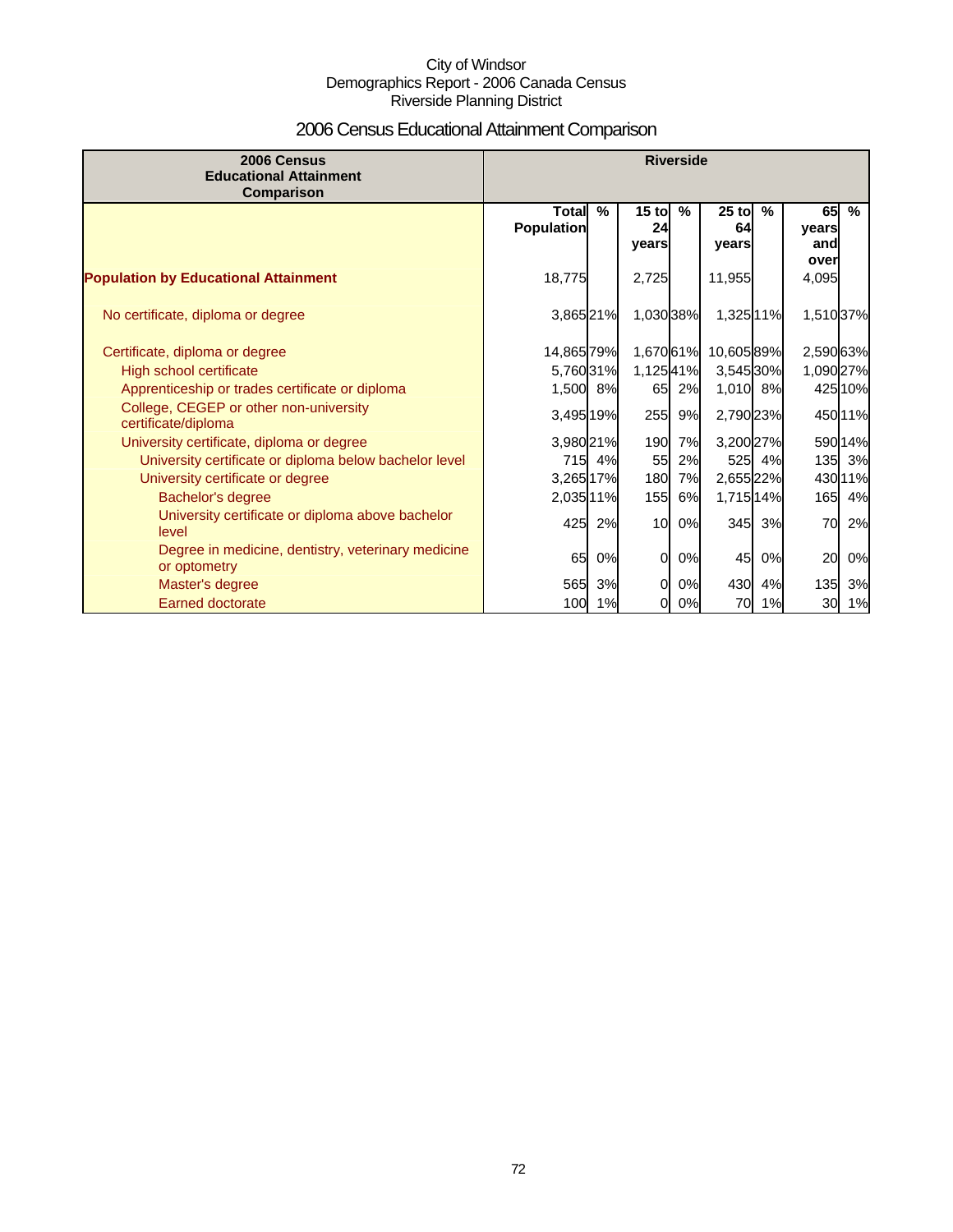### 2006 Census Educational Attainment

| 2006 Census<br><b>Educational Attainment</b>                        | <b>Riverside</b> |        |
|---------------------------------------------------------------------|------------------|--------|
| <b>Total Population 15 years and over by Educational Attainment</b> | 18,775           |        |
|                                                                     |                  |        |
| No certificate, diploma or degree                                   | 3,865 21%        |        |
|                                                                     |                  |        |
| Certificate, diploma or degree                                      | 14,865 79%       |        |
| High school certificate                                             | 5,760 31%        |        |
| Apprenticeship or trades certificate or diploma                     | 1,500 8%         |        |
| College, CEGEP or other non-university certificate/diploma          | 3,495 19%        |        |
| University certificate, diploma or degree                           | 3,980 21%        |        |
| University certificate or diploma below bachelor level              |                  | 715 4% |
| University certificate or degree                                    | 3,265 17%        |        |
| Bachelor's degree                                                   | 2,035 11%        |        |
| University certificate or diploma above bachelor level              |                  | 425 2% |
| Degree in medicine, dentistry, veterinary medicine or optometry     | 65               | 0%     |
| Master's degree                                                     | 565              | 3%     |
| Earned doctorate                                                    | 100              | 1%     |
|                                                                     |                  |        |
| <b>Population 15 to 24 years by Educational Attainment</b>          | 2,725            |        |
|                                                                     |                  |        |
| No certificate, diploma or degree                                   | 1,030 38%        |        |
|                                                                     |                  |        |
| Certificate, diploma or degree                                      | 1,67061%         |        |
| High school certificate                                             | 1,12541%         | 65 2%  |
| Apprenticeship or trades certificate or diploma                     |                  | 255 9% |
| College, CEGEP or other non-university certificate/diploma          |                  |        |
| University certificate, diploma or degree                           |                  | 190 7% |
| University certificate or diploma below bachelor level              | 55               | 2%     |
| University certificate or degree                                    |                  | 180 7% |
| Bachelor's degree                                                   |                  | 155 6% |
| University certificate or diploma above bachelor level              | 10 <sup>1</sup>  | 0%     |
| Degree in medicine, dentistry, veterinary medicine or optometry     | 0                | 0%     |
| Master's degree                                                     | 0                | 0%     |
| <b>Earned doctorate</b>                                             | 0                | 0%     |
| <b>Population 25 to 64 years by Educational Attainment</b>          | 11,955           |        |
|                                                                     |                  |        |
| No certificate, diploma or degree                                   | 1,325 11%        |        |
|                                                                     |                  |        |
| Certificate, diploma or degree                                      | 10,60589%        |        |
| High school certificate or equivalent                               | 3,545 30%        |        |
| Apprenticeship or trades certificate or diploma                     | 1,010 8%         |        |
| College, CEGEP or other non-university certificate/diploma          | 2,790 23%        |        |
| University certificate, diploma or degree                           | 3,200 27%        |        |
| University certificate or diploma below bachelor level              |                  | 525 4% |
| University certificate or degree                                    | 2,655 22%        |        |
| <b>Bachelor's degree</b>                                            | 1,715 14%        |        |
| University certificate or diploma above bachelor level              | 345              | 3%     |
| Degree in medicine, dentistry, veterinary medicine or optometry     | 45               | 0%     |
| Master's degree                                                     | 430              | 4%     |
| <b>Earned doctorate</b>                                             | 70               | 1%     |
|                                                                     |                  |        |
| Population 65 years and over by Educational Attainment              | 4,095            |        |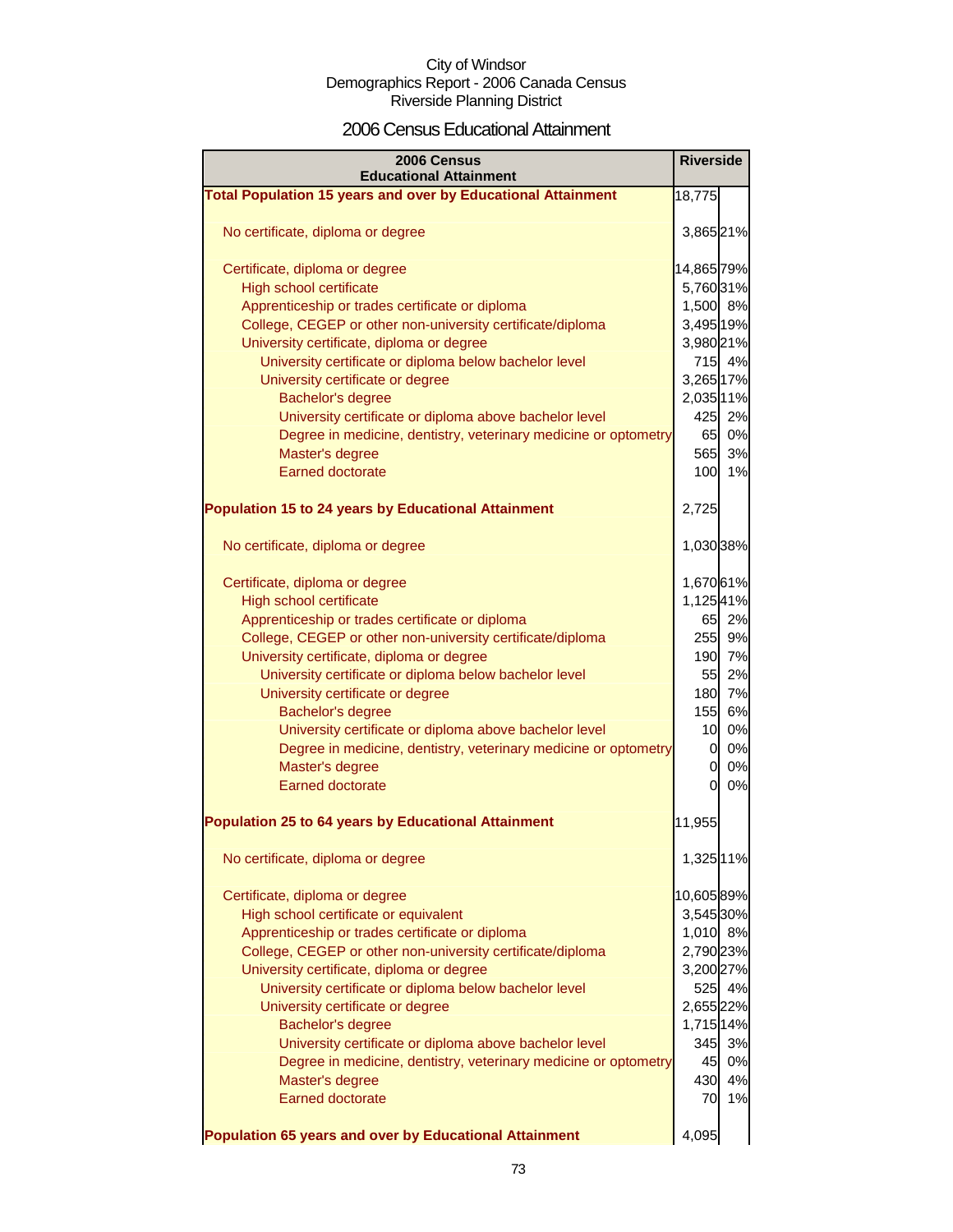| 2006 Census                                                         | <b>Riverside</b> |         |
|---------------------------------------------------------------------|------------------|---------|
| <b>Educational Attainment</b>                                       |                  |         |
| <b>Total Population 15 years and over by Educational Attainment</b> | 18,775           |         |
| No certificate, diploma or degree                                   | 1,510 37%        |         |
| Certificate, diploma or degree                                      | 2,590 63%        |         |
| High school certificate                                             | 1,090 27%        |         |
| Apprenticeship or trades certificate or diploma                     |                  | 425 10% |
| College, CEGEP or other non-university certificate/diploma          |                  | 450 11% |
| University certificate, diploma or degree                           |                  | 590 14% |
| University certificate or diploma below bachelor level              |                  | 135 3%  |
| University certificate or degree                                    |                  | 430 11% |
| Bachelor's degree                                                   |                  | 165 4%  |
| University certificate or diploma above bachelor level              | 70.              | 2%      |
| Degree in medicine, dentistry, veterinary medicine or optometry     | 20l              | 0%      |
| Master's degree                                                     | 135              | 3%      |
| <b>Earned doctorate</b>                                             | 30               | 1%      |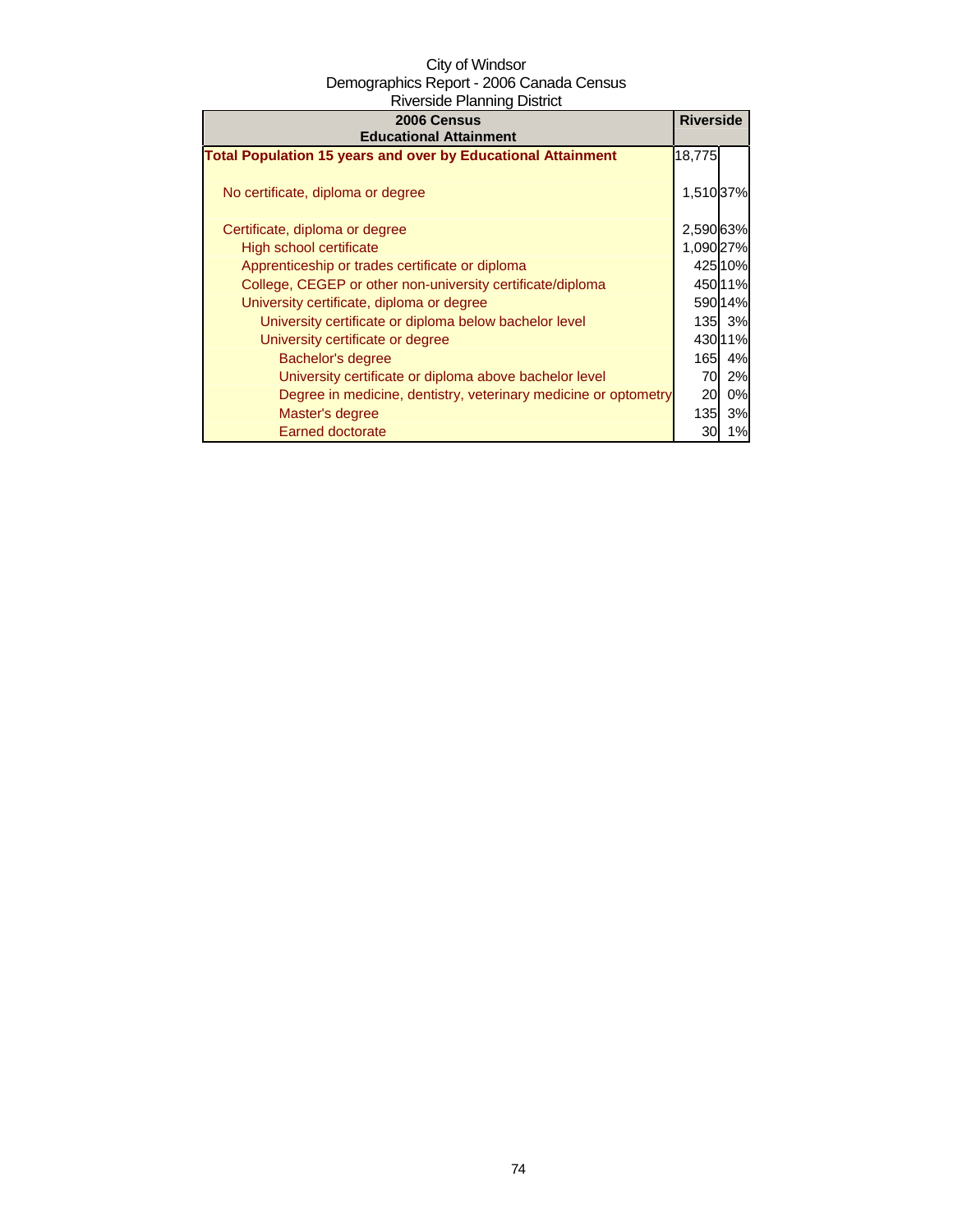# 2006 Census Location of Study

| 2006 Census<br><b>Location of Study</b>                                               | Riverside    |    |
|---------------------------------------------------------------------------------------|--------------|----|
| Population 25 to 64 years with Postsecondary Qualification by Location of Study 7,055 |              | %  |
| <b>Inside Canada</b>                                                                  | 5,98585%     |    |
| Newfoundland and Labrador                                                             | 20           | 0% |
| <b>Prince Edward Island</b>                                                           | 0            | 0% |
| Nova Scotia                                                                           | 30           | 0% |
| <b>New Brunswick</b>                                                                  | 10           | 0% |
| Quebec                                                                                | 40           | 1% |
| Ontario                                                                               | 5,78582%     |    |
| <b>Manitoba</b>                                                                       | 35           | 0% |
| Saskatchewan                                                                          | 0            | 0% |
| Alberta                                                                               | 45           | 1% |
| <b>British Columbia</b>                                                               | 10           | 0% |
| <b>Yukon Territory</b>                                                                | 0            | 0% |
| <b>Northwest Territories</b>                                                          | 0            | 0% |
| <b>Nunavut</b>                                                                        | <sub>0</sub> | 0% |
| <b>Outside of Canada</b>                                                              | 1,055 15%    |    |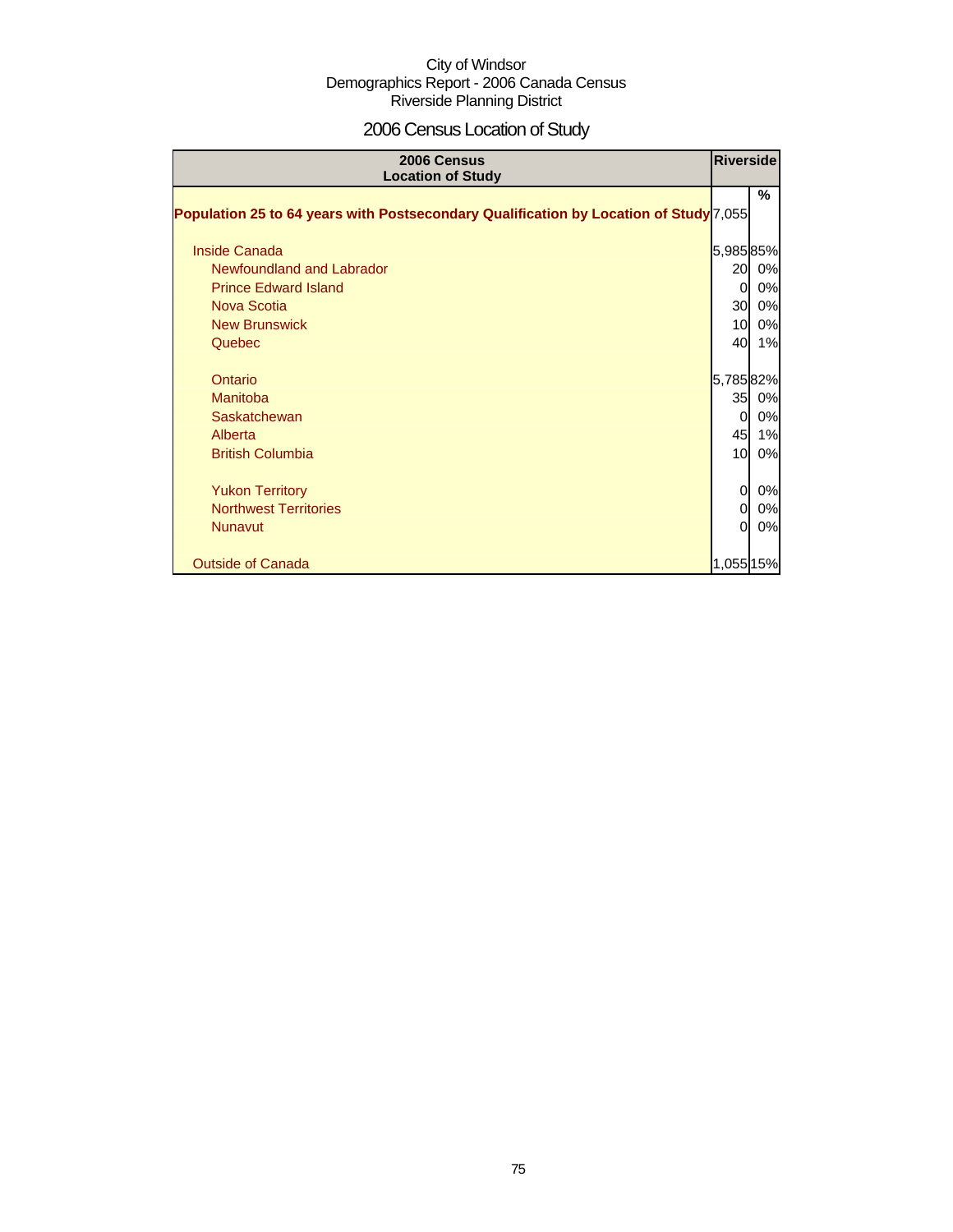# 2006 Census Post Secondary Education by Sex Comparison

| 2006 Census<br>Post Secondary Education by Sex                                                          |                                                                                                                                                               |         | <b>Riverside</b>                                                                                                                                                |         |                                                                                                                                                |         |
|---------------------------------------------------------------------------------------------------------|---------------------------------------------------------------------------------------------------------------------------------------------------------------|---------|-----------------------------------------------------------------------------------------------------------------------------------------------------------------|---------|------------------------------------------------------------------------------------------------------------------------------------------------|---------|
| Comparison                                                                                              |                                                                                                                                                               |         |                                                                                                                                                                 |         |                                                                                                                                                |         |
|                                                                                                         | <b>Total</b><br><b>Population</b>                                                                                                                             |         | <b>Males</b>                                                                                                                                                    |         | <b>Females</b>                                                                                                                                 |         |
| Population 25 to 64 years with<br><b>Postsecondary Qualifications by</b><br><b>Major Field of Study</b> | 7,025                                                                                                                                                         |         | 3,395                                                                                                                                                           |         | 3,630                                                                                                                                          |         |
| <b>Top 3 Fields</b>                                                                                     | Architecture.<br>engineering, and related<br>technologies<br>Business, management<br>and public<br>administration<br>Health, parks,<br>recreation and fitness |         | Architecture.<br>engineering, and related<br>technologies<br>Business, management<br>and public<br>administration<br>Social and behavioural<br>sciences and law |         | Health, parks,<br>recreation and fitness<br>Business, management<br>and public<br>administration<br>Social and behavioural<br>sciences and law |         |
| Education                                                                                               | 585                                                                                                                                                           | 8%      | 150                                                                                                                                                             | 4%      |                                                                                                                                                | 435 12% |
| Visual and performing arts, and<br>communications technologies                                          |                                                                                                                                                               | 100 1%  | 40                                                                                                                                                              | 1%      | 60                                                                                                                                             | 2%      |
| <b>Humanities</b>                                                                                       | 280                                                                                                                                                           | 4%      | 110                                                                                                                                                             | 3%      | 170                                                                                                                                            | 5%      |
| Social and behavioural sciences<br>and law                                                              |                                                                                                                                                               | 840 12% | 250                                                                                                                                                             | 7%      |                                                                                                                                                | 590 16% |
| Business, management and<br>public administration                                                       | 1,485 21%                                                                                                                                                     |         |                                                                                                                                                                 | 620 18% |                                                                                                                                                | 865 24% |
| Physical and life sciences and<br>technologies                                                          | 135                                                                                                                                                           | 2%      | 40                                                                                                                                                              | 1%      | 95                                                                                                                                             | 3%      |
| Mathematics, computer and<br>information sciences                                                       | 380                                                                                                                                                           | 5%      | 235                                                                                                                                                             | 7%      | 145                                                                                                                                            | 4%      |
| Architecture, engineering, and<br>related technologies                                                  | 1,540 22%                                                                                                                                                     |         | 1,475 43%                                                                                                                                                       |         | 65                                                                                                                                             | 2%      |
| Agriculture, natural resources and<br>conservation                                                      | 70                                                                                                                                                            | 1%      | 30                                                                                                                                                              | 1%      | 40                                                                                                                                             | 1%      |
| Health, parks, recreation and<br>fitness                                                                | 1,030 15%                                                                                                                                                     |         |                                                                                                                                                                 | 155 5%  |                                                                                                                                                | 875 24% |
| Personal, protective and<br>transportation services                                                     | 455                                                                                                                                                           | 6%      |                                                                                                                                                                 | 205 6%  | 250                                                                                                                                            | 7%      |
| Other fields of study                                                                                   | $\overline{a}$                                                                                                                                                | 0%      | $\overline{0}$                                                                                                                                                  | 0%      | 0                                                                                                                                              | 0%      |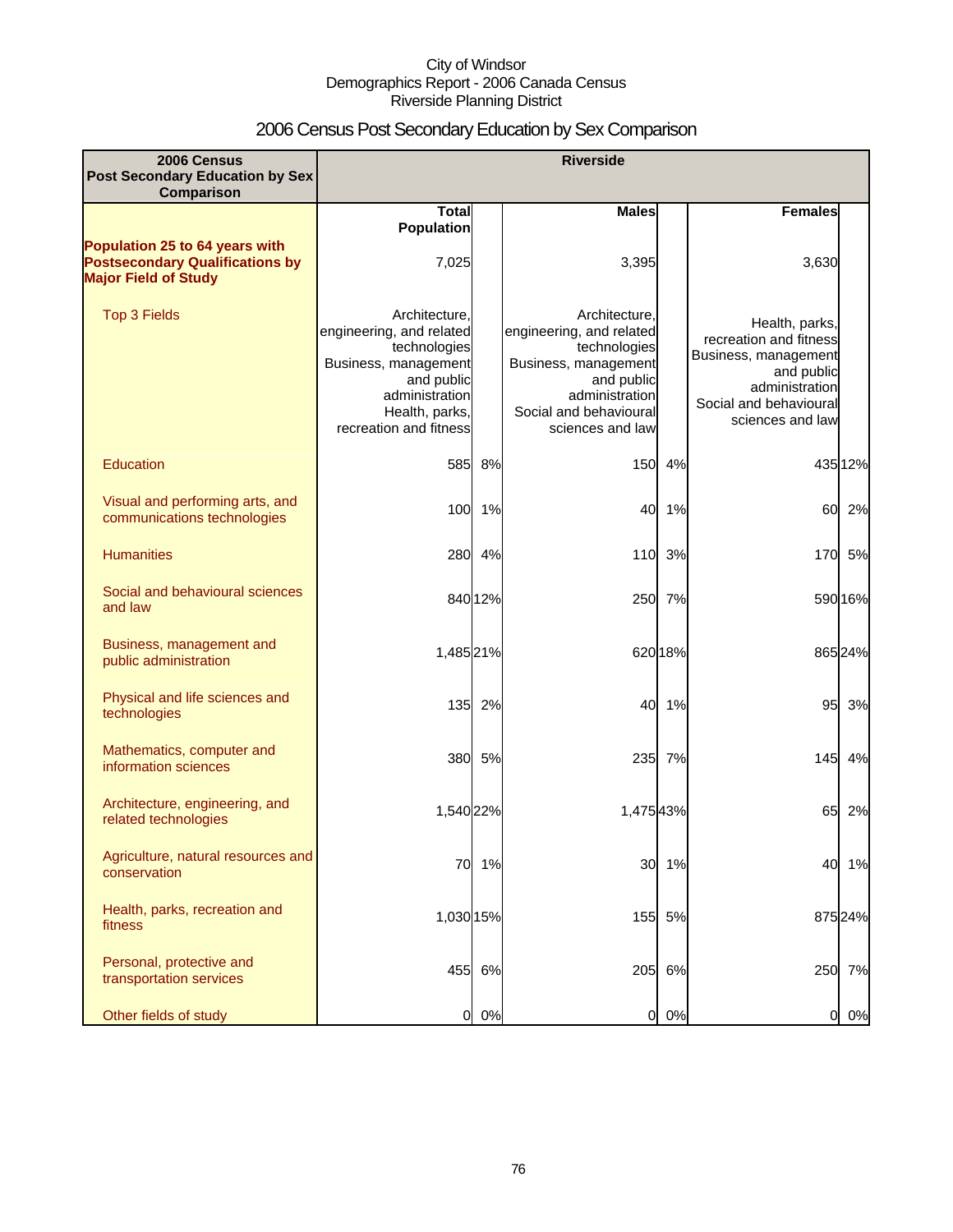# 2006 Census Post Secondary Education by Sex

| <b>Riverside</b><br>2006 Census<br><b>Post Secondary Education by Sex</b>                     |                                                                                                                                                        |
|-----------------------------------------------------------------------------------------------|--------------------------------------------------------------------------------------------------------------------------------------------------------|
| Population 25 to 64 years with Postsecondary Qualifications by Major<br><b>Field of Study</b> | %<br>7,025                                                                                                                                             |
| <b>Top 3 Fields</b>                                                                           | Architecture, engineering, and related<br>technologies<br>Business, management and public<br>administration<br>Health, parks, recreation and fitness   |
| Education                                                                                     | 585<br>8%                                                                                                                                              |
| Visual and performing arts, and communications technologies                                   | 1%<br>100                                                                                                                                              |
| <b>Humanities</b>                                                                             | 280<br>4%                                                                                                                                              |
| Social and behavioural sciences and law                                                       | 840 12%                                                                                                                                                |
| Business, management and public administration                                                | 1,485 21%                                                                                                                                              |
| Physical and life sciences and technologies                                                   | 135 2%                                                                                                                                                 |
| Mathematics, computer and information sciences                                                | 380 5%                                                                                                                                                 |
| Architecture, engineering, and related technologies                                           | 1,540 22%                                                                                                                                              |
| Agriculture, natural resources and conservation                                               | 70 1%                                                                                                                                                  |
| Health, parks, recreation and fitness                                                         | 1,030 15%                                                                                                                                              |
| Personal, protective and transportation services                                              | 455 6%                                                                                                                                                 |
| Other fields of study                                                                         | 0%<br>0                                                                                                                                                |
| Males 25 to 64 Years with Postsecondary Qualifications by Major Field<br>of Study             | 3,395                                                                                                                                                  |
| <b>Top 3 Fields</b>                                                                           | Architecture, engineering, and related<br>technologies<br>Business, management and public<br>administration<br>Social and behavioural sciences and law |
| Education                                                                                     | 150<br>4%                                                                                                                                              |
| Visual and performing arts, and communications technologies                                   | 40<br>1%                                                                                                                                               |
| <b>Humanities</b>                                                                             | 110 3%                                                                                                                                                 |
| Social and behavioural sciences and law                                                       | 250 7%                                                                                                                                                 |
| Business, management and public administration                                                | 620 18%                                                                                                                                                |
| Physical and life sciences and technologies                                                   | 40 1%                                                                                                                                                  |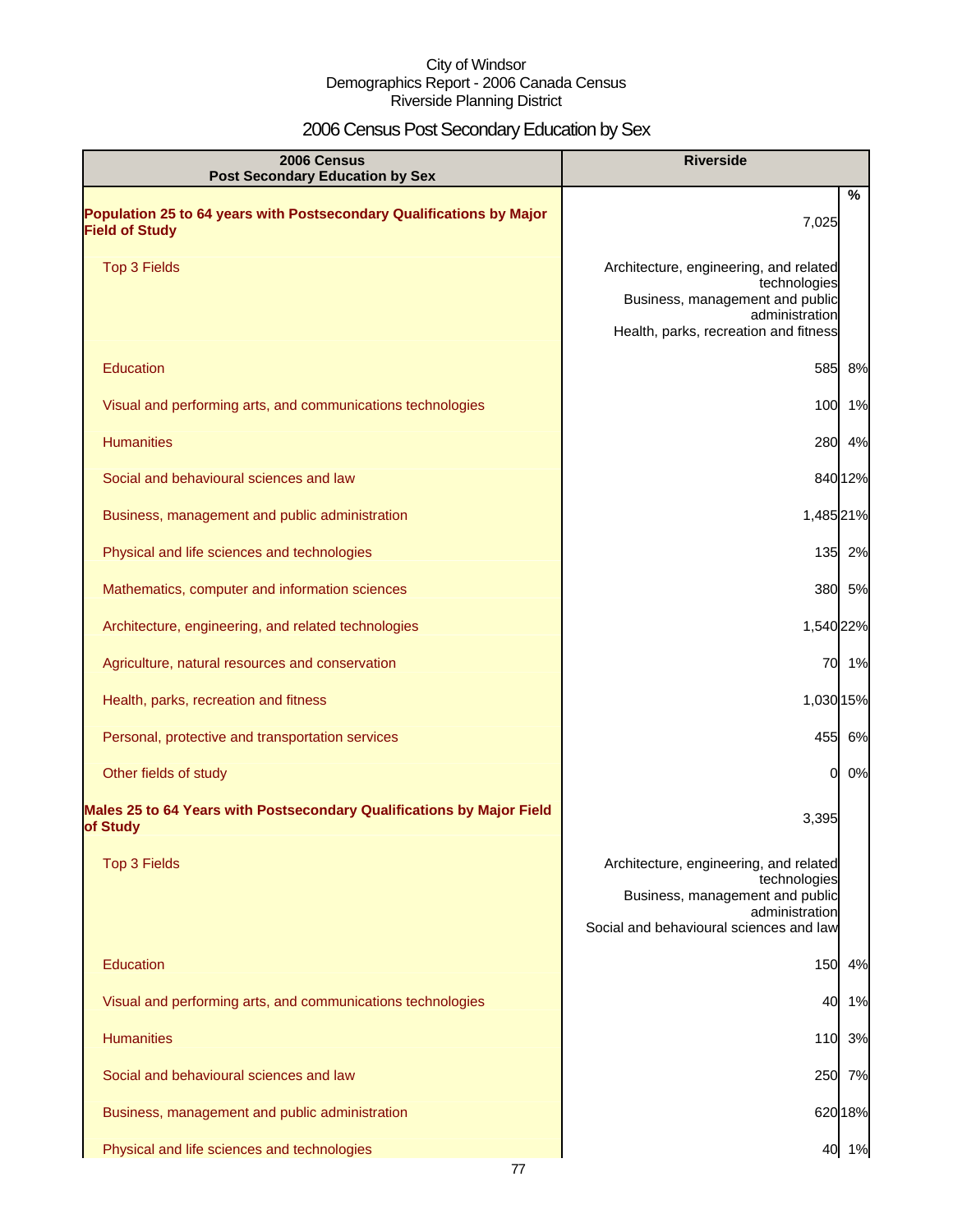| 2006 Census<br><b>Post Secondary Education by Sex</b>                                      | <b>Riverside</b>                                                                                                                      |  |
|--------------------------------------------------------------------------------------------|---------------------------------------------------------------------------------------------------------------------------------------|--|
|                                                                                            | %                                                                                                                                     |  |
| Mathematics, computer and information sciences                                             | 235 7%                                                                                                                                |  |
| Architecture, engineering, and related technologies                                        | 1,47543%                                                                                                                              |  |
| Agriculture, natural resources and conservation                                            | 30 1%                                                                                                                                 |  |
| Health, parks, recreation and fitness                                                      | 155 5%                                                                                                                                |  |
| Personal, protective and transportation services                                           | 205<br>6%                                                                                                                             |  |
| Other fields of study                                                                      | 0%<br>0                                                                                                                               |  |
| Females 25 to 64 years with Postsecondary Qualifications by Major<br><b>Field of Study</b> | 3,630                                                                                                                                 |  |
| <b>Top 3 Fields</b>                                                                        | Health, parks, recreation and fitness<br>Business, management and public<br>administration<br>Social and behavioural sciences and law |  |
| Education                                                                                  | 435 12%                                                                                                                               |  |
| Visual and performing arts, and communications technologies                                | 60 2%                                                                                                                                 |  |
| <b>Humanities</b>                                                                          | 170 5%                                                                                                                                |  |
| Social and behavioural sciences and law                                                    | 590 16%                                                                                                                               |  |
| Business, management and public administration                                             | 865 24%                                                                                                                               |  |
| Physical and life sciences and technologies                                                | 95 3%                                                                                                                                 |  |
| Mathematics, computer and information sciences                                             | 145 4%                                                                                                                                |  |
| Architecture, engineering, and related technologies                                        | 65<br>2%                                                                                                                              |  |
| Agriculture, natural resources and conservation                                            | 40 1%                                                                                                                                 |  |
| Health, parks, recreation and fitness                                                      | 875 24%                                                                                                                               |  |
| Personal, protective and transportation services                                           | 250 7%                                                                                                                                |  |
| Other fields of study                                                                      | 0 0%                                                                                                                                  |  |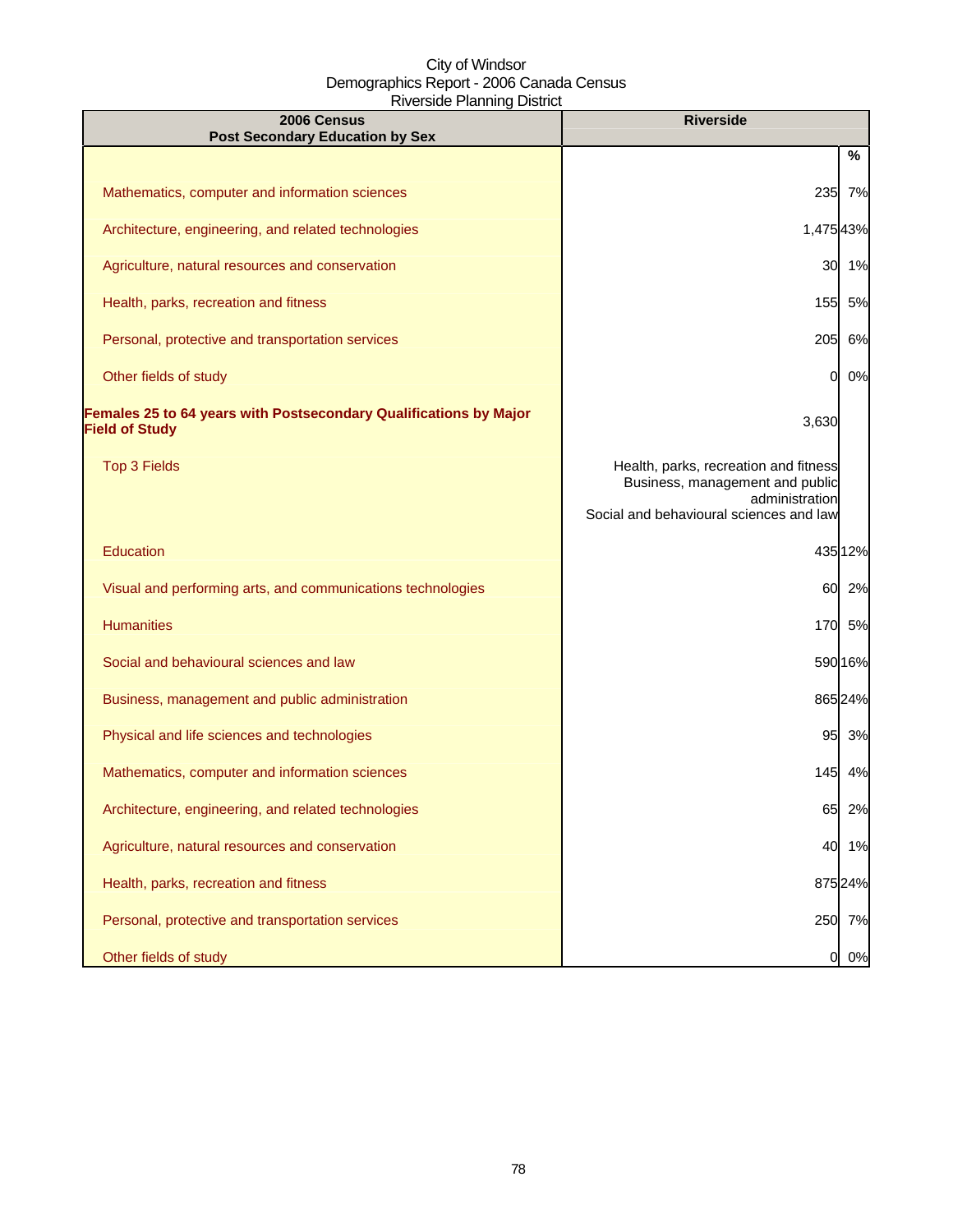# 2006 Census Ethnic Origin - Summary

| 2006 Census<br><b>Ethnic Origin - Summary</b> | <b>Riverside</b>    |                      |
|-----------------------------------------------|---------------------|----------------------|
| <b>Total Population by Ethnic Origin*</b>     | 22,135              | %                    |
| <b>Top 5 Ethnic Origins</b>                   | French              |                      |
|                                               | English             |                      |
|                                               | Canadian            |                      |
|                                               | Scottish            |                      |
|                                               | Irish               |                      |
| European                                      |                     | 25,915 117%          |
| <b>British Isles</b>                          | 10,445              | 47%                  |
| English                                       | 6,160               | 28%                  |
| <b>Irish</b>                                  | 3,925               | 18%                  |
| <b>Scottish</b>                               | 4,070               | 18%                  |
| Welsh                                         | 335                 | 2%                   |
| <b>Other British Isles</b>                    | <b>175</b>          | 1%                   |
| French                                        | 6,210               | 28%                  |
| Acadian                                       | 10                  | 0%                   |
| French                                        | 6,200               | 28%                  |
| <b>Western European</b>                       | 3,240               | 15%                  |
| Austrian                                      | 150                 | 1%                   |
| <b>Belgian</b>                                | 110                 | 0%                   |
| Dutch (Netherlands)<br>German                 | <b>765</b><br>2,305 | 3%<br>10%            |
| <b>Swiss</b>                                  | 70                  | 0%                   |
| <b>Other Western European</b>                 | 30                  | 0%                   |
| Northern European                             | 290                 | 1%                   |
| Finnish                                       | 110                 | 0%                   |
| Scandinavian                                  | 220                 | 1%                   |
| Eastern European                              | 3,095               | 14%                  |
| <b>Baltic</b>                                 | 35                  | 0%                   |
| <b>Czech and Slovak</b>                       | 275                 | 1%                   |
| <b>Other Eastern European</b>                 | 2,995               | 14%                  |
| Southern European                             | 3,610               | 16%                  |
| Croatian                                      | 240                 | 1%                   |
| Greek                                         | 250                 | 1%                   |
| Italian                                       | 1,820               | 8%                   |
| Portuguese                                    | 180                 | 1%                   |
| Spanish                                       | 190                 | 1%                   |
| <b>Other Southern European</b>                | 1,135               | 5%                   |
| <b>Other European</b>                         | 180                 | 1%                   |
| <b>Jewish</b>                                 | 95                  | 0%                   |
| <b>Other European</b>                         | 60                  | 0%                   |
| Latin, Central and South American             | 250                 | 1%                   |
| Aboriginal from Central/South American        | 0                   | 0%                   |
| Argentinian                                   | 45                  | 0%                   |
| <b>Brazilian</b>                              | $\overline{0}$      | 0%                   |
| Chilean                                       | $\overline{0}$      | 0%                   |
| Colombian                                     | 105                 | 0%                   |
| Ecuadorian                                    |                     | 0%<br>$\overline{0}$ |
| Guatemalan                                    |                     | 0%<br>0              |
| Mexican                                       | 35                  | 0%                   |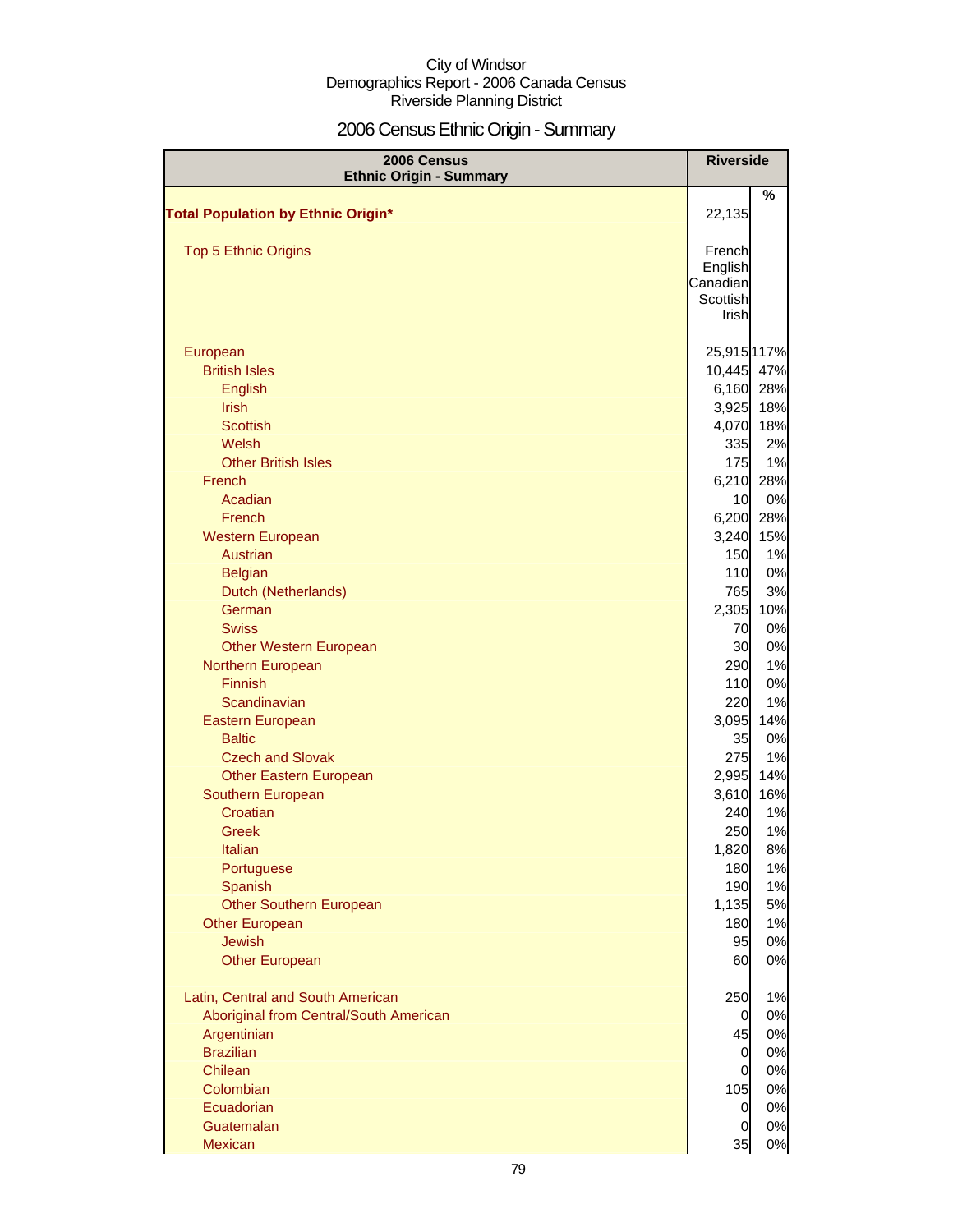| 2006 Census<br><b>Ethnic Origin - Summary</b> | <b>Riverside</b> |             |
|-----------------------------------------------|------------------|-------------|
| Peruvian                                      | $\overline{0}$   | %<br>$0\%$  |
| Salvadorean                                   | 25               | 0%          |
| Other Latin, Central or South American        | 20               | 0%          |
| Caribbean                                     | 140              | 1%          |
| <b>Barbadian</b>                              | 20               | 0%          |
| Guyanese                                      | $\overline{0}$   | 0%          |
| <b>Haitian</b>                                | 10               | 0%          |
| Jamaican                                      | 70               | 0%          |
| Trinidadian/Tobagonian                        | 10               | 0%          |
| <b>West Indian</b>                            | 35               | 0%          |
| <b>Other Caribbean</b>                        | 20               | 0%          |
| African                                       | 295              | 1%          |
| <b>Black</b>                                  | 65               | 0%          |
| Ethiopian                                     | $\overline{0}$   | 0%          |
| Ghanaian                                      | $\overline{0}$   | 0%          |
| Nigerian                                      | 45               | 0%          |
| Somali                                        | 15               | 0%          |
| South African                                 | $\overline{0}$   | 0%          |
| <b>Other African</b>                          | 155              | 1%          |
| Arab                                          | 600              | 3%          |
| Egyptian                                      | <sub>0</sub>     | 0%          |
| Iraqi                                         | 130              | 1%          |
| Lebanese                                      | 370              | 2%          |
| Maghrebi                                      | $\overline{0}$   | 0%          |
| Algerian                                      | $\overline{0}$   | 0%          |
| Moroccan                                      | $\mathbf 0$      | 0%          |
| <b>Other Maghrebi</b>                         | $\mathbf 0$      | 0%          |
| Palestinian                                   | 45               | 0%          |
| Syrian                                        | 40               | 0%          |
| <b>Other Arab</b>                             | 115              | 1%          |
| <b>West Asian</b>                             | 135              | 1%          |
| Afghan                                        | $\overline{0}$   | 0%          |
| Armenian                                      | 25               | 0%          |
| <b>Iranian</b>                                | 30               | 0%          |
| <b>Turk</b>                                   | 70               | 0%          |
| <b>Other West Asian</b>                       | 35               | 0%          |
| South Asian                                   | 340              | 2%          |
| East Indian                                   | 260              | 1%          |
| Pakistani                                     | 40               | 0%          |
| Punjabi                                       | 70               | 0%          |
| Sri Lankan                                    | 25               | 0%          |
| <b>Other South Asian</b>                      | 10               | 0%          |
| <b>East and Southeast Asian</b>               | 610              | 3%          |
| <b>Chinese</b>                                | 375              | 2%          |
| Filipino                                      | 205              | 1%          |
| Japanese<br>Korean                            | $\overline{0}$   | 0%          |
| Vietnamese                                    | 15<br>50         | 0%<br>$0\%$ |
|                                               |                  |             |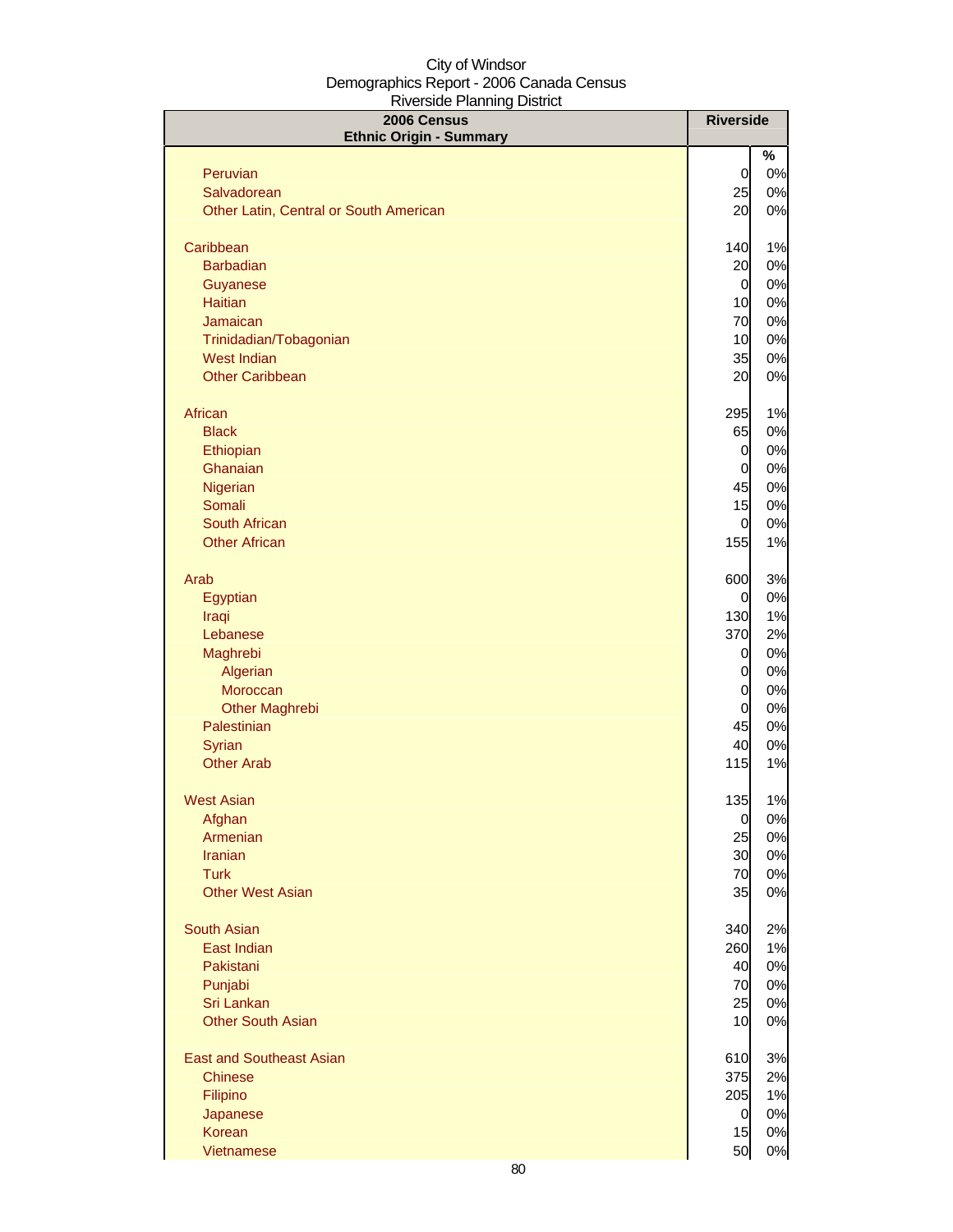| 2006 Census<br><b>Ethnic Origin - Summary</b>                                        | <b>Riverside</b> |         |
|--------------------------------------------------------------------------------------|------------------|---------|
| <b>Other East Asian</b>                                                              | 90               | %<br>0% |
| Oceania                                                                              | 20               | 0%      |
| Australian                                                                           | 25               | 0%      |
| <b>New Zealander</b>                                                                 | 0                | 0%      |
| <b>Pacific Islands</b>                                                               | 0                | 0%      |
| Fijian                                                                               | 0                | 0%      |
| <b>Hawaiian</b>                                                                      | 0                | 0%      |
| <b>Other Pacific Islander</b>                                                        | 0                | 0%      |
| North American Aboriginal                                                            | 895              | 4%      |
| <b>Inuit</b>                                                                         | 0                | 0%      |
| <b>Métis</b>                                                                         | 120              | 1%      |
| North American Indian                                                                | 735              | 3%      |
| <b>North American</b>                                                                | 6,010            | 27%     |
| American                                                                             | 300              | 1%      |
| Canadian                                                                             | 5,815            | 26%     |
| <b>Other North American</b>                                                          | 0                | 0%      |
| *Total responses are the sum of single and multiple responses for each ethnic origin |                  |         |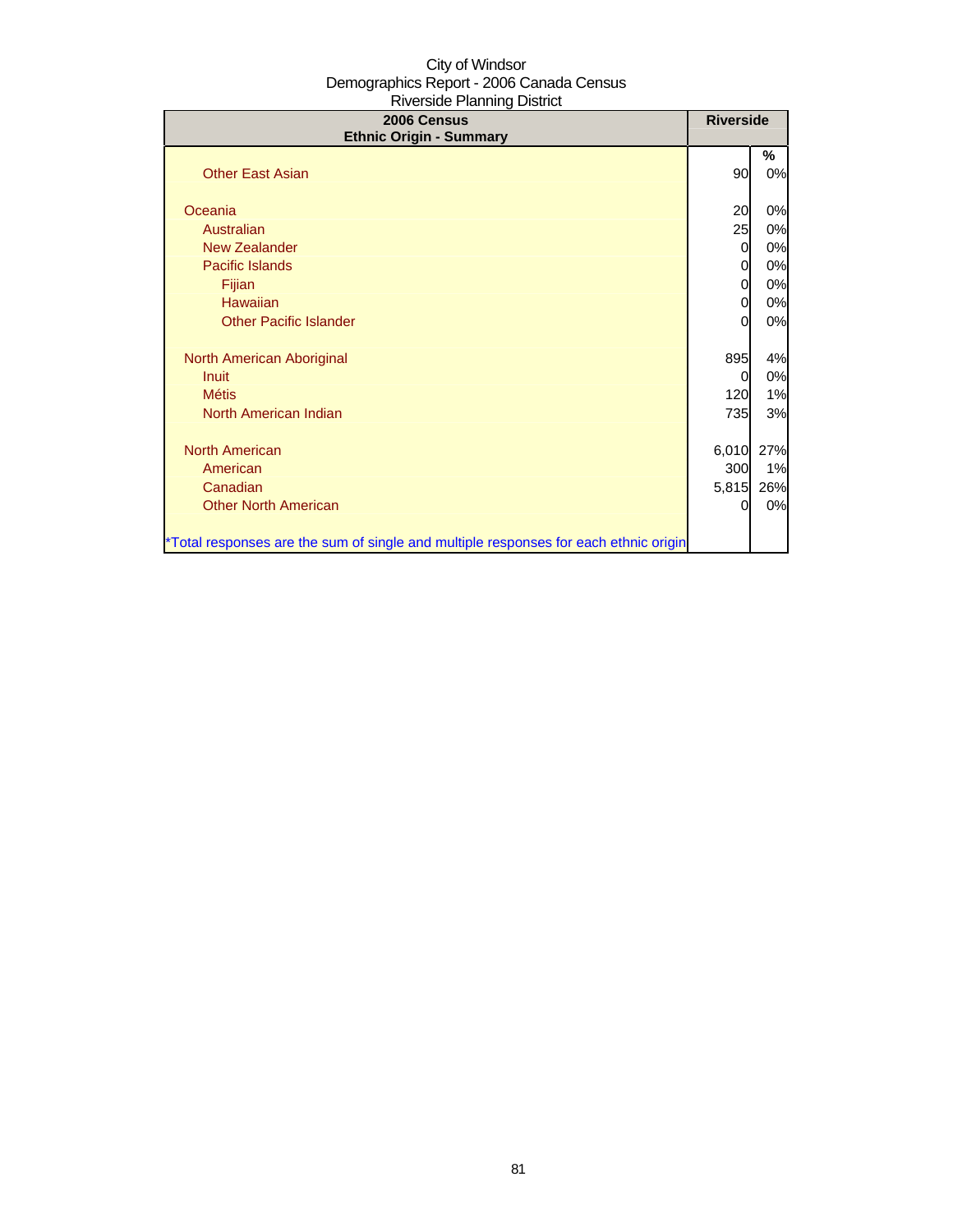# 2006 Census Ethnic Origin - European

| 2006 Census<br><b>Ethnic Origin - European</b> | <b>Riverside</b>            |            |
|------------------------------------------------|-----------------------------|------------|
| <b>Total Population by Ethnic Origin*</b>      | 22,135                      | %          |
|                                                |                             |            |
| <b>British Isles</b>                           | 10,445                      |            |
| Cornish                                        | $\overline{0}$              | 0%         |
| <b>English</b><br><b>Irish</b>                 | 6,160<br>3,925              | 59%<br>38% |
| <b>Manx</b>                                    | 10                          | 0%         |
| <b>Scottish</b>                                | 4,070                       | 39%        |
| Welsh                                          | 335                         | 3%         |
| British Isles, n.i.e.                          | 165                         | 2%         |
| <b>French</b>                                  | 6,210                       |            |
| Acadian                                        | 10                          | 0%         |
| French                                         | 6,200 100%                  |            |
| <b>Western European</b>                        | 3,240                       |            |
| Austrian                                       | 150                         | 5%         |
| <b>Belgian</b>                                 | 110                         | 3%         |
| Dutch (Netherlands)                            |                             | 765 24%    |
| Flemish                                        | 30                          | 1%         |
| Frisian                                        | 0l                          | 0%         |
| German<br>Luxembourger                         | 2,305 71%<br>$\overline{0}$ | 0%         |
| <b>Swiss</b>                                   | 70                          | 2%         |
| <b>Northern European</b>                       | 290                         |            |
| <b>Finnish</b>                                 | 110                         | 38%        |
| Scandinavian                                   | 220                         | 76%        |
| <b>Danish</b>                                  | 55                          | 19%        |
| Icelandic                                      | 30                          | 10%        |
| Norwegian                                      | 90                          | 31%        |
| Swedish                                        | 50                          | 17%        |
| Scandinavian, n.i.e.                           | $\Omega$                    | 0%         |
| <b>Eastern European</b>                        | 3,095                       |            |
| <b>Baltic</b>                                  | 35                          | 1%         |
| Estonian                                       | $\overline{0}$              | 0%         |
| Latvian                                        | 20                          | 1%         |
| Lithuanian                                     | 10                          | 0%         |
| <b>Byelorussian</b><br><b>Czech and Slovak</b> | $\overline{0}$<br>275       | 0%<br>9%   |
| <b>Czech</b>                                   | 105                         | 3%         |
| Czechoslovakian                                | <sub>0</sub>                | 0%         |
| <b>Slovak</b>                                  | 190                         | 6%         |
| Hungarian (Magyar)                             |                             | 655 21%    |
| <b>Polish</b>                                  | 930                         | 30%        |
| Romanian                                       | 430                         | 14%        |
| <b>Russian</b>                                 | 245                         | 8%         |
| <b>Ukrainian</b>                               |                             | 735 24%    |
| <b>Southern European</b>                       | 3,610                       |            |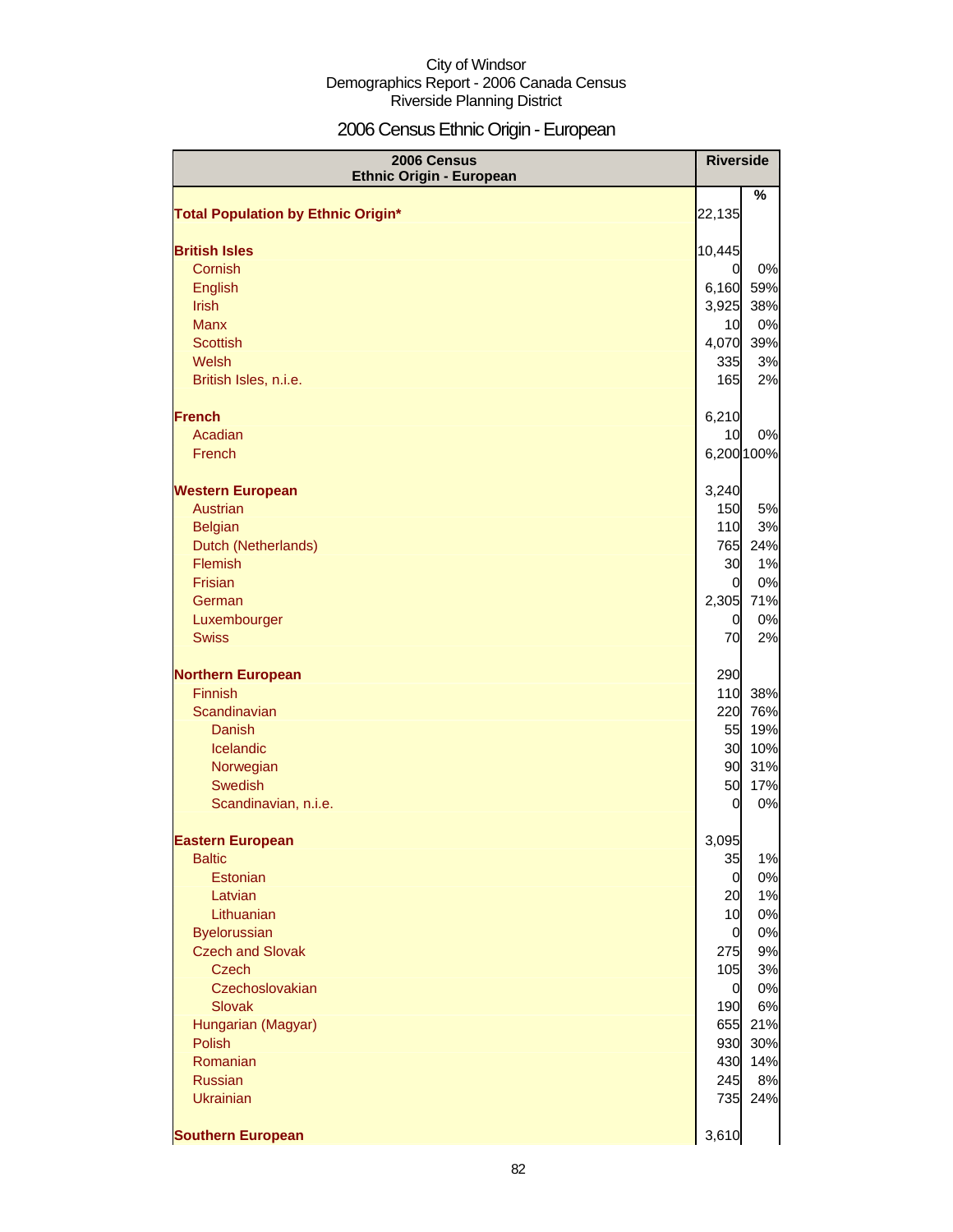| 2006 Census<br><b>Ethnic Origin - European</b>                                       | <b>Riverside</b> |     |
|--------------------------------------------------------------------------------------|------------------|-----|
|                                                                                      |                  | %   |
| Albanian                                                                             | 75               | 2%  |
| <b>Bosnian</b>                                                                       | 10               | 0%  |
| <b>Bulgarian</b>                                                                     | 65               | 2%  |
| Croatian                                                                             | 240              | 7%  |
| Cypriot                                                                              | 0                | 0%  |
| <b>Greek</b>                                                                         | 250              | 7%  |
| Italian                                                                              | 1,820            | 50% |
| Kosovar                                                                              | <sub>0</sub>     | 0%  |
| Macedonian                                                                           | 175              | 5%  |
| <b>Maltese</b>                                                                       | 185              | 5%  |
| Montenegrin                                                                          | $\overline{0}$   | 0%  |
| Portuguese                                                                           | 180              | 5%  |
| Serbian                                                                              | 340              | 9%  |
| <b>Sicilian</b>                                                                      | $\overline{0}$   | 0%  |
| Slovenian                                                                            | 65               | 2%  |
| Spanish                                                                              | 190              | 5%  |
| Yugoslav, n.i.e.                                                                     | 220              | 6%  |
| <b>Other European</b>                                                                | 180              |     |
| <b>Basque</b>                                                                        | $\overline{0}$   | 0%  |
| Gypsy (Roma)                                                                         | $\Omega$         | 0%  |
| <b>Jewish</b>                                                                        | 95               | 53% |
| Slav (European)                                                                      | 20               | 11% |
| European, n.i.e.                                                                     | 40               | 22% |
| *Total responses are the sum of single and multiple responses for each ethnic origin |                  |     |
| n.i.e.: not included elsewhere                                                       |                  |     |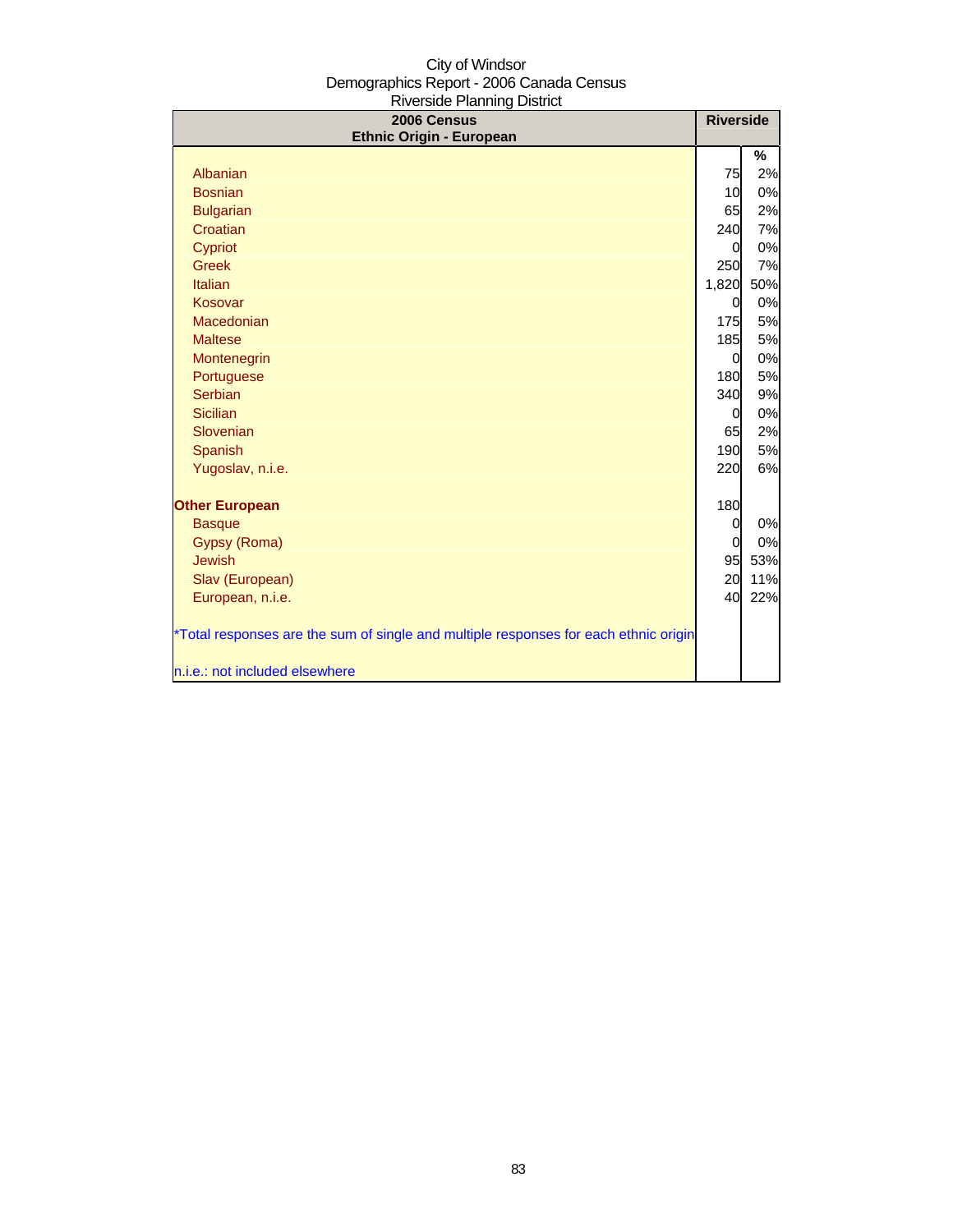# 2006 Census Ethnic Origin - Asian, Oceanic

| 2006 Census<br>Ethnic Origin - Asian, Oceanic |                | <b>Riverside</b> |
|-----------------------------------------------|----------------|------------------|
| <b>Total Population by Ethnic Origin*</b>     | 22,135         | %                |
| <b>West Asian</b>                             | 135            |                  |
| Afghan                                        | $\overline{0}$ | 0%               |
| Armenian                                      | 25             | 19%              |
| Assyrian                                      | 15             | 11%              |
| Azerbaijani                                   | $\overline{0}$ | 0%               |
| Georgian                                      | $\overline{0}$ | 0%               |
| Iranian                                       | 30             | 22%              |
|                                               |                |                  |
| <b>Israeli</b>                                | 10             | 7%               |
| <b>Kurd</b>                                   | $\overline{0}$ | 0%               |
| Pashtun                                       | $\overline{0}$ | 0%               |
| <b>Tatar</b>                                  | $\overline{0}$ | 0%               |
| <b>Turk</b>                                   | 70             | 52%              |
| West Asian, n.i.e.                            | 10             | 7%               |
| <b>South Asian</b>                            | 340            |                  |
| Bangladeshi                                   | $\overline{0}$ | 0%               |
| Bengali                                       | $\Omega$       | 0%               |
| East Indian                                   | 260            | 76%              |
| Goan                                          | $\overline{0}$ | 0%               |
| Gujarati                                      | $\overline{0}$ | 0%               |
| Kashmiri                                      | $\overline{0}$ | 0%               |
| Nepali                                        | $\overline{0}$ | 0%               |
| Pakistani                                     | 40             | 12%              |
| Punjabi                                       | 70             | 21%              |
| <b>Sinhalese</b>                              | $\overline{0}$ | 0%               |
| Sri Lankan                                    | 25             | 7%               |
| Tamil                                         | 10             | 3%               |
| South Asian, n.i.e.                           | 0              | 0%               |
| <b>East and Southeast Asian</b>               | 610            |                  |
| <b>Burmese</b>                                | $\overline{0}$ | 0%               |
| Cambodian                                     | 10             | 2%               |
| <b>Chinese</b>                                | 375            | 61%              |
| Filipino                                      | 205            | 34%              |
| Hmong                                         | $\overline{0}$ | 0%               |
| Indonesian                                    | $\overline{O}$ | 0%               |
| Japanese                                      | $\overline{0}$ | 0%               |
| <b>Khmer</b>                                  | $\overline{0}$ | 0%               |
| Korean                                        | 15             | 2%               |
| Laotian                                       | 70             | 11%              |
| Malaysian                                     | $\overline{0}$ | 0%               |
| Mongolian                                     | 10             | 2%               |
| Singaporean                                   | $\overline{0}$ | 0%               |
| <b>Taiwanese</b>                              | $\overline{0}$ | 0%               |
| Thai                                          | $\overline{0}$ | 0%               |
| Tibetan                                       | $\overline{0}$ | 0%               |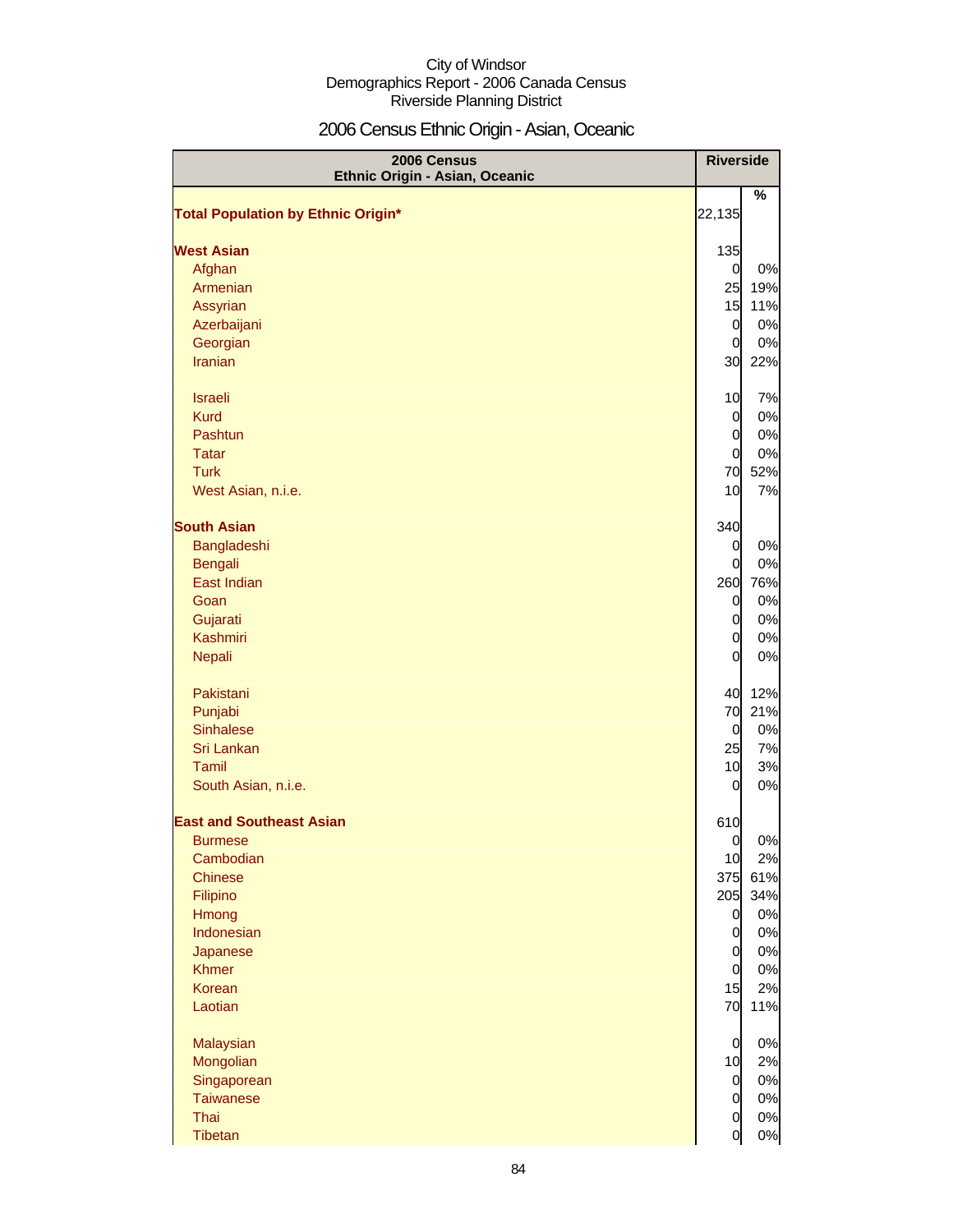| 2006 Census<br>Ethnic Origin - Asian, Oceanic                                                                                                                                                                                                                                                                                             | <b>Riverside</b>                            |                                                                               |
|-------------------------------------------------------------------------------------------------------------------------------------------------------------------------------------------------------------------------------------------------------------------------------------------------------------------------------------------|---------------------------------------------|-------------------------------------------------------------------------------|
| Vietnamese<br>East or Southeast Asian, n.i.e.<br>Asian, n.o.s.<br><b>Oceania</b><br>Australian<br><b>New Zealander</b><br><b>Pacific Islands</b><br>Fijian<br><b>Hawaiian</b><br><b>Maori</b><br>Polynesian<br>Samoan<br>Pacific Islander, n.i.e.<br>*Total responses are the sum of single and multiple responses for each ethnic origin | 50<br>Ω<br>20<br>0<br>0<br>0<br>0<br>0<br>0 | %<br>8%<br>0%<br>0%<br>25125%<br>0%<br>0%<br>0%<br>0%<br>0%<br>0%<br>0%<br>0% |
| n.i.e.: not included elsewhere<br>n.o.s: not otherwise specfied                                                                                                                                                                                                                                                                           |                                             |                                                                               |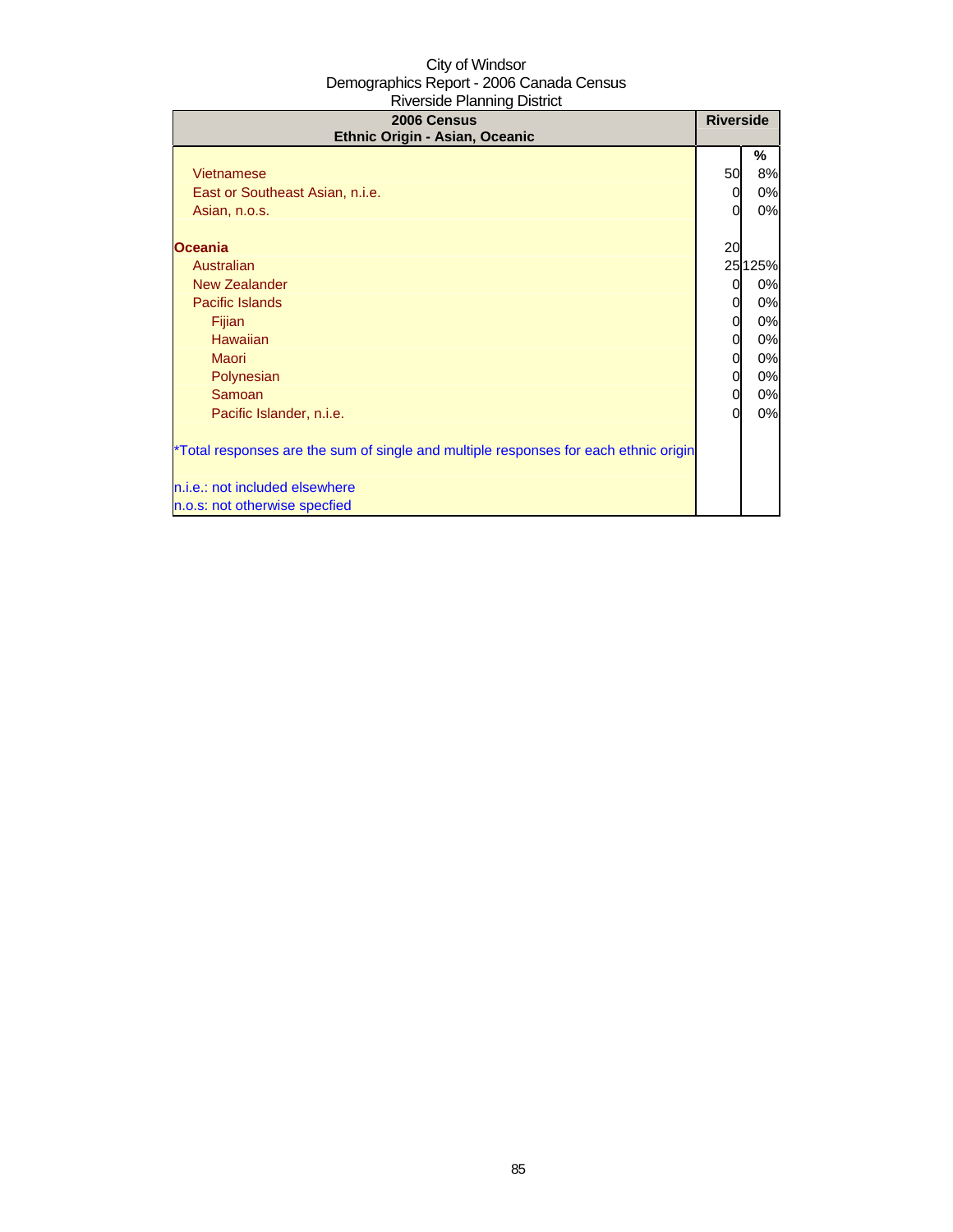# 2006 Census Ethnic Origin - Arab

| 2006 Census<br><b>Ethnic Origin - Arab</b>                                           | <b>Riverside</b> |         |
|--------------------------------------------------------------------------------------|------------------|---------|
|                                                                                      |                  | %       |
| <b>Total Population by Ethnic Origin*</b>                                            | 22,135           |         |
| <b>Arab</b>                                                                          | 600              |         |
| Egyptian                                                                             | $\Omega$         | 0%      |
| Iraqi                                                                                |                  | 130 22% |
| <b>Jordanian</b>                                                                     | <sub>0</sub>     | 0%      |
| Kuwaiti                                                                              | $\mathbf{0}$     | 0%      |
| Lebanese                                                                             |                  | 37062%  |
| Libyan                                                                               | 0                | 0%      |
| Maghrebi                                                                             | $\overline{0}$   | 0%      |
| Algerian                                                                             | $\mathbf{0}$     | 0%      |
| <b>Berber</b>                                                                        | $\overline{0}$   | 0%      |
| Moroccan                                                                             | $\overline{0}$   | 0%      |
| Tunisian                                                                             | $\overline{0}$   | 0%      |
| Maghrebi, n.i.e.                                                                     | $\overline{0}$   | 0%      |
| Palestinian                                                                          | 45               | 8%      |
| Saudi Arabian                                                                        | $\overline{0}$   | 0%      |
| <b>Syrian</b>                                                                        | 40               | 7%      |
| Yemeni                                                                               | $\Omega$         | 0%      |
| Arab, n.i.e.                                                                         |                  | 115 19% |
| *Total responses are the sum of single and multiple responses for each ethnic origin |                  |         |
| n.i.e.: not included elsewhere                                                       |                  |         |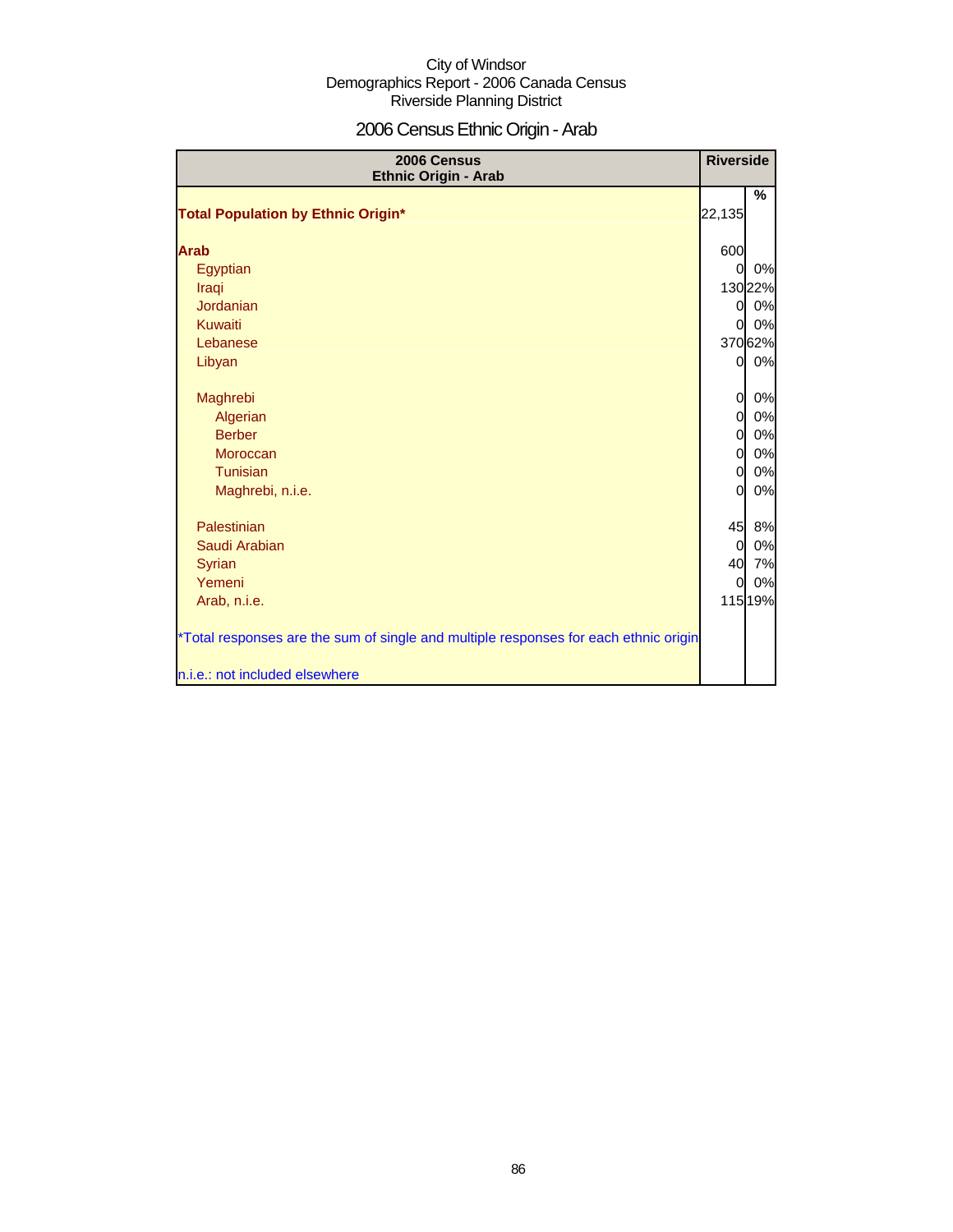# 2006 Census Ethnic Origin - African

| 2006 Census<br><b>Ethnic Origin - African</b> |                                  | <b>Riverside</b> |
|-----------------------------------------------|----------------------------------|------------------|
|                                               |                                  | $\%$             |
| <b>Total Population by Ethnic Origin*</b>     | 22,135                           |                  |
|                                               |                                  |                  |
| <b>African</b><br>Afrikaner                   | 295                              | 0%               |
| Akan                                          | $\overline{0}$<br>$\overline{0}$ | 0%               |
| Amhara                                        | $\overline{0}$                   | 0%               |
| Angolan                                       | $\overline{0}$                   | 0%               |
| Ashanti                                       | $\overline{0}$                   | 0%               |
| <b>Bantu</b>                                  | $\overline{0}$                   | 0%               |
| <b>Black</b>                                  |                                  | 6522%            |
| <b>Burundian</b>                              | $\overline{0}$                   | 0%               |
| Cameroonian                                   | $\overline{0}$                   | 0%               |
| Chadian                                       | $\overline{0}$                   | 0%               |
|                                               |                                  |                  |
| Congolese (Zairian)                           | $\overline{0}$                   | 0%               |
| Congolese, n.o.s.                             | $\overline{0}$                   | 0%               |
| <b>Dinka</b>                                  | $\overline{0}$                   | 0%               |
| <b>East African</b>                           | $\overline{0}$                   | 0%               |
| Eritrean                                      | $\overline{0}$                   | 0%               |
| Ethiopian                                     | $\overline{0}$                   | 0%               |
| Gabonese                                      | $\overline{0}$                   | 0%               |
| Gambian                                       | $\overline{0}$                   | 0%               |
| Ghanaian                                      | $\overline{0}$                   | 0%               |
| Guinean, n.o.s.                               | $\overline{0}$                   | 0%               |
|                                               |                                  |                  |
| Harari                                        | 0                                | 0%               |
| Ibo                                           | 10                               | 3%               |
| <b>Ivorian</b>                                | $\overline{0}$                   | 0%               |
| Kenyan                                        | $\overline{0}$                   | 0%               |
| <b>Malagasy</b>                               | $\overline{0}$                   | 0%               |
| <b>Malian</b>                                 | $\overline{0}$                   | 0%               |
| <b>Mauritian</b>                              | 25                               | 8%               |
| Nigerian                                      |                                  | 45 15%           |
| Oromo                                         | 0                                | 0%               |
| Peulh                                         | 0                                | 0%               |
|                                               |                                  |                  |
| Rwandan                                       | $\overline{0}$                   | 0%               |
| Senegalese                                    | $\overline{O}$                   | 0%               |
| <b>Seychellois</b>                            | $\overline{0}$                   | 0%               |
| Sierra Leonean                                | $\overline{0}$                   | 0%               |
| Somali                                        | 15                               | 5%               |
| South African                                 | $\mathbf{0}$                     | 0%               |
| <b>Sudanese</b>                               | $\overline{0}$                   | 0%               |
| Tanzanian                                     | $\overline{0}$                   | 0%               |
| Tigrian                                       | $\overline{0}$                   | 0%               |
| <b>Togolese</b>                               | $\overline{0}$                   | 0%               |
| Ugandan                                       | $\overline{0}$                   | 0%               |
| Yoruba                                        | $\mathbf 0$                      | 0%               |
| Zambian                                       | $\overline{0}$                   | 0%               |
| Zimbabwean                                    | 0                                | 0%               |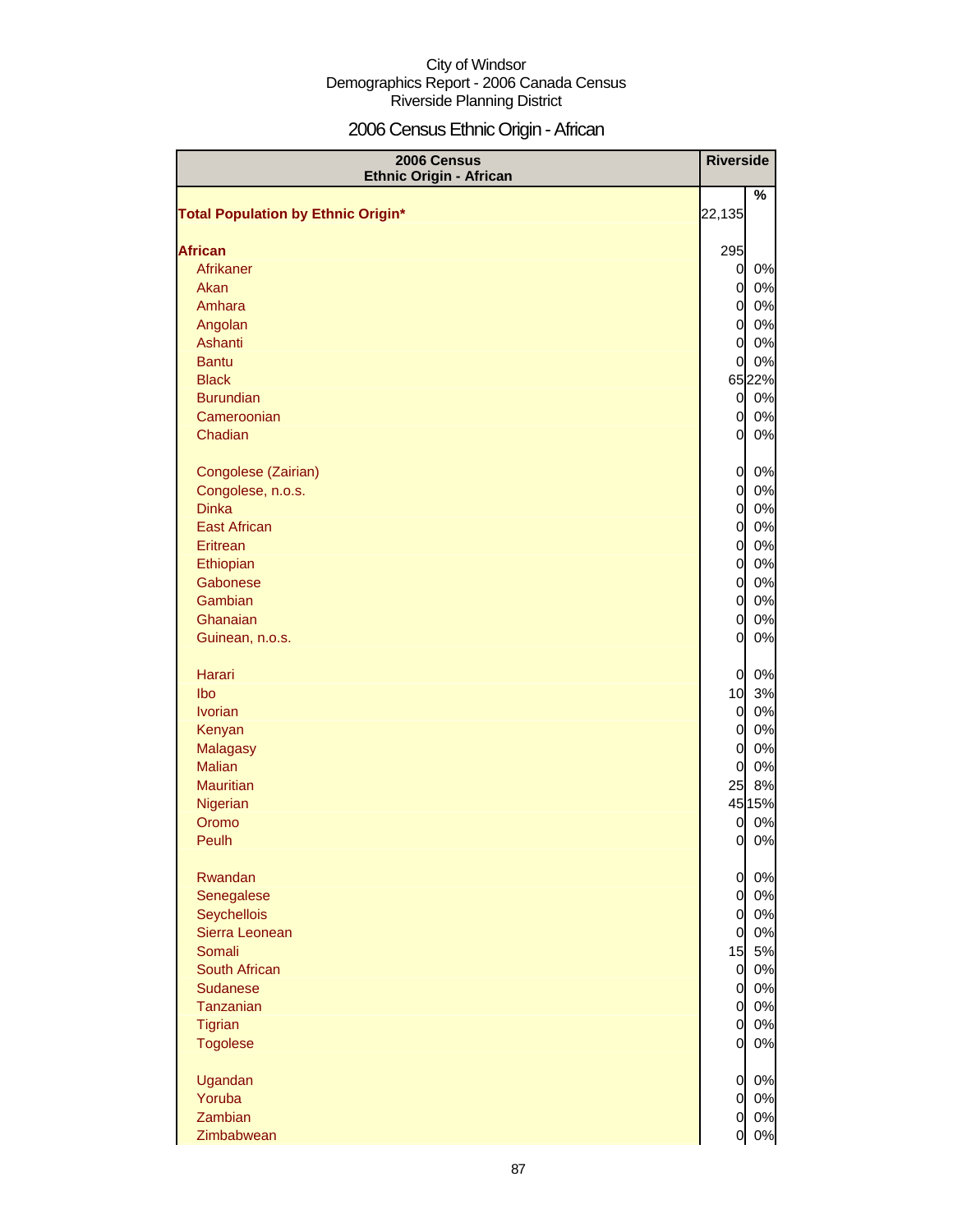| 2006 Census<br><b>Ethnic Origin - African</b>                                        | <b>Riverside</b> |        |
|--------------------------------------------------------------------------------------|------------------|--------|
|                                                                                      |                  | %      |
| Zulu                                                                                 |                  | 0%l    |
| African, n.i.e.                                                                      |                  | 12041% |
| *Total responses are the sum of single and multiple responses for each ethnic origin |                  |        |
| n.i.e.: not included elsewhere                                                       |                  |        |
| n.o.s: not otherwise specfied                                                        |                  |        |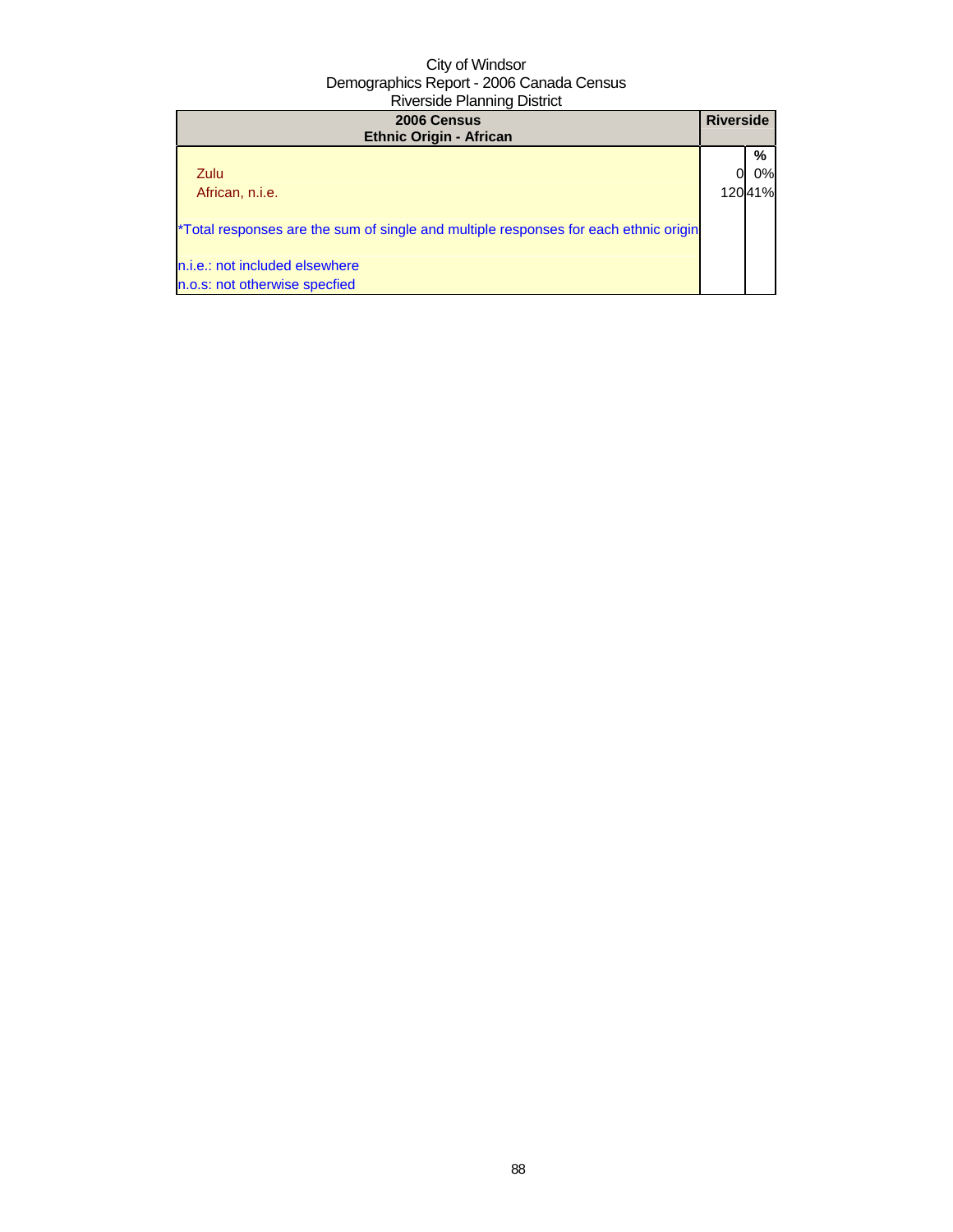# 2006 Census Ethnic Origin - Americas

| 2006 Census<br><b>Ethnic Origin - Americas</b> |                | <b>Riverside</b> |
|------------------------------------------------|----------------|------------------|
|                                                |                | %                |
| <b>Total Population by Ethnic Origin*</b>      | 22,135         |                  |
| <b>Latin, Central and South American</b>       | 250            |                  |
| Aboriginal from Central/South America          | 0              | 0%               |
| Argentinian                                    |                | 4518%            |
| <b>Belizean</b>                                | 10             | 4%               |
| <b>Bolivian</b>                                | $\overline{0}$ | 0%               |
| <b>Brazilian</b>                               | $\overline{0}$ | 0%               |
| Chilean                                        | 0              | 0%               |
| Colombian                                      |                | 10542%           |
| <b>Costa Rican</b>                             | $\overline{O}$ | 0%               |
| Ecuadorian                                     | $\overline{0}$ | 0%               |
| Guatemalan                                     | 0              | 0%               |
|                                                |                |                  |
| Hispanic                                       | 0              | 0%               |
| Honduran                                       | $\overline{0}$ | 0%               |
| Maya                                           | 0              | 0%               |
| <b>Mexican</b>                                 |                | 35 14%           |
| Nicaraguan                                     | 10             | 4%               |
| Panamanian                                     | $\overline{0}$ | 0%               |
| Paraguayan<br>Peruvian                         | $\overline{0}$ | 0%<br>0%         |
| Salvadorean                                    | 0              | 2510%            |
| Uruguayan                                      | $\overline{0}$ | 0%               |
|                                                |                |                  |
| Venezuelan                                     | 0              | 0%               |
| Latin, Central or South American, n.i.e.       | 0              | 0%               |
|                                                |                |                  |
| <b>Caribbean</b>                               | 140            |                  |
| Antiguan                                       | 0              | 0%               |
| <b>Bahamian</b>                                | 0              | 0%               |
| <b>Barbadian</b>                               |                | 2014%            |
| <b>Bermudan</b>                                | 10             | 7%               |
| Carib                                          | 0              | 0%               |
| Cuban                                          | 10             | 7%               |
| Dominican, n.o.s.                              | $\overline{0}$ | 0%               |
| Grenadian                                      | $\overline{0}$ | 0%               |
| Guyanese                                       | $\overline{0}$ | 0%               |
| <b>Haitian</b>                                 | 10             | 7%               |
| Jamaican                                       |                |                  |
| Kittitian/Nevisian                             | $\overline{0}$ | 7050%<br>0%      |
| <b>Martinican</b>                              | $\overline{0}$ | 0%               |
| Montserratan                                   | $\overline{0}$ | 0%               |
| <b>Puerto Rican</b>                            | $\overline{0}$ | 0%               |
| St. Lucian                                     | $\overline{0}$ | 0%               |
| Trinidadian/Tobagonian                         | 10             | 7%               |
| Vincentian/Grenadinian                         | 0              | 0%               |
| West Indian                                    |                | 3525%            |
| Caribbean, n.i.e.                              | $\overline{0}$ | 0%               |
|                                                |                |                  |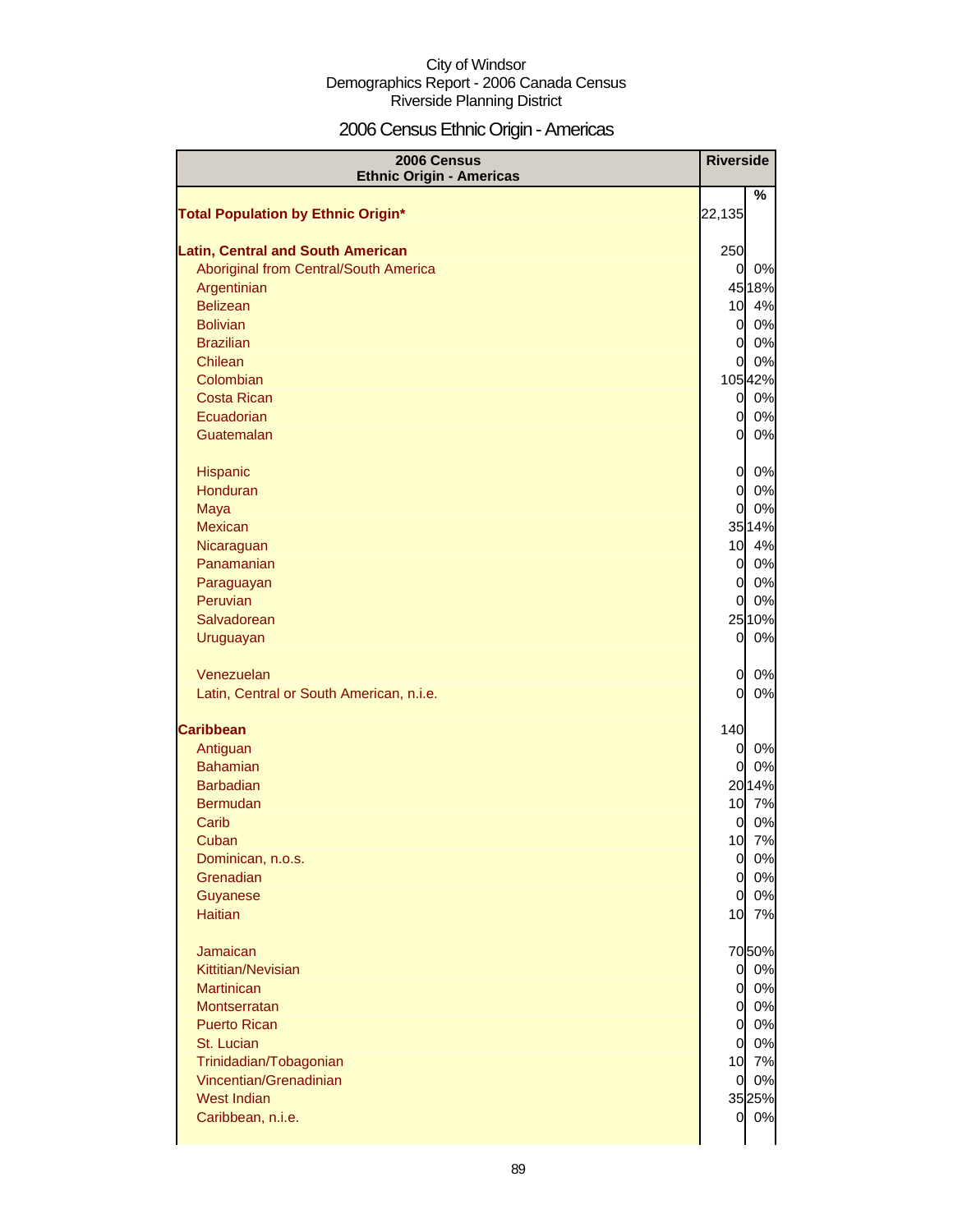| 2006 Census<br><b>Ethnic Origin - Americas</b>                                       | <b>Riverside</b> |         |
|--------------------------------------------------------------------------------------|------------------|---------|
|                                                                                      |                  | %       |
| <b>North American</b>                                                                | 6,010            |         |
| American                                                                             | 300              | 5%      |
| Canadian                                                                             | 5,81597%         |         |
| Newfoundlander                                                                       | 0                | 0%      |
| <b>Nova Scotian</b>                                                                  | 0                | 0%      |
| Ontarian                                                                             | 0                | 0%      |
| Québécois                                                                            | 0                | 0%      |
| Other provincial or regional groups                                                  | $\Omega$         | 0%      |
| <b>North American Aboriginal</b>                                                     | 895              |         |
| Inuit                                                                                | 0                | 0%      |
| <b>Métis</b>                                                                         |                  | 120 13% |
| North American Indian                                                                |                  | 73582%  |
| *Total responses are the sum of single and multiple responses for each ethnic origin |                  |         |
| n.i.e.: not included elsewhere                                                       |                  |         |
| n.o.s: not otherwise specfied                                                        |                  |         |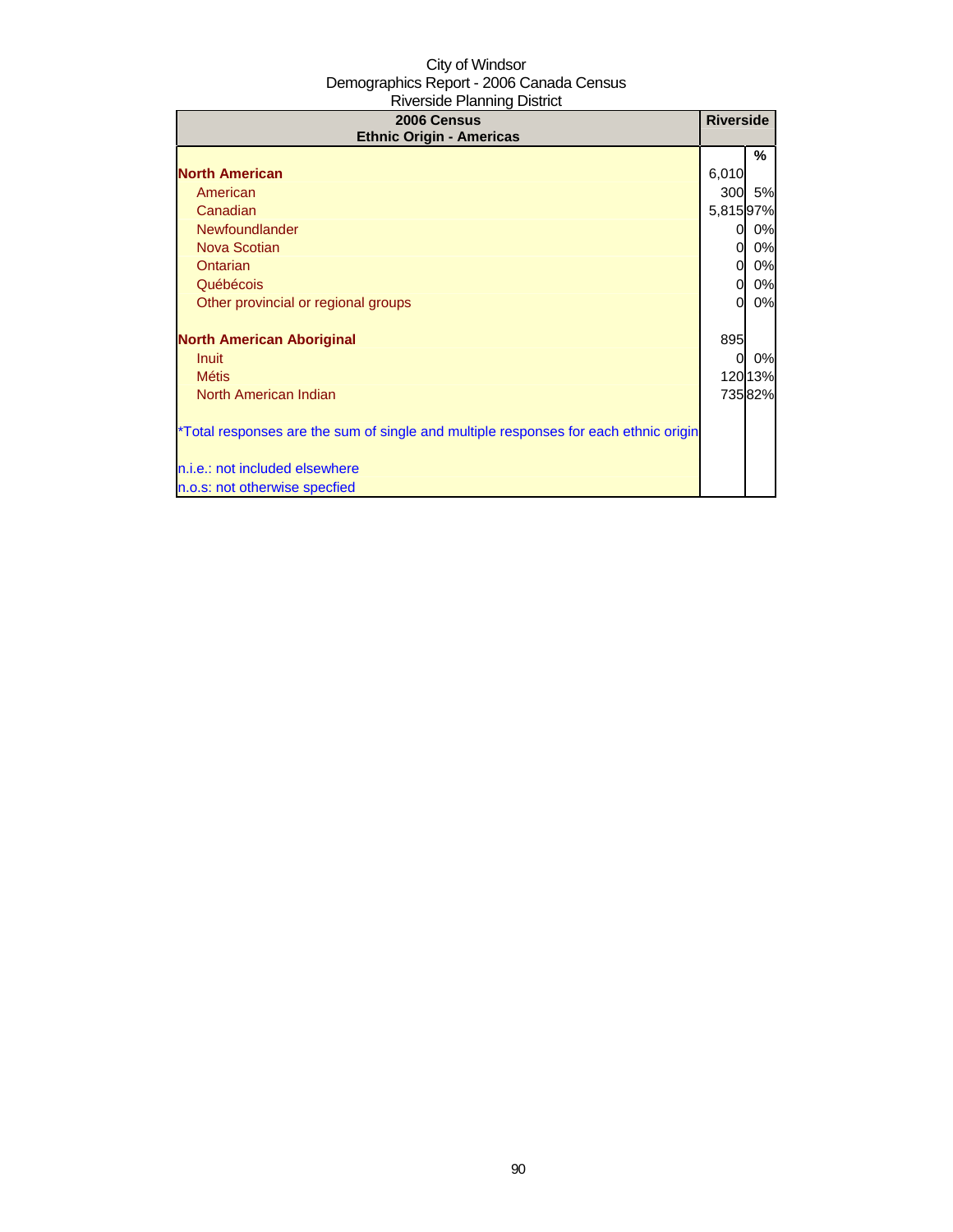### 2006 Census Visible Minorities

| <b>Riverside</b><br>2006 Census<br><b>Visible Minorities</b> |                                                                   |    |
|--------------------------------------------------------------|-------------------------------------------------------------------|----|
| <b>Total Population by Visible Minority Groups</b>           | 22,160                                                            | %  |
| <b>Visible minorities</b>                                    | 2,015                                                             | 9% |
| Top 3 visible minorities                                     | Black <sub>24%</sub><br>South Asian 18%<br>Chinese <sup>17%</sup> |    |
| <b>Chinese</b>                                               | 335                                                               | 2% |
| South Asian                                                  | 350                                                               | 2% |
| <b>Black</b>                                                 | 470                                                               | 2% |
| Filipino                                                     | 180                                                               | 1% |
| <b>Latin American</b>                                        | 265                                                               | 1% |
| <b>Southeast Asian</b>                                       | 90                                                                | 0% |
| Arab                                                         | 200                                                               | 1% |
| <b>West Asian</b>                                            | 25                                                                | 0% |
| Korean                                                       | 15                                                                | 0% |
| Japanese                                                     | 0                                                                 | 0% |
| Visible minority, n.i.e.                                     | 30                                                                | 0% |
| Multiple visible minority                                    | 25                                                                | 0% |
| Not a visible minority (includes white and aboriginal)       | 20,11091%                                                         |    |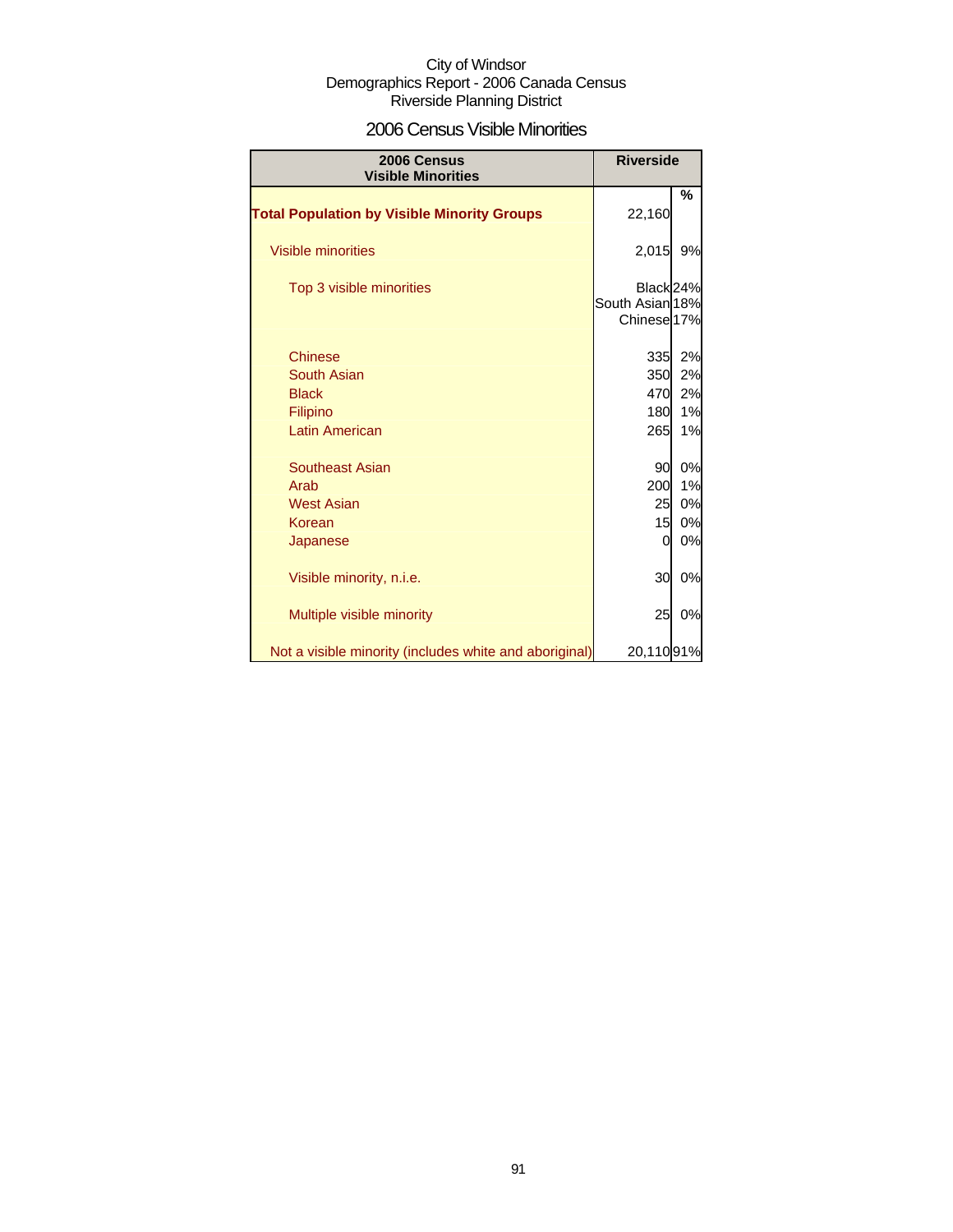# 2006 Census 2005 Employment Income by Sex and Work Activity

| 2006 Census<br>2005 Employment Income by Sex and Work Activity                                              | <b>Riverside</b> |
|-------------------------------------------------------------------------------------------------------------|------------------|
|                                                                                                             | %                |
| Total Population 15 years and over with employment income                                                   | 12,630           |
| Average employment income                                                                                   | \$38,032         |
| Worked full year, full time                                                                                 | 6,800 54%        |
| Average employment income                                                                                   | \$53,742         |
| Worked part year or part time                                                                               | 4,690 37%        |
| Average employment income                                                                                   | \$22,912         |
| Males 15 years and over with employment income                                                              | 6,575            |
| Average employment income                                                                                   | \$44,728         |
| Worked full year, full time                                                                                 | 3,775 57%        |
| Average employment income                                                                                   | \$60,745         |
| Worked part year or part time                                                                               | 2,130 32%        |
| Average employment income                                                                                   | \$28,436         |
| Females 15 years and over with employment income                                                            | 6,025            |
| Average employment income                                                                                   | \$30,665         |
| Worked full year, full time                                                                                 | 2,980 49%        |
| Average employment income                                                                                   | \$44,767         |
| Worked part year or part time                                                                               | 2,525 42%        |
| Average employment income                                                                                   | \$18,190         |
| Note that the sum of "worked full year, full time" and "worked part year or part time" counts may not equal |                  |
| "persons with employment income". This is due to persons reporting employment income from a previous year.  |                  |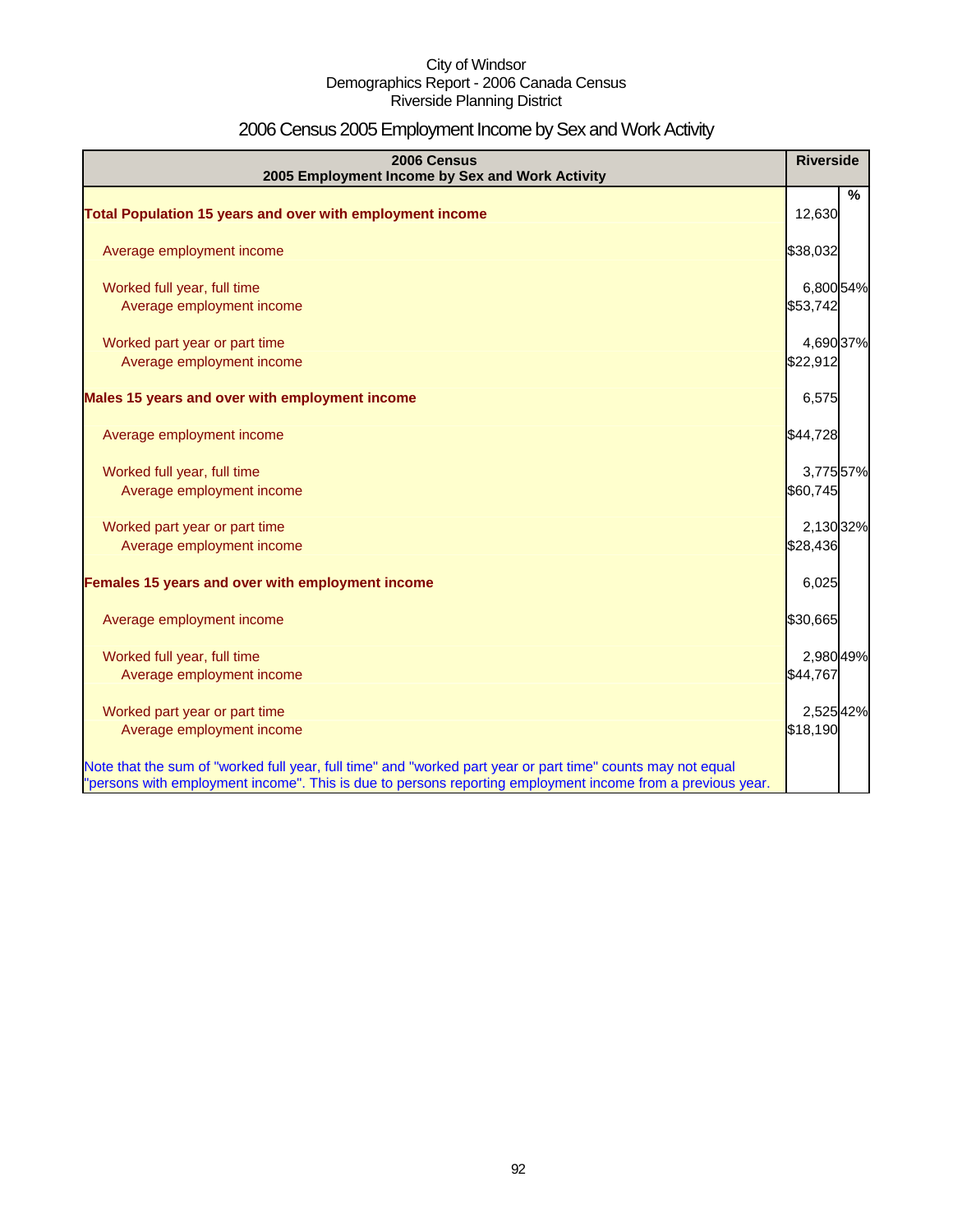| 2006 Census<br>2005 Individual Income by Sex Comparison |                   | <b>Riverside</b> |              |               |                |         |
|---------------------------------------------------------|-------------------|------------------|--------------|---------------|----------------|---------|
|                                                         | <b>Total</b>      | $\frac{9}{6}$    | <b>Males</b> | $\frac{9}{6}$ | <b>Females</b> | $\%$    |
|                                                         | <b>Population</b> |                  |              |               |                |         |
| <b>Population 15 years and over</b>                     | 18,760            |                  | 8,855        |               | 9,900          |         |
| Without income                                          |                   | 775 4%           | 350          | 4%            | 450            | 5%      |
| With income                                             | 17,97596%         |                  | 8,52596%     |               | 9,45095%       |         |
|                                                         |                   |                  |              |               |                |         |
| Population 15 years and over by Income                  | 17,975            |                  | 8,525        |               | 9,450          |         |
| <b>Under \$1,000</b>                                    | 650               | 4%               | 365          | 4%            | 240            | 3%      |
| $$1,000 - $2,999$                                       | 520               | 3%               | 150          | 2%            | 340            | 4%      |
| $$3,000 - $4,999$                                       | 420               | 2%               | 160          | 2%            | 270            | 3%      |
| $$5,000 - $6,999$                                       | 490               | 3%               | 195          | 2%            | 320            | 3%      |
| $$7,000 - $9,999$                                       | 885               | 5%               | 270          | 3%            | 615            | 7%      |
| $$10,000 - $11,999$                                     | 590               | 3%               | 185          | 2%            | 390            | 4%      |
| \$12,000 - \$14,999                                     | 850               | 5%               | 180          | 2%            | 690            | 7%      |
| \$15,000 - \$19,999                                     | 1,550             | 9%               | 510          | 6%            | 1,005 11%      |         |
| \$20,000 - \$24,999                                     | 1,310             | 7%               | 400          | 5%            | 895            | 9%      |
| \$25,000 - \$29,999                                     | 1,405             | 8%               | 535          | 6%            | 825            | 9%      |
| \$30,000 - \$34,999                                     | 1,285             | 7%               | 620          | 7%            | 655            | 7%      |
| \$35,000 - \$39,999                                     | 1,195             | 7%               | 555          | 7%            | 625            | 7%      |
| \$40,000 - \$44,999                                     | 1,045             | 6%               | 515          | 6%            | 455            | 5%      |
| \$45,000 - \$49,999                                     | 810               | 5%               | 400          | 5%            | 385            | 4%      |
| \$50,000 - \$59,999                                     | 1,210 7%          |                  |              | 675 8%        | 490            | 5%      |
| \$60,000 and over                                       | 3,400 19%         |                  | 2,410 28%    |               |                | 970 10% |
| Dominant Income Range                                   | Over \$60K        |                  | Over \$60K   |               | \$15K - \$20K  |         |
| Median Income                                           | \$30,535          |                  | \$39,437     |               | \$23,994       |         |
| Average Income                                          | \$37,596          |                  | \$45,852     |               | \$30,101       |         |

# 2006 Census 2005 Individual Income by Sex Comparison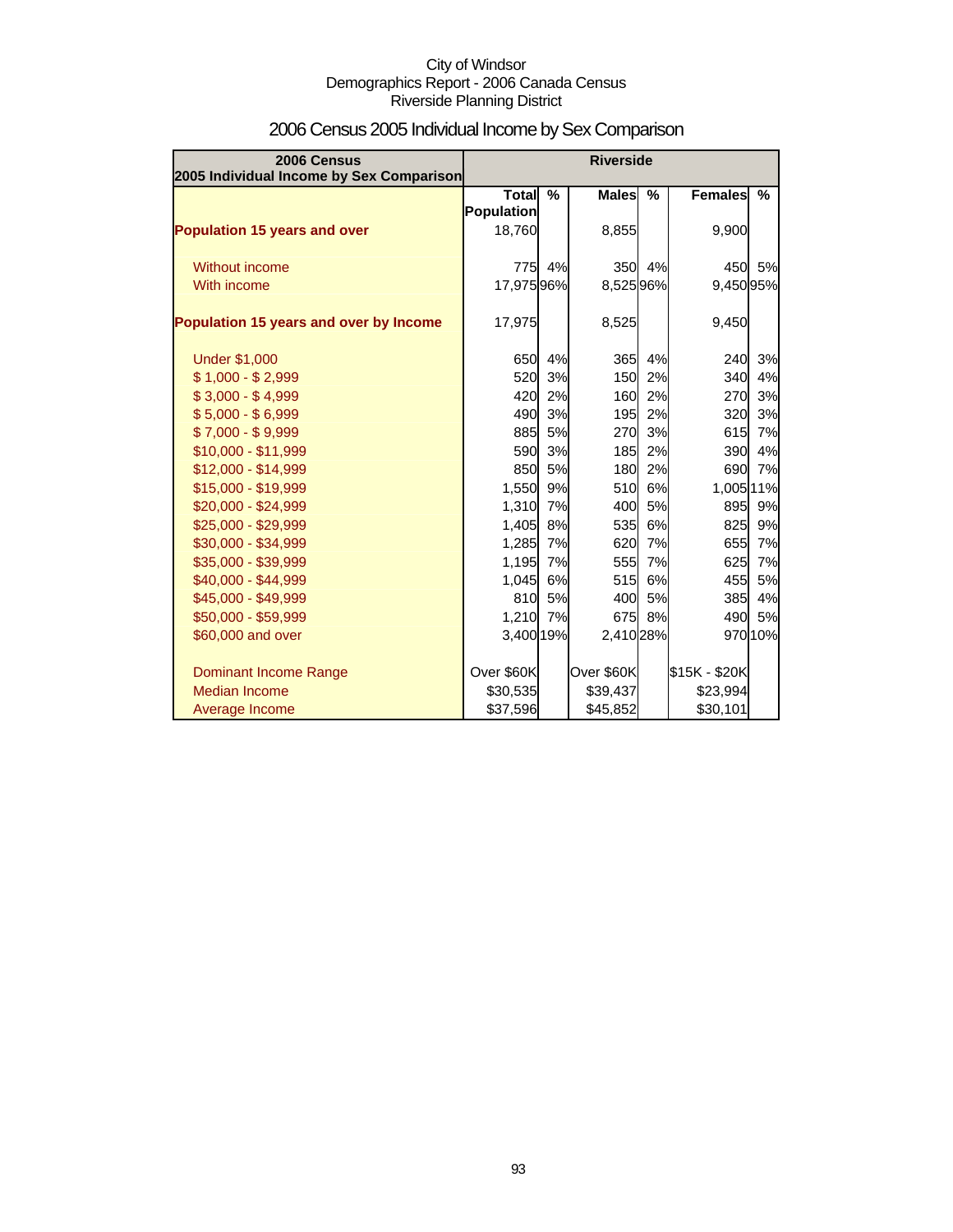# 2006 Census 2005 Individual Income by Sex

| %<br><b>Population 15 years and over</b><br>18,760<br>4%<br><b>Without income</b><br>775<br>With income<br>17,97596%<br>Population 15 years and over by Income<br>17,975<br>4%<br><b>Under \$1,000</b><br>650<br>$$1,000 - $2,999$<br>3%<br>520<br>$$3,000 - $4,999$<br>2%<br>420<br>$$5,000 - $6,999$<br>3%<br>490<br>$$7,000 - $9,999$<br>885<br>5%<br>\$10,000 - \$11,999<br>3%<br>590<br>\$12,000 - \$14,999<br>5%<br>850<br>\$15,000 - \$19,999<br>9%<br>1,550<br>\$20,000 - \$24,999<br>1,310<br>7%<br>\$25,000 - \$29,999<br>8%<br>1,405<br>\$30,000 - \$34,999<br>1,285<br>7%<br>\$35,000 - \$39,999<br>1,195<br>7%<br>\$40,000 - \$44,999<br>1,045<br>6%<br>\$45,000 - \$49,999<br>810<br>5%<br>\$50,000 - \$59,999<br>1,210<br>7%<br>\$60,000 and over<br>3,400 19%<br>Over \$60K<br>Dominant income range<br>Average income<br>\$37,596<br><b>Median income</b><br>\$30,535<br><b>Males 15 years and over</b><br>8,855<br>4%<br>Without income<br>350<br>With income<br>8,52596%<br>Males 15 years and over by Income<br>8,525<br>4%<br><b>Under \$1,000</b><br>365<br>$$1,000 - $2,999$<br>2%<br>150<br>$$3,000 - $4,999$<br>2%<br>160<br>$$5,000 - $6,999$<br>2%<br>195<br>$$7,000 - $9,999$<br>3%<br>270<br>\$10,000 - \$11,999<br>2%<br>185<br>\$12,000 - \$14,999<br>180<br>2%<br>\$15,000 - \$19,999<br>6%<br>510<br>\$20,000 - \$24,999<br>5%<br>400<br>\$25,000 - \$29,999<br>6%<br>535<br>\$30,000 - \$34,999<br>7%<br>620<br>\$35,000 - \$39,999<br>555<br>7%<br>\$40,000 - \$44,999<br>515<br>6%<br>\$45,000 - \$49,999<br>400<br>5% | 2006 Census<br>2005 Individual Income by Sex | <b>Riverside</b> |  |
|------------------------------------------------------------------------------------------------------------------------------------------------------------------------------------------------------------------------------------------------------------------------------------------------------------------------------------------------------------------------------------------------------------------------------------------------------------------------------------------------------------------------------------------------------------------------------------------------------------------------------------------------------------------------------------------------------------------------------------------------------------------------------------------------------------------------------------------------------------------------------------------------------------------------------------------------------------------------------------------------------------------------------------------------------------------------------------------------------------------------------------------------------------------------------------------------------------------------------------------------------------------------------------------------------------------------------------------------------------------------------------------------------------------------------------------------------------------------------------------------------------------------------------------------------------|----------------------------------------------|------------------|--|
|                                                                                                                                                                                                                                                                                                                                                                                                                                                                                                                                                                                                                                                                                                                                                                                                                                                                                                                                                                                                                                                                                                                                                                                                                                                                                                                                                                                                                                                                                                                                                            |                                              |                  |  |
|                                                                                                                                                                                                                                                                                                                                                                                                                                                                                                                                                                                                                                                                                                                                                                                                                                                                                                                                                                                                                                                                                                                                                                                                                                                                                                                                                                                                                                                                                                                                                            |                                              |                  |  |
|                                                                                                                                                                                                                                                                                                                                                                                                                                                                                                                                                                                                                                                                                                                                                                                                                                                                                                                                                                                                                                                                                                                                                                                                                                                                                                                                                                                                                                                                                                                                                            |                                              |                  |  |
|                                                                                                                                                                                                                                                                                                                                                                                                                                                                                                                                                                                                                                                                                                                                                                                                                                                                                                                                                                                                                                                                                                                                                                                                                                                                                                                                                                                                                                                                                                                                                            |                                              |                  |  |
|                                                                                                                                                                                                                                                                                                                                                                                                                                                                                                                                                                                                                                                                                                                                                                                                                                                                                                                                                                                                                                                                                                                                                                                                                                                                                                                                                                                                                                                                                                                                                            |                                              |                  |  |
|                                                                                                                                                                                                                                                                                                                                                                                                                                                                                                                                                                                                                                                                                                                                                                                                                                                                                                                                                                                                                                                                                                                                                                                                                                                                                                                                                                                                                                                                                                                                                            |                                              |                  |  |
|                                                                                                                                                                                                                                                                                                                                                                                                                                                                                                                                                                                                                                                                                                                                                                                                                                                                                                                                                                                                                                                                                                                                                                                                                                                                                                                                                                                                                                                                                                                                                            |                                              |                  |  |
|                                                                                                                                                                                                                                                                                                                                                                                                                                                                                                                                                                                                                                                                                                                                                                                                                                                                                                                                                                                                                                                                                                                                                                                                                                                                                                                                                                                                                                                                                                                                                            |                                              |                  |  |
|                                                                                                                                                                                                                                                                                                                                                                                                                                                                                                                                                                                                                                                                                                                                                                                                                                                                                                                                                                                                                                                                                                                                                                                                                                                                                                                                                                                                                                                                                                                                                            |                                              |                  |  |
|                                                                                                                                                                                                                                                                                                                                                                                                                                                                                                                                                                                                                                                                                                                                                                                                                                                                                                                                                                                                                                                                                                                                                                                                                                                                                                                                                                                                                                                                                                                                                            |                                              |                  |  |
|                                                                                                                                                                                                                                                                                                                                                                                                                                                                                                                                                                                                                                                                                                                                                                                                                                                                                                                                                                                                                                                                                                                                                                                                                                                                                                                                                                                                                                                                                                                                                            |                                              |                  |  |
|                                                                                                                                                                                                                                                                                                                                                                                                                                                                                                                                                                                                                                                                                                                                                                                                                                                                                                                                                                                                                                                                                                                                                                                                                                                                                                                                                                                                                                                                                                                                                            |                                              |                  |  |
|                                                                                                                                                                                                                                                                                                                                                                                                                                                                                                                                                                                                                                                                                                                                                                                                                                                                                                                                                                                                                                                                                                                                                                                                                                                                                                                                                                                                                                                                                                                                                            |                                              |                  |  |
|                                                                                                                                                                                                                                                                                                                                                                                                                                                                                                                                                                                                                                                                                                                                                                                                                                                                                                                                                                                                                                                                                                                                                                                                                                                                                                                                                                                                                                                                                                                                                            |                                              |                  |  |
|                                                                                                                                                                                                                                                                                                                                                                                                                                                                                                                                                                                                                                                                                                                                                                                                                                                                                                                                                                                                                                                                                                                                                                                                                                                                                                                                                                                                                                                                                                                                                            |                                              |                  |  |
|                                                                                                                                                                                                                                                                                                                                                                                                                                                                                                                                                                                                                                                                                                                                                                                                                                                                                                                                                                                                                                                                                                                                                                                                                                                                                                                                                                                                                                                                                                                                                            |                                              |                  |  |
|                                                                                                                                                                                                                                                                                                                                                                                                                                                                                                                                                                                                                                                                                                                                                                                                                                                                                                                                                                                                                                                                                                                                                                                                                                                                                                                                                                                                                                                                                                                                                            |                                              |                  |  |
|                                                                                                                                                                                                                                                                                                                                                                                                                                                                                                                                                                                                                                                                                                                                                                                                                                                                                                                                                                                                                                                                                                                                                                                                                                                                                                                                                                                                                                                                                                                                                            |                                              |                  |  |
|                                                                                                                                                                                                                                                                                                                                                                                                                                                                                                                                                                                                                                                                                                                                                                                                                                                                                                                                                                                                                                                                                                                                                                                                                                                                                                                                                                                                                                                                                                                                                            |                                              |                  |  |
|                                                                                                                                                                                                                                                                                                                                                                                                                                                                                                                                                                                                                                                                                                                                                                                                                                                                                                                                                                                                                                                                                                                                                                                                                                                                                                                                                                                                                                                                                                                                                            |                                              |                  |  |
|                                                                                                                                                                                                                                                                                                                                                                                                                                                                                                                                                                                                                                                                                                                                                                                                                                                                                                                                                                                                                                                                                                                                                                                                                                                                                                                                                                                                                                                                                                                                                            |                                              |                  |  |
|                                                                                                                                                                                                                                                                                                                                                                                                                                                                                                                                                                                                                                                                                                                                                                                                                                                                                                                                                                                                                                                                                                                                                                                                                                                                                                                                                                                                                                                                                                                                                            |                                              |                  |  |
|                                                                                                                                                                                                                                                                                                                                                                                                                                                                                                                                                                                                                                                                                                                                                                                                                                                                                                                                                                                                                                                                                                                                                                                                                                                                                                                                                                                                                                                                                                                                                            |                                              |                  |  |
|                                                                                                                                                                                                                                                                                                                                                                                                                                                                                                                                                                                                                                                                                                                                                                                                                                                                                                                                                                                                                                                                                                                                                                                                                                                                                                                                                                                                                                                                                                                                                            |                                              |                  |  |
|                                                                                                                                                                                                                                                                                                                                                                                                                                                                                                                                                                                                                                                                                                                                                                                                                                                                                                                                                                                                                                                                                                                                                                                                                                                                                                                                                                                                                                                                                                                                                            |                                              |                  |  |
|                                                                                                                                                                                                                                                                                                                                                                                                                                                                                                                                                                                                                                                                                                                                                                                                                                                                                                                                                                                                                                                                                                                                                                                                                                                                                                                                                                                                                                                                                                                                                            |                                              |                  |  |
|                                                                                                                                                                                                                                                                                                                                                                                                                                                                                                                                                                                                                                                                                                                                                                                                                                                                                                                                                                                                                                                                                                                                                                                                                                                                                                                                                                                                                                                                                                                                                            |                                              |                  |  |
|                                                                                                                                                                                                                                                                                                                                                                                                                                                                                                                                                                                                                                                                                                                                                                                                                                                                                                                                                                                                                                                                                                                                                                                                                                                                                                                                                                                                                                                                                                                                                            |                                              |                  |  |
|                                                                                                                                                                                                                                                                                                                                                                                                                                                                                                                                                                                                                                                                                                                                                                                                                                                                                                                                                                                                                                                                                                                                                                                                                                                                                                                                                                                                                                                                                                                                                            |                                              |                  |  |
|                                                                                                                                                                                                                                                                                                                                                                                                                                                                                                                                                                                                                                                                                                                                                                                                                                                                                                                                                                                                                                                                                                                                                                                                                                                                                                                                                                                                                                                                                                                                                            |                                              |                  |  |
|                                                                                                                                                                                                                                                                                                                                                                                                                                                                                                                                                                                                                                                                                                                                                                                                                                                                                                                                                                                                                                                                                                                                                                                                                                                                                                                                                                                                                                                                                                                                                            |                                              |                  |  |
|                                                                                                                                                                                                                                                                                                                                                                                                                                                                                                                                                                                                                                                                                                                                                                                                                                                                                                                                                                                                                                                                                                                                                                                                                                                                                                                                                                                                                                                                                                                                                            |                                              |                  |  |
|                                                                                                                                                                                                                                                                                                                                                                                                                                                                                                                                                                                                                                                                                                                                                                                                                                                                                                                                                                                                                                                                                                                                                                                                                                                                                                                                                                                                                                                                                                                                                            |                                              |                  |  |
|                                                                                                                                                                                                                                                                                                                                                                                                                                                                                                                                                                                                                                                                                                                                                                                                                                                                                                                                                                                                                                                                                                                                                                                                                                                                                                                                                                                                                                                                                                                                                            |                                              |                  |  |
|                                                                                                                                                                                                                                                                                                                                                                                                                                                                                                                                                                                                                                                                                                                                                                                                                                                                                                                                                                                                                                                                                                                                                                                                                                                                                                                                                                                                                                                                                                                                                            |                                              |                  |  |
|                                                                                                                                                                                                                                                                                                                                                                                                                                                                                                                                                                                                                                                                                                                                                                                                                                                                                                                                                                                                                                                                                                                                                                                                                                                                                                                                                                                                                                                                                                                                                            |                                              |                  |  |
|                                                                                                                                                                                                                                                                                                                                                                                                                                                                                                                                                                                                                                                                                                                                                                                                                                                                                                                                                                                                                                                                                                                                                                                                                                                                                                                                                                                                                                                                                                                                                            |                                              |                  |  |
|                                                                                                                                                                                                                                                                                                                                                                                                                                                                                                                                                                                                                                                                                                                                                                                                                                                                                                                                                                                                                                                                                                                                                                                                                                                                                                                                                                                                                                                                                                                                                            |                                              |                  |  |
|                                                                                                                                                                                                                                                                                                                                                                                                                                                                                                                                                                                                                                                                                                                                                                                                                                                                                                                                                                                                                                                                                                                                                                                                                                                                                                                                                                                                                                                                                                                                                            |                                              |                  |  |
|                                                                                                                                                                                                                                                                                                                                                                                                                                                                                                                                                                                                                                                                                                                                                                                                                                                                                                                                                                                                                                                                                                                                                                                                                                                                                                                                                                                                                                                                                                                                                            |                                              |                  |  |
|                                                                                                                                                                                                                                                                                                                                                                                                                                                                                                                                                                                                                                                                                                                                                                                                                                                                                                                                                                                                                                                                                                                                                                                                                                                                                                                                                                                                                                                                                                                                                            |                                              |                  |  |
| \$50,000 - \$59,999<br>675<br>8%                                                                                                                                                                                                                                                                                                                                                                                                                                                                                                                                                                                                                                                                                                                                                                                                                                                                                                                                                                                                                                                                                                                                                                                                                                                                                                                                                                                                                                                                                                                           |                                              |                  |  |
| 2,410 28%<br>\$60,000 and over                                                                                                                                                                                                                                                                                                                                                                                                                                                                                                                                                                                                                                                                                                                                                                                                                                                                                                                                                                                                                                                                                                                                                                                                                                                                                                                                                                                                                                                                                                                             |                                              |                  |  |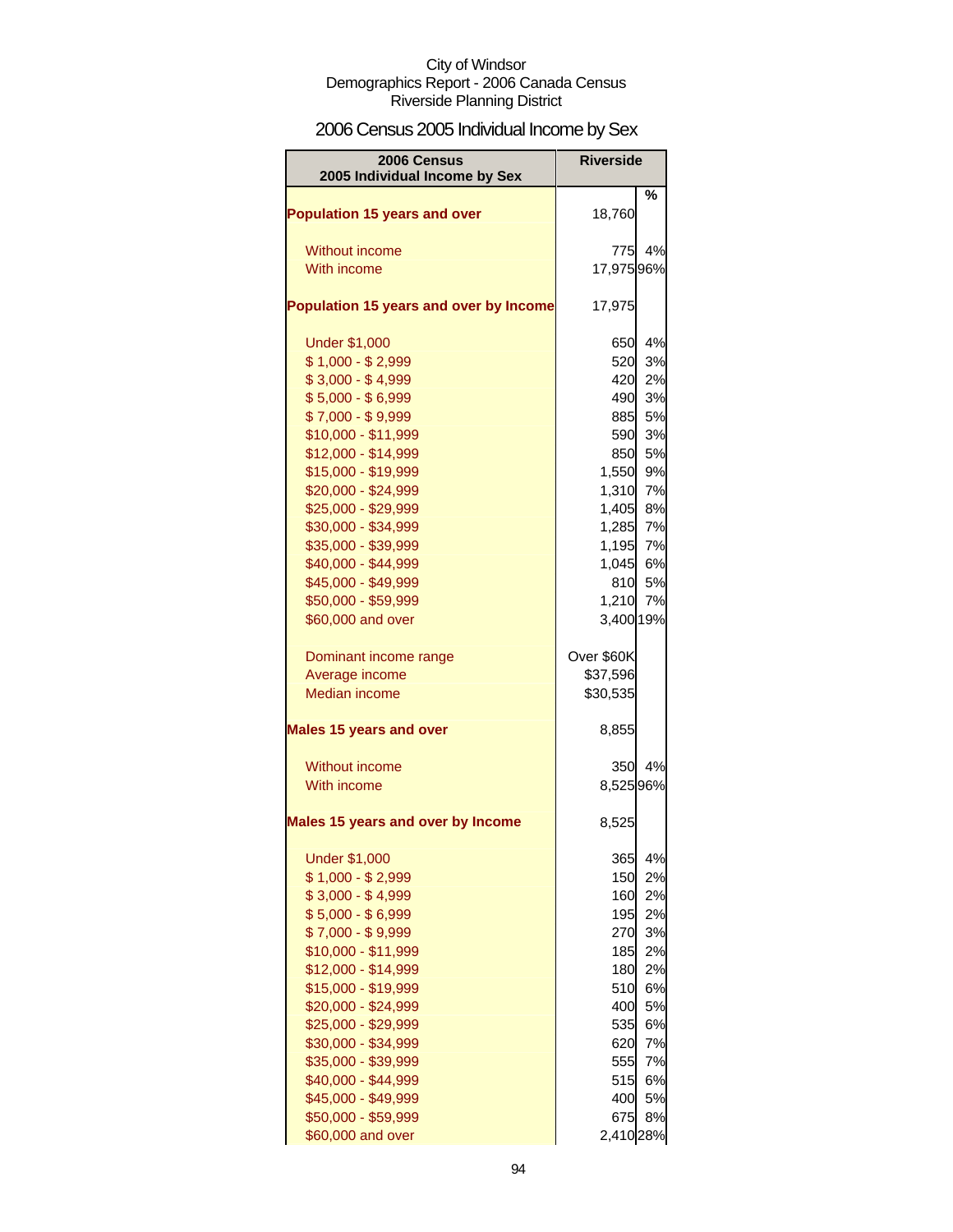| יו וויטוש אוויוויוויוויון וויוטווייט ווי<br>2006 Census<br>2005 Individual Income by Sex | <b>Riverside</b> |         |
|------------------------------------------------------------------------------------------|------------------|---------|
|                                                                                          |                  | %       |
|                                                                                          |                  |         |
| Dominant income range                                                                    | Over \$60K       |         |
| <b>Median income</b>                                                                     | \$39,437         |         |
| Average income                                                                           | \$45,852         |         |
| <b>Females 15 years and over</b>                                                         | 9,900            |         |
| <b>Without income</b>                                                                    | 450              | 5%      |
| With income                                                                              | 9,45095%         |         |
| Females 15 years and over by Income                                                      | 9,450            |         |
| <b>Under \$1,000</b>                                                                     | 240              | 3%      |
| $$1,000 - $2,999$                                                                        | 340              | 4%      |
| $$3,000 - $4,999$                                                                        | 270              | 3%      |
| $$5,000 - $6,999$                                                                        | 320              | 3%      |
| $$7,000 - $9,999$                                                                        | 615              | 7%      |
| \$10,000 - \$11,999                                                                      | 390              | 4%      |
| \$12,000 - \$14,999                                                                      | 690              | 7%      |
| \$15,000 - \$19,999                                                                      | 1,005 11%        |         |
| \$20,000 - \$24,999                                                                      | 895              | 9%      |
| \$25,000 - \$29,999                                                                      | 825              | 9%      |
| \$30,000 - \$34,999                                                                      | 655              | 7%      |
| \$35,000 - \$39,999                                                                      | 625              | 7%      |
| \$40,000 - \$44,999                                                                      | 455              | 5%      |
| \$45,000 - \$49,999                                                                      | 385              | 4%      |
| \$50,000 - \$59,999                                                                      | 490              | 5%      |
| \$60,000 and over                                                                        |                  | 970 10% |
| Dominant income range                                                                    | \$15K - \$20K    |         |
| Median income                                                                            | \$23,994         |         |
| Average income                                                                           | \$30,101         |         |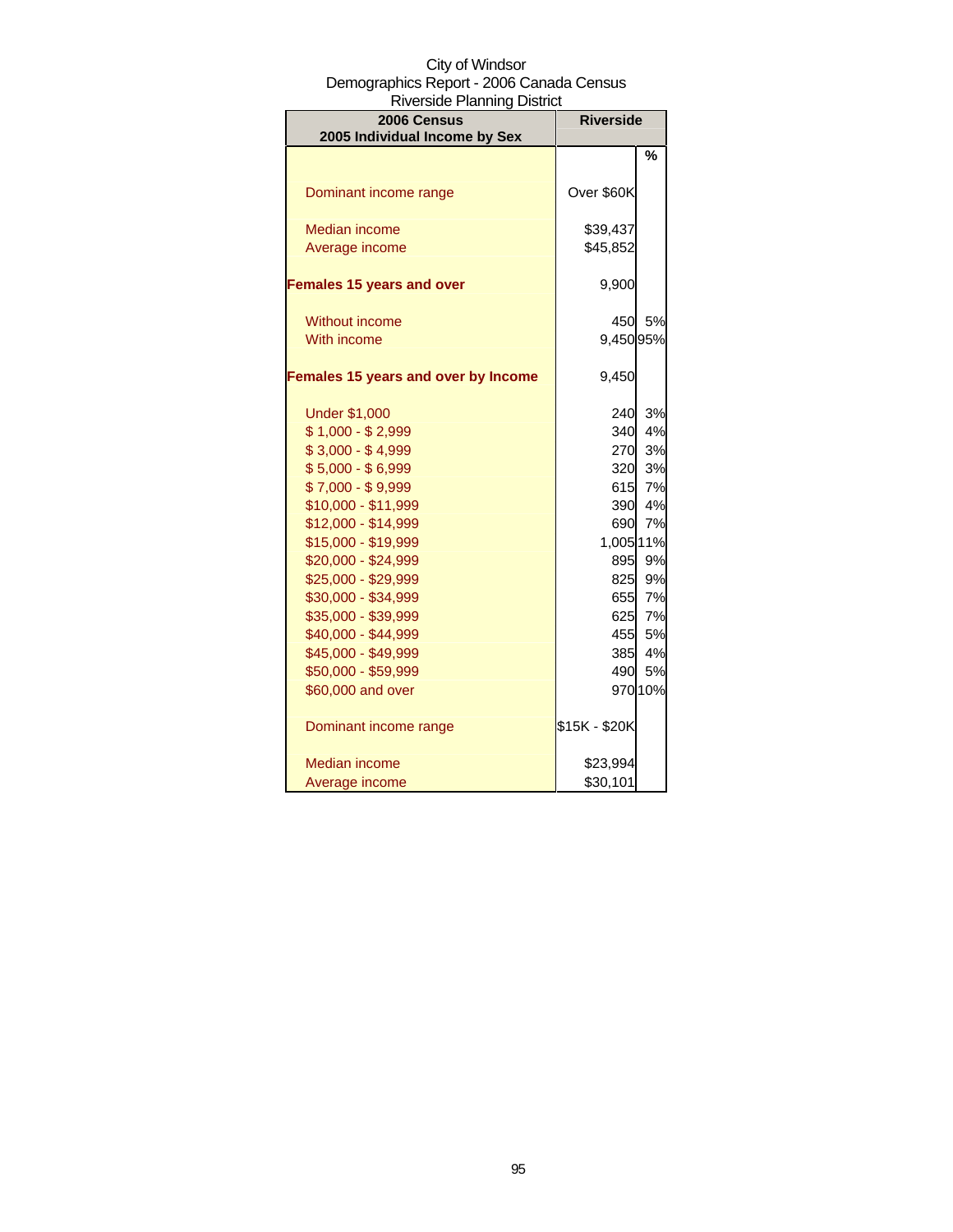# 2006 Census 2005 Individual After-Tax Income by Sex

| 2006 Census                                      | <b>Riverside</b> |               |
|--------------------------------------------------|------------------|---------------|
| 2005 Individual After-Tax Income by Sex          |                  |               |
| <b>Population 15 years and over</b>              | 18,790           | %             |
| Without income                                   | 785              | 4%            |
| With income                                      | 17,990 96%       |               |
| Population 15 years and over by after-tax income | 17,990           |               |
| <b>Under \$1,000</b>                             | 670              | 4%            |
| \$1,000 to \$2,999                               | 510              | 3%            |
| \$3,000 to \$4,999                               |                  | 470 3%        |
| \$5,000 to \$6,999                               |                  | 485 3%        |
| \$7,000 to \$9,999                               |                  | 960 5%        |
| \$10,000 to \$11,999                             |                  | 570 3%        |
| \$12,000 to \$14,999                             | 965              | 5%            |
| \$15,000 to \$19,999                             | 1,845 10%        |               |
| \$20,000 to \$24,999                             | 1,790 10%        |               |
| \$25,000 to \$29,999                             | 1,660            | 9%            |
| \$30,000 to \$34,999                             | 1,680            | 9%            |
| \$35,000 to \$39,999                             | 1,260 7%         |               |
| \$40,000 to \$44,999                             |                  | 910 5%        |
| \$45,000 to \$49,999                             | 825              | 5%            |
| \$50,000 and over                                | 3,165 18%        |               |
| Dominant income range                            | Over \$50K       |               |
| Median after-tax income                          | \$26,860         |               |
| Average after-tax income                         | \$31,340         |               |
| <b>Males 15 years and over</b>                   | 8,880            |               |
| Without income                                   | 335              | 4%            |
| With income                                      | 8,520 96%        |               |
| Males 15 years and over by after-tax income      | 8,520            |               |
| <b>Under \$1,000</b>                             | 395              | 5%            |
| \$1,000 to \$2,999                               | 165              | 2%            |
| \$3,000 to \$4,999                               |                  | 130 2%        |
| \$5,000 to \$6,999                               |                  | 170 2%        |
| \$7,000 to \$9,999                               | 315              | 4%            |
| \$10,000 to \$11,999                             |                  | 160 2%        |
| \$12,000 to \$14,999                             |                  | 225 3%        |
| \$15,000 to \$19,999                             | 635              | 7%            |
| \$20,000 to \$24,999                             | 625<br>765       | 7%            |
| \$25,000 to \$29,999<br>\$30,000 to \$34,999     |                  | 9%<br>850 10% |
| \$35,000 to \$39,999                             | 620              | 7%            |
| \$40,000 to \$44,999                             |                  | 450 5%        |
| \$45,000 to \$49,999                             | 560              | 7%            |
| \$50,000 and over                                | 2,245 26%        |               |
| Dominant income range                            | Over \$50K       |               |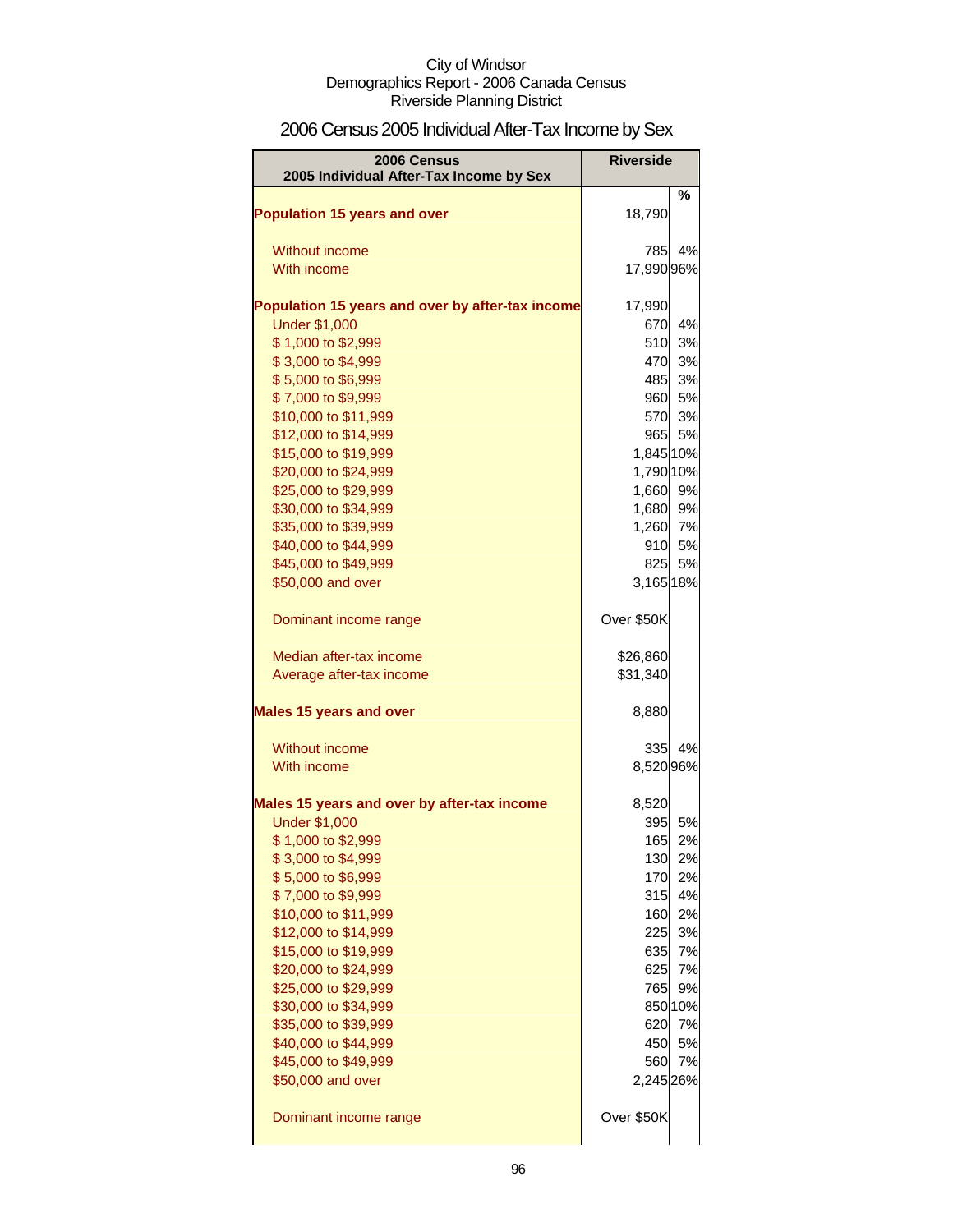| City of Windsor                          |
|------------------------------------------|
| Demographics Report - 2006 Canada Census |
| <b>Riverside Planning District</b>       |

| 2006 Census<br>2005 Individual After-Tax Income by Sex | <b>Riverside</b> |           |
|--------------------------------------------------------|------------------|-----------|
|                                                        |                  | %         |
| Median after-tax income                                | \$33,353         |           |
| Average after-tax income                               | \$37,395         |           |
| <b>Females 15 years and over</b>                       | 9,895            |           |
| Without income                                         | 470              | <b>5%</b> |
| With income                                            | 9,43595%         |           |
| Females 15 years and over by after-tax income          | 9,435            |           |
| <b>Under \$1,000</b>                                   | 265              | 3%        |
| \$1,000 to \$2,999                                     | 335              | 4%        |
| \$3,000 to \$4,999                                     | 280              | 3%        |
| \$5,000 to \$6,999                                     |                  | 275 3%    |
| \$7,000 to \$9,999                                     |                  | 655 7%    |
| \$10,000 to \$11,999                                   |                  | 405 4%    |
| \$12,000 to \$14,999                                   |                  | 730 8%    |
| \$15,000 to \$19,999                                   | 1,180 13%        |           |
| \$20,000 to \$24,999                                   | 1,170 12%        |           |
| \$25,000 to \$29,999                                   |                  | 860 9%    |
| \$30,000 to \$34,999                                   |                  | 830 9%    |
| \$35,000 to \$39,999                                   |                  | 635 7%    |
| \$40,000 to \$44,999                                   |                  | 435 5%    |
| \$45,000 to \$49,999                                   |                  | 290 3%    |
| \$50,000 and over                                      |                  | 935 10%   |
| Dominant income range                                  | \$15K to \$20K   |           |
| Median after-tax income                                | \$22,201         |           |
| Average after-tax income                               | \$25,850         |           |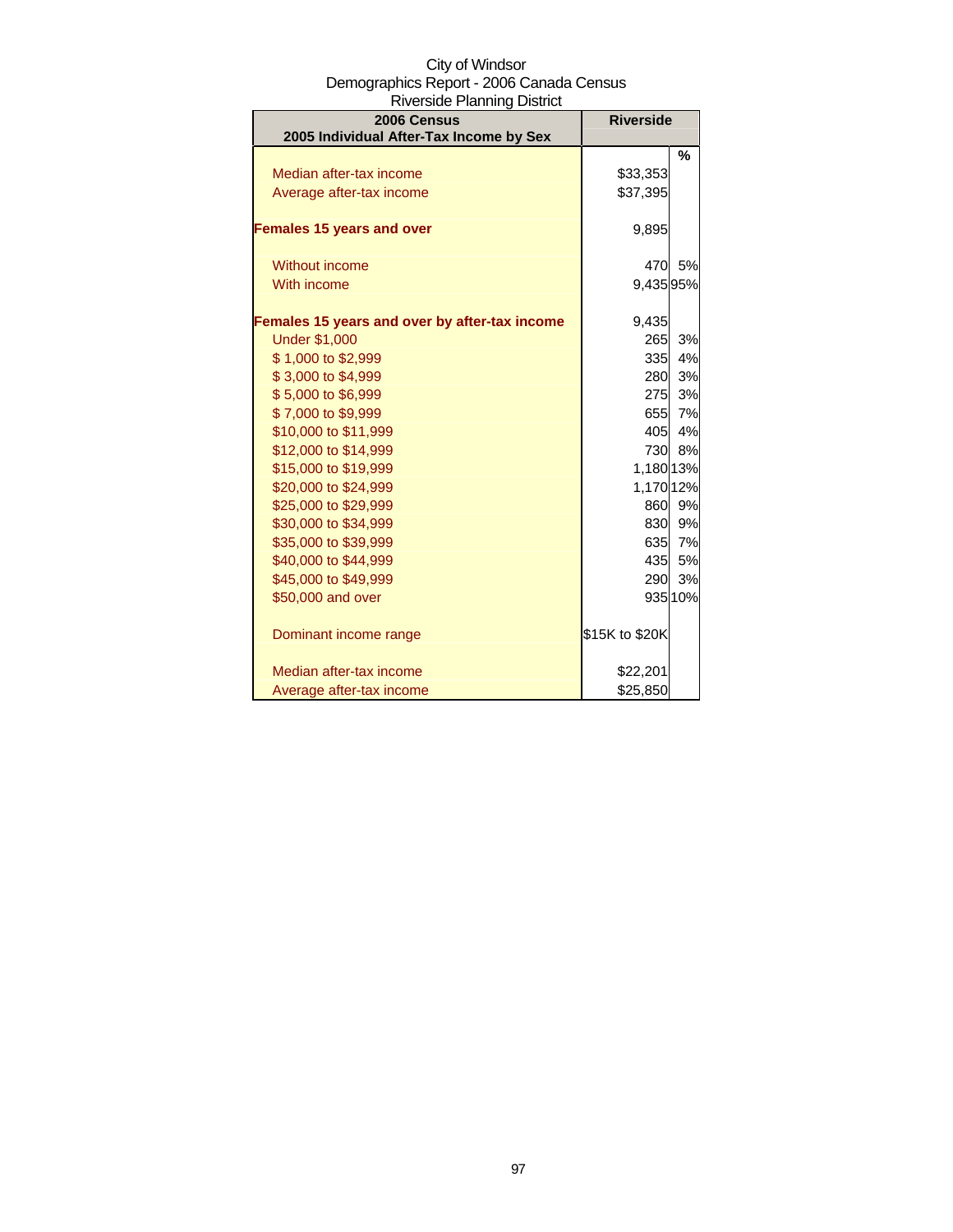# 2006 Census 2005 Family Income

| 2006 Census<br>2005 Family Income                | <b>Riverside</b> |           |
|--------------------------------------------------|------------------|-----------|
| <b>Total Census Families by Income</b>           | 6,395            | %         |
| <b>Under \$10,000</b>                            | 95               | 1%        |
| \$10,000 - \$19,999                              | 245              | 4%        |
| \$20,000 - \$29,999                              | 315              | <b>5%</b> |
| \$30,000 - \$39,999                              | 580              | 9%        |
| \$40,000 - \$49,999                              |                  | 635 10%   |
| \$50,000 - \$59,999                              | 600              | 9%        |
| \$60,000 - \$69,999                              | 560              | 9%        |
| \$70,000 - \$79,999                              | 560              | 9%        |
| \$80,000 - \$89,999                              | 480              | 8%        |
| \$90,000 - \$99,999                              | 335              | 5%        |
| \$100,000 and over                               | 1,860 29%        |           |
| Dominant income range                            | Over \$100K      |           |
| <b>Median income</b>                             | \$71,830         |           |
| Average income                                   | \$82,503         |           |
| <b>Couple Families by Income</b>                 | 5,060            |           |
| <b>Under \$10,000</b>                            | 100I             | 2%        |
| \$10,000 - \$19,999                              | 70               | 1%        |
| \$20,000 - \$29,999                              | 195              | 4%        |
| \$30,000 - \$39,999                              | 385              | 8%        |
| \$40,000 - \$49,999                              |                  | 490 10%   |
| \$50,000 - \$59,999                              | 475              | 9%        |
| \$60,000 - \$69,999                              | 430              | 8%        |
| \$70,000 - \$79,999                              | 460              | 9%        |
| \$80,000 - \$89,999                              | 420              | 8%        |
| \$90,000 - \$99,999                              | 250              | 5%        |
| \$100,000 and over                               | 1,695 33%        |           |
| Dominant income range                            | Over \$100K      |           |
| <b>Median income</b>                             | \$77,391         |           |
| Average income                                   | \$89,698         |           |
| <b>Total Census Families by after-tax Income</b> | 6,410            |           |
| <b>Under \$10,000</b>                            | 80               | 1%        |
| \$10,000 to \$19,999                             | 280              | 4%        |
| \$20,000 to \$29,999                             | 360              | 6%        |
| \$30,000 to \$39,999                             |                  | 800 12%   |
| \$40,000 to \$49,999                             |                  | 810 13%   |
| \$50,000 to \$59,999                             |                  | 735 11%   |
| \$60,000 to \$69,999                             |                  | 720 11%   |
| \$70,000 to \$79,999                             | 570              | 9%        |
| \$80,000 and over                                | 1,940 30%        |           |
| Dominant income range                            | Over \$80K       |           |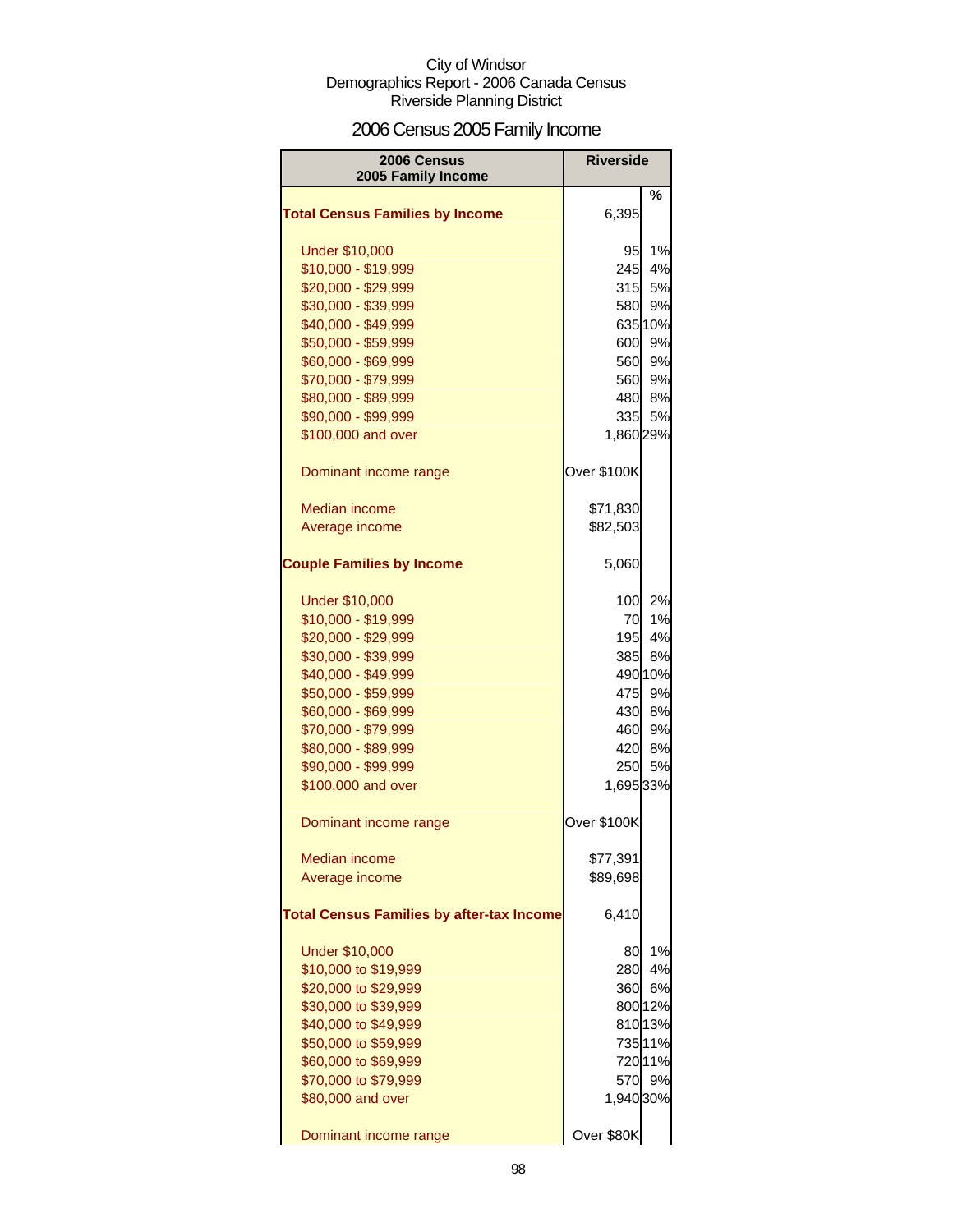| 2006 Census                                | <b>Riverside</b> |         |
|--------------------------------------------|------------------|---------|
| 2005 Family Income                         |                  | %       |
|                                            |                  |         |
| Median after-tax income                    | \$61,146         |         |
| Average after-tax income                   | \$68,760         |         |
|                                            |                  |         |
| <b>Couple Families by after-tax Income</b> | 5,070            |         |
|                                            |                  |         |
| <b>Under \$10,000</b>                      | 70               | 1%      |
| \$10,000 to \$19,999                       | 45               | 1%      |
| \$20,000 to \$29,999                       | 185I             | 4%      |
| \$30,000 to \$39,999                       |                  | 545 11% |
| \$40,000 to \$49,999                       |                  | 630 12% |
| \$50,000 to \$59,999                       |                  | 58011%  |
| \$60,000 to \$69,999                       |                  | 67513%  |
| \$70,000 to \$79,999                       |                  | 495 10% |
| \$80,000 and over                          | 1,735 34%        |         |
|                                            |                  |         |
| Dominant income range                      | Over \$80K       |         |
|                                            |                  |         |
| Median after-tax income                    | \$66,296         |         |
| Average after-tax income                   | \$74,329         |         |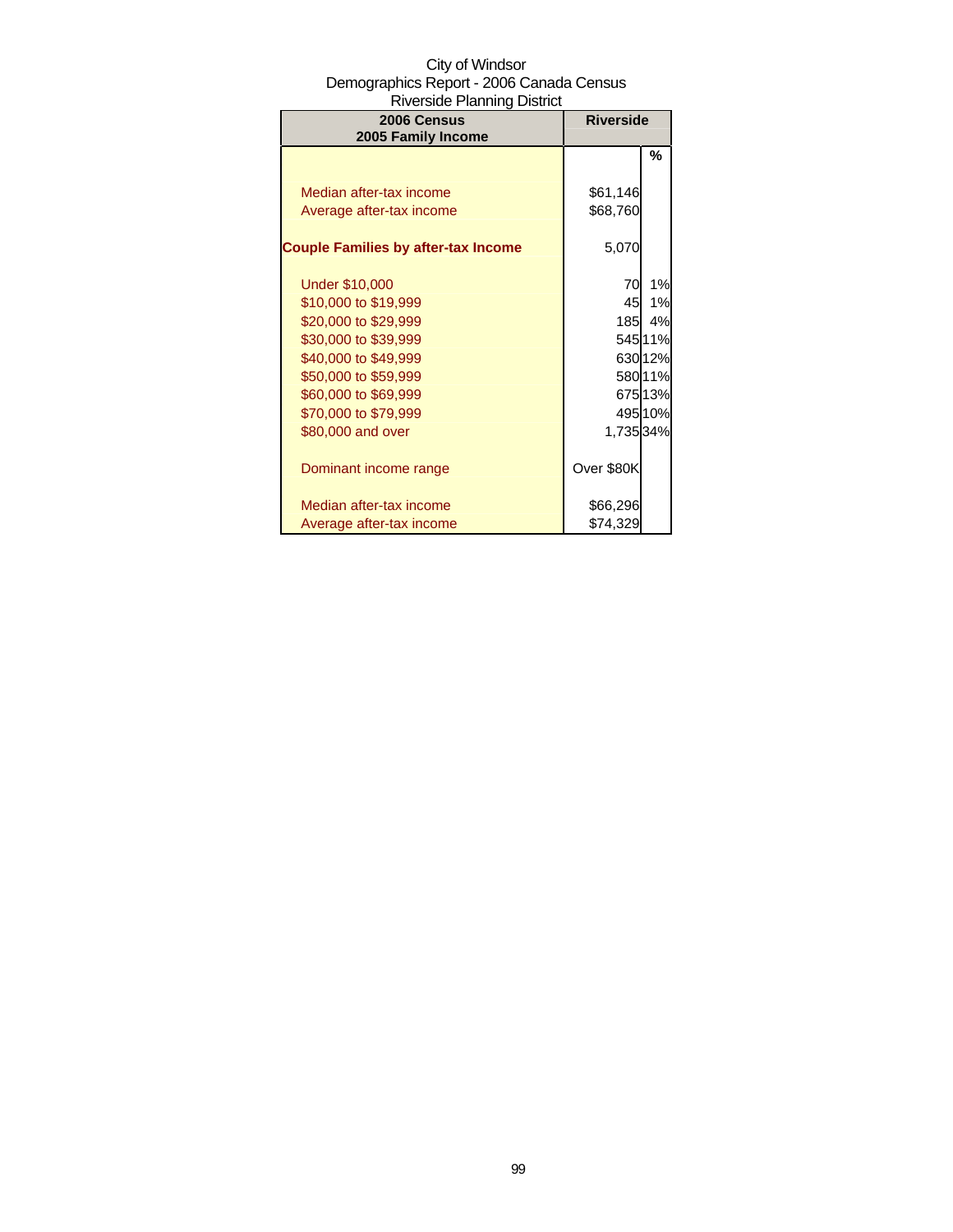# 2006 Census 2005 Income of Non-family Persons by Sex

| 2006 Census<br>2005 Income of Non-family Persons by Sex | <b>Riverside</b> |         |
|---------------------------------------------------------|------------------|---------|
| Non-family persons 15 years and over by Income          | 3,755            | %       |
| <b>Under \$1,000</b>                                    | 60               | 2%      |
| $$1,000 - $2,999$                                       | 30               | 1%      |
| $$3,000 - $4,999$                                       | 10               | 0%      |
| $$5,000 - $6,999$                                       | 30               | 1%      |
| $$7,000 - $9,999$                                       |                  | 125 3%  |
| \$10,000 - \$11,999                                     |                  | 100 3%  |
| \$12,000 - \$14,999                                     |                  | 150 4%  |
| \$15,000 - \$19,999                                     |                  | 425 11% |
| \$20,000 - \$24,999                                     |                  | 300 8%  |
| \$25,000 - \$29,999                                     |                  | 370 10% |
| \$30,000 - \$34,999                                     |                  | 255 7%  |
| \$35,000 - \$39,999                                     |                  | 320 9%  |
| \$40,000 - \$44,999                                     |                  | 210 6%  |
| \$45,000 - \$49,999                                     |                  | 175 5%  |
| \$50,000 - \$59,999                                     |                  | 420 11% |
| \$60,000 and over                                       |                  | 675 18% |
| Dominant income range                                   | Over \$60K       |         |
| Average income                                          | \$39,295         |         |
| <b>Median income</b>                                    | \$34,461         |         |
| Male non-family persons 15 years and over               | 1,535            |         |
| <b>Under \$1,000</b>                                    | 10               | 1%      |
| $$1,000 - $2,999$                                       | 30               | 2%      |
| $$3,000 - $4,999$                                       | 30               | 2%      |
| $$5,000 - $6,999$                                       | 10               | 1%      |
| $$7,000 - $9,999$                                       | 40               | 3%      |
| \$10,000 - \$11,999                                     | 20               | 1%      |
| \$12,000 - \$14,999                                     | 30               | 2%      |
| \$15,000 - \$19,999                                     | 130              | 8%      |
| \$20,000 - \$24,999                                     | 65               | 4%      |
| \$25,000 - \$29,999                                     |                  | 110 7%  |
| \$30,000 - \$34,999                                     |                  | 130 8%  |
| \$35,000 - \$39,999                                     |                  | 150 10% |
| \$40,000 - \$44,999                                     | 80               | 5%      |
| \$45,000 - \$49,999                                     |                  | 70 5%   |
| \$50,000 - \$59,999                                     |                  | 170 11% |
| \$60,000 and over                                       |                  | 370 24% |
| Dominant income range                                   | Over \$60K       |         |
| Average income                                          | \$39,154         |         |
| <b>Median income</b>                                    | \$38,917         |         |
| Female non-family persons 15 years and over             | 2,170            |         |
| <b>Under \$1,000</b>                                    | 45               | 2%      |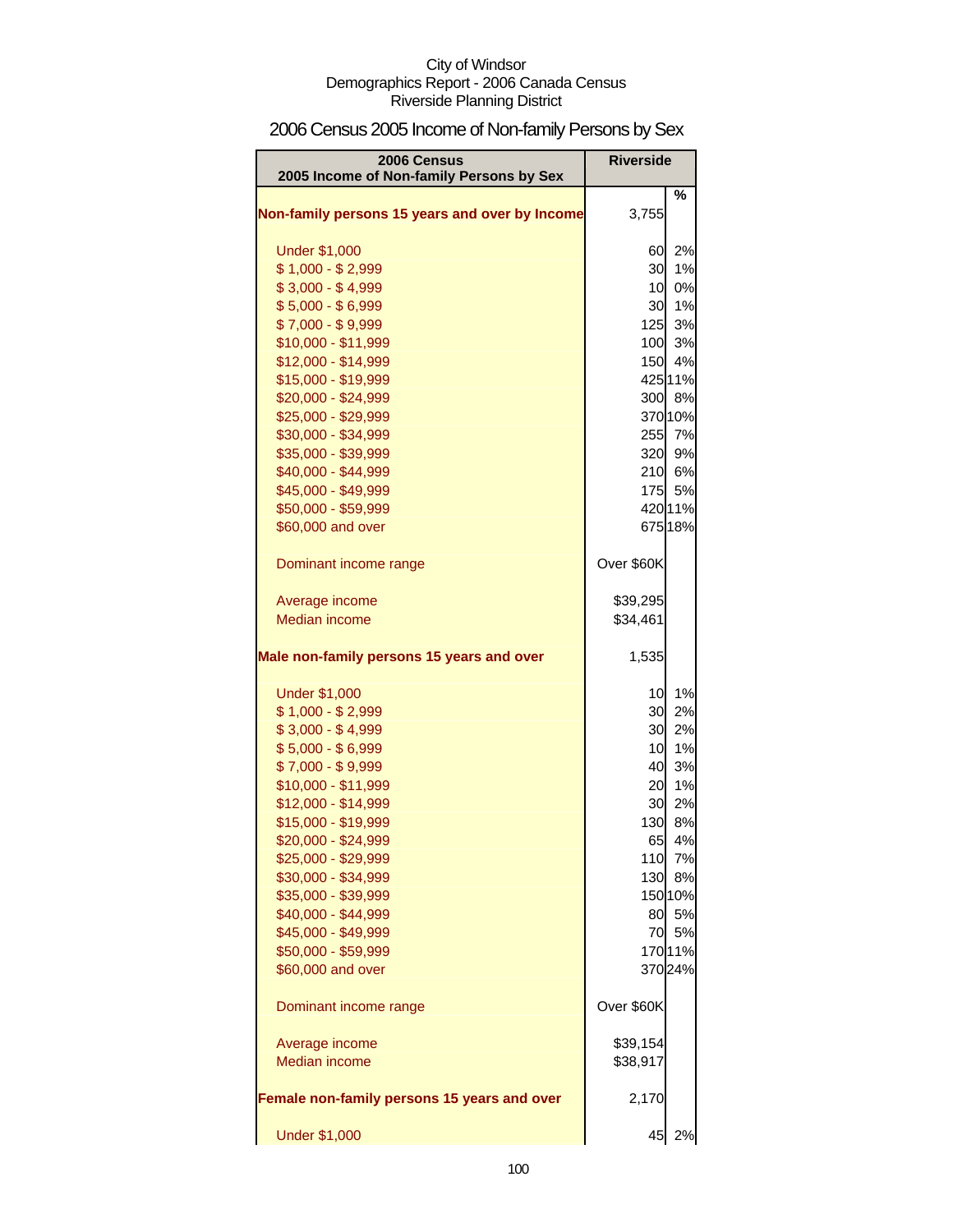| <b>Riverside Planning District</b>                      |                  |           |
|---------------------------------------------------------|------------------|-----------|
| 2006 Census<br>2005 Income of Non-family Persons by Sex | <b>Riverside</b> |           |
|                                                         |                  | %         |
| $$1,000 - $2,999$                                       | 0                | 0%        |
| $$3,000 - $4,999$                                       | 0                | 0%        |
| \$5,000 - \$6,999                                       | 20               | 1%        |
| \$7,000 - \$9,999                                       | 75               | 3%        |
| \$10,000 - \$11,999                                     | 55               | 3%        |
| \$12,000 - \$14,999                                     | 125              | 6%        |
| \$15,000 - \$19,999                                     |                  | 300 14%   |
| \$20,000 - \$24,999                                     |                  | 240 11%   |
| \$25,000 - \$29,999                                     |                  | 285 13%   |
| \$30,000 - \$34,999                                     | 115              | <b>5%</b> |
| \$35,000 - \$39,999                                     | 200              | 9%        |
| \$40,000 - \$44,999                                     | 50               | 2%        |
| \$45,000 - \$49,999                                     | 110              | 5%        |
| \$50,000 - \$59,999                                     | 195              | 9%        |
| \$60,000 and over                                       |                  | 300 14%   |
|                                                         |                  |           |
| Dominant income range                                   | \$15K - \$20K    |           |
|                                                         |                  |           |
| Median income                                           | \$28,465         |           |
| Average income                                          | \$33,935         |           |

# City of Windsor Demographics Report - 2006 Canada Census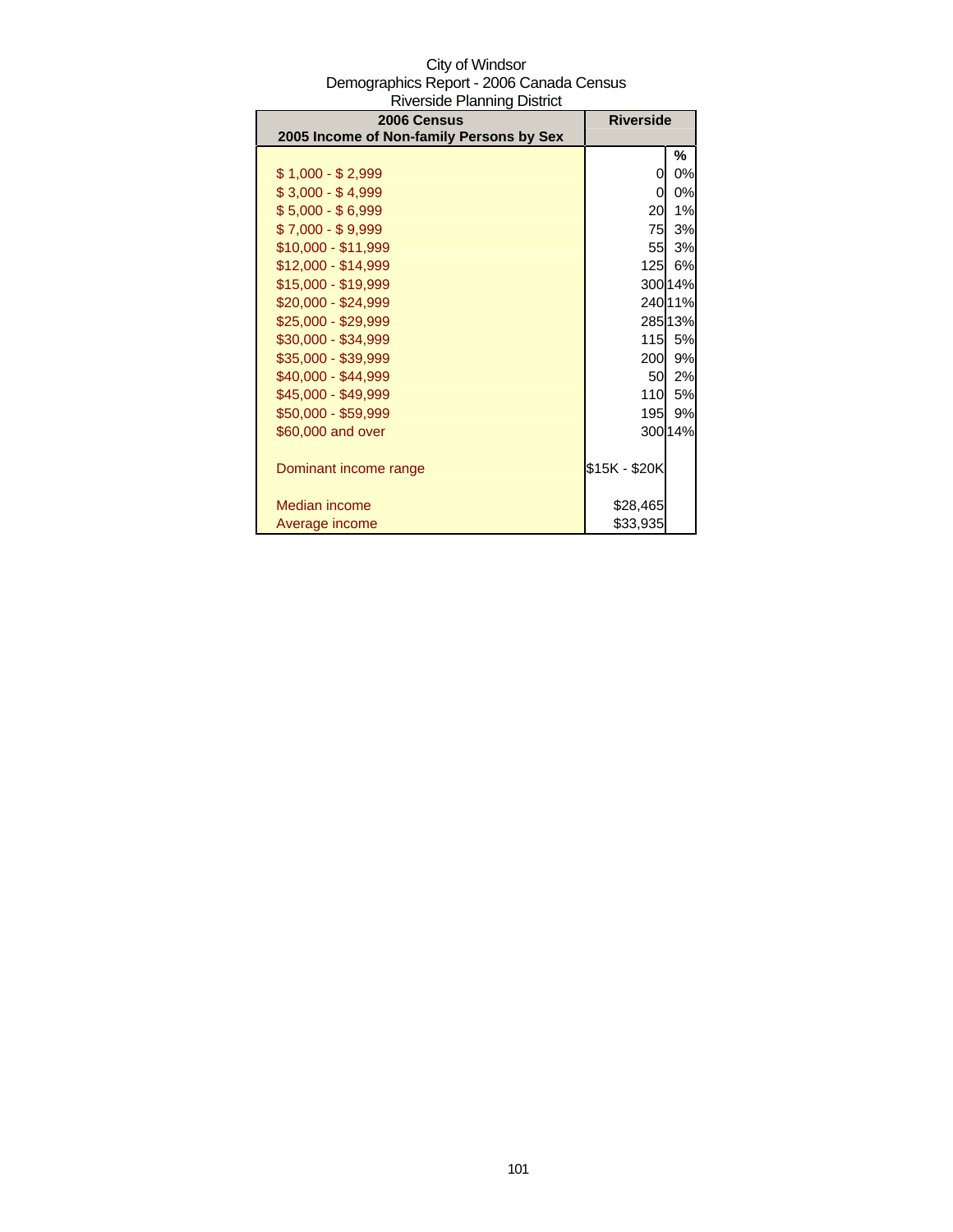| 2006 Census<br>2005 After-Tax Income of Non-family Persons by Sex | <b>Riverside</b> |         |
|-------------------------------------------------------------------|------------------|---------|
|                                                                   |                  | %       |
| Non-family persons 15 years and over by after-tax income          | 3,730            |         |
| <b>Under \$1,000</b>                                              | 70               | 2%      |
| $$1,000 - $2,999$                                                 | 20               | 1%      |
| $$3,000 - $4,999$                                                 | 30               | 1%      |
| $$5,000 - $6,999$                                                 | 30               | 1%      |
| $$7,000 - $9,999$                                                 | 125              | 3%      |
| \$10,000 - \$11,999                                               | 80               | 2%      |
| \$12,000 - \$14,999                                               | $135$            | 4%      |
| \$15,000 - \$19,999                                               |                  | 430 12% |
| \$20,000 - \$24,999                                               |                  | 540 14% |
| \$25,000 - \$29,999                                               |                  | 390 10% |
| \$30,000 - \$34,999                                               |                  | 390 10% |
| \$35,000 - \$39,999                                               |                  | 265 7%  |
| \$40,000 - \$44,999                                               |                  | 230 6%  |
| \$45,000 - \$49,999                                               | 205              | 5%      |
| \$50,000 and over                                                 |                  | 555 15% |
| Dominant income range                                             | Over \$50K       |         |
| Median income                                                     | \$28,686         |         |
| Average income                                                    | \$32,664         |         |
| Male non-family persons 15 years and over by after-tax income     | 1,565            |         |
| <b>Under \$1,000</b>                                              | 30               | 2%      |
| $$1,000 - $2,999$                                                 | 10               | 1%      |
| $$3,000 - $4,999$                                                 | 20               | 1%      |
| $$5,000 - $6,999$                                                 | 10               | 1%      |
| $$7,000 - $9,999$                                                 | 40               | 3%      |
| \$10,000 - \$11,999                                               | 30               | 2%      |
| \$12,000 - \$14,999                                               | 40               | 3%      |
| \$15,000 - \$19,999                                               | 135              | 9%      |
| \$20,000 - \$24,999                                               |                  | 150 10% |
| \$25,000 - \$29,999                                               |                  | 155 10% |
| \$30,000 - \$34,999                                               |                  | 145 9%  |
| \$35,000 - \$39,999                                               |                  | 155 10% |
| \$40,000 - \$44,999                                               |                  | 90 6%   |
| \$45,000 - \$49,999                                               |                  | 165 11% |
| \$50,000 and over                                                 |                  | 290 19% |
| Dominant income range                                             | Over \$50K       |         |
| Median income                                                     | \$33,879         |         |
| Average income                                                    | \$31,189         |         |
| Female non-family persons 15 years and over by after-tax income   | 2,175            |         |
| <b>Under \$1,000</b>                                              | 25               | 2%      |
| $$1,000 - $2,999$                                                 | 0                | 0%      |
| $$3,000 - $4,999$                                                 | 0                | 0%      |

# 2006 Census 2005 After-Tax Income of Non-family Persons by Sex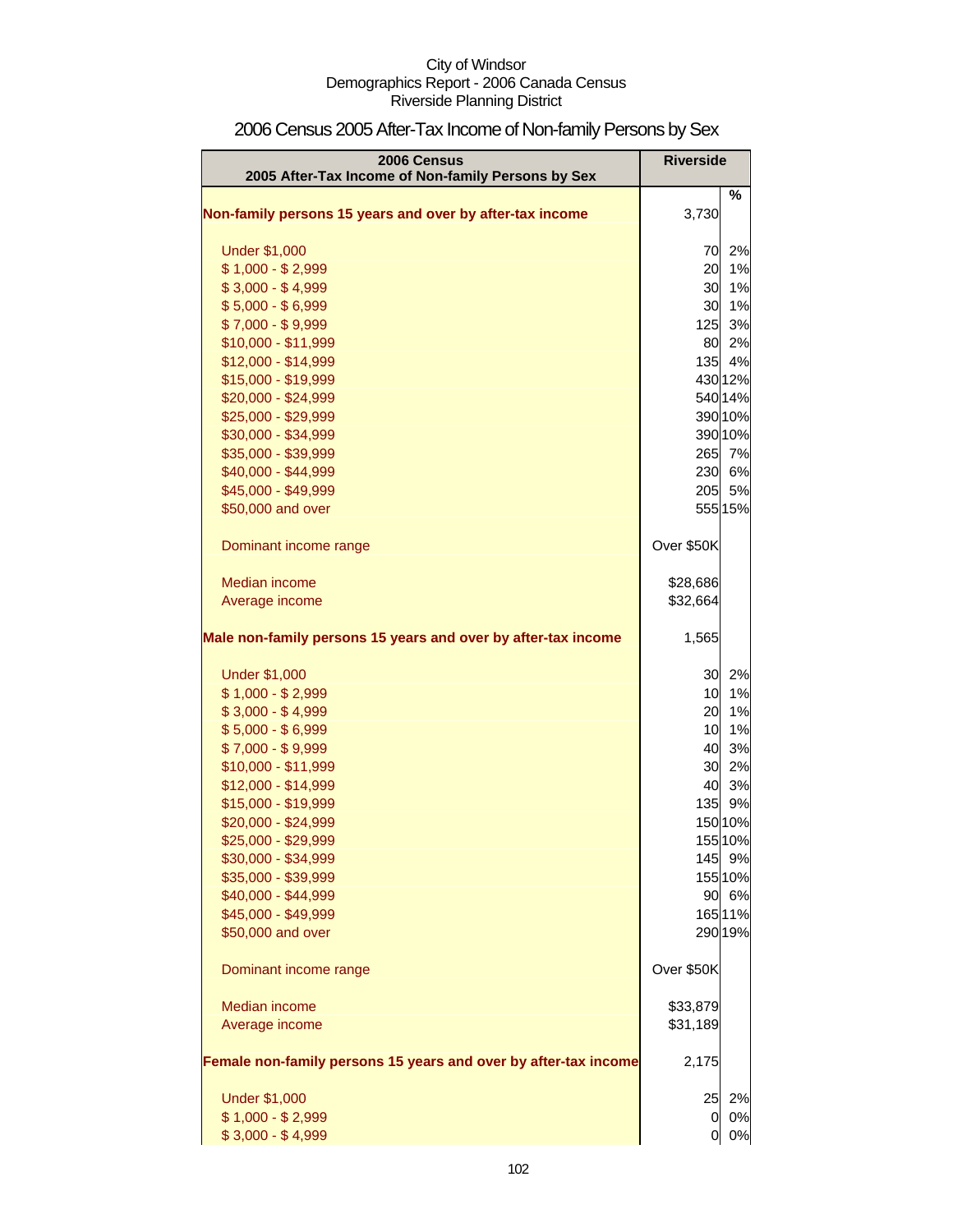| 1.11<br>2006 Census                                | <b>Riverside</b> |         |
|----------------------------------------------------|------------------|---------|
| 2005 After-Tax Income of Non-family Persons by Sex |                  |         |
|                                                    |                  | ℅       |
| $$5,000 - $6,999$                                  | 10               | 1%      |
| $$7,000 - $9,999$                                  | 65               | 4%      |
| $$10,000 - $11,999$                                | 60               | 4%      |
| $$12,000 - $14,999$                                | 90               | 6%      |
| \$15,000 - \$19,999                                |                  | 300 19% |
| $$20,000 - $24,999$                                |                  | 390 25% |
| \$25,000 - \$29,999                                |                  | 220 14% |
| \$30,000 - \$34,999                                |                  | 230 15% |
| \$35,000 - \$39,999                                | 120 <sub>l</sub> | 8%      |
| \$40,000 - \$44,999                                | 120 <sub>l</sub> | 8%      |
| \$45,000 - \$49,999                                | 120 <sup>l</sup> | 8%      |
| \$50,000 and over                                  |                  | 195 12% |
|                                                    |                  |         |
| Dominant income range                              | \$20K - \$25K    |         |
|                                                    |                  |         |
| Median income                                      | \$25,739         |         |
| Average income                                     | \$28,919         |         |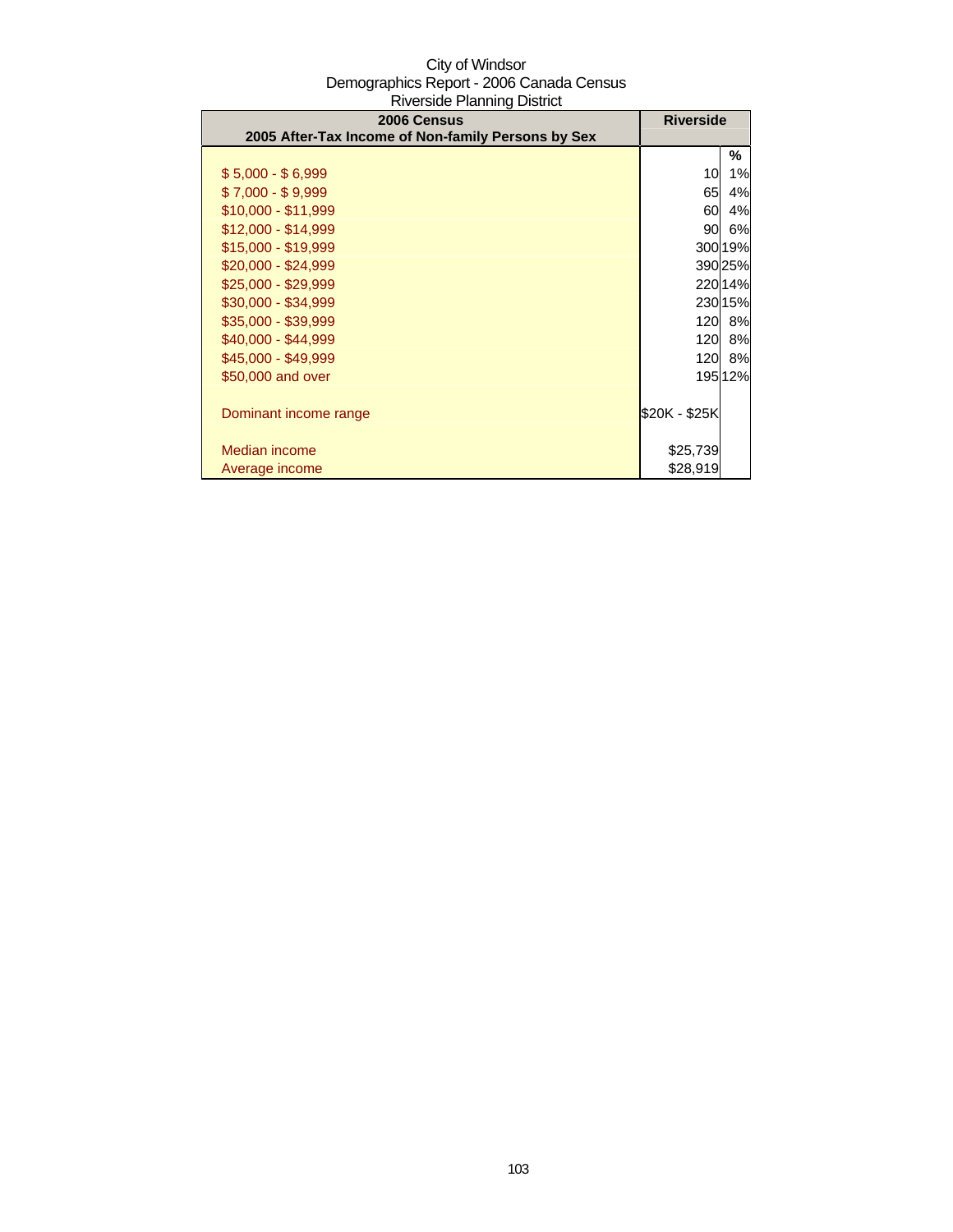### 2006 Census 2005 Income: Sources

| 2006 Census<br>2005 Income: Sources                                 | <b>Riverside</b> |
|---------------------------------------------------------------------|------------------|
| <b>Composition of family income for all families</b>                |                  |
| <b>Employment income</b>                                            | 74.3%            |
| Government transfer payments                                        | 11.7%            |
| Other                                                               | 14.1%            |
| <b>Composition of family income for all couple families</b>         |                  |
| <b>Employment income</b>                                            | 74.5%            |
| Government transfer payments                                        | 10.8%            |
| Other                                                               | 14.7%            |
| <b>Composition of family income for male lone-parent families</b>   |                  |
| <b>Employment income</b>                                            | 12.1%            |
| Government transfer payments                                        | 1.4%             |
| Other                                                               | 0.2%             |
| Composition of family income for all female lone-parent families    |                  |
| <b>Employment income</b>                                            | 40.0%            |
| Government transfer payments                                        | 14.8%            |
| Other                                                               | 6.1%             |
| Composition of income for persons 15 years and over not in a family |                  |
| <b>Employment income</b>                                            | 54.6%            |
| Government transfer payments                                        | 17.5%            |
| Other                                                               | 25.6%            |
| Composition of income for males 15 years and over not in a family   |                  |
| <b>Employment income</b>                                            | 45.6%            |
| Government transfer payments                                        | 7.2%             |
| Other                                                               | 10.8%            |
| Composition of income for females 15 years and over not in a family |                  |
| <b>Employment income</b>                                            | 34.9%            |
| Government transfer payments                                        | 22.0%            |
| Other                                                               | 27.2%            |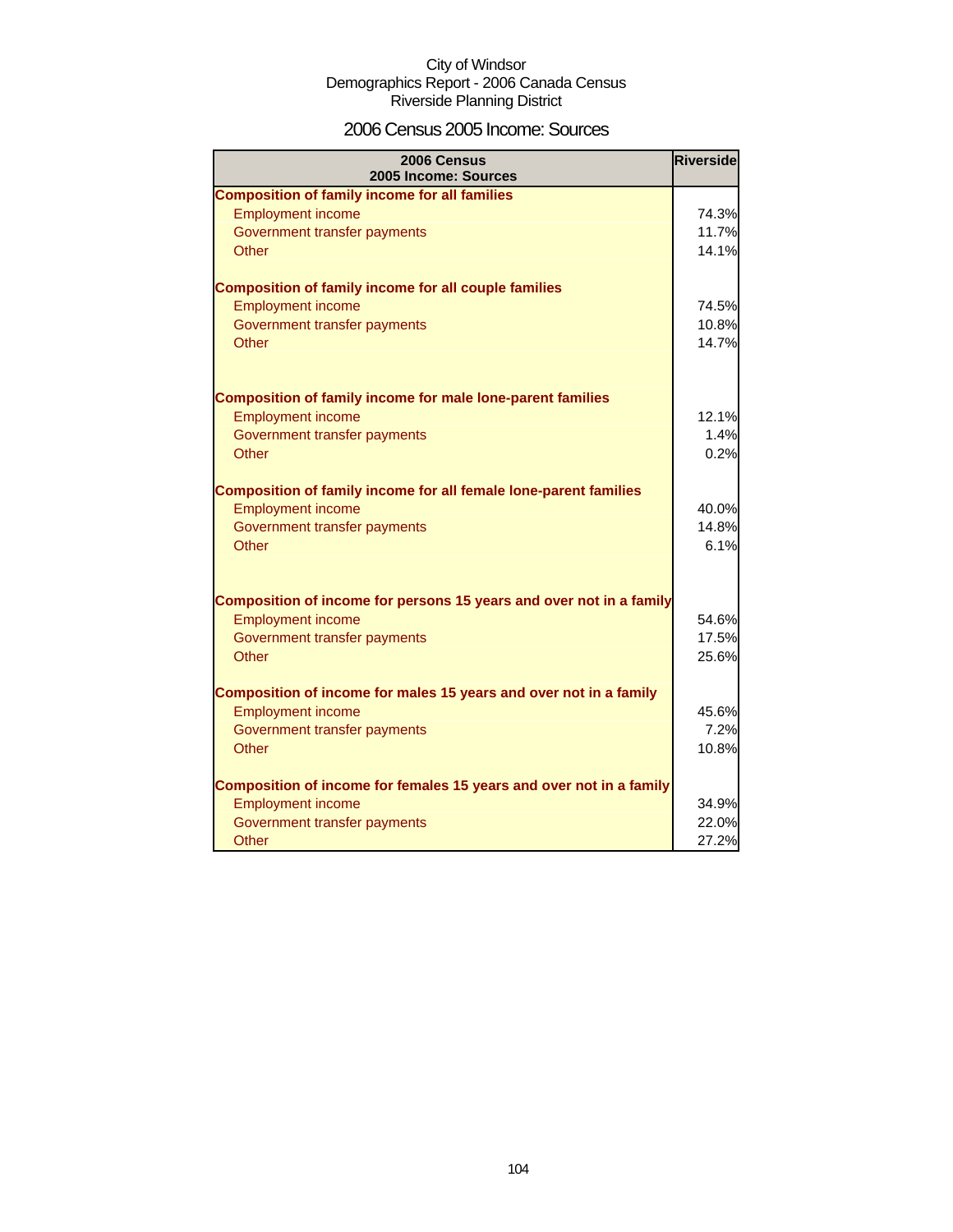# 2006 Census 2005 Income by Family Type

| 2006 Census<br>2005 Income by Family Type        | <b>Riverside</b> |         |
|--------------------------------------------------|------------------|---------|
| <b>Total Families with Income by Family Type</b> | 6,420            | $\%$    |
| <b>Couple families</b>                           | 5,085 79%        |         |
| Male lone-parent families                        | 70               | 1%      |
| Female lone-parent families                      |                  | 740 12% |
| <b>Average Income by Family Type</b>             |                  |         |
| All census families                              | \$82,451         |         |
| Couple                                           | \$89,716         |         |
| Male lone-parent                                 | \$97,531         |         |
| Female lone-parent                               | \$45,583         |         |
| <b>Median Income by Family Type</b>              |                  |         |
| All census families                              | Non-Additive     |         |
| Couple                                           | Non-Additive     |         |
| Male lone-parent                                 | Non-Additive     |         |
| Female lone-parent                               | Non-Additive     |         |
| <b>After-tax Average Income by Family Type</b>   |                  |         |
| All census families                              | \$68,747         |         |
| Couple                                           | \$74,313         |         |
| Male lone-parent                                 | \$79,785         |         |
| Female lone-parent                               | \$40,948         |         |
| <b>After-tax Median Income by Family Type</b>    |                  |         |
| All census families                              | Non-Additive     |         |
| Couple                                           | Non-Additive     |         |
| Male lone-parent                                 | Non-Additive     |         |
| Female lone-parent                               | Non-Additive     |         |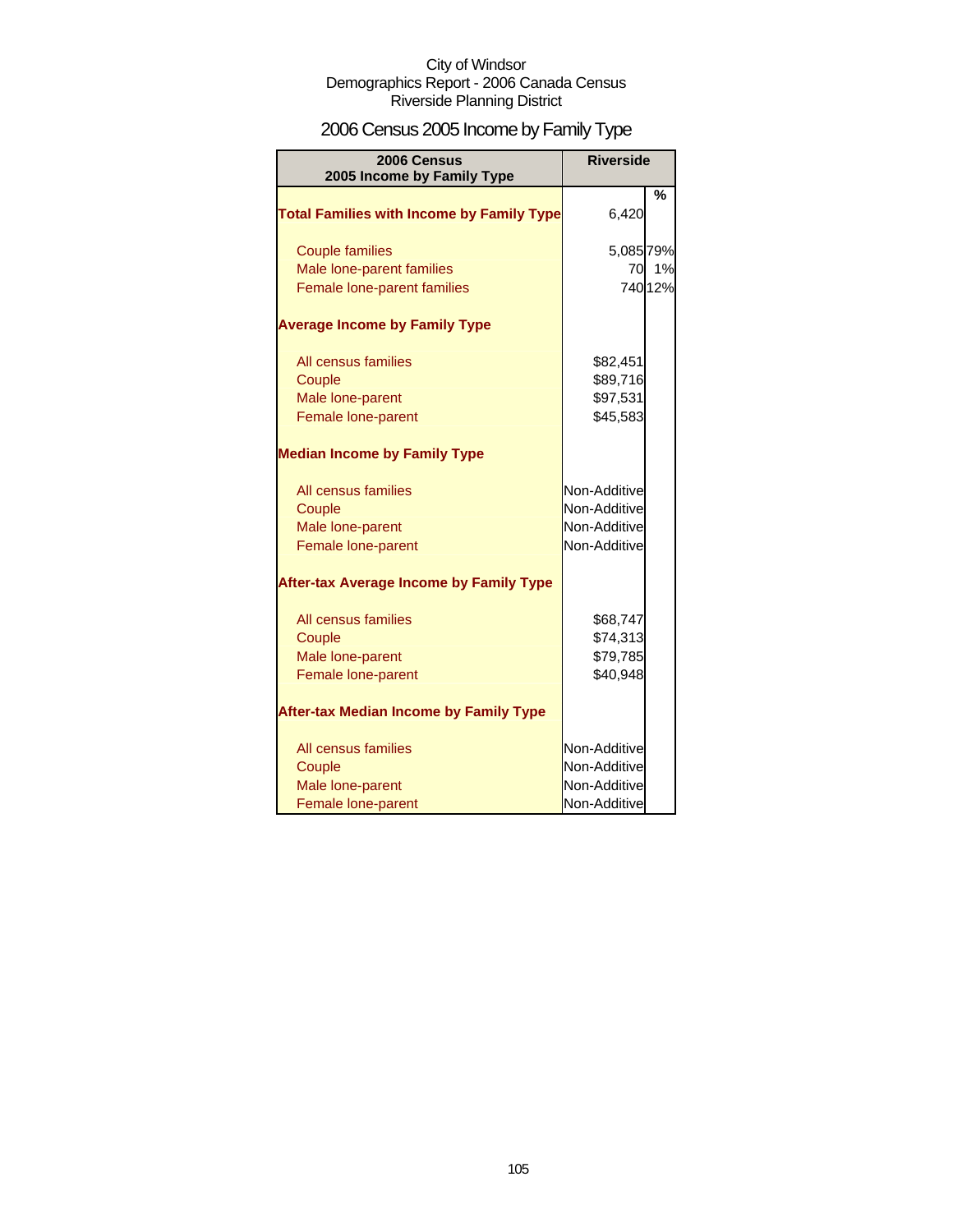### 2006 Census Prevalence of Low Income

| 2006 Census                                                      | <b>Riverside</b>      |             |
|------------------------------------------------------------------|-----------------------|-------------|
| <b>Prevalence of Low Income</b>                                  |                       |             |
|                                                                  |                       | %           |
| Total families by prevalence of low income                       | 6,400                 |             |
| Low income before tax                                            | Non-Additive          |             |
| Low income after tax                                             | Non-Additive          |             |
| <b>Couple families</b>                                           |                       | 5,075 79.3% |
| Low income before tax                                            | Non-Additive          |             |
| Low income after tax                                             | Non-Additive          |             |
| Male lone-parent families                                        | 275                   | 4.3%        |
| Low income before tax                                            | Non-Additive          |             |
| Low income after tax                                             | Non-Additive          |             |
|                                                                  |                       |             |
| Female lone-parent families                                      |                       | 965 15.1%   |
| Low income before tax                                            | Non-Additive          |             |
| Low income after tax                                             | Non-Additive          |             |
| Non-family persons 15 years and over by prevalence of low income | 3,740                 |             |
| Low income before tax                                            | Non-Additive          |             |
| Low income after tax                                             | Non-Additive          |             |
| Male non-family persons 15 years and over                        |                       | 1,55541.6%  |
| Low income before tax                                            | Non-Additive          |             |
| Low income after tax                                             | Non-Additive          |             |
| Female non-family persons 15 years and over                      |                       | 2,15057.5%  |
| Low income before tax                                            | Non-Additive          |             |
| Low income after tax                                             | Non-Additive          |             |
| Population in private households by prevalence of low income     | 22,125                |             |
| Low income before tax                                            | Non-Additive          |             |
| Low income after tax                                             | Non-Additive          |             |
|                                                                  |                       | 5.6%        |
| Children under 6 years of age<br>Low income before tax           | 1,230<br>Non-Additive |             |
|                                                                  | Non-Additive          |             |
| Low income after tax                                             |                       |             |
| Persons 65 years of age and over                                 |                       | 4,100 18.5% |
| Low income before tax                                            | Non-Additive          |             |
| Low income after tax                                             | Non-Additive          |             |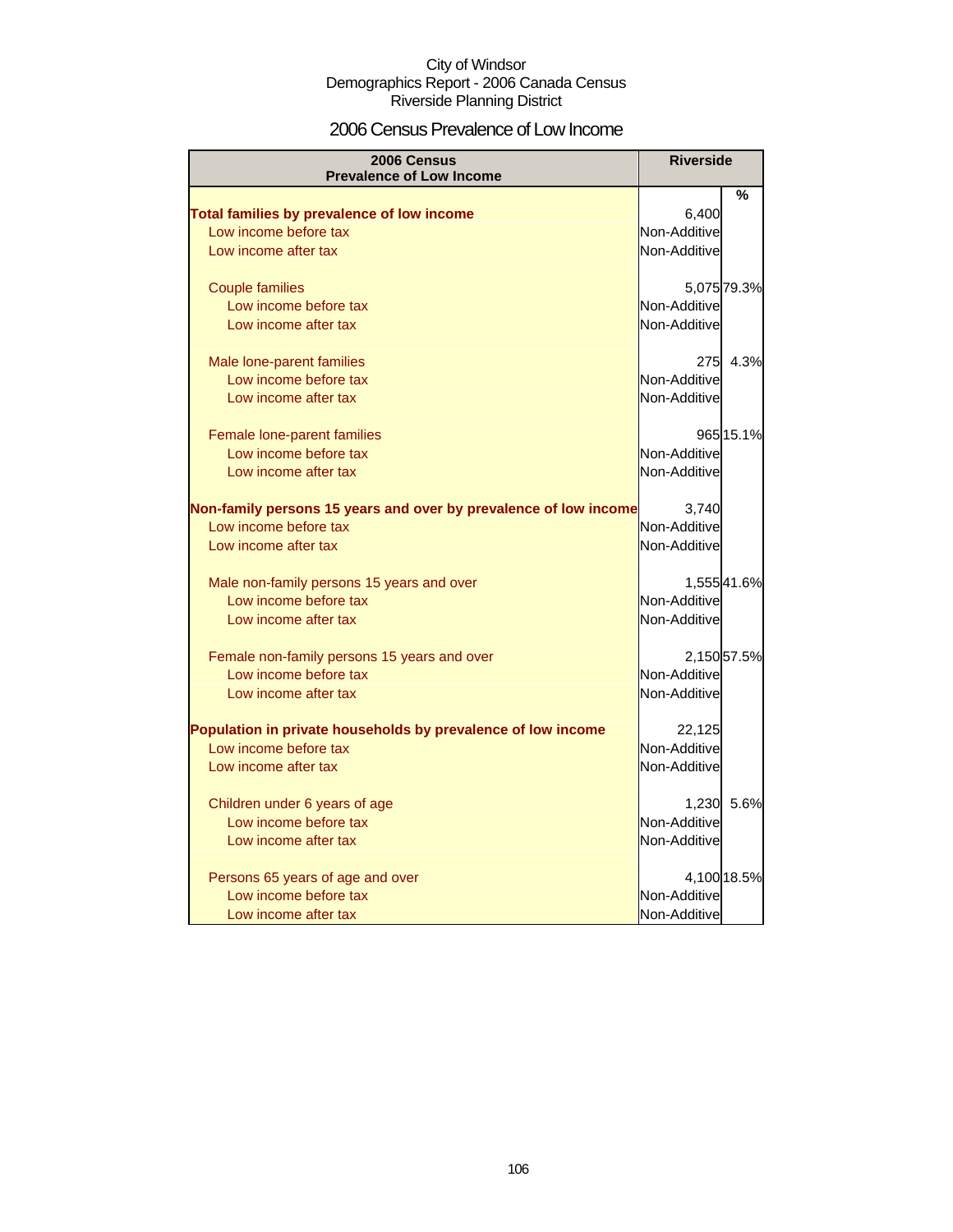### 2006 Census 2005 Household Income

| 2006 Census<br>2005 Household Income | <b>Riverside</b> |         |
|--------------------------------------|------------------|---------|
|                                      |                  | %       |
| <b>Private households by income</b>  | 9,980            |         |
| <b>Under \$10,000</b>                | 320              | 3%      |
| \$10,000 - \$19,999                  | 860              | 9%      |
| \$20,000 - \$29,999                  | 1,010 10%        |         |
| \$30,000 - \$39,999                  | 1,175 12%        |         |
| \$40,000 - \$49,999                  | 1,025 10%        |         |
| \$50,000 - \$59,999                  | 1,015 10%        |         |
| \$60,000 - \$69,999                  |                  | 745 7%  |
| \$70,000 - \$79,999                  |                  | 760 8%  |
| \$80,000 - \$89,999                  |                  | 555 6%  |
| \$90,000 - \$99,999                  |                  | 400 4%  |
| \$100,000 and over                   | 2,010 20%        |         |
| Dominant income range                | Over \$100K      |         |
| Median household income              | \$55,394         |         |
| Average household income             | \$67,641         |         |
| One person households by income      | 3,505            |         |
| <b>Under \$10,000</b>                |                  | 220 6%  |
| \$10,000 - \$19,999                  |                  | 615 18% |
| \$20,000 - \$29,999                  |                  | 675 19% |
| \$30,000 - \$39,999                  |                  | 570 16% |
| \$40,000 - \$49,999                  |                  | 39011%  |
| \$50,000 - \$59,999                  |                  | 355 10% |
| \$60,000 - \$69,999                  |                  | 205 6%  |
| \$70,000 - \$79,999                  | 155              | 4%      |
| \$80,000 - \$89,999                  | 75               | 2%      |
| \$90,000 - \$99,999                  | <b>50</b>        | 1%      |
| \$100,000 and over                   | 115              | 3%      |
| Dominant income range                | \$20K - \$30K    |         |
| Median household income              | \$33,553         |         |
| Average household income             | \$39,735         |         |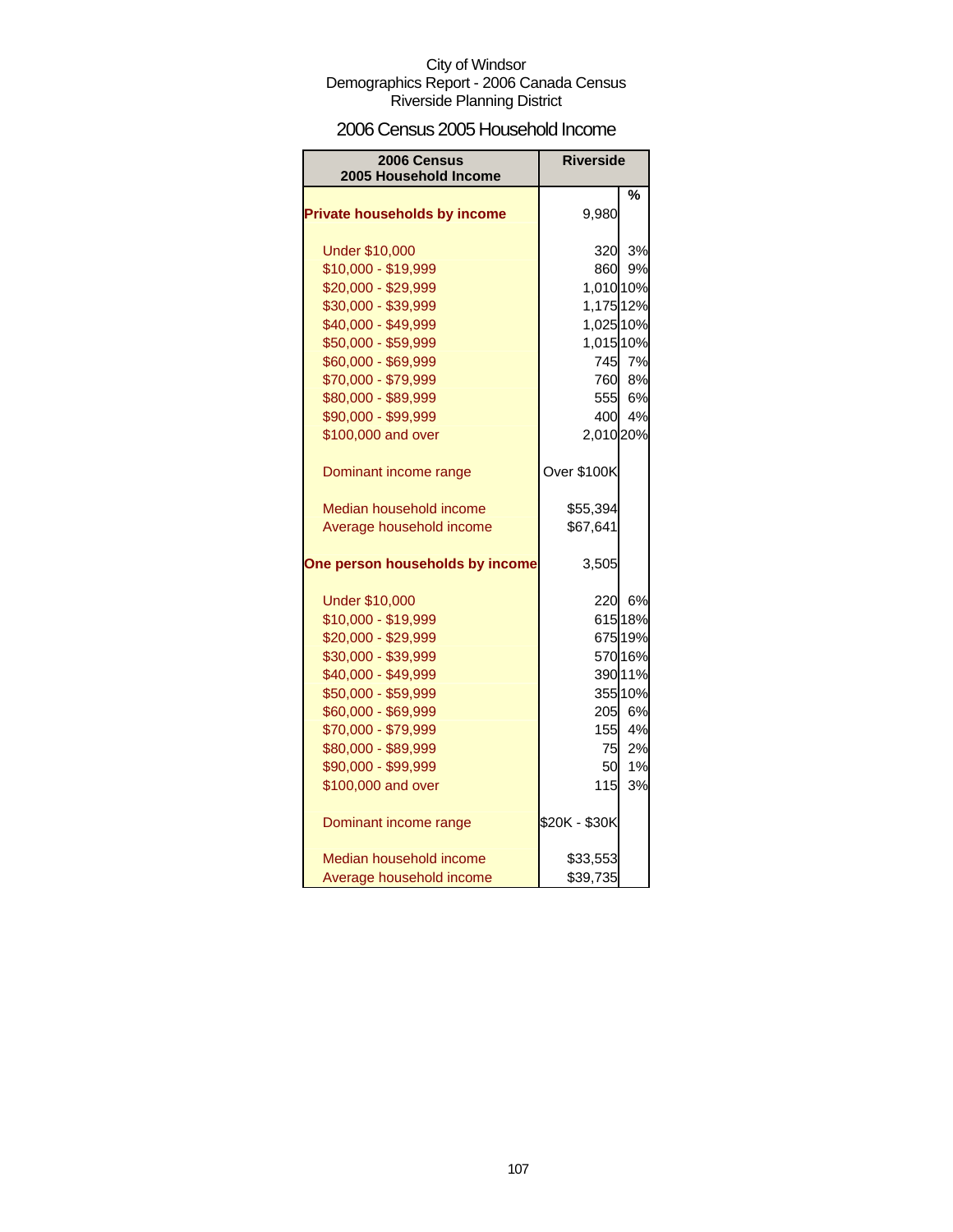### 2006 Census 2005 After-Tax Household Income

| <b>2006 Census</b><br>2005 After-Tax Household Income | <b>Riverside</b> |         |
|-------------------------------------------------------|------------------|---------|
|                                                       |                  | %       |
| Private households by after-tax income                | 9,990            |         |
| <b>Under \$10,000</b>                                 |                  | 305 3%  |
| \$10,000 - \$19,999                                   |                  | 905 9%  |
| \$20,000 - \$29,999                                   | 1,295 13%        |         |
| \$30,000 - \$39,999                                   | 1,420 14%        |         |
| \$40,000 - \$49,999                                   | 1,325 13%        |         |
| \$50,000 - \$59,999                                   |                  | 995 10% |
| \$60,000 - \$69,999                                   |                  | 855 9%  |
| \$70,000 - \$79,999                                   |                  | 680 7%  |
| \$80,000 - \$89,999                                   |                  | 445 4%  |
| \$90,000 - \$99,999                                   |                  | 355 4%  |
| \$100,000 and over                                    | 1,230 12%        |         |
| Dominant income range                                 | \$30K - \$40K    |         |
| Median household income                               | \$47,396         |         |
| Average household income                              | \$56,417         |         |
| One person households by after-tax income             | 3,505            |         |
| <b>Under \$10,000</b>                                 |                  | 230 7%  |
| \$10,000 - \$19,999                                   |                  | 665 19% |
| \$20,000 - \$29,999                                   |                  | 885 25% |
| \$30,000 - \$39,999                                   |                  | 660 19% |
| \$40,000 - \$49,999                                   |                  | 495 14% |
| \$50,000 - \$59,999                                   |                  | 260 7%  |
| \$60,000 - \$69,999                                   | 90               | 3%      |
| \$70,000 - \$79,999                                   | 45               | 1%      |
| \$80,000 - \$89,999                                   | 30               | 1%      |
| \$90,000 - \$99,999                                   | 10 <sup>1</sup>  | 0%      |
| \$100,000 and over                                    | 35 <sub>l</sub>  | 1%      |
| Dominant income range                                 | \$20K - \$30K    |         |
| Median household income                               | \$29,124         |         |
| Average household income                              | \$33,108         |         |